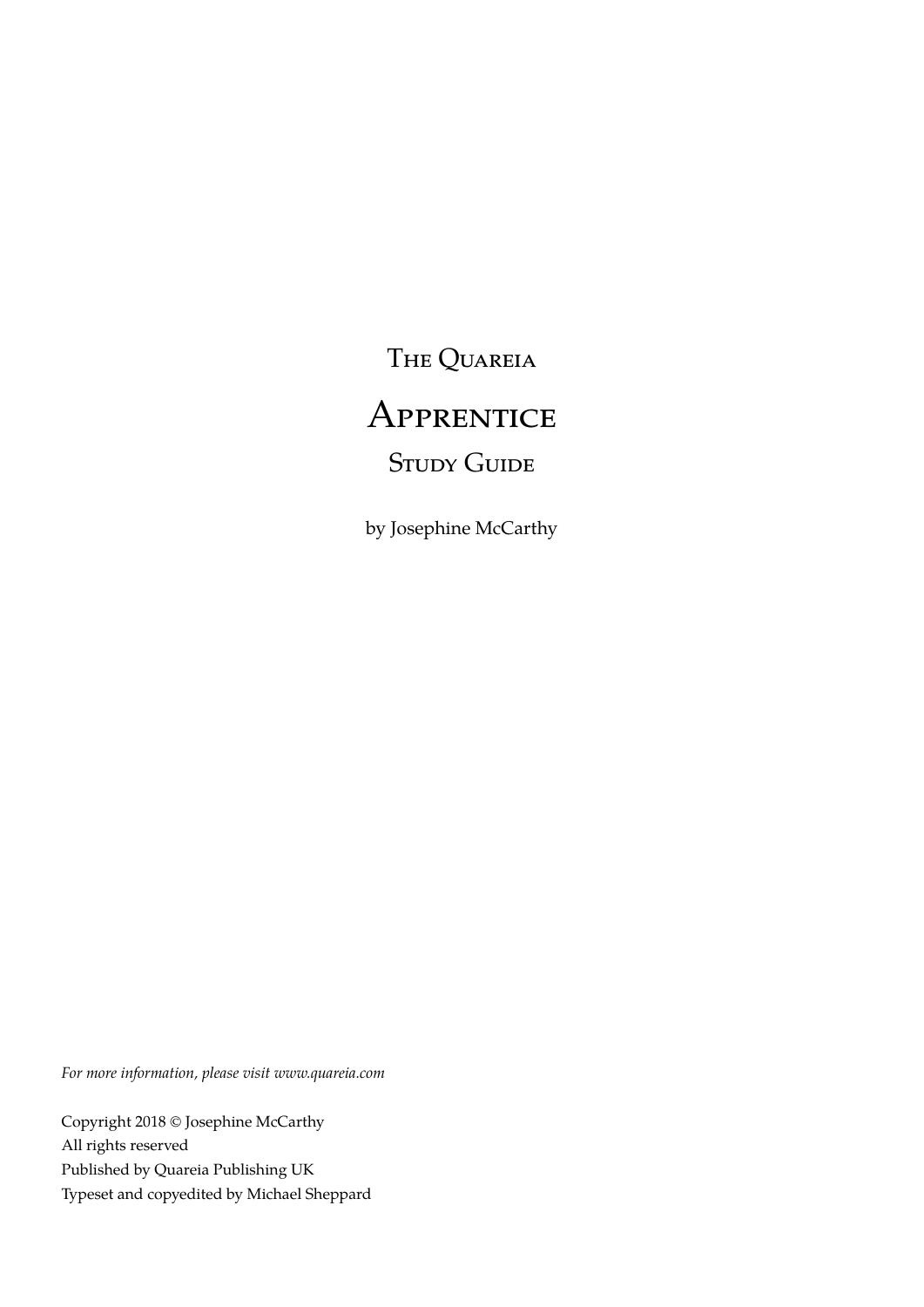# Contents

|                | Introduction<br>4 |                                                                                                                                                                                                                                |                |  |  |  |
|----------------|-------------------|--------------------------------------------------------------------------------------------------------------------------------------------------------------------------------------------------------------------------------|----------------|--|--|--|
| 1              |                   | <b>How Quareia Works</b>                                                                                                                                                                                                       | 5              |  |  |  |
|                | 1.1               |                                                                                                                                                                                                                                | 6              |  |  |  |
|                | 1.2               |                                                                                                                                                                                                                                | $\overline{7}$ |  |  |  |
|                | 1.3               |                                                                                                                                                                                                                                | 8              |  |  |  |
|                | 1.4               |                                                                                                                                                                                                                                | 8              |  |  |  |
|                | 1.5               |                                                                                                                                                                                                                                | $\mathbf{Q}$   |  |  |  |
|                | 1.6               |                                                                                                                                                                                                                                |                |  |  |  |
|                | 1.7               |                                                                                                                                                                                                                                |                |  |  |  |
|                | 1.8               |                                                                                                                                                                                                                                |                |  |  |  |
|                | 1.9               |                                                                                                                                                                                                                                |                |  |  |  |
|                |                   |                                                                                                                                                                                                                                |                |  |  |  |
| $\overline{2}$ |                   | <b>Common Study Issues</b>                                                                                                                                                                                                     | 16             |  |  |  |
|                | 2.1               |                                                                                                                                                                                                                                | 16             |  |  |  |
|                | 2.2               |                                                                                                                                                                                                                                |                |  |  |  |
|                | 2.3               |                                                                                                                                                                                                                                |                |  |  |  |
|                | 2.4               |                                                                                                                                                                                                                                | 17             |  |  |  |
|                | 2.5               |                                                                                                                                                                                                                                |                |  |  |  |
|                | 2.6               |                                                                                                                                                                                                                                |                |  |  |  |
|                | 2.7               |                                                                                                                                                                                                                                | 19             |  |  |  |
|                | 2.8               |                                                                                                                                                                                                                                |                |  |  |  |
|                | 2.9               | Ethics and culture enterpreteration of the contract of the contract of the contract of the contract of the contract of the contract of the contract of the contract of the contract of the contract of the contract of the con | 20             |  |  |  |
|                |                   |                                                                                                                                                                                                                                |                |  |  |  |
|                |                   |                                                                                                                                                                                                                                |                |  |  |  |
|                |                   |                                                                                                                                                                                                                                |                |  |  |  |
|                |                   |                                                                                                                                                                                                                                |                |  |  |  |
|                |                   |                                                                                                                                                                                                                                |                |  |  |  |
|                |                   |                                                                                                                                                                                                                                |                |  |  |  |
| 3              |                   | <b>Approaching Magical Study</b>                                                                                                                                                                                               | 25             |  |  |  |
|                | 3.1               |                                                                                                                                                                                                                                |                |  |  |  |
|                | 3.2               |                                                                                                                                                                                                                                | 25             |  |  |  |
|                | 3.3               |                                                                                                                                                                                                                                | 26             |  |  |  |
|                | 3.4               |                                                                                                                                                                                                                                |                |  |  |  |
|                | 3.5               |                                                                                                                                                                                                                                | 26             |  |  |  |
|                | 3.6               | Not everything is magical the contract of the contract of the contract of the contract of the contract of the contract of the contract of the contract of the contract of the contract of the contract of the contract of the  | 28             |  |  |  |
|                | 3.7               |                                                                                                                                                                                                                                | 28             |  |  |  |
|                |                   |                                                                                                                                                                                                                                | 28             |  |  |  |
|                | 3.8               | Mythic reading and psychologizing education of the state of the state of the state of the state of the state of the state of the state of the state of the state of the state of the state of the state of the state of the st | 29             |  |  |  |
|                | 3.9               |                                                                                                                                                                                                                                | 29             |  |  |  |
|                | 3.10              |                                                                                                                                                                                                                                | 30             |  |  |  |
|                | 3.11              | Emotions in magic enterpretent resources in the control of the control of the control of the control of the control of the control of the control of the control of the control of the control of the control of the control o | 30             |  |  |  |
|                |                   | 3.12 Reading and learning entertainment of the contract of the contract of the contract of the contract of the contract of the contract of the contract of the contract of the contract of the contract of the contract of the | 31             |  |  |  |
|                |                   |                                                                                                                                                                                                                                | 32             |  |  |  |
| 4              |                   | <b>Meditation Issues</b>                                                                                                                                                                                                       | 34             |  |  |  |
|                | 4.1               |                                                                                                                                                                                                                                | 34             |  |  |  |
|                | 4.2               |                                                                                                                                                                                                                                | 36             |  |  |  |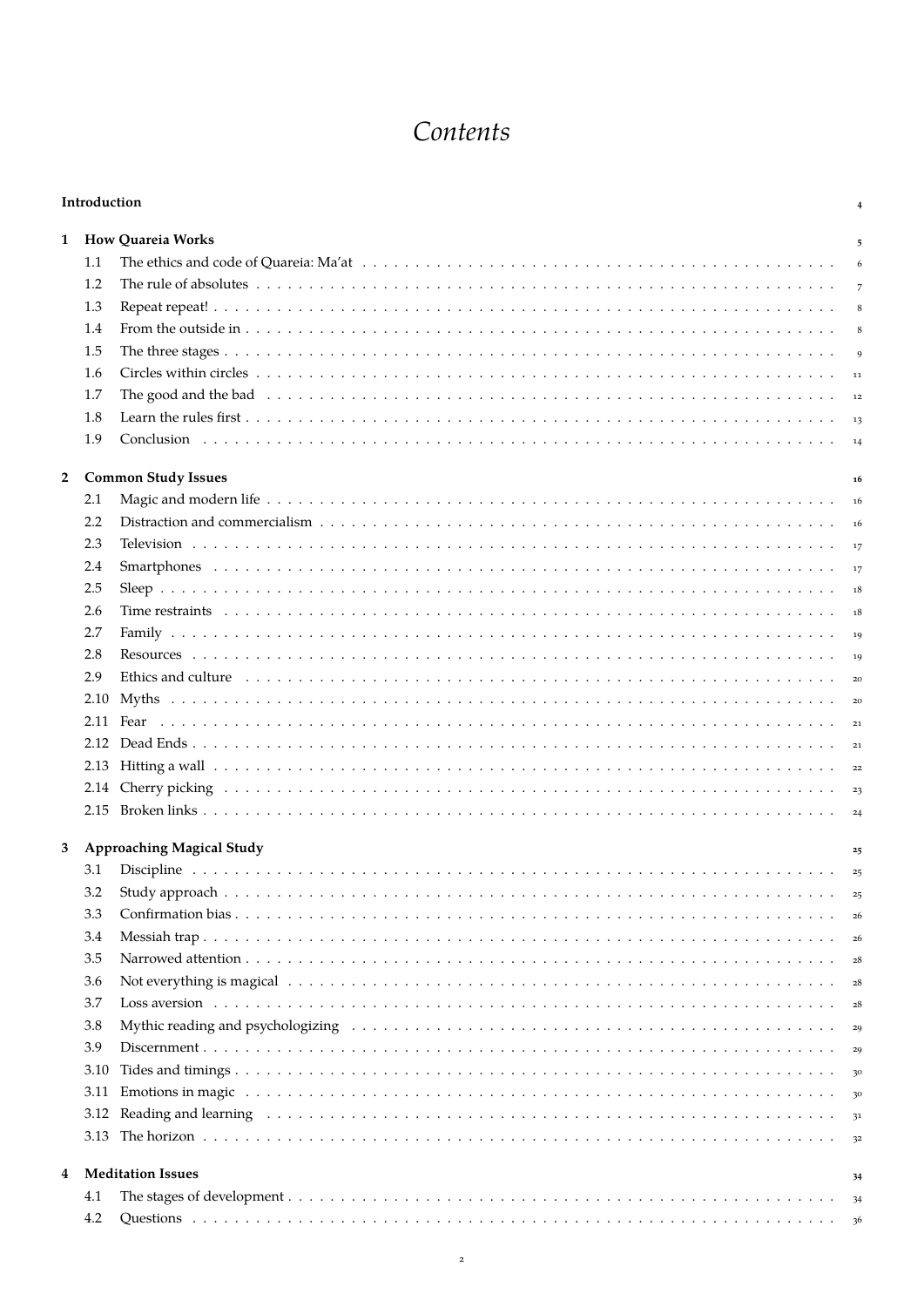|   | 4.3                                     |                                                                                                                                                                                                                                |    |  |  |  |
|---|-----------------------------------------|--------------------------------------------------------------------------------------------------------------------------------------------------------------------------------------------------------------------------------|----|--|--|--|
| 5 | <b>Tarot</b>                            | 39                                                                                                                                                                                                                             |    |  |  |  |
|   | 5.1                                     |                                                                                                                                                                                                                                | 39 |  |  |  |
|   | 5.2                                     |                                                                                                                                                                                                                                | 39 |  |  |  |
|   | 5.3                                     |                                                                                                                                                                                                                                | 40 |  |  |  |
|   | 5.4                                     |                                                                                                                                                                                                                                | 40 |  |  |  |
|   | 5.5                                     |                                                                                                                                                                                                                                |    |  |  |  |
|   | 5.6                                     |                                                                                                                                                                                                                                |    |  |  |  |
|   | 5.7                                     |                                                                                                                                                                                                                                |    |  |  |  |
|   | 5.8                                     |                                                                                                                                                                                                                                | 45 |  |  |  |
| 6 |                                         | <b>Visionary Work</b><br>47                                                                                                                                                                                                    |    |  |  |  |
|   | 6.1                                     |                                                                                                                                                                                                                                | 47 |  |  |  |
|   | 6.2                                     |                                                                                                                                                                                                                                |    |  |  |  |
|   | 6.3                                     |                                                                                                                                                                                                                                | 48 |  |  |  |
|   | 6.4                                     |                                                                                                                                                                                                                                | 48 |  |  |  |
|   | 6.5                                     |                                                                                                                                                                                                                                | 49 |  |  |  |
|   | 6.6                                     |                                                                                                                                                                                                                                |    |  |  |  |
|   | 6.7                                     |                                                                                                                                                                                                                                | 52 |  |  |  |
| 7 | The Adversity Of Magical Training<br>53 |                                                                                                                                                                                                                                |    |  |  |  |
|   | 7.1                                     |                                                                                                                                                                                                                                | 53 |  |  |  |
|   | 7.2                                     | Simple adversities (and according to the set of the set of the set of the set of the set of the set of the set of the set of the set of the set of the set of the set of the set of the set of the set of the set of the set o |    |  |  |  |
|   | 7.3                                     |                                                                                                                                                                                                                                | 55 |  |  |  |
|   | 7.4                                     |                                                                                                                                                                                                                                |    |  |  |  |
|   | 7.5                                     |                                                                                                                                                                                                                                | 56 |  |  |  |
|   | 7.6                                     |                                                                                                                                                                                                                                | 56 |  |  |  |
|   | 7.7                                     |                                                                                                                                                                                                                                | 58 |  |  |  |
|   | 7.8                                     |                                                                                                                                                                                                                                | 59 |  |  |  |
|   | 7.9                                     |                                                                                                                                                                                                                                | 61 |  |  |  |
|   | 7.10                                    |                                                                                                                                                                                                                                | 62 |  |  |  |
| 8 | Religions<br>64                         |                                                                                                                                                                                                                                |    |  |  |  |
|   | 8.1                                     |                                                                                                                                                                                                                                | 64 |  |  |  |
|   | 8.2                                     |                                                                                                                                                                                                                                | 65 |  |  |  |
|   | 8.3                                     |                                                                                                                                                                                                                                | 66 |  |  |  |
|   | 8.4                                     |                                                                                                                                                                                                                                | 67 |  |  |  |
|   | 8.5                                     |                                                                                                                                                                                                                                | 68 |  |  |  |
|   |                                         |                                                                                                                                                                                                                                |    |  |  |  |

#### **[Summary](#page-69-0) <sup>70</sup>**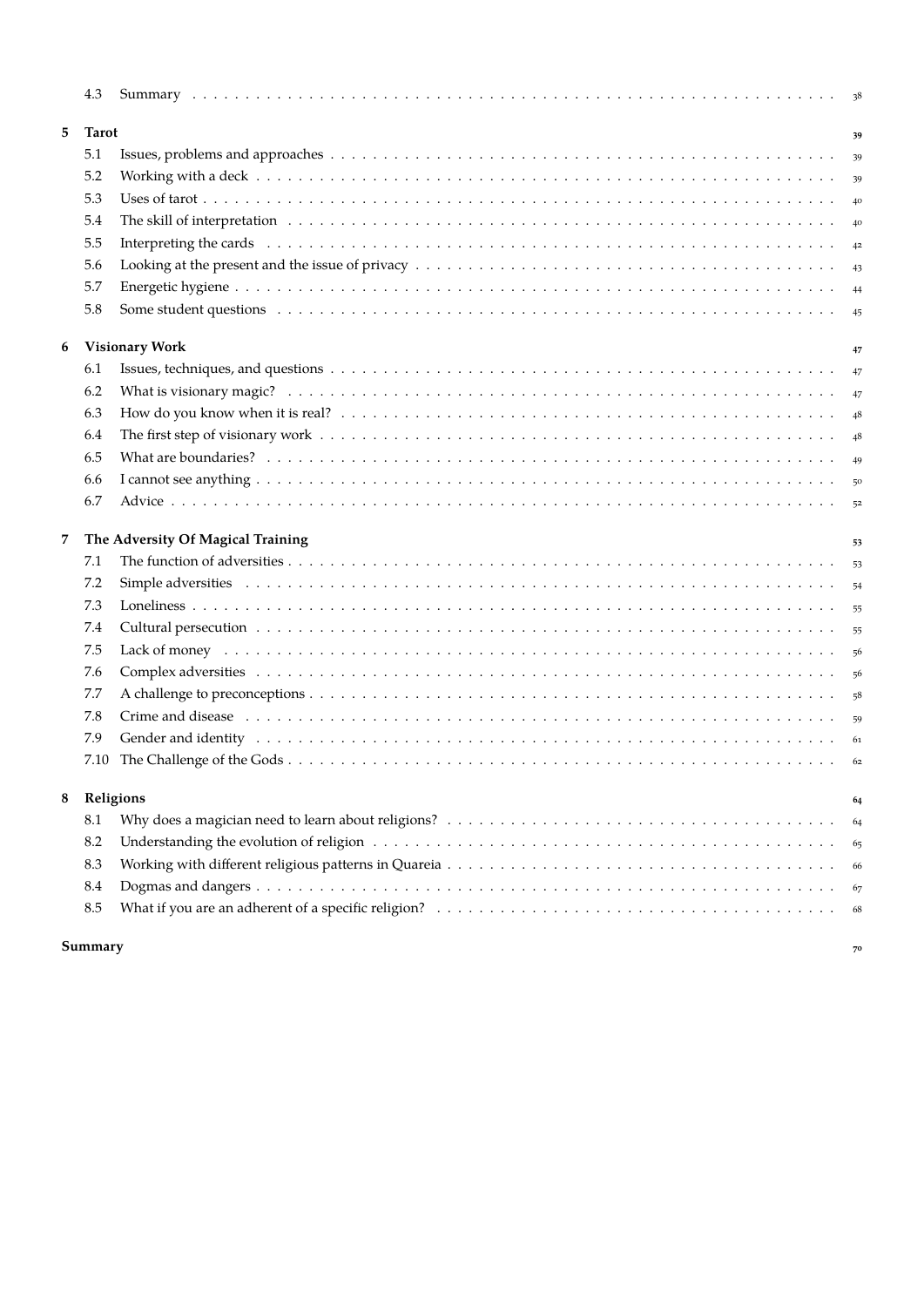# *Introduction*

<span id="page-3-0"></span>When I first started writing the Quareia course, my intention was for it to be a simple first-stage training that people could then use to launch themselves into the hot waters of magic. However, the universe had different plans, and the course turned into a complete, long-term magical training akin to doing a university degree, and then some.

As the Apprentice section has no mentoring, it is the most difficult part of the training, and it has now become apparent that students need a bit of help here and there with basic questions, and with understanding certain concepts. I also felt that it would be helpful for Quareia students to have a better understanding of the dynamics behind the course and how it is structured.

This study guide is aimed at Apprentices studying the course. I hope it gives you a deeper understanding of the path you are walking, while also addressing a lot of the more common questions I have been asked by students.

It is not a 'cliff notes' type of guide; nor is it a bullet point summary of the Quareia course. Rather its intent is to shine some lights into the less obvious corners of your training. Hopefully it will help you along your path.

Josephine McCarthy.

*What is a magician? 'One who does magic' is the Magician's reply.*

*What is a magician? 'One who stands at the centre of everything' is the Developing One's reply.*

*What is a magician? 'One who reflects the golden rays' is the Foremost One's reply.*

*What is a magician? 'One who is I,' replies the Divine.*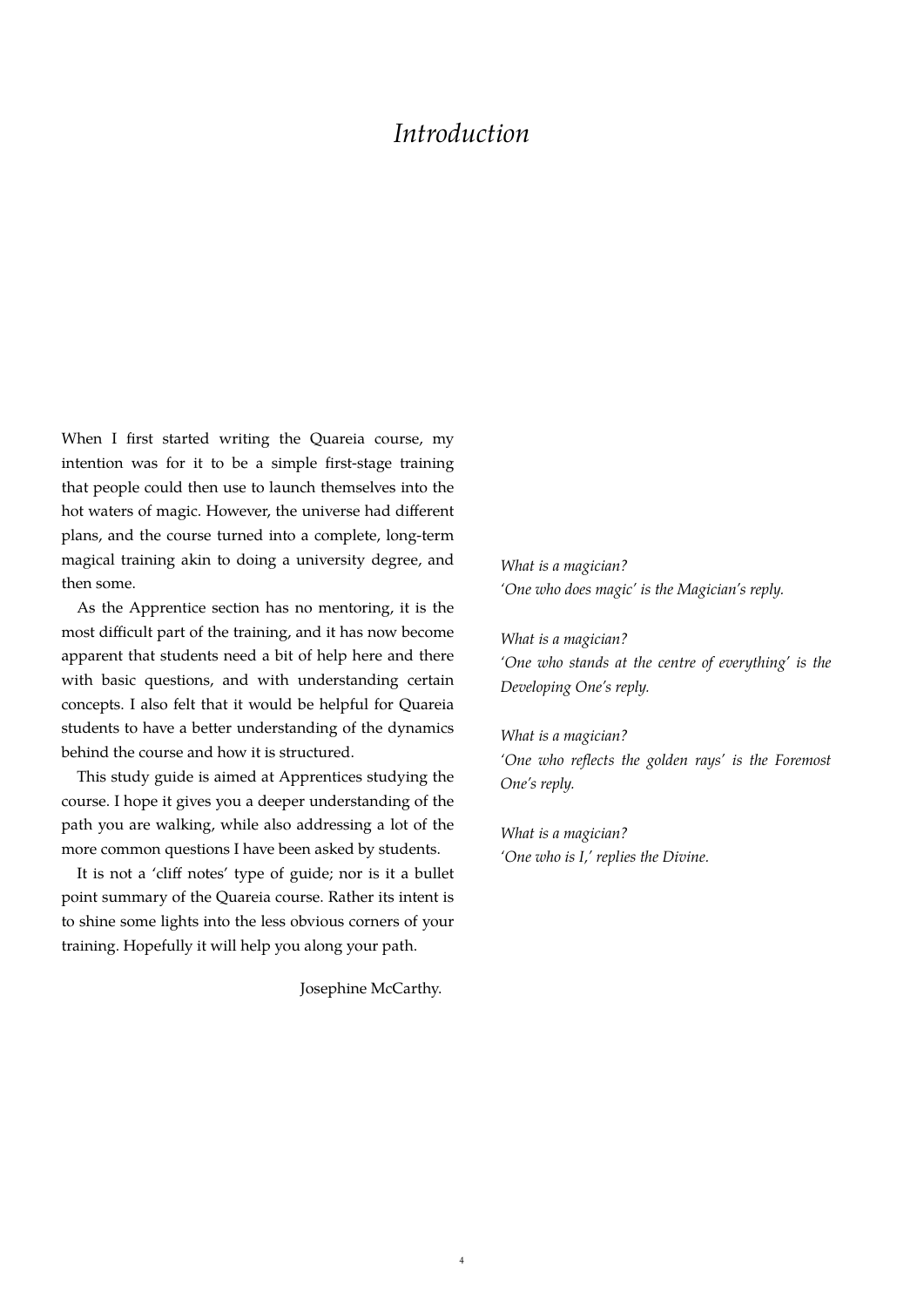# *How Quareia Works*

<span id="page-4-0"></span>*Our virtues and our failings are inseparable, like force and matter. When they separate, man is no more.*

*— Nikola Tesla*

One of the first things to understand about a course as vast as Quareia is how it works. This is more important that it first appears, as knowing how a course works will tell you how best to approach it.

Most people's experience of approaching a course is rooted in high school and university education, and those learning approaches are very different from a classical magical education, just as they are different from any serious classical art form education. So for many, the way this course is structured and worked with will be a major learning curve. Many magical schools, particularly self-learning courses, are written in ways that reflect modern college learning techniques – and for smaller courses that can work well. But for a full classical magical education, the student is likely to run in to problems almost straight away.

The Mysteries in any culture are complex and difficult to learn. The aspirant is required to engage all their human skills, not just their intellect. It is this need for drawing on every aspect of yourself in order to move forward in magic that many find difficult early on in their training. People are used to compartmentalizing their learning, viewing it as something separate from the rest of their lives. Also, their learning generally consists of small bites taken out of various unconnected subjects. The shift to total immersion into learning can prove difficult for many, and impossible for some.

Properly studying magic requires hard work, some sacrifice, and the willingness to change and adapt how you think. And yet, though that sounds tough, it is one of the most rewarding, exciting, and fascinating journeys you can take through life.

It also requires that you be fully responsible for your own learning. In today's world of commercial teaching that has become the norm in many cultures—and in almost every aspect of learning, not just magic—students have become used to treating their education as a commercial transaction. As a result, they have developed an unhealthy attitude to their learning environment: they expect to be able to dictate to their teachers what they will learn and how they will learn it. Certainly, in some cases this has forced teaching establishments to smarten up; but overall, it has caused standards to drop as institutions water down courses, or tailor them to demand, or make them more 'appetizing' in order to attract more paying students.

While a young student may enjoy an easier, more 'fun' course that has been made tastier with appetizing but ultimately useless additions, in the long term the student will suffer from a lack of training, as the most important aspects of serious training in any subject are often the boring, difficult bits. On a deeper level, such a dumbed-down course disengages the ability of the student to learn effectively: they do not learn how to learn, but instead how to consume.

Some of the issues raised in this guide will be relevant to some, and not to others. Quareia is studied in many different cultures and countries, and in this book I have to address the various questions that have been asked from far-flung corners of the earth.

Some of the general queries I have been receiving, as students progress through this course, are issues I had not really thought about, but are quickly becoming apparent, hence this guide. Many of those issues are faced particularly by students who live in different countries around the world, issues that have to do with things like the difficulty of translating certain concepts or approaching the study of magic itself. There are also some simple yet annoying problems like broken links. I was stupid enough, when I started the Apprentice section, to quote web addresses. I was not thinking for the long-term about how links come and go, nor about the difficulties of accessing websites from certain countries. For that you have my deepest apologies.

In this chapter we will look at the underlying structure of the course, how it was built, why it was built that way, and what that means to you as a student. With that knowledge, you will be better able to understand the issues that come up for you in your study. It should also help you engage better not only with Quareia, but also with any classical magical training (and indeed any classical art form). In later chapters we will look at more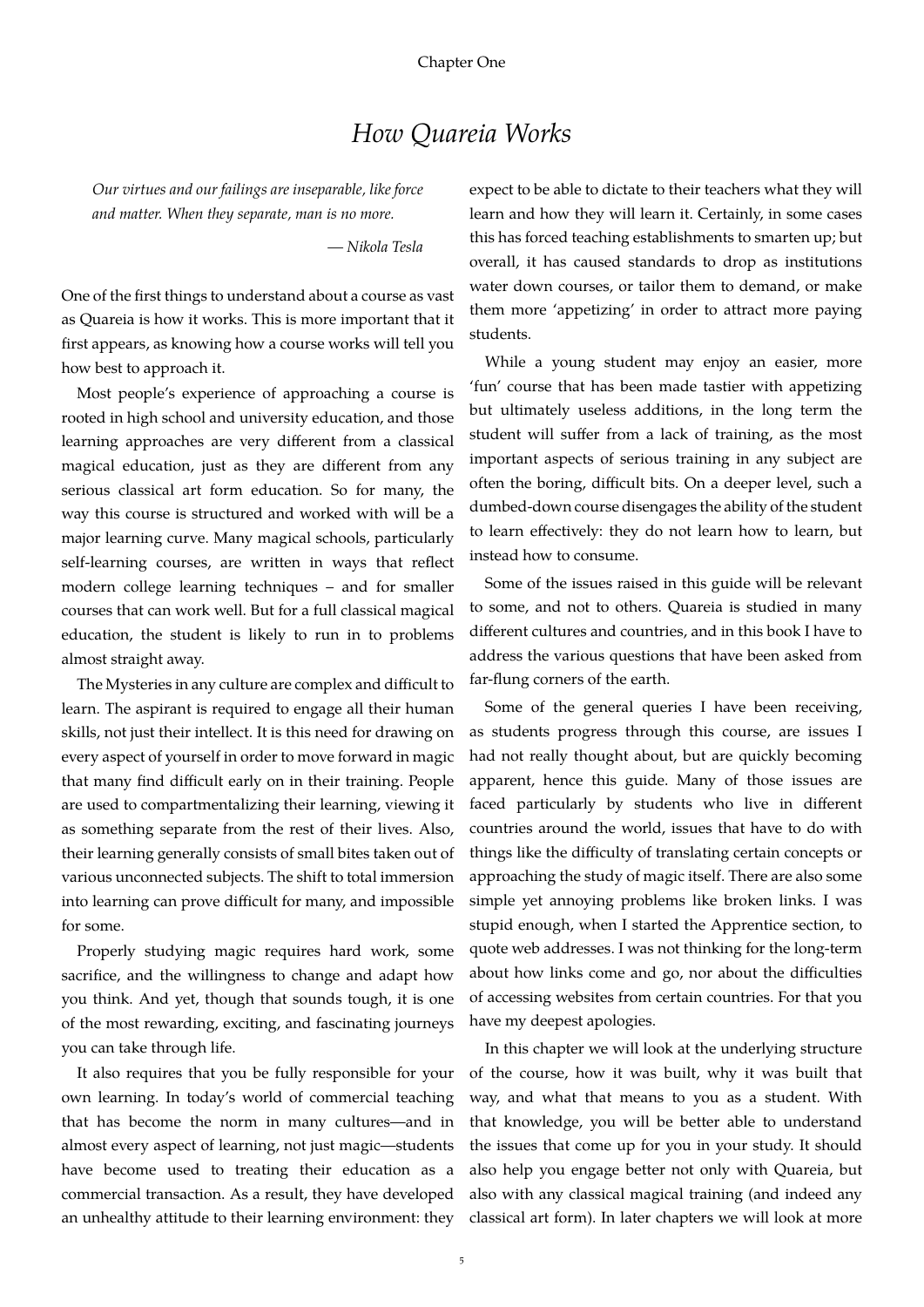specific issues, at various dynamics of learning, and at the these are very different texts from different periods in most common queries that we have had.

# <span id="page-5-0"></span>**1.1 The ethics and code of Quareia: Ma'at**

At the foundation of the Quareia course is the philosophy of Ma'at, an Ancient Egyptian way of thinking that underpinned the whole ethos of Egyptian society, religion, economics and so forth. This philosophy was personified by the goddess Ma'at: the goddess of Truth.

I chose Ma'at as Quareia's foundation because it is the most stable, coherent magical dynamic out there. It will open the doors of magical and mystical understanding in their truest, deepest forms. Mysticism and magic become bedfellows as soon as you scratch below the surface of everyday magic. The deeper you get into powerful magic, the closer you step into mysticism.

Because Ma'at is so foreign to how our modern societies function and think, it may be worth spending a little time outlining this concept, as it is often misunderstood by modern minds. We tend, as humans, to relate and compare the unknown to what we know, and translations of unfamiliar concepts like Ma'at, which is often rendered in English as "justice" or "truth," can often confuse people further. Another translation of Ma'at in English is *balance.* Ancient Egyptian words, just like English words, often have various layers of meaning to them: what layer you pay attention to depends on context. (An example in English to make this clear: the word "spirit." This word can mean a human soul, the presence of the Divine, *any* supernatural being, boldness of character, a distilled alcoholic drink, and so forth. Most of the time, context makes it clear which meaning is meant.)

In English, our understanding of 'truth' and 'justice' are often coloured by our societal norms, our inherited religious beliefs, and our cultural patterns. If the two pans of a set of scales are in perfect balance to each other, this would be expressed in English as 'balance,' and in Egyptian, as Ma'at. In the Ancient Egyptian way of thinking, balance is truth, and lies express 'imbalance.'

Most magical students who look at Ancient Egyptian texts tend to concentrate on just two texts: *The Book of the Dead*, known to the Egyptians as *The Book of Going Forth by Day*, and a collection of late Greco-Roman Egyptian spells called *The Greek Magical Papyri*, which is a collection of magical spells that date from between the second century B.C. to the fifth century A.D.. Unfortunately, though Egyptian history, both of them often lean more towards *Isfet* than Ma'at. Isfet is the disharmony and imbalance brought about by bad choices and actions, and the word is often mistranslated today simply as 'evil' or 'chaos,' terms that would be better applied to describe Apep, the chaos-serpent of the Egyptian mythos. (Also remember the earlier point about words having layers of meaning: I am using the term *Isfet* here in the layer of its meaning which has to do with 'bad choices' and imbalance.)

As the outside influences of Greek and Roman culture increasingly ate away at the old ways of Egypt, so the sense of Ma'at retreated and the dynamic of Isfet emerged. This is particularly apparent in the Greek Magical Papyri.

This can all get very confusing for an Apprentice student. My advice is to approach all of this as you would any new subject: understand that there is far more complexity in the subject than at first appears, and the way to develop your understanding is to take small steps forward, one at a time. First learn the surface presentations of things, and the deeper aspects will emerge as and when you are truly ready to see them.

Ma'at is balance. This is expressed in Egyptian religious and magical texts as the balance of powers, and it was expressed in the code of the king and priesthood by the need to uphold the balance of powers, and also the balance of their day-to-day conduct. For the people, it was a simple code of ethical behaviour, a way of life, and a rule book that they could follow. So Ma'at had many different levels of expression, and all these levels are relevant and present in the Quareia magical training.

Ma'at was used both in the initial construction of Quareia and in the whole magical path that developed as a result. This was simply because it is the one philosophy that gets to the heart of how magic actually works, not because it comes from one particular culture. Ma'at is the dynamic that nature is based on, and the dynamic that allows the human to become an integral part of nature at a conscious level.

Ma'at is the harmony of cause and effect, of one thing rebalancing another, of the balance of light and dark, day and night, and of a harvest properly weighed and checked. As you progress through the course, you will be exposed more and more to the complexities of balance, both in magic and in nature. Every magical act has a counterweight to balance it out, and everything is upheld by the fulcrum of the scales. The fulcrum in magic is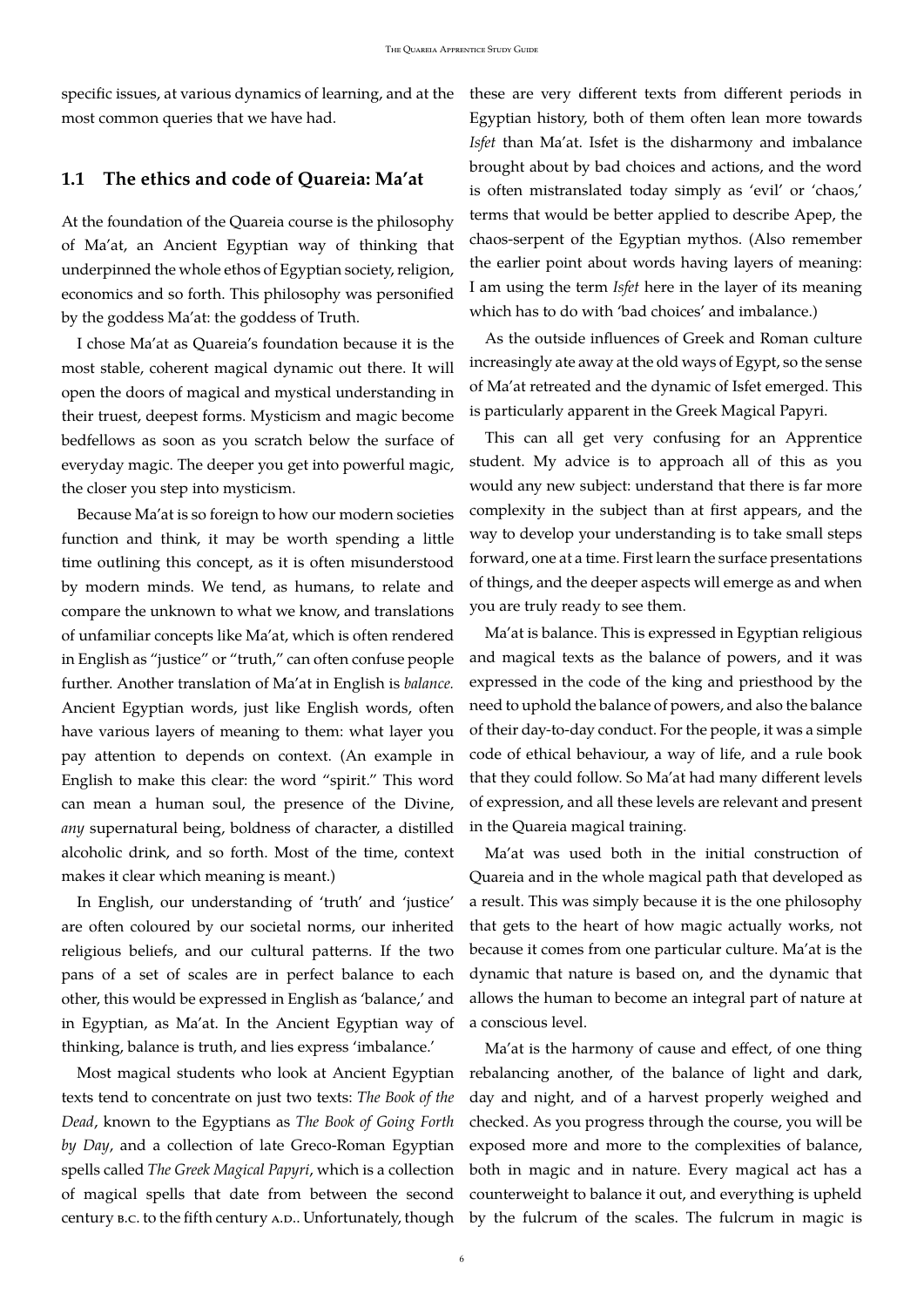like a pillar that magic revolves around, and so long as everything is balanced out, the powers flow well.

Ma'at, or balance, gets to the very heart of magic, and once you understand this dynamic principle in action, then you will truly begin to understand magic. Ma'at is not an 'Egyptian thing,' rather it is an Egyptian word to describe a natural order in the mortal world.

You will notice, as you progress through the course, a lot of Egyptian magic and religious dynamics in the work. This is not because I favour Egyptian magic above all else, but simply because it is still, to this day, the most balanced and accessible profound magic that we can still work with and study. You will also come across lots of other different cultures and religions in the course, and that will be discussed in a later chapter. So let us move on and look at the various substructures in the course, so that you can understand why some things are put together in a particular way, and why some lessons are as they are.

#### <span id="page-6-0"></span>**1.2 The rule of absolutes**

The rule of absolutes is a very old way of teaching that is still used occasionally in the teaching of classical art forms. When I was a ballet trainer who worked with professional and pre-professional dancers, I could always tell which of them had been trained using absolutes, and which of them had not. Those who had, displayed a solid technique and were able to grasp, absorb, and translate complicated movement concepts, and fully understand how those concepts related to their work. Those who had not, however, often quickly became confused, and could not easily absorb methods and concepts into their technique. The lack of absolutes in their training caused them to overthink and overanalyze their technique, which restricted their progress.

For my first couple of decades of teaching magic, I saw similar patterns in my students: a tendency to overthink and an inability to absorb what was necessary and integrate it into their work. It struck me then—I can be slow sometimes—that magic should be taught as a classical art: ballet or magic, the same foundational rules apply.

#### So what is the rule of absolutes?

The Rule of Absolutes is a method of teaching that includes barriers to contain each stage of the syllabus. These barriers allow the student to learn what is necessary at that point in their education without

their consciousness constantly stretching forward and wondering what will come next. Students can focus purely on the step before them, and that becomes their world, their rule, their absolute. Once everything that is necessary has been absorbed, the barriers come down and the student progresses to a new phase of training.

A good analogy that I often use to explain this method is as follows: a toddler picks up a metal fork and goes to stick it in a plug socket. In the UK the voltage at a plug socket is 230 volts, which could kill a child. The mother takes the fork out of the child's hand, knocks their hand away from the plug socket, and says 'no' forcefully. The child is taught an absolute: they are not allowed to touch the plug socket. They do not know why, but they do as they are told.

When the child is about seven years old, the mother tells the child that the plug socket is dangerous, and they must never stick anything metal in it, as it could kill them. The mother then shows them how to plug something safely into the wall socket.

When the child is ten or eleven, the mother explains what the plug socket does, how the mains work, and where the fuse box is to turn off the electricity in an emergency. She then gets her child a kids' electricity kit, so they can learn to wire a board and make a light bulb come on.

As an older teen, the child learns in depth how wiring works, what its dangers are, what a ring main is, what amps are, how to change plugs, what happens with electric shocks, and how to administer first aid.

The 'absolute' for the child at seven is that the wall socket is dangerous and must never be played with. They don't know exactly why or how it works, but they know to stay away from it. As far as they know at that point, they must never, ever touch it, *ever*. Pertinent information is given at each stage of the child's development without swamping them with information they cannot understand.

This teaching method can be applied in many different ways, and for lots of different reasons. In Quareia it is deployed a lot, particularly in the Apprentice section and to some degree in the Initiate section. The student is contained by an absolute "this is it!" or a black and white, immovable rule, to allow their current stage of understanding to properly grow and deepen. Then, later, this boundary is removed, and they are exposed to another layer of understanding. This enables the student to take sure and solid steps, forming a foundation they can stand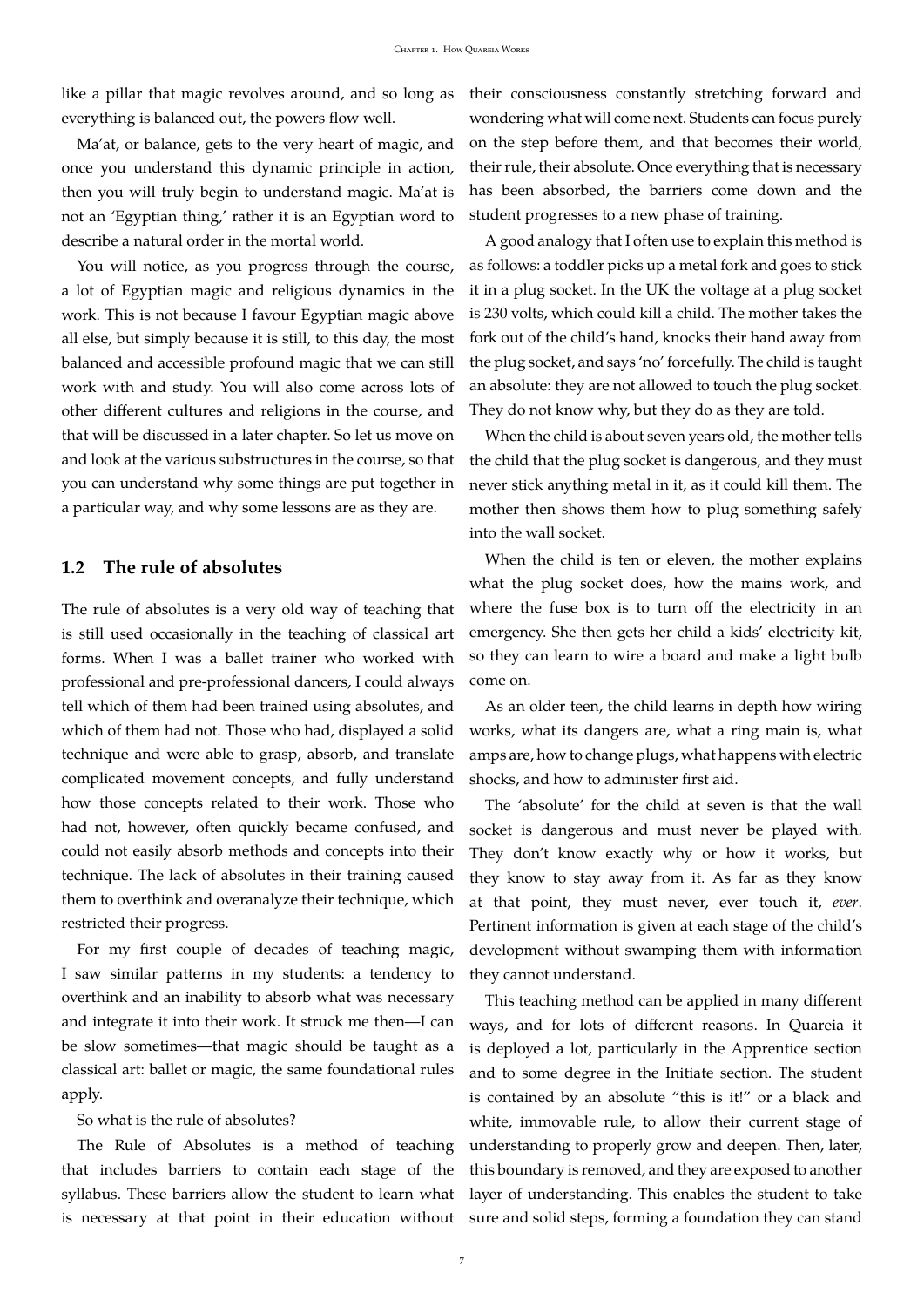on, and their understanding and magical evolution grows at the pace that is right for them.

Succeeding and learning within a containment is rewarding: you have a limited pot of learning to achieve, an achievable goal, and a nugget of knowledge that you did not have before. Learning in defined steps is what develops an artist, not sitting in front of a piano railing at having to do your scales, frustrated that you cannot learn to play Chopin's works in a week. Learning to master the scales while taking pleasure in that ability is the reward of the absolute. It is the path, not the destination, that gets you there.

#### <span id="page-7-0"></span>**1.3 Repeat repeat!**

True classical training is taught in a repetitive manner, and in a manner of *return*, and this method is also deployed in Quareia. In the early days of their Quareia training, the apprentice has many exercises that they must repeat *ad nauseam*, to the point of, at times, utter boredom.

This is not done to bore the pants off the student, but to get them to achieve two important things: one is to get rituals, exercises, and recitations into the deeper part of their mind. They stop having to think consciously about them and can do them without thinking: the actions become *engrammed* into their consciousness.

Engramming through rote learning is one of the foundational skills of magic, and it must become second nature so that it can be called on suddenly in times of need. First you must learn the skill of engramming, how it works, and what it feels like. Once you have practised that skill in some basic exercises, you can then choose to deploy it later in the course as and when you feel it is necessary.

The second skill that repetition teaches is patience. Being able to focus on something and to repeat it and practice it until you have become competent in it builds inner 'grit.' You get used to persisting with something, even when it is difficult, until you have achieved what you need to achieve. This is another necessary skill in magic. It is often overlooked, and yet it is a cornerstone of the craft. Being able to step up, practice, and repeat, even when you don't feel like it, silences the side of you that wants a constant input of new, glittery, and interesting things, and awakens the side of you that builds determination, forbearance, and discipline.

are simply playing at it. The skill of discipline is critical to and that slowly builds up to a solid basic understanding.

so many aspects of magic, and it must be present not only in one's actions, but also in one's thoughts and emotions. The mind is a major player in magic, but it is not matured by focusing directly on it. Rather it is strengthened and matured as a side effect of other work. The dynamic of one thing being strengthened by working on something not directly related is another major aspect of early magical training. It also plays a large part in other classical arts. In ballet, few students realize that the passive limb is actually being strengthened when that passivity is approached in a certain way. Dancers at the barre work first on one limb, then on the other. While the left leg 'works,' the right standing leg is being strengthened, if the training is correct.

All these threads of foundational training are woven together to create a solid base on which the magician can stand. Every lesson, and every aspect of a lesson, has all these elements woven into it.

#### <span id="page-7-1"></span>**1.4 From the outside in**

The teaching approach to magical rituals, visions, and patterns is 'from the outside in.' First the student learns the outer aspect of a magical act, and they perfect that first before they step into any power at all.

Every magical act has two parts: the structure, and the power that fills that structure which essentially turns the magic 'on'. To stay with the electrical wiring analogy, first the wiring is laid, the fuse box is put in place, and the switches are mounted to the walls. Then they are all linked together for the power to flow through them. Then the power is switched on.

Similarly, the Quareia student builds a structure of magic within them before they access any level of power that could harm them. This structure-building also teaches them, passively and without them realizing it, that any magical trainee should have a basic vocabulary and structural understanding before they are introduced to power or contact. This understanding does not come from book reading; it comes from learning practically the early basics of magic such as rudimentary tarot and astrology, rituals with no contact or power, moving around in vision without leaving the mundane world (which some people call remote viewing), and so forth.

A magician without discipline is no magician at all: they divination, ritual, and vision, the three foundation skills, So the beginner develops a basic vocabulary of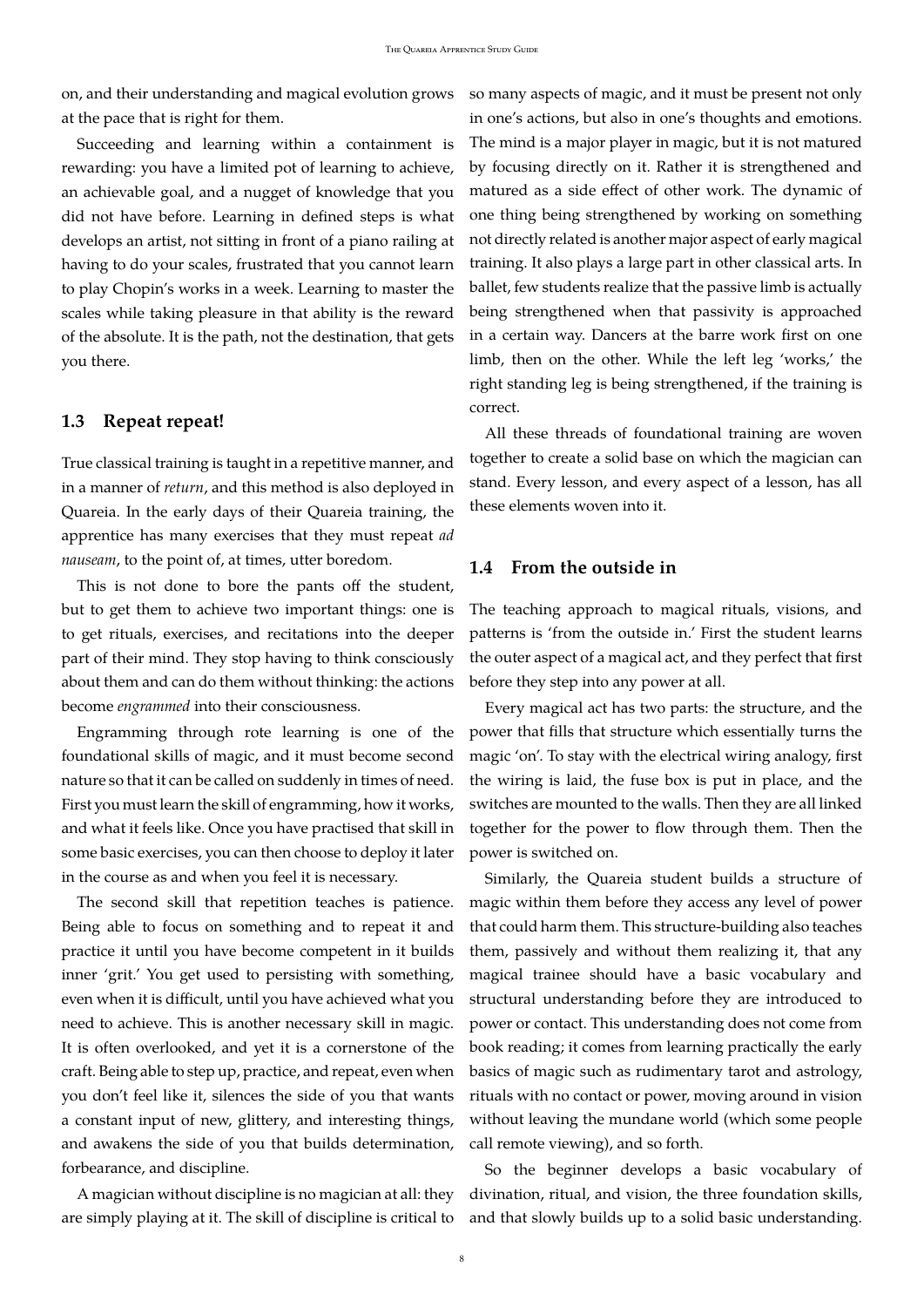As the student progresses in their training, power begins to flow into those foundation skills and fills them. In the Adept section there comes a point where the student starts to realize that once you have a solid competency in the foundation skills, the outer structure of those skills becomes less rigid: they become more fluid, more flexible.

This leads the magician to the understanding that once the structure and rules are learned properly, they can strike out and develop their own forms and methods of work. If a student attempts this too early in their training then they will flounder, as they are not anchored properly in the work. They will not fully understand the deep dynamics behind a unit of work or a method, which will make them vulnerable to damage and even catastrophe. In magic, as in any classical art, you must learn the rules and structures before you can learn to break them successfully. And that is the point at which evolution occurs in magic, and in any classical art.

Too often these days in any form of serious education, people reject or throw away their rules and structures far too early. This creates a dumbing-down of the system, and it ends with the blind leading the blind.

So this course is heavily structured towards the apprentice learning the foundations, learning the patterns, the basic rituals, etc., without power being connected to them. Later the outer patterns become more complex, and this pushes the student really learn how to 'pattern make'—which is to say, to create and work with rituals. Once this skill is in place, the work is connected to contact and power. Later in the course the student is shown how to connect with ever-deepening powers and contacts. If they have truly worked with the system as directed, then they will be ready for everything to switch on, and for the power to truly flow.

However, it is also important that right from the early days of a student's training they understand what power and contact feels like. So the rituals and visions they learn are not empty: they do have passive contact and power within their framework. Though the apprentice magician cannot yet trigger that power and contact for themselves in any depth, that contact and power does wait on the thresholds, and some of it washes into their work.

#### <span id="page-8-0"></span>**1.5 The three stages**

The three stages of the training—apprentice, initiate, and adept—are not just labels, nor are they there simply to magic.

divide the course in three. They are three distinct phases of development in magical training: being torn apart, being reassembled, and finally 'rising in wholeness.'

In magical terms, this follows an ancient inner pattern: before someone can truly step into the stream of magic, everything within them that no longer serves a purpose—all weaknesses, vulnerabilities, and immaturities—must be stripped away. This is not done by focusing on those weaknesses; rather the apprentice's work triggers deep and ancient patterns of power that flow into their life, often unseen, and find every weak spot in them.

#### **The Apprentice**

The magical work done as an apprentice, besides learning outer structures through practice, is also a series of catalysts. Because the student has no real access to magical power, they have no control over the process. This really speeds up their fate and maturation and prepares them for the power they will step into as an adept. In a mundane life, it usually takes a lifetime, sometimes many lifetimes, to develop such maturity. But the moment anyone steps onto a serious magical path of training, that process speeds up. Lessons in life are learned quickly, and if the apprentice steps up to the process and realizes what is happening then they can engage with each situation that arises, and know that it a necessary process.

This can manifest in an apprentice's life in many different ways, depending on their weaknesses. It can trigger illnesses to slow them down and make them change how they live their lives, what they eat, what they do, etc. This is linked to a dynamic I call the *Pots of Resources*, which I will discuss in a little while.

The triggers in the Apprentice section can change where the student lives, who they live with, what they do for a job, where their interests lie, or how they behave as a human being. Regardless of how the catalysts affect the apprentice, once they understand that what is happening to them is a necessary process and stop fighting it, and rather engage with it, then they find themselves at the end of the Apprentice section, a bit battered, but wiser for the experience and in a better, fitter place. It is like cleaning house: all the rubbish is thrown out and the windows are cleaned, and the place is washed down, fixed up, and properly prepared for what comes next.

This dynamic also filters out those who have no place in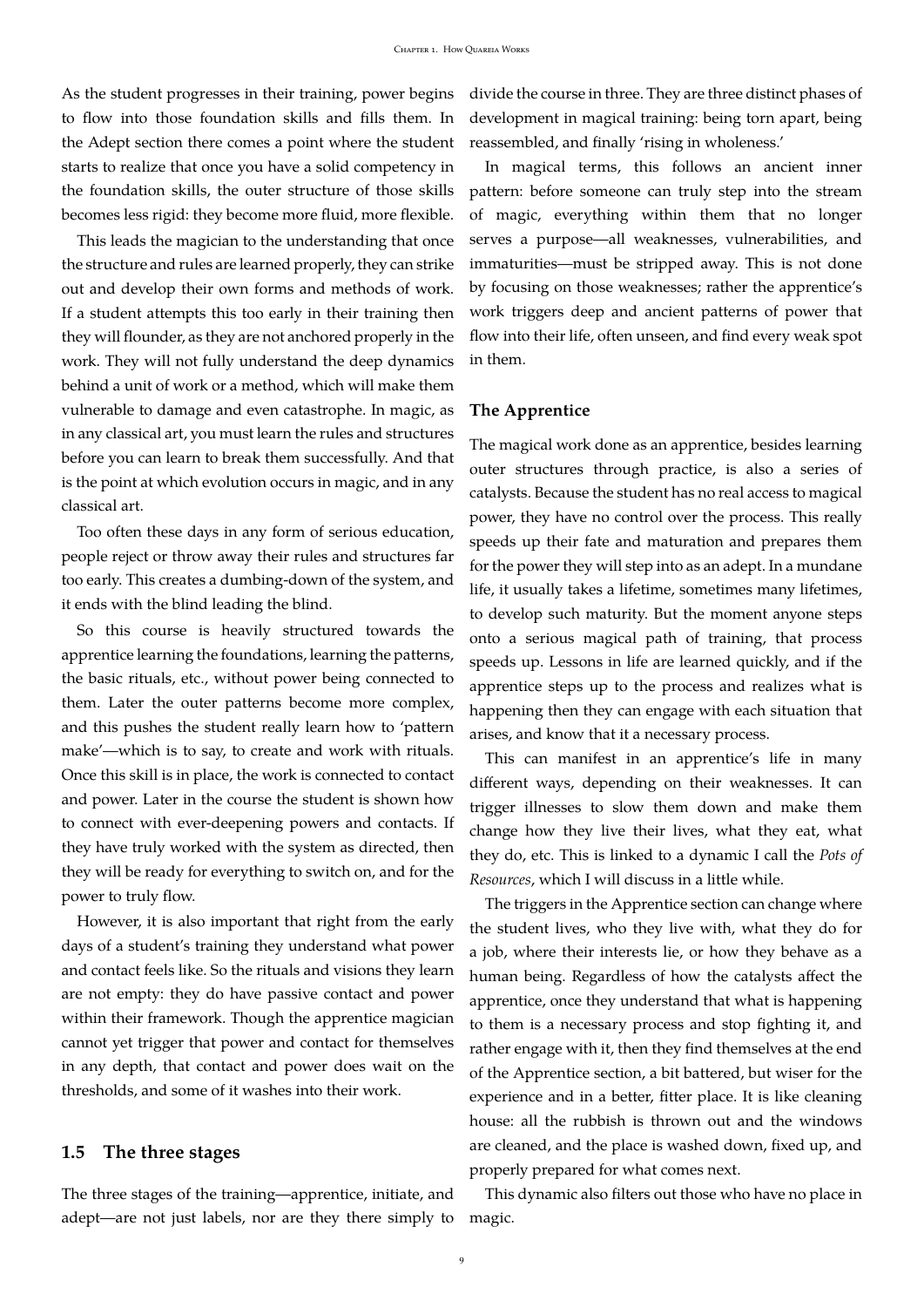Three main types of people are drawn to magical training. The first type came into life with magic in them: they have done it before, in some other life, and have come back to remember, advance, and mature into deeper magic. The second type are new to magic, but have been prepared, again through other lives, and it is a path that burns like a creative fire within them. Both these types are born to be magicians, and one way or another they will find their way through magic, regardless of the path they take.

The third type is a person fascinated by magic, but not truly able to take up its burdens. This is a long, tough, and often unforgiving path, but it polishes you from a rough stone into a diamond. But some people are unable to cope with the rigours of magic, or they are too unstable to cope with the power that flows through it.

The apprentice training, the 'being torn apart' part of the course, will unravel the third type out of magic for their own protection: fate will block them from it. One of the functions of the apprentice training is to act as a filter against those who are not suitable, for whatever reason, for deeper training. It will also block a person from stepping deeper into magical training until the right time comes. Timing is everything, and there are times in our lives when putting magic into the mix is not such a good idea. But when a student is really ready to try on the heavy mantle of magic, then the blocks will disappear and the path will open up.

This is an ancient way of training magicians: those who truly need to walk the magical path may have moments of being discouraged, of feeling overwhelmed, but they will not give up, or they will pause and return when they are ready.

Before I go on to talk about the processes of the Initiate and Adept sections of the course, I want to talk briefly about what I call *Pots of Resources*. From a magical perspective, each person has, at any time, a finite amount of energy 'stored' in different aspects of their lives.

To make this easier to understand, I always talk about various 'pots' of resources such as 'the pot of health,' 'the pot of magic,' 'the pot of emotions,' and 'the pot of the home' (food, housing, money). Over the decades, as I have observed my life and the lives of other magicians, I have noticed that if you use too much of the energy in one 'pot' and it is important that its store does not run out, then it will start to draw energy from the other 'pots.'

So for example, if you are engaged in a long round of powerful but necessary magic and you exhaust your 'magic pot,' then it will start to draw from your health 'pot.' This is often seen in magicians who commit to magical service at a powerful level: their health starts to suffer as energy is repurposed for their magic.

How fate and our actions affect the distribution of our energies is a complex topic, too complex to get into here. Suffice to say that one of the functions of the Apprentice section is to teach a person about their 'energy pots' through direct experience as opposed to theory. You will learn where your strengths and deficits are, and with this knowledge, you can walk your path wisely and healthily, employing the fullest reserves of your fate.

Finally the apprentice stands on the threshold of the Temple of the Mysteries and request entrance to the outer court of the true Mysteries. Many modern magical schools these days consider the very basics of magic to be 'outer court' training. In fact, that level of work does not even approach the steps of the threshold of the outer court. The reason for learning those basics first is to prepare the student to stand at the threshold of the outer court of the Temple of the Mysteries and request access. Only when the student is properly prepared will the threshold appear. At that point the student has to decide if they are really willing to take that step. Once one crosses the threshold of the Temple of the Mysteries and enters its outer court, there is no going back to a mundane life. Even if you decide to cease your magical training and leave magic behind, if you have crossed that threshold then magic and the Mysteries will follow you wherever you go. It is a step towards the Divine, and a deep awakening: what has been awoken can never be truly put back to sleep. So the apprentice student who stands before that threshold is challenged to consider whether this is truly what they wish to do, and if they are willing to take up that mantle.

#### **The Initiate**

In the Initiate section of the course, the student steps out of the ashes of the Apprentice section and begins the process of being put back together. As they learn the knowledge and skills necessary for a true initiate of the Mysteries, they are also given the tools and skills to heal and rebuild themselves, and the strength to forge forward to the threshold of adepthood. When the initiate reaches the cusp of their adept training, they will be able to look back at their apprenticeship and see how everything that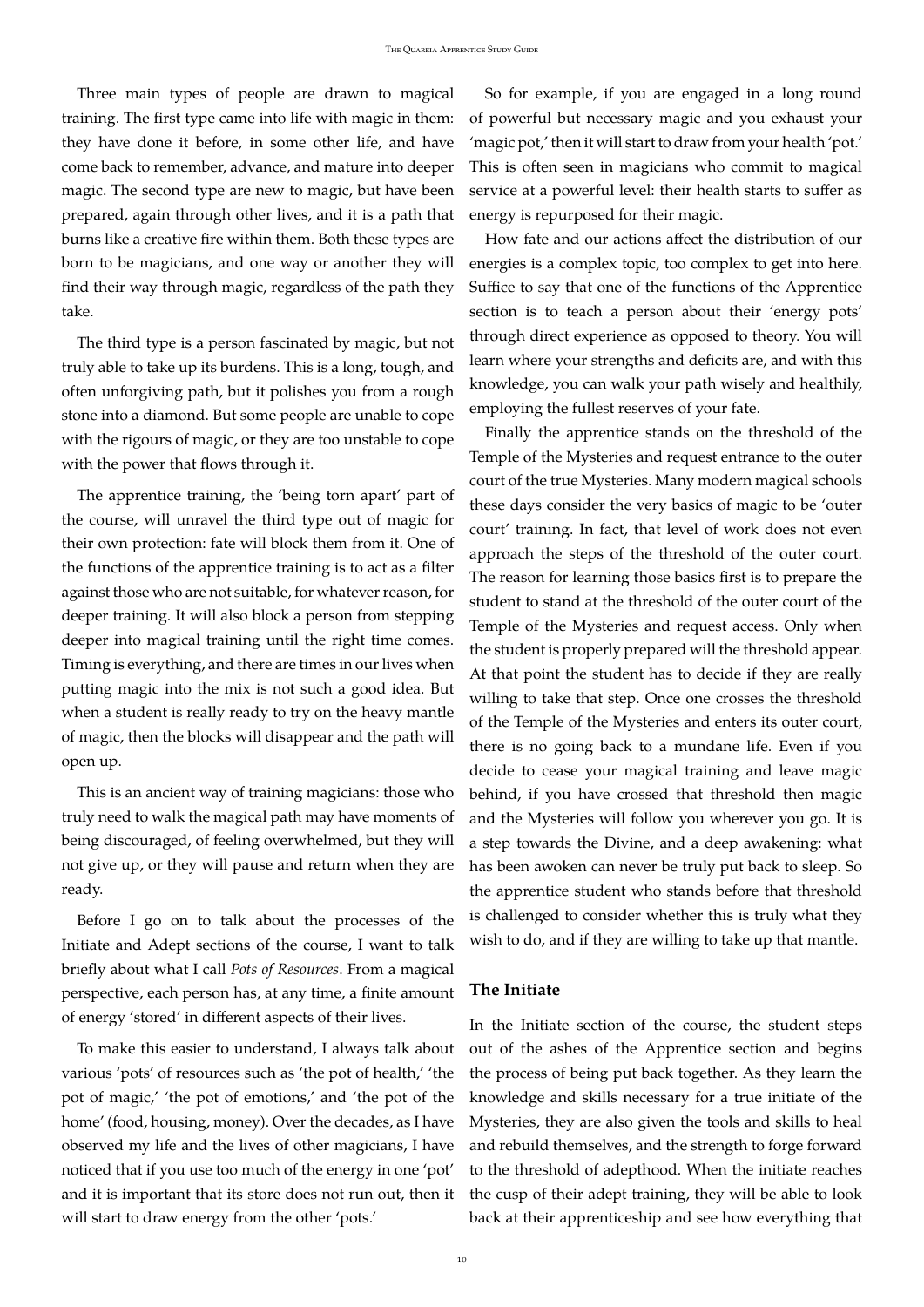happened to their lives was necessary for things to have personality. Hence the ancient maxim of the Mysteries: worked out as they did.

The path of the magician is the Path of Hercules indeed: it takes courage and strength to forge forward in the face of adversity, and this process polishes the student in every possible way. The Apprentice section is a tough one indeed, not because of the outer study, but because of the inner transformation that comes from that work. That inner transformation that happens as a result of the apprentice work prepares the ground and foundation for the house of the initiate to be built.

What was willingly relinquished as an apprentice is now transformed and returned to the initiate in a new and better way. What was withheld from the apprentice is released, and the final act of the initiate, as they stand on the cusp of adepthood, is to be reborn. The apprentice section is the death of the old; the initiate section is the conception, pregnancy, and finally the birth of the new.

#### **The Adept**

The Adept section of the training is where the magician truly steps into the Temple of the Mysteries and begins to learn the skills necessary to be accepted within the inner court: the company of the deities and the Justified Ones.

The Adept section takes the reborn one and trains them in the skills and knowledge of the adept. It weaves together the mystical and the magical, and puts the student in the midst of many of the aspects of the magical Mysteries so that they *become* those Mysteries. It is the direct experience of something that teaches you, not the study of theory.

As an adept student, the magician begins to realize the complexity of magic and the Mysteries, and begins to understand the enormity of the Mysteries: you can work for a lifetime in the magical Mysteries and still only scratch the surface. Once the adept has the skills, tools, and knowledge to properly face true power, they are cast into that power while confronting themselves. There must be no hidden weakness within an adept. We are all human, and we all have weaknesses and strengths, but the adept knows themselves: you know your weaknesses, which ones can be strengthened, and which cannot. You know how to compensate for any weakness, and even how to turn them to your advantage when necessary.

The difference between a mundane person and a true adept is that the true adept strengthens every weakness they can, and knows which weaknesses cannot be changed and must therefore be integrated into their life and Know Thyself. In Latin this is *nosce te ipsum*, and in Greek γνῶθι σεαυτόν (gnōthi seauton).

The final aspect of the adept training is stepping from the last remnants of the mundane and being born again into the life of the Justified adept. This title, and its attendant form, is to be completed at the death of the adept. The completion of the adept training is the beginning of the magical mystical life, where you have all the knowledge, tools, and skills necessary to walk a magical and mystical life in service.

### <span id="page-10-0"></span>**1.6 Circles within circles**

One of the major aspects of classical training is the *circling* of knowledge. Each part of magic has many hidden depths and layers. Just when you think you have learned everything you need to know, another layer reveals itself and you find yourself back on your journey of experimentation and learning.

This can confuse or trip up students who approach magic with a 'tick box' mentality: studied that, got it, now I move on. Magic and the Mysteries do not work like that. Each form, aspect, and dynamic of magic has endless depths which, when studied in depth and worked with, repeatedly reveals yet another layer. The surface layers are only the basic 'magical knowledge.' Beneath them are endless hidden layers that can take you into the adept aspects of your studies, until you reach the Deeper Mysteries.

Once you arrive at the layer of the Deeper Mysteries, a lifetime of discovery awaits you. As you mature and evolve, those levels of Mystery will reveal themselves as and when you are ready to integrate them into yourself. And so it goes on, layer after layer. At some point the adept mystical magician realizes that you can never reach the bottom of the pot of learning.

Each aspect of magic has many different faces, and behind those faces are the complexities of the weave of fate, time, power, and consciousness. On their journey, the magician realizes that the True Mysteries are not about histories, systems, beliefs, rituals, or religions. The True Mysteries are the same the world over, and they can be penetrated and understood only through inner transformation.

This is why classical training in any major art form is taught in a circular manner, or a *manner of return*. First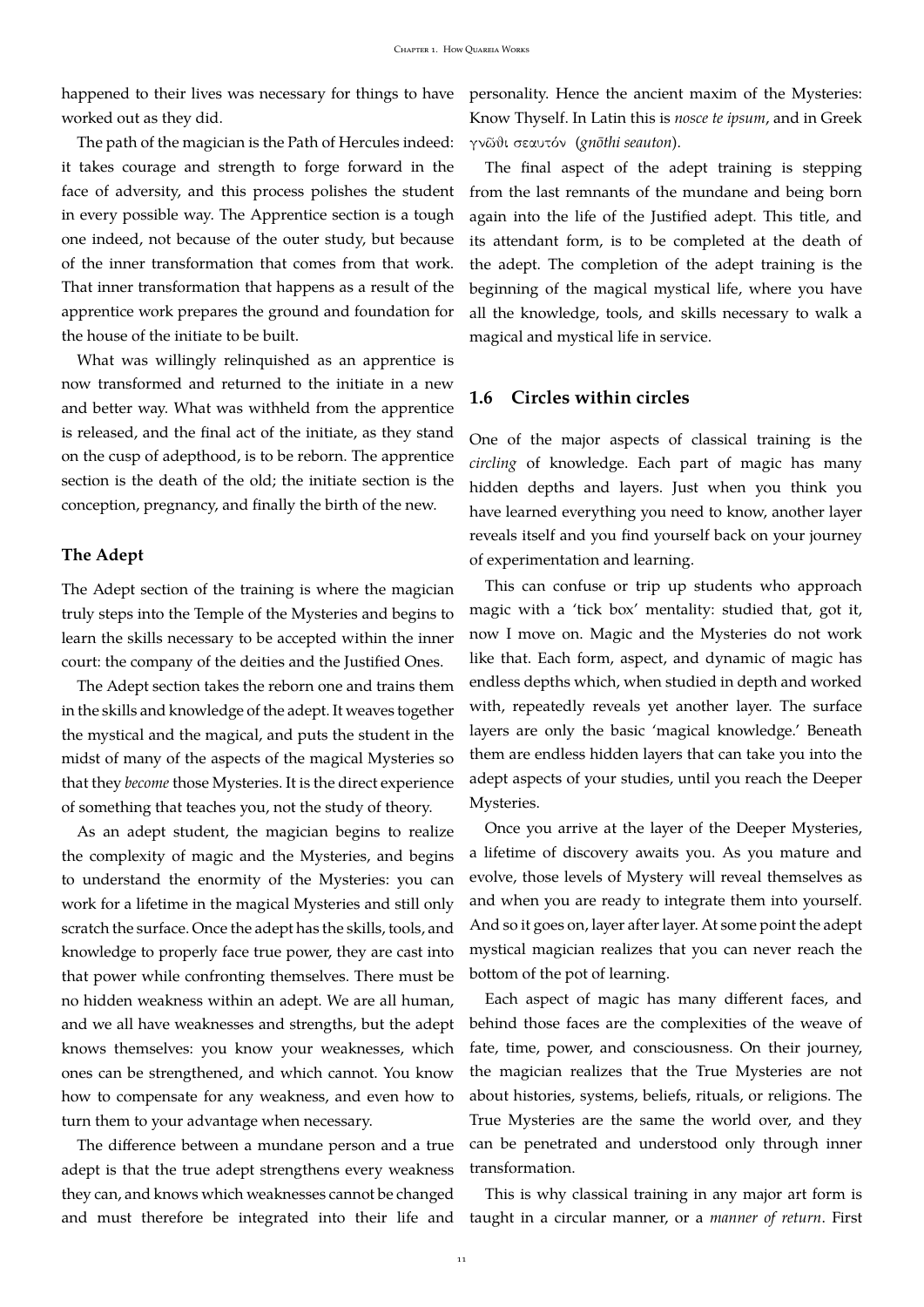the apprentice learns about the top layer of a subject by looking at it, touching it, 'sniffing' it: tentative exploration. As the student develops, matures, and gains knowledge and direct experience they circle back and reexamine the subject. This process of returning to a subject and looking further and deeper is neverending: it continues throughout a magician's training and throughout their life as an adept.

Quareia approaches magical training in the same way. The student, at each stage of their development, circles back to a subject they have already looked at and examines it more deeply, with more mature eyes. Over the many years it takes to complete the Quareia course, the student begins to realize that every aspect of magic and the Mysteries is indeed a bottomless vessel that can be reexamined throughout a lifetime. An adept should constantly be rethinking and reassessing what they believed were certainties, so that they are constantly evolving and developing as a magical being: they become The Developing One.

When the two opposing methods of Absolutes and Circling are brought together in training, they create a tension of learning, a balance of two dynamics that can at first confuse a student, but which will ultimately give them a mind that is flexible, astute, and grounded.

#### <span id="page-11-0"></span>**1.7 The good and the bad**

Magical training in the West has mostly become an unbalanced education of 'only good' (or 'only bad'). This applies on many levels, but in terms of course structures and syllabuses, what has happened is that the student is only exposed to all 'good' experiences in their practical work. While this makes for 'happy consumer units,' it does nothing to prepare students for the onslaught of real magic, what it entails, what can happen, and most importantly of all *what it feels like, for both good and bad*.

Magic is an experiential art form, not a collection of spells and knowledge. Magic works with raw powers that can hurt you and beings that can trick and even destroy you. What keeps a magician safe through their developmental years as a student is not muttering banishing spells at every shadow, but the deep inner radar that they should be developing. And that can only develop from direct experience. The sanitizing of magic is another byproduct of the commercialization of magical training which has slowly crept in over the last few hundred years.

Everything now has to be a positive experience to 'keep' the student. And the root of the problem is wishing to keep the student, either for ego or for money. It is absolutely vital that a teacher never tries to keep a student; rather the teacher must give the student the best possible magical education they can. Whether the student stays or goes must be irrelevant to them. This means giving the bad with the good.

This dynamic of giving the bad with the good is not mentioned in the course, but it is there. I thought for a long time about the wisdom and implications of revealing this dynamic to students, as doing so can somewhat affect their resolve, and may prejudice how they approach their training. But given the rapid worldwide decline in educational delivery and the increasingly destructive and dangerous atmosphere now making itself known in various countries, I felt that it was probably, on the balance of things, more useful to outline this than to stay silent.

Eighty percent of the course's work is practical, and the student is given tasks to complete. Some of these tasks are directly magical, and some are not. Once the student has got some way into the course and has a good foundation of apprentice and initiate skills, then the course switches gears and sets tasks in a different way. The early stages of the course put a lot of magical protection around the apprentice, and the steps they are given to take are safe, secure, and will trigger an experience of one kind or another.

Once they reach the Initiate section, the training wheels start to come off, and the dynamic of bad versus good is slowly eased into the work. The student is given projects or tasks to do, some of which, while not dangerous, may or may not trigger experiences that are not exactly healthy in magical terms. This is not explained; rather the student is simply told to do such-and-such for some number of weeks.

The tasks and projects themselves are valid magical acts, and the skills learned are invaluable, but it is important for the student to learn how a repeated act over time can change. The nature of the contact can change for good or bad, and the energy can change for good or bad. When the student starts to feel more and more negatively affected, they are eventually driven to fall back on something they learned in their apprentice training: divination. They will check to see what is going wrong. This way, they learn what something feels like, they learn how to make a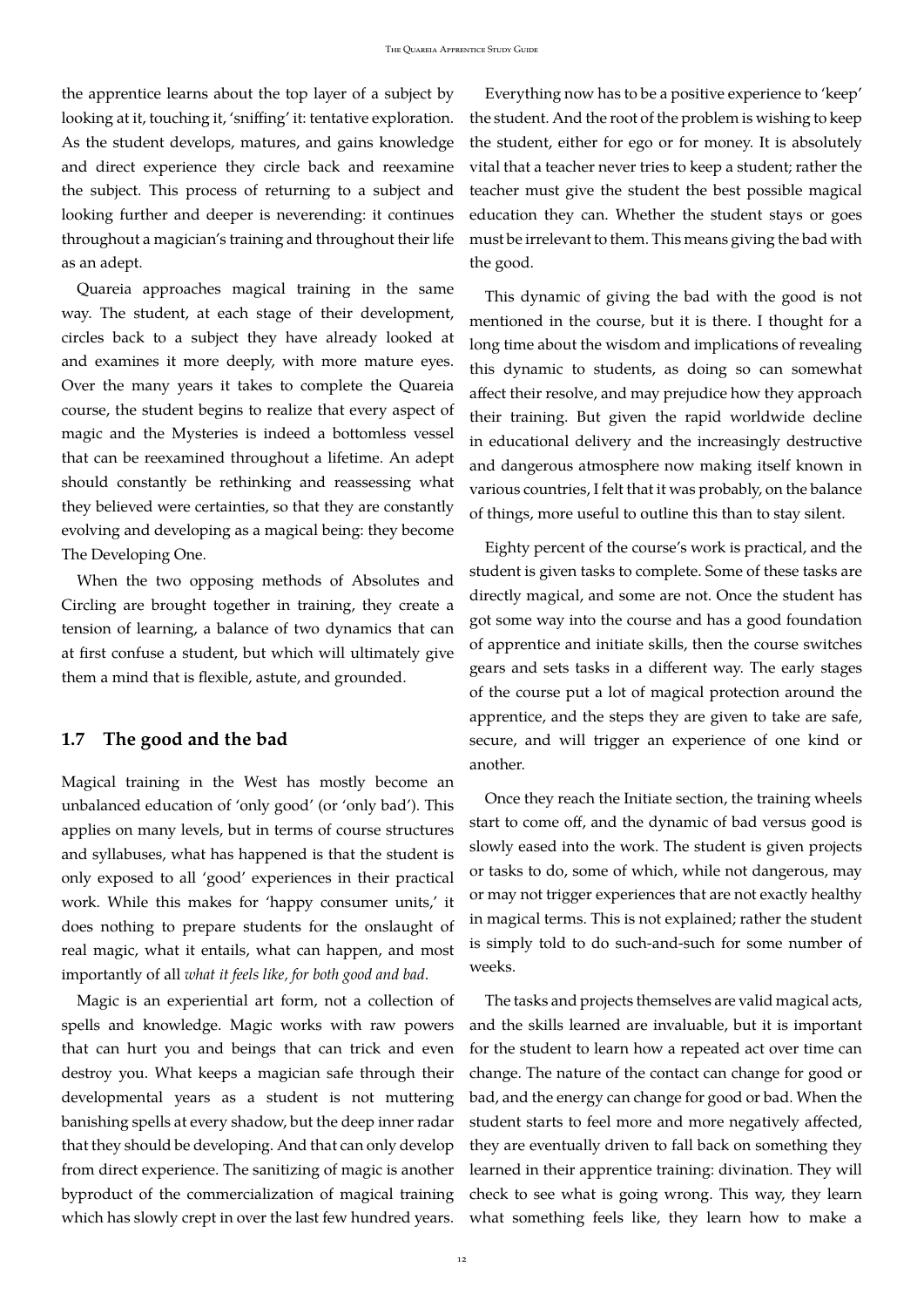decision when they do not know all the variables, and they learn what it feels like when a situation is corrected.

Such experiences are invaluable. A physically unpleasant experience is something you never forget. But the student must never try to avoid such experiences: rather they have to learn what they can take and what they cannot, and to act accordingly. I do not exaggerate when I say that such experiences can save a life later on. They are necessary and an important part of the training.

They also teach the student something which is increasingly lacking in modern education and general wisdom: *anything* can be poison, it all depends on the dose. The same is true in magic. Because of the commercialism in the West and the concurrent dumbing down of our education systems, people are growing up with a very black and white view of the world. They think that if they pop a vitamin every day without fail, then they will be healthy. But some vitamins can be toxic if they accumulate. More is not better, and the idea of thoughtlessly doing the same thing every day has no place in magic. A magician must learn to weave their way through the path of fate. This is a complex skill to learn, as fate's dynamics flow through every aspect of a magician's life, from what they eat and where they live, to what magic they are doing at any given time.

The student will learn this through trial and error in their work, and they will learn it by their magical actions in training. After the first few experiences of this kind, they will start to realize that there was always a very quiet voice of warning within them, or a feeling of slowly building imbalance like a whisper slowly getting louder. The moment they recognize this is the moment they discover their own inner alarm system. That learning alone is the most precious thing in magic.

This method of teaching is not used in the visionary work, as it would be far too dangerous. Of all the aspects of magic, focused visionary work is the one that can truly open powerful doors, and because of that, the student is exposed only to those visionary structures that will help them grow and strengthen.

In terms of the further reading suggested for the student, however, a similar dynamic of good and bad is employed. There is little actual outside magical reading matter that is part of the course study, which can confuse students who feel that to learn magic, you need to read lots and lots of magical books. This is not correct, for many reasons, one of which is that a student who constantly dips into the all-you-can-eat buffet of modern magical writing can end up very confused. Certain magical texts are studied, some in depth, but mostly the student is given ancient Greek, Roman, and Egyptian texts to explore (they are also given supplementary research tasks on world cultures, myths, and religions). These texts are the foundations of Western magic, and they are still strongly relevant.

The 'bad' side of the scales, in terms of reading material, manifests in two ways, and only in the adept section, as the student needs to know enough of the rules before they can spot these underlying dynamics. One way is to expose the student to magical writing that 'is' magic: the text itself becomes a magical embodiment of power, and as such becomes its own consciousness. This is an ancient form of guardianship: the book acts not only as a vehicle for knowledge, but also as its own guardian. Poke it the wrong way and it will bite you.

The other way is to suggest that the student read one or two texts that are, basically, magical gibberish. It is important for the student to be exposed, without prejudice or teacher comment, to an example of a type of magical writing that is still produced today. This is work that is commercially driven, has little real magic in it, and simply repeats older texts that were themselves repeating texts invented simply to part superstitious and ignorant readers from their money. It is important that the adept student discovers this for themselves: they must develop their nose for bullshit and dressing-up, and learn to draw conclusions based on their own knowledge and experience. This cannot happen much before the Adept section, but once you are skilled in an art form, you can quickly spot inferior and counterfeit work for yourself. This is an invaluable lesson for a magician, for discernment is an important tool.

#### <span id="page-12-0"></span>**1.8 Learn the rules first**

This is one of the most ancient principles of any classical training, and again it runs contrary to how a lot of people think today. You cannot break the rules until you know them completely, and thus know why you are breaking them, what effects this will have, and where it will lead you.

Students often mistake 'learn the rules first' to mean that they can never experiment or self-discover, and that they have no control over their education. This is generally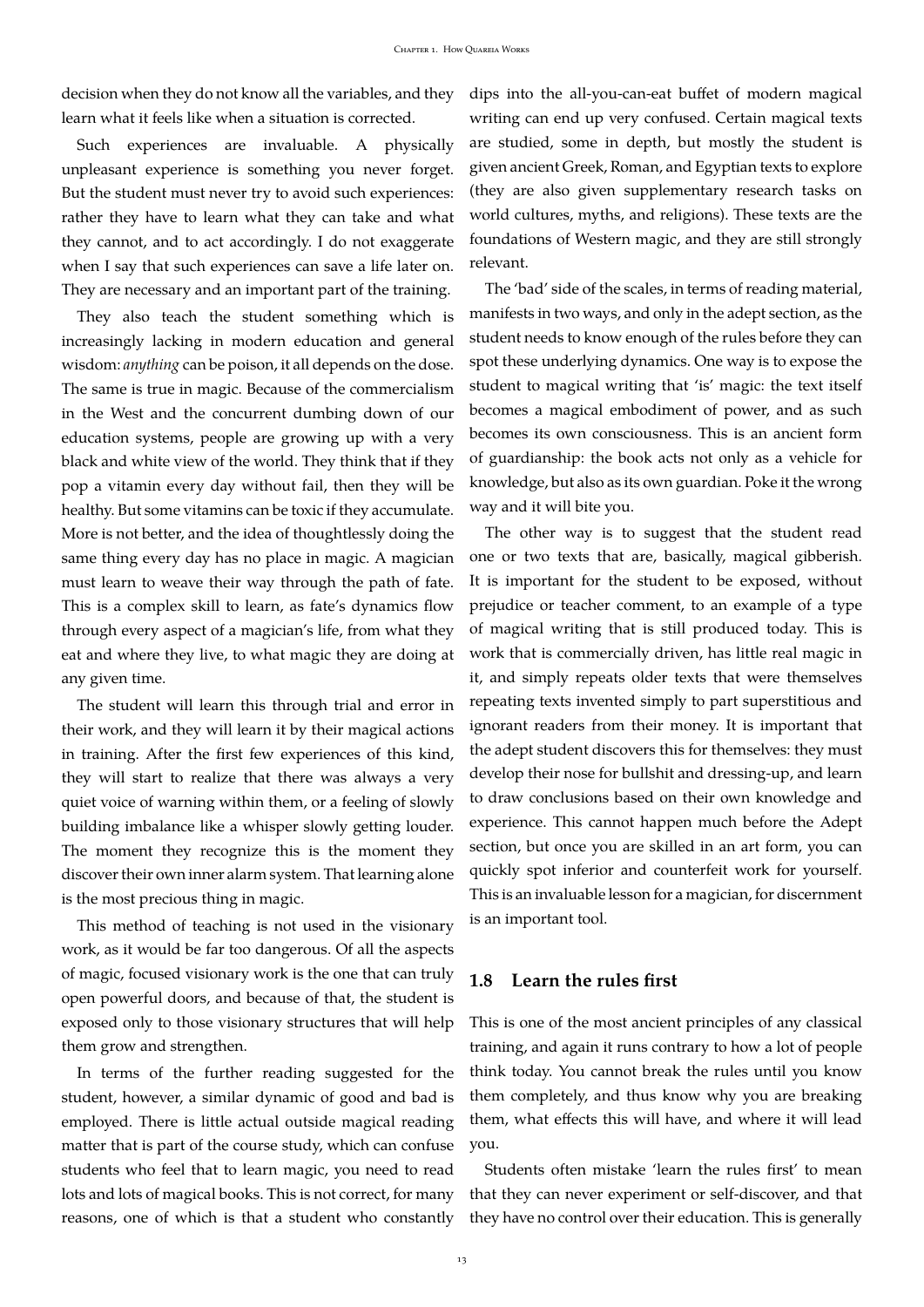the result of the sort of education they received as a young adult: 'do what you want' and 'anything goes' are principles that have become all too commonly and unthinkingly applied in many Western education systems. Such an approach will set up a student of magic for ultimate failure: they may learn some interesting things and feel more in control, but they will remain stuck on the first few rungs of the ladder of magic.

In magic as in ballet, if the basic and intermediate training is not solid and intelligent, then the advanced work will have no foundation to sit on. Proper magical training gives the magician not only knowledge and skill, but wisdom and safety. It allows the ancient patterns of magical dynamics to grow within the person so that they will have a good 'compass' for power and contact. Once the dynamics are learned properly, then the magician can apply their skills and knowledge to any magical or mystical system, and they can begin to experiment in a way that is rooted in *gnosis*. If you know that putting a 240 volt cable in your mouth is dangerous then you will not do that; but you will know what voltage is safe to work with, you will know that copper wires are good conductors of electricity and plastic wires are not, and you will use fuses in your experiments to stay safe as you explore how things work.

The training structure of Quareia works with the 'rules first' dynamic, and the basic structures and dynamics are laid out to give the student a flexible and intelligent basis for their magical knowledge. As the student progresses deeper into the course, more and more opportunities are presented for experimentation, tinkering, and invention. When something could be dangerous to them, such play is not encouraged. As an adept, once all the structures are learned, the student then understands why it was important to follow the rules and not break them. And with that knowledge and wisdom, they can plunge body and soul into magical experimentation in a way that is unique to them and their skills. That is the stage of magical evolution. That is the breaking of the rules in *gnosis*.

I am amazed at the number of students who want to play about with patterns, tools, and actions in the early stages of their training, usually on a whim or from something they have read in a book. They are doomed to stay on the apprentice rung of magic until they give up that approach. The basic system presented in the Apprentice section is there for a good reason, and unpicking and altering it will disengage the student from Quareia's magical pattern—and from its inherent protections. The current fashion of 'my ignorance is as good as your knowledge' cuts no ice in Quareia.

Of course, Quareia is set up in a way that people can do what they want with it, but if you truly wish to succeed in magic, then learn the rules first and gain a good level of competency. That is the way to evolve and develop as an intelligent magician.

What trips up early students, I think, is that they learn parts of a set system—Golden Dawn, Druidism, OTO, etc.—without realizing that the magic in that system is structure-specific and does not translate well into other forms of magic. Quareia does not work in that way. It builds and works from the structure that underpins all the different forms of magic. You learn the underlying patterns and fully understand them, then you can see for yourself how these other forms developed, why they developed, and what they are working with. Such an approach allows you to work magically with any other magical system in a coherent and intelligent way.

### <span id="page-13-0"></span>**1.9 Conclusion**

I hope this chapter has given you a basic overview of how the course was approached in its creation, and how its outer construction worked. Now that you know a bit about some of the dynamics and principles which underpin the course, you should have a better understanding of why the course is as it is, and how best to operate within it. This knowledge may be particularly important for students from Eastern cultures, as their approach to learning can be very different indeed, particularly with respect to the Mysteries. The rest of this book will look at more specific aspects of the Quareia training, common questions that have been asked, and ways to approach certain aspects of the training. With a course as vast as this one—it is similar in scope to a university degree—it is appropriate to offer guidance without disengaging the student from the basic steps, struggles, and decisions that they have to make for themselves.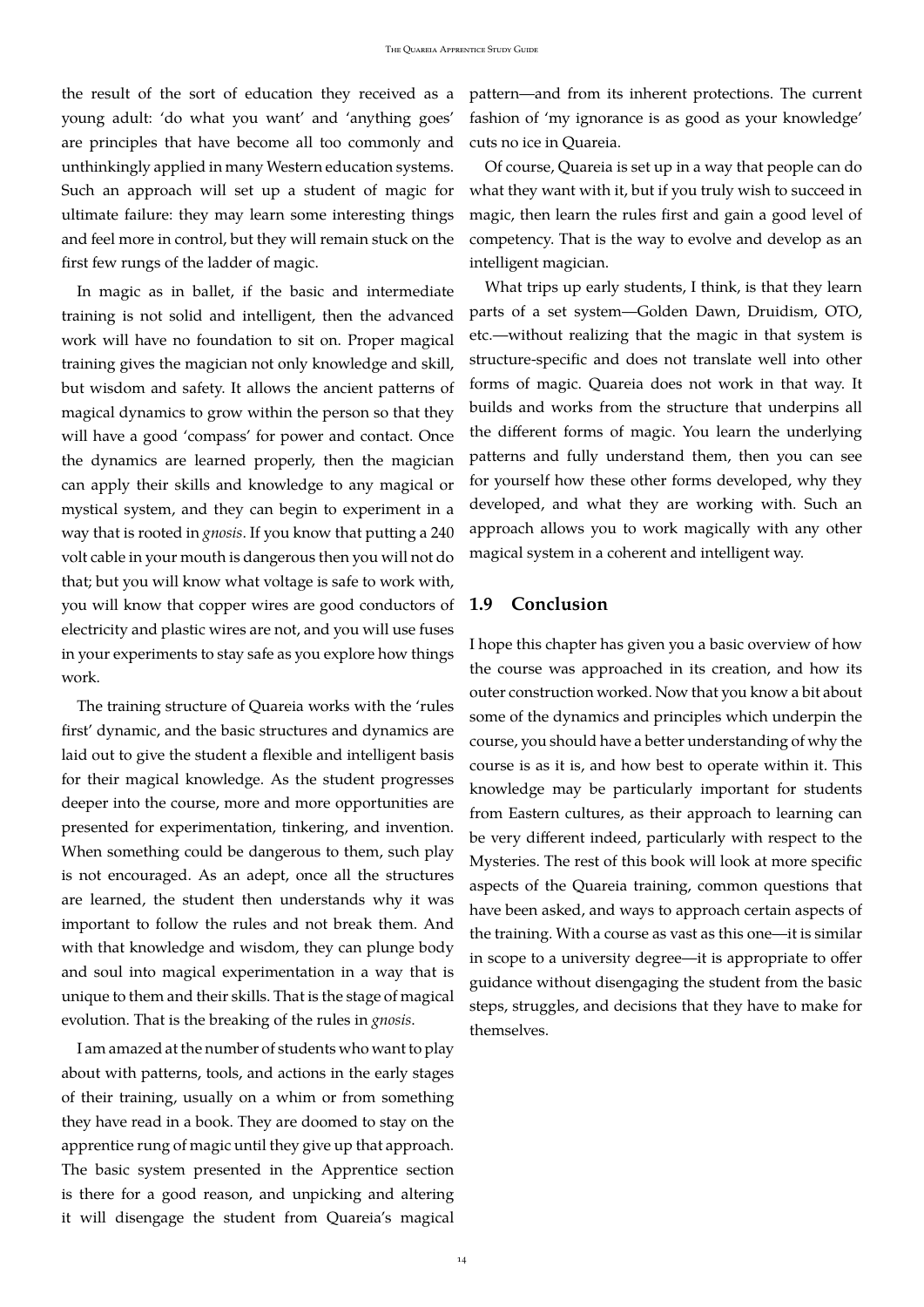*Then the Lord God formed man of the dust of the ground, and breathed into his nostrils the breath of life; and man became a living soul.*

*And the Lord God planted a garden eastward, in Eden; and there He put the man whom He had formed.*

*And out of the ground made the Lord God to grow every tree that is pleasant to the sight, and good for food; the tree of life also in the midst of the garden, and the tree of the knowledge of good and evil.*

*And a river went out of Eden to water the garden; and from thence it was parted, and became four heads.*

*And the Lord God took the man, and put him into the garden of Eden to dress it and to keep it.*

*—* Genesis *2:7,* The Tanakh According to the Masoretic Text *and* JPS Hebrew/English Bible*, 1917*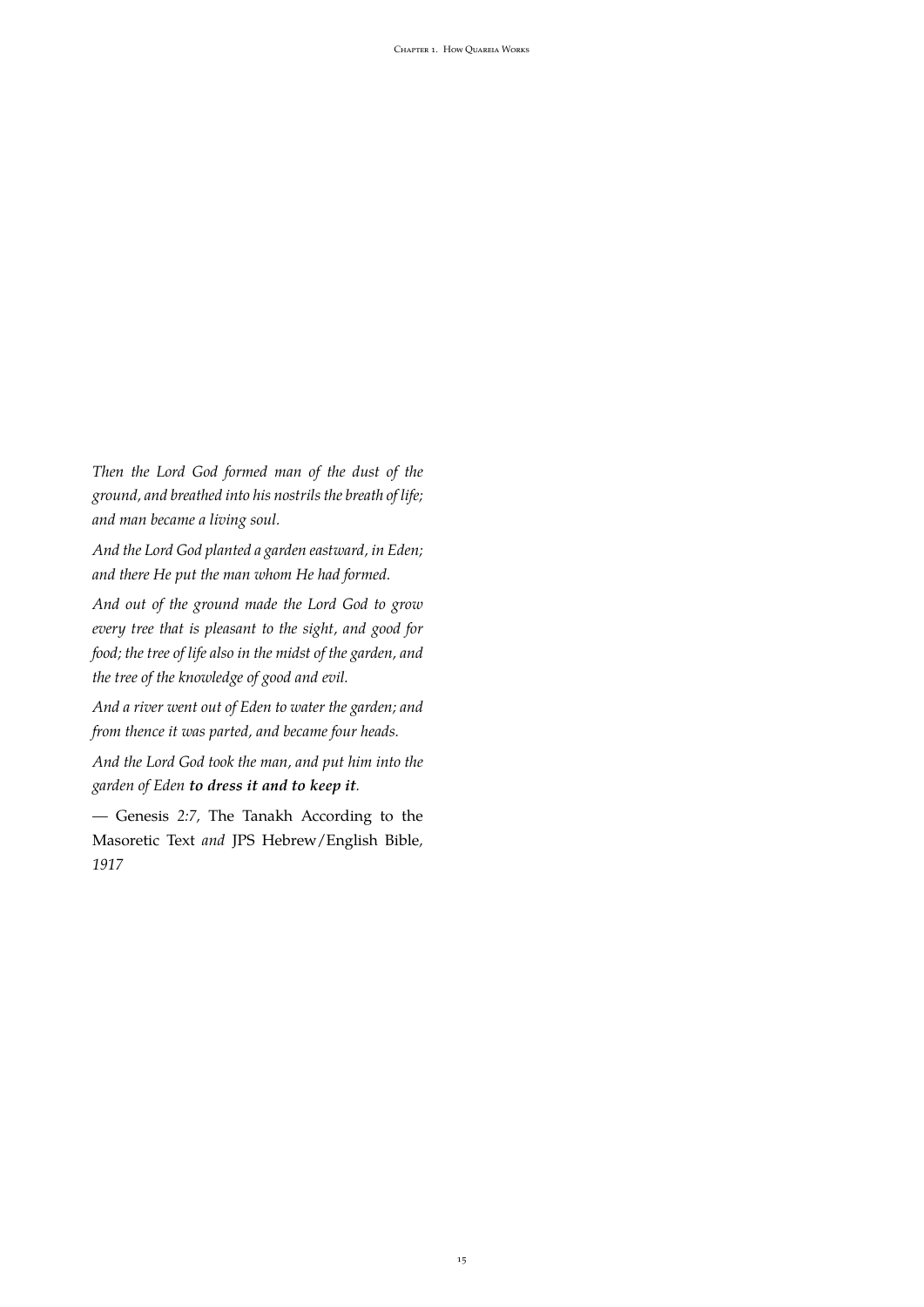# *Common Study Issues*

<span id="page-15-0"></span>*If the doors of perception were cleansed everything would appear to man as it is, infinite.*

*— William Blake*

Subsequent chapters will deal with those aspects of the course about which students have been shown to need some in-depth advice and guidance. But in this chapter we will look at some general issues which have come to light, issues that I had not thought about or been aware of when I was writing the course.

#### <span id="page-15-1"></span>**2.1 Magic and modern life**

There are a few aspects of modern life (and in various places around the world) that can clash with a magical path of study. Here we will look at the ones that seem to be causing the most problems for people.

#### <span id="page-15-2"></span>**2.2 Distraction and commercialism**

The world has become a place of distractions. We are surrounded by constant noise and stimulation, and a lot of this stems from commercialism. Commercialism has its place and serves a necessary function, but in some countries it has become an overarching monster that infects everything it touches.

You cannot get away from it; and anyway to run from it would be counterproductive. You are in the age you are in, and must learn to function in whatever society you live in. The key is to make it work for you, not for you to work for it.

The neverending stream of media that pours from phones, televisions, and computers encourages people to be constantly plugged in to whatever devices are around them. New technology that makes things easier for you is exciting, particularly when you are young, but magicians have to be constantly aware of what is happening in their surroundings and why. Commercialism needs a consumer, and that is all you are to it: a person to be manipulated into buying things so that companies get your money and you get a dopamine hit from your acquisition.

This aggressive commercialism taps into an ancient human defence mechanism that we might call our 'inner squirrel.' A squirrel spends a lot of its time finding food and storing it for the winter. It gets *pleasure* out of this—a hit of dopamine squirted into its brain—and for a sound biological reason: its sense of satisfaction at keeping a full and ever-expanding larder ensures that it will survive the winter.

Our two most basic instincts are the same as the squirrel's: breed and store food. Those two root survival instincts are abused by advertising, which presents you with things that trigger either your breeding instinct or your instinct to store food. 'Sex sells.' 'More is better.' The more you buy, the better you feel, the safer and more in control you feel. But if you step back and realize this, then you can turn commercialism on its head and make it work *for* you.

The positive side of commercialism is that it makes a lot of useful things easily available. As a magician, it is very important that you spot and understand all the dynamics surrounding you in your modern life, so that you can engage with necessity rather than desire. The key to a lot of magic is simple necessity; but knowing what is necessary and what is not can be difficult for someone who has spent their life being marketed at all day, every day.

The biggest problem this sort of environment poses is its lack of silence. There is no downtime for the mind, and a constant unseen battle is being waged between your subconscious and the marketing machine. In such an environment it is difficult to get past the first few steps of a magical training, and this can prevent many sensitive people from ever progressing.

Let's treat this issue practically. The two main distractions are the TV and the smartphone. Both serve useful purposes and are now part of everyday life. But they can begin to rule your life and block you from magic if you are not careful. You have to learn to use them and be around them *as a magician*. There is a relatively recent notion that you can have it all, that you can keep enjoying all your consumption and your distractions and still be a true magical adept. That is not true. However, there are ways to balance things so that you can still enjoy the fruits of modern living while walking an ancient path. But you have to be careful and pay attention to your mind and everything around you.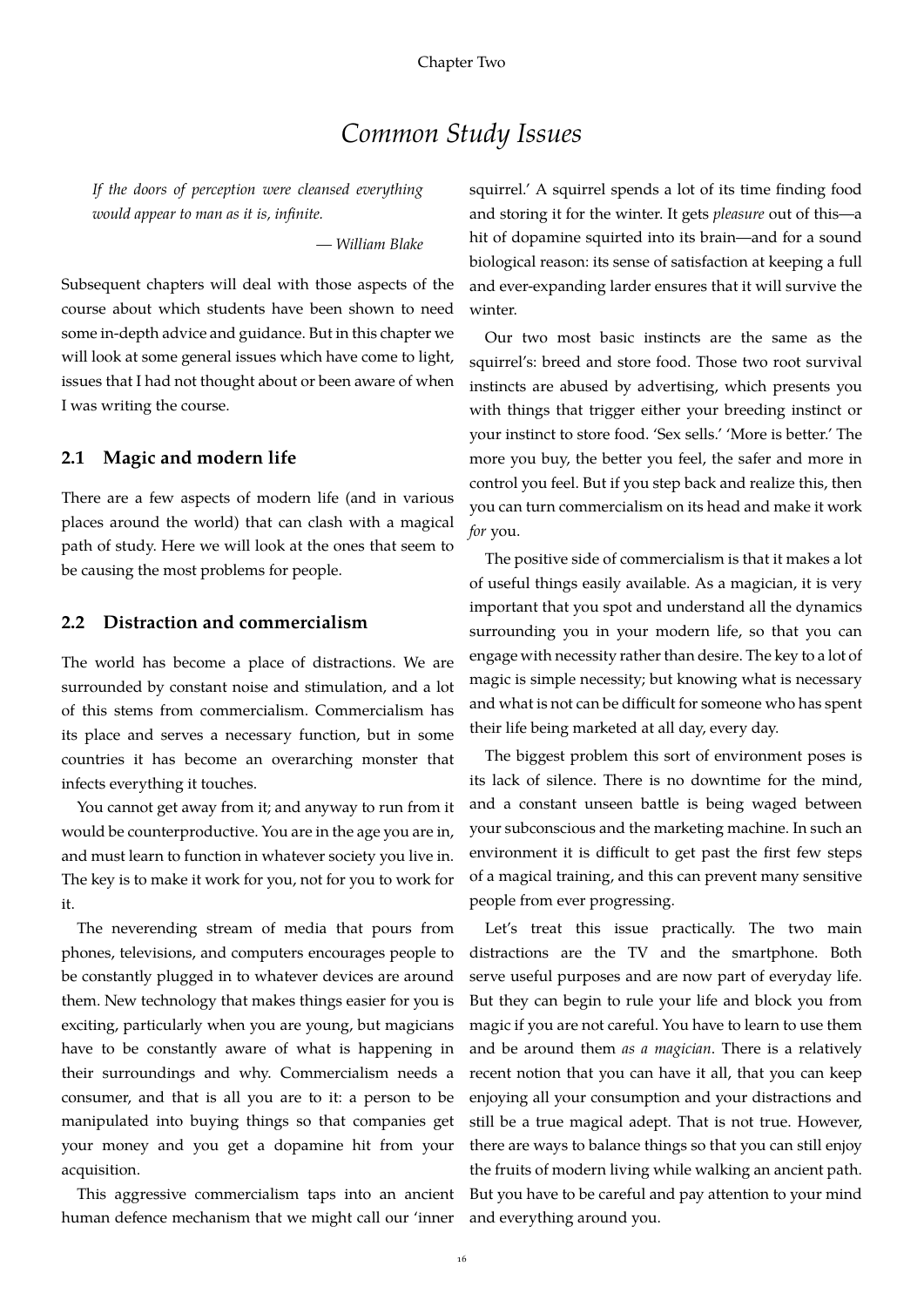### <span id="page-16-0"></span>**2.3 Television**

Many people keep a television going in their house day and night. They have it on as background noise during the day, as a source of entertainment at times, and as a companion as they sleep. This creates a constant background chatter in their home. Not only is this bad for magicians, but it is also bad for children.

Magic, development, and learning all need quiet times when your mind can wander and wonder. Quiet is also necessary when you need to focus. The needs of a magician are similar to those of a developing child. A child needs to have silent times when their imagination is the only thing that entertains them. Silent boredom is an important part of their development, for it is the breeding ground of the imagination, and the imagination is the key to magic.

My advice is not to have a television playing while you sleep, or while ever you are not actually sitting down and watching a program. Besides the constant noise it creates, passively letting all sorts of programs play in the background of your life can affect your mind and imagination: their content will settle deep in your imagination and can affect your inner vocabulary.

Your inner vocabulary is the language that inner beings/spirits will use to communicate with you. If it is passively and subconsciously picked up from reality TV shows, horror films, and god knows what else, then it can cause problems for inner contacts when you are trying to connect with them.

#### <span id="page-16-1"></span>**2.4 Smartphones**

Smartphones can create similar problems. The instant and constant narrative available through social media can quickly become addictive. People constantly check their phones, and even take them to bed with them. They are often used as alarm clocks, but this can often slide into the person checking their phone if they wake up in the night; and they check it again the moment they wake up in the morning. This can cause creeping problems for a magician or magical student. Waking up in the middle of the night and having to lie quietly and think, is great exercise for your mind and imagination. It is also a time when the world around you is still and silent—hopefully—and this can allow deeper thoughts and analyses to surface.

This in turn affects how you dream and what you dream about. Dreaming for a magician is not only the brain processing its daily intake: it is also a time when the deeper spirit of the magician can get to work. A lot of magical work is done in dreams, and it is a time when warnings, communications and insights can surface. Anything that affects your dream state—television, phones, medications—can have a direct effect on your ability to dream deeply and magically.

So buy a simple alarm clock for the side of your bed, and keep your phone out of the bedroom. Learn to unplug and not be ruled by these devices that can deeply affect your mind in so many different ways.

I get many emails from young student magicians who have severe problems with meditation, stillness, and silence; the majority of them are plugged into devices day and night. Their minds have become trained to constant noise and input, so meditation and silence can be a real struggle.

It can be a good exercise to keep a tally for twenty-four hours of how many times you engage with a media device for passive noise, companionship, or entertainment. It can come as a bit of a shock to people to realize just how much of their day is spent connected to one media device or another.

Learn to use these devices to your advantage. A phone is primarily a source of *communication*. Be wary of allowing it to become your constant entertainer and companion. When you cease to use your smartphone passively, and start using it only for its real purposes such as communication and research, then at first you will go through a withdrawal and loneliness. But afterwards you will be driven to books, art, music, and your imagination. That is the fertile ground that breeds a strong magician.

Modern advances can be wonderful things, if you do not allow them to completely take you over. A good film or program can inspire you, uplift you, or inform you. Lying on the floor listening to a complex piece of music can fill you with emotion. Staring into the distance, deep in thought, is how great things are born. And leafing through books to find what you want gives you the opportunity to stumble across hidden gems, which a focused internet search does not. There is also the magical bonus that the book, as an object, can become a doorway. A computer cannot. Books and computers are different animals, and learning to work properly with both of them can really help you.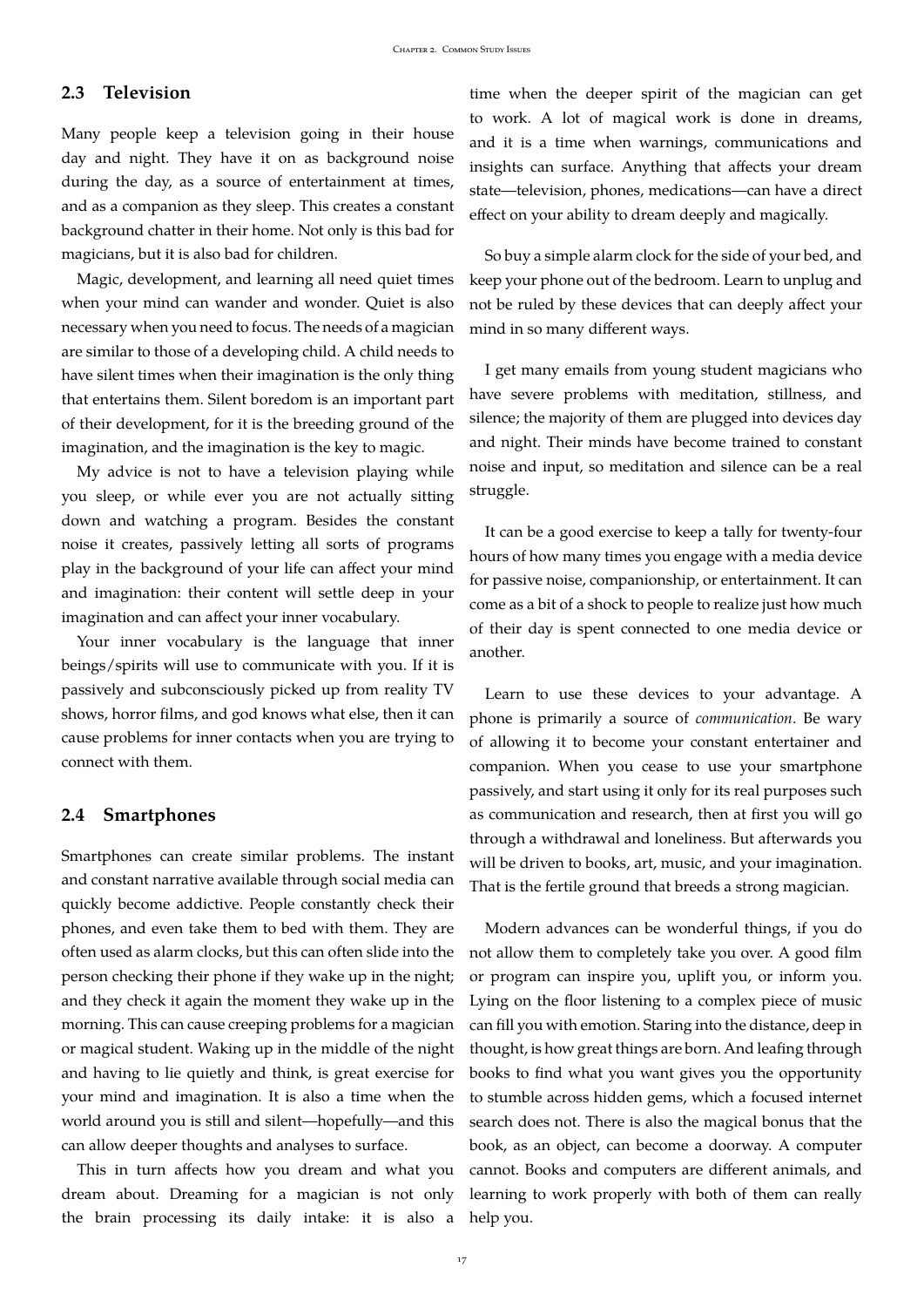## <span id="page-17-0"></span>**2.5 Sleep**

Sleep is really important to magicians as it is when a lot of magical work happens: it is a time for learning, speaking, and communicating, and a time when spirits, deities, and inner contacts can get messages or warnings to you.

Currently, many magicians like to try to control their dreams to trigger lucid dreaming: this is simply fashion and nothing more. The more you try to control what happens in your sleep, the more you end up blocking real magical connection. So don't do it!

The length of sleep you get, and when you get sleep, are also both important. A lot depends on whether you are a night person or a day person, and whether your sleep patterns are dictated by work or, for instance, wanting to stay up late and play games. If you are a morning person then make sure you get to bed in plenty of time (I know, I am starting to sound like your mother), because the problems for magicians start to show when they do not get enough sleep. If your body and mind cannot get through their clearing-out process and still have to do their magical processing, then you will start to feel it.

In some countries there is competition between peers about how much work they can do and how little sleep they need. For a magician this is a lethal combination. Magicians need more sleep than most people, as they are processing more and often working or learning in their sleep.

Sometimes when I am doing a heavy round of magic, I need twelve hours sleep—nine at night and three during the day. I slept a great deal while writing the Quareia course, as I was processing so much contact and information. But normally, seven or eight hours a night is about average for a magician. Any less than that, and your health will likely start to suffer.

You should not sleep in a room with a television going. And the deeper you get into magic, the more you will have to watch what you have in the room where you sleep, as certain objects and images can have troublesome effects. This differs between magicians, but generally the deeper you get into magic, the more important it becomes to take care over your bedroom.

If you are the type of person that I call 'see through,' i.e. you have a thin inner skin and are easily affected by spirit contact, and find you are having troubled sleep, then sleeping with an eight-hour safe candle burning at night will help you. If it is too bright, then try putting it in a hanging sanctuary lamp or in a dish with tallish sides to block some of the light. Some of this is discussed in the course, so I do not need to go into it too much here.

Most importantly, get a good night's sleep. Don't watch movies just beforehand, as this can affect your inner narrative. If you are currently exploring a certain culture or mythos and you find an old film that connects with it, then that is an exception, as watching it just before you sleep help you tap into that stream of myth. But be warned, watching violent, aggressive, or badly unbalanced programs before you sleep will embed their narratives deeply into your subconscious, and this will affect your magical contact. Being a skilled magician means taking extra care of your mind, imagination, and emotions. They are the tools of your trade.

#### <span id="page-17-1"></span>**2.6 Time restraints**

When the life of magic and the life of work clash heavily it can make for problems. Some people have two jobs and a family to support, and that can make magical study and practice difficult. If you have no spare time at all, it is best to wait for something to change before embarking on magical study.

However if you do have some spare time, but have time constraints, then being disciplined yet flexible will help a lot. For example, meditation. If you are not simply avoiding doing meditation, but really do not have twenty minutes to sit and meditate, then doing a few sessions of five minutes each, scattered throughout the day, will start the process off. I used to meditate on the bus to work, and when I had a lunch break I would eat, then find a quiet space to sit and meditate in silence for ten minutes.

When it comes to ritual acts, that can take up time, so plan ahead and manage your time properly. Once you have decided to do a ritual act and set a date, the process begins at that point. So if you set a date, stick to it.

If life is continually getting in the way of practising your magic, and it is not just that you want to watch a movie or play a game but you really are being blocked by your responsibilities, then you are probably being held back from magic for some reason. This happened to me a lot in my early days, and looking back, it saved my ass. I was too unstable and immature in my teens to be delving too deeply into magic, and the constraints of work and ballet kept me waiting for quite some time. I am a natural magician, and when that natural ability is mixed with the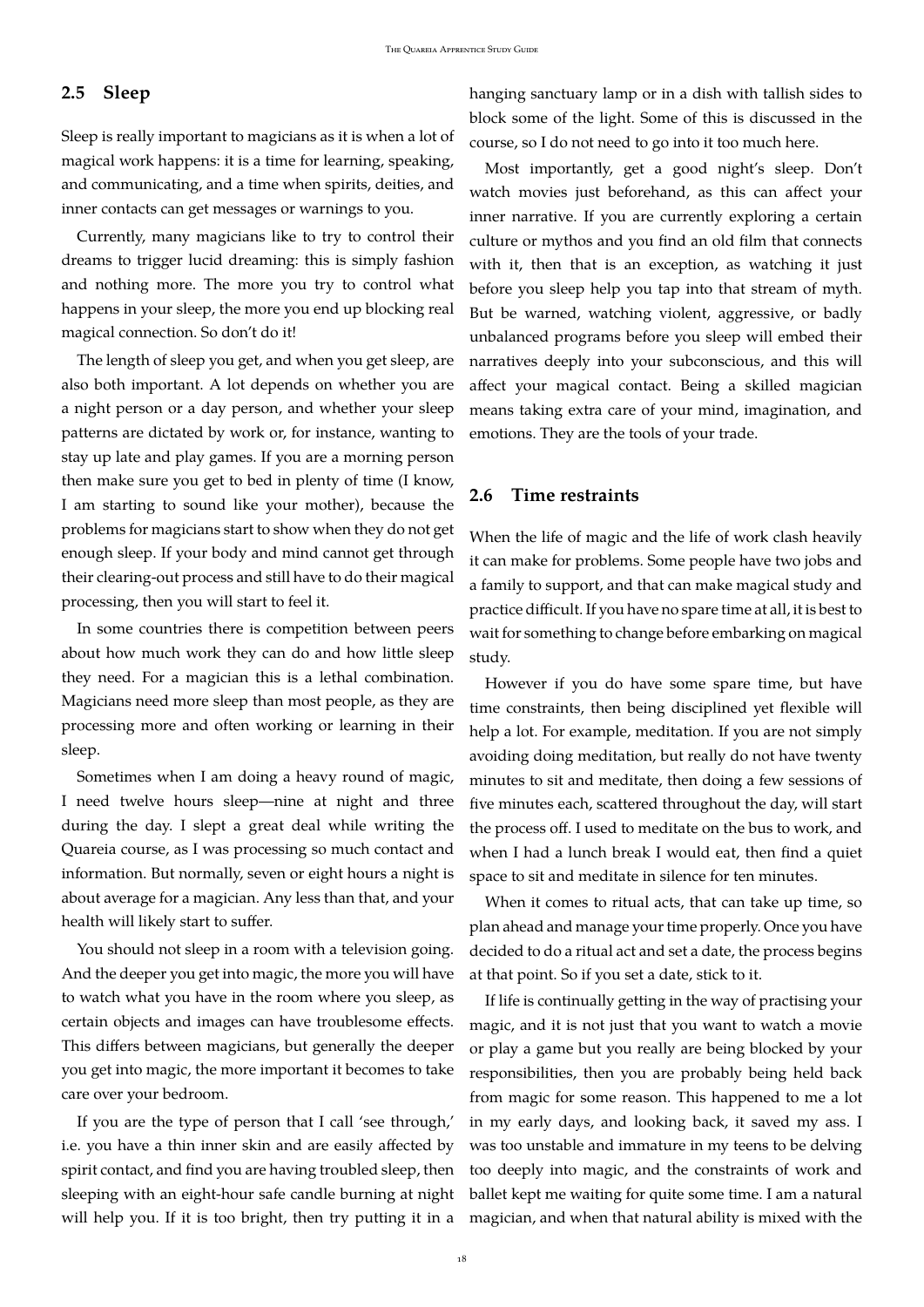idiocy of youth, bad things can happen. The secret is to be honest with yourself and not make excuses, and to be serious and disciplined about your intent to study. Either do it and fully engage with it, or don't do it.

#### <span id="page-18-0"></span>**2.7 Family**

Having children is another restraint on study, and you may have to put your studies on hold until your children are old enough. Magic does not happen in a bubble: it affects all aspects of your life and can also affect your children adversely. Each situation is different and you have to think carefully about what you plan to do and why. The magic in the Apprentice section is unlikely to harm any children you are connected to, but deeper study may.

The general rule is, do not do magic if you are a mother until your child reaches seven years of age. There are always differences unique to each individual, but in general, it is best to wait. I had to stop most of my magical practice when I had kids: I did not so much as pick up a tarot deck until my youngest was about two. I did not really start to resume my magical practice until my youngest was seven, and I have to say, it was the longest seven years of my life. But it was worth it. And in truth, you really don't lose all your magical connections: it is still around you, and beings will still connect with you, but any actual magical work should wait.

If you find that your child is magical—if they are clearly picking up on things and seeing things, then they may do very well around magic once they are about five, or you may find that magic affects them no matter how old they are. With such a child, the type of magic you do is important. Balanced magic rooted in the balanced Mysteries should not harm them, but they may need extra care and protection. Imbalanced or aggressive magic could affect them very badly indeed. When you take on the responsibility of having a child, as their mother, their wellbeing takes precedence over everything else. It does not matter how depressed or isolated it makes you feel, you have a responsibility to nurture and protect them above all else.

If you are a father, it can really vary as it depends upon your inner connection with your child. Some fathers have a deep inner connection with their children, regardless of how attentive or inattentive a parent they are in everyday life, and some do not. Your inner connection has nothing to do with being a good or bad father, it is simply either there or not. If you have a deep connection, then you have to wait until your child is old enough before you can continue your magical work. If you don't have a deep connection, then experiment with carefully continuing your studies, and watch closely how your child reacts. If you do some magical work and the child then starts having nightmares or getting sick, or seems to know what you have been doing, then they are being affected. If they seem just fine, then continue carefully, but remember that each magical act is an individual thing. Your child may be fine with some things and not with others.

The easiest way to find out if you have a deep inner connection with your child is to watch what happens to your inner energy when they are sick, injured, or disturbed. If your energy suddenly goes right down, but you are not ill and there is no other cause for your lack of energy, then it is likely that your inner energy is upholding them. In that case, you are deeply connected to them and you will have to be careful.

#### <span id="page-18-1"></span>**2.8 Resources**

This can be a problem for people in some parts of the world. There are some things that the course states that you need, usually for a ritual, that can be hard to get. With things like cloths and candles, improvisation is good. Bed sheets can be cut up to make cloths. With candles, you do need a living flame when a candle is indicated, because the element of fire needs to be present, so an electric fake candle will not work. But tea lights can be used, as can small ghee or oil lamps that produce a flame. But be wary of oil that smells of paraffin, and of perfumed oil, and don't use scented candles. Certain scents, particularly synthetic ones, can close contact down. Inner contacts and spirit contacts can be sensitive to smells.

With recommended books, it is often only part of a book that you need, and often these books can be found online, as a lot of them are in the public domain. Some of the necessary texts are embedded into the course for you, and we will also be producing a collection of the classical texts you need so that you can get them cheaply. They will also be available as a free download.

If you cannot get oils, resins, and so forth, then work without them. It is usually a matter of do your best, use your imagination, and when there is something that is impossible to get, then work without it. Later, as a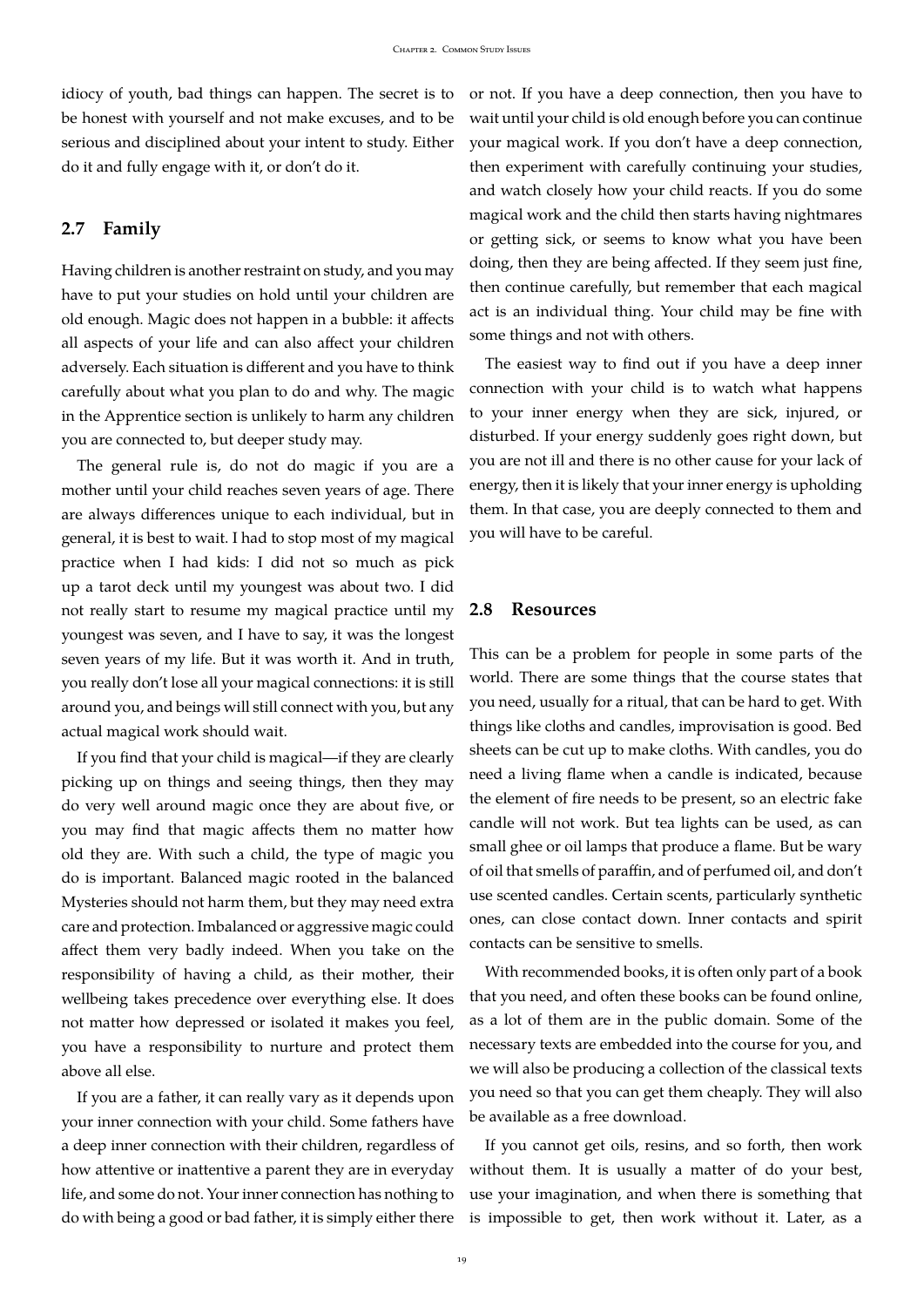mentored student, if you really do need them, and cannot like China and Vietnam, the common language of magical afford them, if we can, we will send them to you.

Once a student reaches the Initiate level of training and has been accepted for mentoring, if they cannot afford a Magicians' Deck then we will send them a free one. I also keep an eye out for secondhand books that are from the Quareia reading list, and when I find them cheaply, Quareia buys them to give for free to people who need them. In some countries even small amounts of money can be difficult to come by.

All these things are done for mentored students: they have demonstrated their ability to study the course by reaching Initiate level, and the mentoring shows commitment. If someone wants mentoring and they cannot afford to donate, it is done freely for them, and resources are given to them if they need it and we have what they need.

This is all done on an honour basis. Quareia is ruled by Ma'at, *balance*, and we take our responsibility to our students seriously. We expect them to be truthful, and we give freely where there is real need. If someone decides to ask for freebies because they want to spend their money elsewhere, then the dynamic of Ma'at will kick in. It is a living magical power, and it will flow through the life of the student. It gives where there is need, and binds where there is untruthfulness. Two of the cornerstones of Quareia magic are honour and fellowship, and we will always make sure that any seeker genuinely walking the path of magical study has what is necessary for them.

We work closely with mentored students to make sure they are fully supported in their work, and as people help Quareia, we help students.

### <span id="page-19-0"></span>**2.9 Ethics and culture**

It has come to my notice that some countries' cultural and ethical concepts are so very different from those from which Quareia sprang that our students from those countries can easily become confused.

The stew that is Western magic was brewed in a cultural cauldron which stretched from the Eastern Mediterranean to the tip of Northwest Europe. The ancient Egyptians, Babylonians, Greeks, Romans, and Celtic tribes all added ingredients to that stew, as did many other peoples.

While countries like India have much in their ancient history and culture that is similar to that which produced Western magic, once you move further east into countries reference points changes. Also, where countries have been Communist for some time there can be some difficulty in understanding the basics of magical thought. In an atheist society, it is difficult for someone to think about deities and so forth.

For example, in a conversation with a student from China, I tied myself in knots trying to explain the power dynamics of the Tree of Life. When a person has no cultural concept of Divinity, things start to get complicated.

I have no idea what the solution to this is. The only advice I can give to someone studying the Quareia course from a radically different culture is to go into the course with an open mind, and deal with each step as you come to it. Don't try to analyse ahead, as you will only get more and more confused. Learn what is directly in front of you, and as things start to trigger and work, then inner contacts will draw close and help guide you. Think of it as learning a whole new language. Don't try to read and understand the highest level of literature at the beginning: learn the baby steps, one at a time, and you will get there.

I think what will happen is that people who come to Quareia from different cultural backgrounds will study it in their own way, and out of that, as they complete the course, a whole new genre of magic will develop. Once a student has the actual magical vocabulary and has adapted some ways of magical working to their own cultural context, then their magic will evolve down a whole new road that is perfect for them. Also it will trigger the inner contacts, spirits, and powers of their land, and it will start to take on a life of its own. It will still be the same magic, just with a different accent.

In practical terms, I would also say that you should adapt and be flexible. Don't worry about not fully understanding something, particularly in the early days of your training. Often in magic the understanding catches up with you when you are ready.

### <span id="page-19-1"></span>**2.10 Myths**

At various points in the course, students are given small sections of particular mythologies to look at, read, and discover what is going on magically under the surface. It is important to study Egyptian, Roman, and Greek myths carefully, as they contain many hidden dynamics that need to be understood.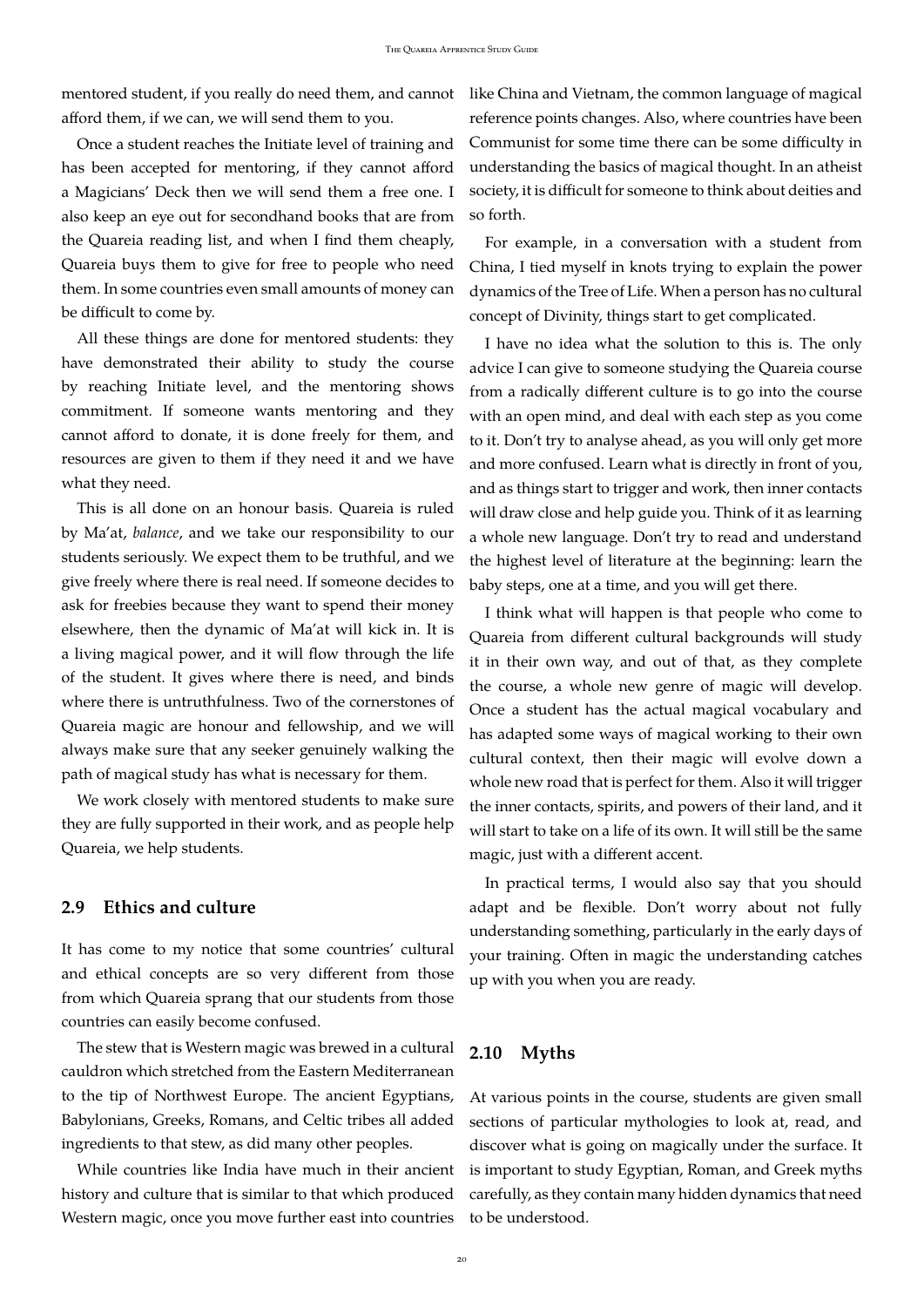However, there are also points in the course where students are given various Northern European mythologies to look at and analyse. If you are from a radically culture and you cannot make sense of these European myths, then find a similar ancient myth with the same theme,—not a modern work of fiction—from your culture and use that instead. To do this, look at the techniques used to analyse the myth, and at the general subject matter, for example sleeping kings and queens, or warriors who are said to not be dead but sleeping in a cave or hill, and who will emerge when the nation is under threat. Similar stories can be found in the Far East, but where there has been Communist suppression of myths and stories you may have to work hard to find what you are looking for. Old songs and old children's stories can often be good places for a culture's mythology to hide.

Once you move beyond the surface of magic, you will find that the deeper undercurrents and dynamics are the same in every culture, as they are inherent to humanity; as such, a culture's myths and stories often hide these deeper undercurrents.

The key is to look at how the myth is approached in the lesson, what tasks are given, and what the lesson is trying to teach you. Once you understand the approach being used, you can use that approach on a myth from anywhere: you are learning how to learn.

#### <span id="page-20-0"></span>**2.11 Fear**

This is a major stumbling block for a lot of students, and an issue that had not occurred to me. We live in a time of conspiracies, media propaganda, and social manipulation; untruths, fantasies, and bullshit ideas all flourish in our social media, news, and entertainment.

As the education systems of some Western countries degenerate, more and more people cannot tell the difference between fantasy and reality or fiction and non-fiction, and they believe anyone who speaks with authority, even if they are talking total nonsense.

This is a particular problem in magic, as one of the main tools of the magician is their mind. The mind and the imagination are regulated by hormones to some extent, and when a person is kept constantly in a state of fear it begins to affect how they think and imagine. This sets up a pattern of behaviour that becomes the norm, of being constantly in a low level of fear and stress.

Not being able to trust the media narrative, yet lacking discernment themselves, some students—particularly younger students who have grown up in this odd environment—develop an outlook on the world in which everything is perceived as a threat.

Inner contacts, spirits, beings, and deities are all perceived, consciously and subconsciously, as threats. So you have a young student with a deep desire to study magic and mysticism, but who is also terrified of everything that goes bump in the night. (This can be particularly exacerbated by watching a lot of violent horror movies, which often weave aspects of the occult into their narratives.)

I have had many emails from distraught individuals terrified out of their minds because a spirit tried to interact with them, or because the door creaks too much, or because they think demons will attack them and eat their eyeballs (I shit you not).

Healthy caution in magic is one thing; adopting the narrative of the violent American horror movie genre as your inner vocabulary and magical narrative is quite another, and it is not healthy.

I am at a loss as to how to remedy this issue, and can only suggest that people take greater care over what they expose their imaginations to. If you do feel something is happening to you, and some of it is similar to something in the movies, then it is likely that either your mind is playing tricks on you, or you are interpreting a genuine attempt at contact as something hostile.

There are magical protections woven into the course's structure to protect you from unnecessary bad experiences: if you are following it as prescribed, then you are safe. Just learn to interpret what is happening around you. Common sense is always the reference point when you are not sure what is going on.

And when a magical 'expert' touts a horror narrative, know that they are not an expert; they are an unethical person who is either mad, bad, or stupid. Usually what lies behind such behaviour is a wish for authority—pedestal standing—or money. Ego and money are always the bedfellows of such behaviour.

#### <span id="page-20-1"></span>**2.12 Dead Ends**

This can become a serious problem for students, and being trapped in a dead end of study will likely block you from reaching deeper into magic. The dynamic of the *dead end*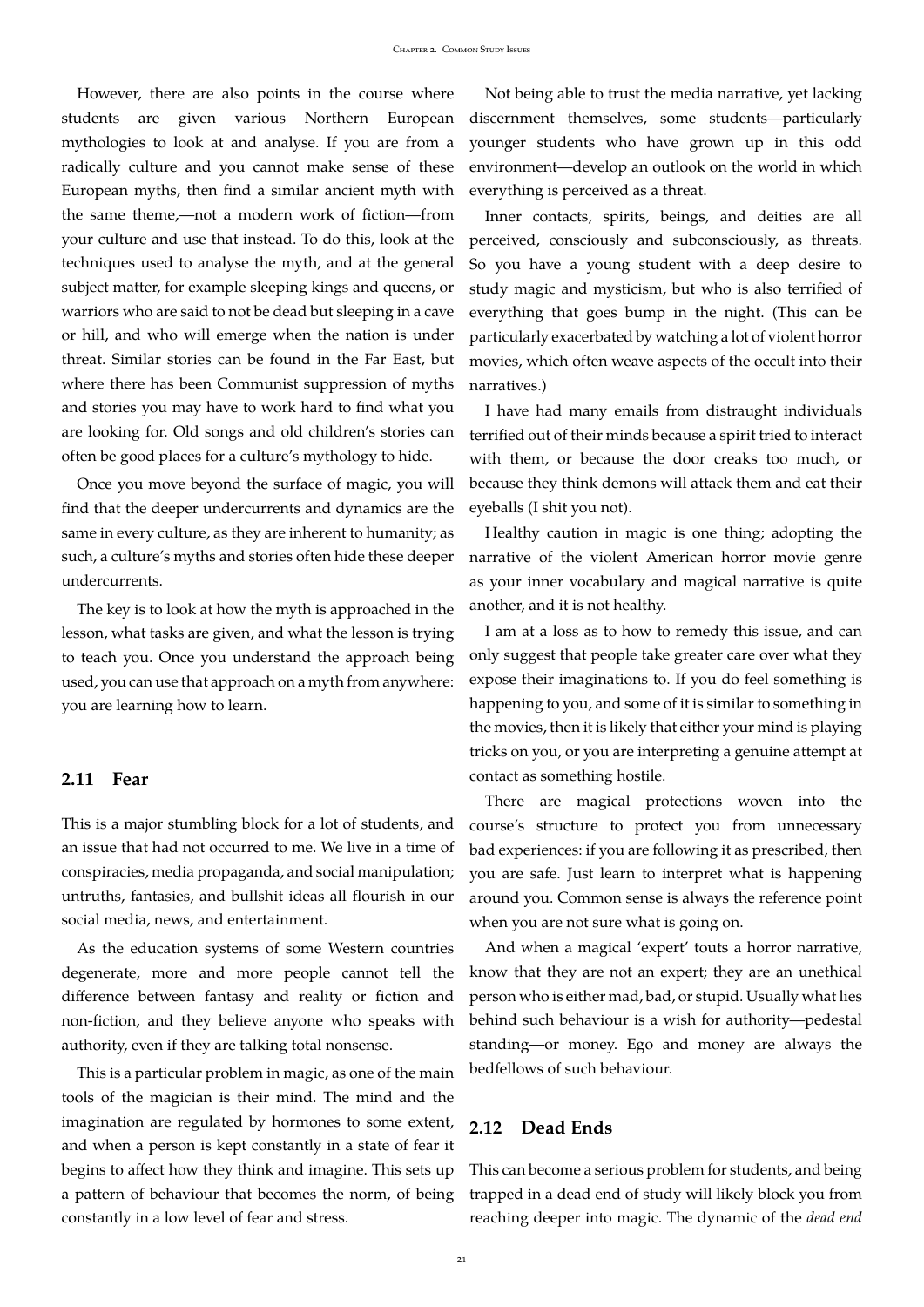is an inherent part of the study of magic: its purpose is to unravel out of the magical arena those who are unsuited, mentally or physically, for it.

However, it is also a dynamic that suitable students can get stuck in if they are not careful. Students stuck in dead ends stay in their comfort zone, or focus on one aspect of the training alone, or repeatedly go back to an earlier lesson and try to perfect it. All these things stop students moving forward and developing, and instead keep them trapped in a loop of repetition.

Some get trapped in the tarot dead end, doing lots of readings, and reading as many books as they can find on the subject, instead of simply doing the step they were assigned to take in a lesson and thus securing a building block for their path ahead. Instead of securing that building block, the student delves into the depths of tarot, trying to learn everything they can about it. But tarot is not truly learned that way. It is learned by practice *alongside other magical practices*. You are like a juggler keeping plates spinning: you have to pay attention to all your plates equally, not focus on one in particular.

It is the same with astrology and ritual: these are things that people feel they can learn a lot about simply by reading and playing at it a little bit. But by not paying attention to the other aspects of their training, they miss how the powers are interwoven, and end up locked out of the system.

In later chapters we will look at the dead ends found in each of the foundation core skills that can particularly trap and hold the unsuspecting student. Often a student will rationalize their dead end by saying they want to get something exactly right before moving on. Magical training really does not work like that. If the student cannot trust the course's steps to take them where they need to go, then they will find themselves unable to penetrate the evolving aspects of the training. This course needs to be studied in small but frequent steps, not by crash studying one particular aspect.

The other general dead end that will unravel a student out of training is becoming an instant expert who seeks to lecture everyone in their magical group of friends, taking on the mantle of authority before they have even got past a few beginner modules. This is an example of the *messiah trap*, an ancient trap in magic in which an immature ego is glamoured into becoming a saviour or expert when they know nothing and cannot help themselves, let alone others.

It is also a symptom of projection. When a person cannot cope with something, they rally to others who also cannot cope and set themselves up as saviours. This gives them a little circle of acolytes, but it locks them out of the training. A person who gets stuck in this dynamic cannot begin to move forward in gnosis, as they have no self-awareness.

When you first learn a skill, it is understandable to want to use it to help others; but a student must know *why* they want to do that. Do they really want to help others, or do they want some modicum of authority?

### <span id="page-21-0"></span>**2.13 Hitting a wall**

This is the most common issue of all, and it is inherent in all forms of classical training. Intense long-term study has its own tides, and this is particularly true of magical training. There are times in the training when you will hit an energetic wall. You cannot seem to make progress, you are exhausted and demoralized, and you feel like a failure. You are not. Not at all. It is a good sign, though a painful one.

There are various reasons why this happens. One is that it is normal with any intense training to hit such a wall: it is part of the process. And with magical training, there can be an awful lot happening in the world to cause inner 'bad weather' which will either pull you into action in your sleep, or lock you out for your safety. If you are pulled into working in your sleep, then all your magical energy will be used up with such work, leaving you with nothing for practice. And if you are locked out, then no matter what you try to do you will not be able to access any sense of magically 'moving forward.'

If you are hitting the wall constantly and do not feel that you are moving forward at all, then put your current lesson on pause, and move on with the course. Come back to the stuck bit when you are ready. We do not all develop the same way, and magic tends not to work in straight lines. The course's step-by-step training is important for its overall coherence, for anchoring the foundation, and for developing a proper sense of training. Its steps will be in the right order for ninety percent of its students. However, ten percent always develop in a different way. Do not use this as an excuse to skip forward if you are just bored or feel that a lesson is beneath you: a lot is hidden in even the easiest of the lessons. However, if you are seriously hitting the wall...then move on. Just don't forget to come back soon and finish off the stuck lesson.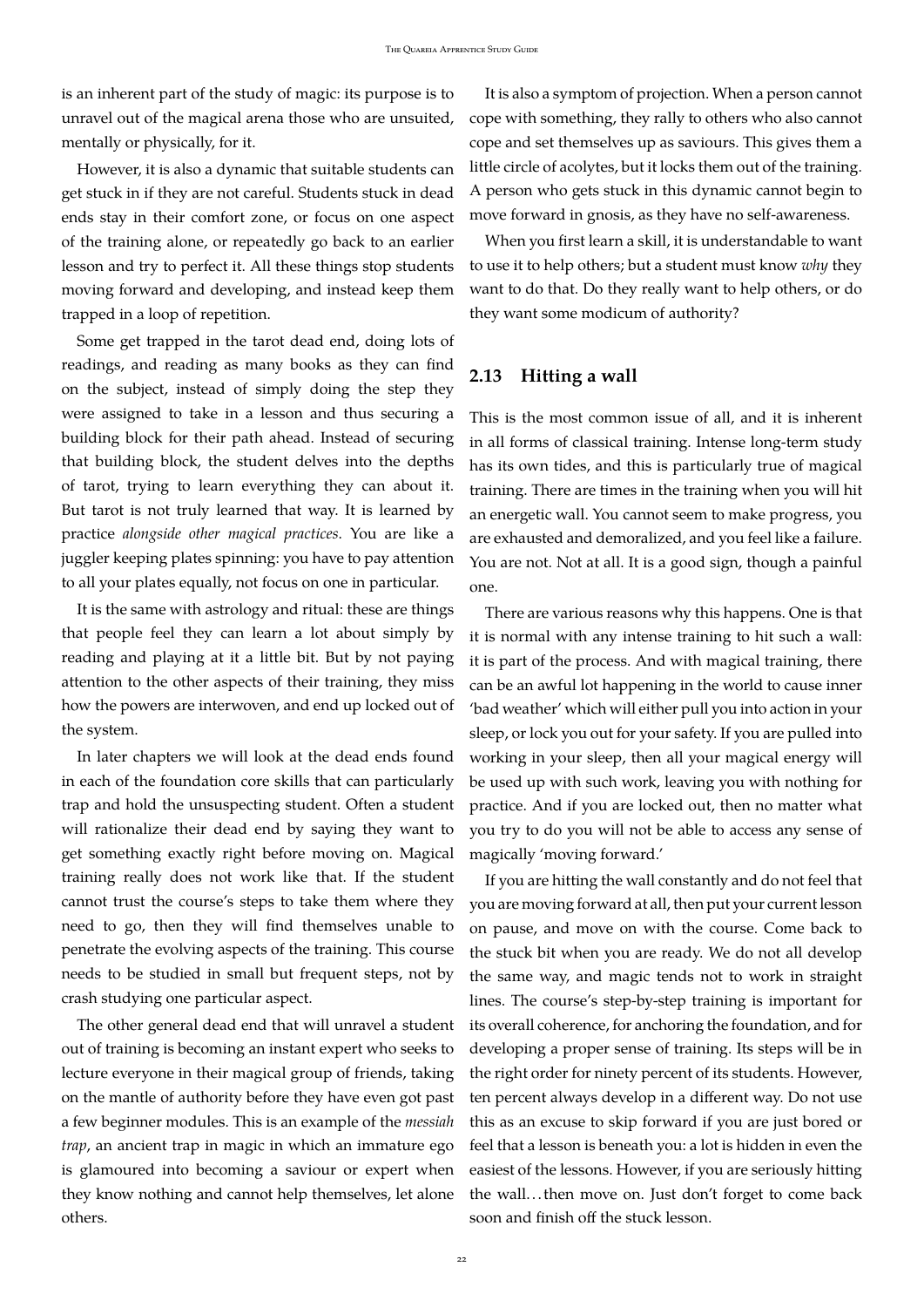If you are finding that you are stuck *and* exhausted all the time, then one of two things (or both) is happening. Either you are working in your sleep, or you are being stretched.

Working in your sleep happens naturally with a lot of students without them realizing. Having lots of weird dreams and broken sleep? This is a symptom of your deeper self having taken over and started working in your sleep. A lot of the work in Quareia is about service, and sometimes you can get drawn into service work in your sleep, particularly when the situation is critical. At the moment the Western world is struggling with a dangerous buffoon of a leader with his finger on the nuclear trigger, and with the rise of fascism in various parts of the world. This situation can develop into a nasty long-term scenario for the whole planet, so it is no wonder that people are working hard in their sleep.

It is important to recognize this when it happens. If your tarot skills have developed enough, then do a reading to see what is happening in your sleep. It will likely show work, conflict, or struggle. Whenever you are working in your sleep, you must make sure that you are not overworking magically in your waking life. So don't overdo the training work: take some time out. Be mundane. It is important to learn to manage your energy, and to recognize when you have been working in your sleep without realizing it.

Being stretched is a more difficult thing to explain. It is akin to being rearranged, and it often happens to people on magical or mystical paths. Again, you will feel blocked and tired. When that happens, rest, slow your magical work down (but don't stop), and be as normal as possible. You will feel when the stretching is over, as your energy will come rushing back in.

If you have exhaustion and *physical* symptoms, then go see a doctor to make sure you are not ill.

For the most part, hitting a wall means that you are backing up in preparation for a major leap forward. You will be blocked from moving forward properly until everything is in place around you, and you have processed internally what you have already learned. The key to hitting walls is to wait patiently. Continue your basic practice, and don't overdo it or push yourself. View it as treading water while you wait for the sluice gates to open. When the timing is right, everything will suddenly leap forward, and you will be back in the fast lane.

Remember, real magical training is not a short one or two year jaunt. It is a long marathon. There will be times for sprinting, times for resting, and times for time out. Find your pace and your limits, and don't ever feel you have failed because you get stuck...that is just bullshit. We all get stuck, we all take time out. I still do, after decades of magic. It is called being human.

## <span id="page-22-0"></span>**2.14 Cherry picking**

Cherry picking happens when a student not only looks ahead at the more advanced modules (which is not a problem in itself) but decides that there are elements of the course that are beneath them, so they skip them and instead dive into the more advanced work that has grabbed their attention.

There are various problems with this approach, and the student often ends up getting damaged, or getting the attention of hostile beings. I get endless emails from terrified student magicians who are being hounded and who have made themselves ill through their actions.

The roots of this problem are not trusting the structure of the course and not taking the work seriously enough. Ego can also be a factor: the student feels, because they have done some previous study, that it is okay for them to pick and choose.

One of the overarching problems in magical training and study today is a lack of foundation skills: if those are not rock solid, then the whole 'house' of a person's magic is built on sand. Everything is fine until real power or real contact happens, and then everything goes down the toilet and the student is in a mess.

To be honest, I am not willing to clean someone up and put them back on their feet if they have harmed themselves by ignoring advice. That might sound harsh, but I don't have the time it takes to help such people, and learning from your bad experiences is either a really good teacher or a really good filter: you either drop out of the course, or you learn to sort yourself out. All the skills you need to help yourself in such situations are outlined in the very first Apprentice module. You either apply them and learn a harsh lesson, and thus mature a bit so that you can study properly, or you drop off the magical path: you are filtered out. Magic takes no prisoners, and the earlier a student realizes that and takes their study seriously, the better.

This course is built in layers. Each layer has aspects of protection, strengthening, and knowledge acquisition. If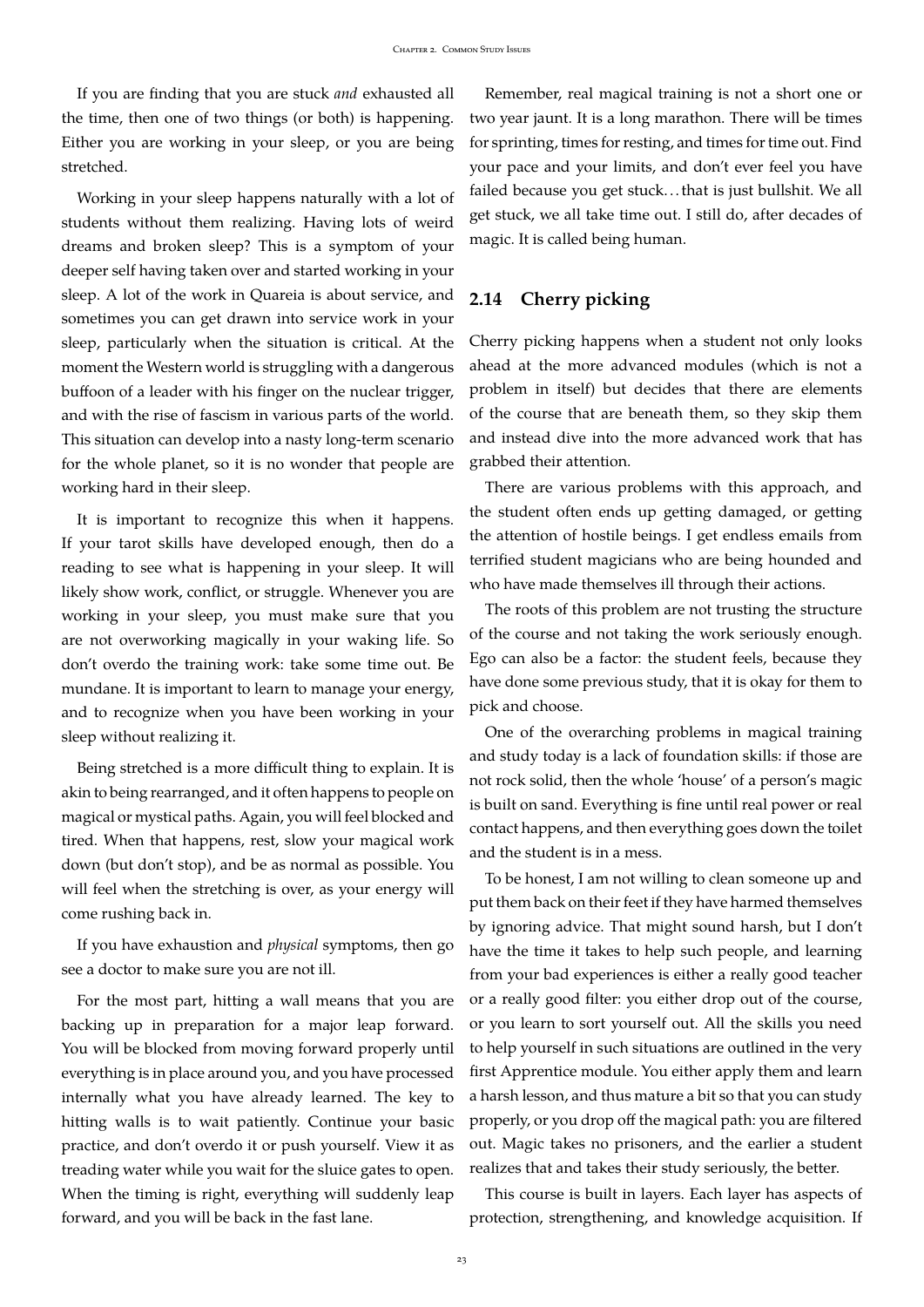you miss a vital part of a layer, then you will likely have a serious weakness in your magic. Everything stands on what was done before. This course is built like a pyramid with a wide, solid base, and as the pyramid rises, the structure becomes more condensed and complex. When you look at a pyramid from the outside, you do not see the internal architecture that distributes stress and upholds everything. So it is with Quareia.

If you are curious and wish to look ahead in the course, then do so. But keep in mind that what you read is not the same as what you experience when you actually do the work. Do not be fooled into thinking that because you have read something, you fully understand it. This is not a theoretical course alone. All the theory has its root in the direct experience which constitutes seventy percent of the learning. Most students will walk the path a lesson at a time. A few will be prompted to engage in a practical lesson a step or two ahead, usually for a specific reason. Do not do that unless you get a serious prompt, and you must also still continue with the given sequence of lessons and *redo* the more advanced step when you get to it. Needing to do a lesson early is rare: do not let your curiosity or your whims be a reason for doing so. Magic sometimes has its own timing, but the steps must also be done in sequence to make sure that all aspects of the pattern, the protections, and the learning are in place.

#### <span id="page-23-0"></span>**2.15 Broken links**

I have mentioned this earlier in this guide, and I have to apologize for putting internet links in the course. They vanish so quickly. None of them are critical: they are just there to make your research easier by giving you somewhere to start. Use a search engine when you come across broken links: you will certainly find something useful, and even if you do not find what we were trying to show you, it will not affect your training in any way.

I learned a lot of harsh lessons from writing the apprentice section, and I had to smarten up with how I approached things to make sure that the course and the information in it would last in the long term.

A final note: the internet is becoming increasingly commercialized, locked down, and threatened. It would be worthwhile for any serious student of Quareia to download and store, or even print out, the whole course. The course is also available in book form: the cheapest form is the three large paperbacks, one for each section. We have produced them as cheaply as possible to make sure that as many people as possible can access them, and they should also be available in UK and USA libraries on request.

Various people around the world are also working on translating the course into different languages, and these translations will also be distributed in as many ways as possible to help people access Quareia.

*I am striving to give back the Divine in myself to the Divine in the All.*

*— Plotinus*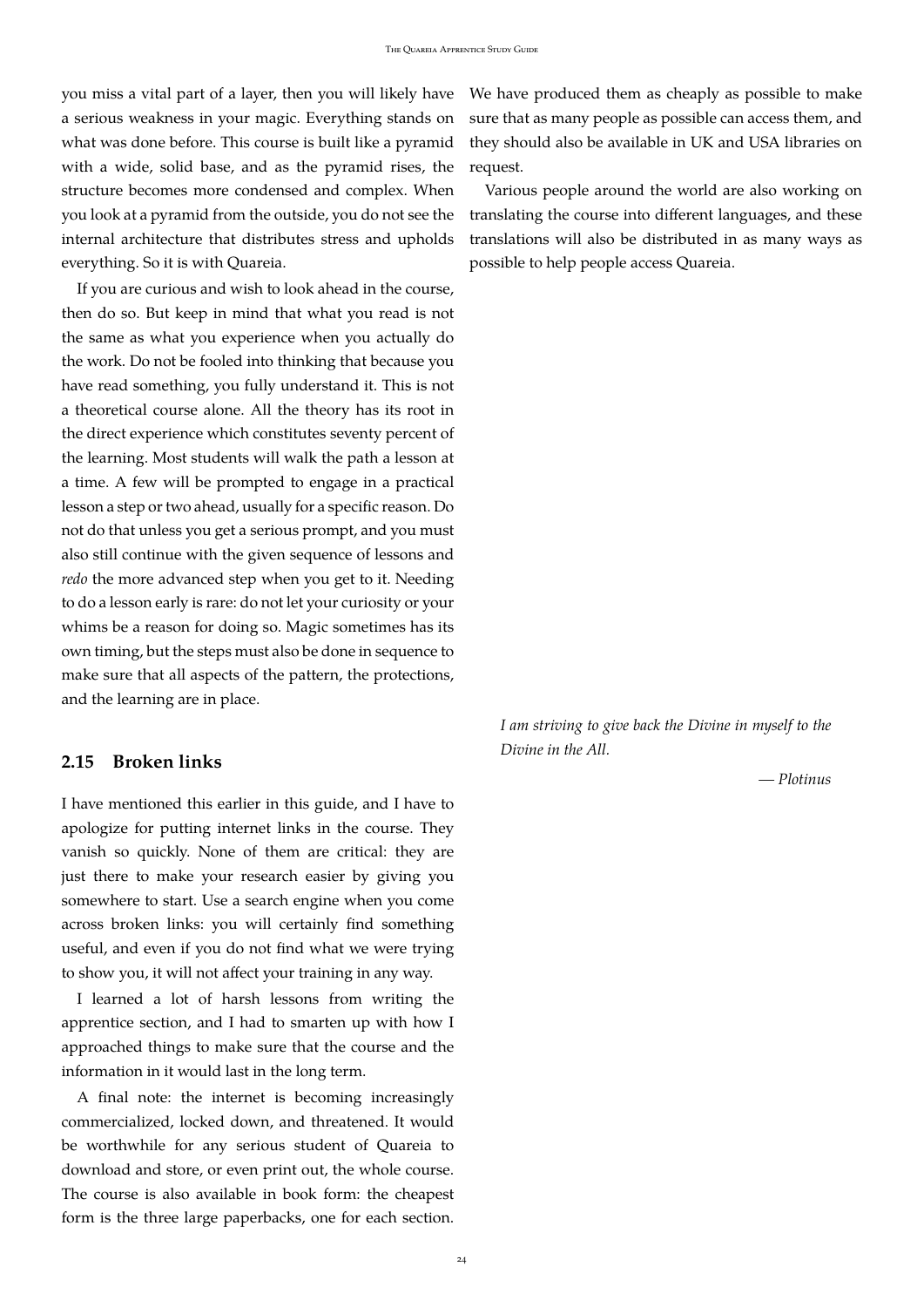# *Approaching Magical Study*

<span id="page-24-0"></span>*The seeker is as a cracked vessel. Through direct experience, the cracks are filled first with copper, then with silver, and finally gold. Then, and only then, the vessel can hold the Water of Life.*

In this chapter we will look at general advice, and some general pitfalls that a student can tumble into. I hope it will give you the advice you need to be clear about how you are going to approach your magical training.

#### <span id="page-24-1"></span>**3.1 Discipline**

The first and most important skill to acquire if you wish to train seriously in magic is discipline. For some this comes naturally, for many it is a struggle, and for some it can become a barrier: too much discipline and you end up locking yourself down by obsessing over achievements and goals; too little and you are left floundering around the edges of magic.

The first step towards developing a healthy discipline is to see it as a method of approach that gets you where you wish to go. Some people can become obsessive about discipline, so that without noticing the discipline itself becomes their goal. This sets the student up to 'fight' the course, which will result in them constantly hitting walls they cannot get beyond.

A healthy approach to developing discipline is to approach the course within the rule of absolutes: work on what is in front of you, enjoy it, and explore it, without constantly looking for a long-lost horizon. Once you have the right mindset—that your goal is to achieve what is before you—then you can develop a routine that will take you to that goal.

In addition, be adaptable. Everyone is different, and you should know yourself better than anyone. Don't fool yourself, but also listen to your internal voice. Magic never works like clockwork, and it ignores schedules. It ebbs and flows like a river, so learn to ebb and flow with its power. At times it is right to break your discipline, for inner or outer reasons, and other times you have to keep going with your practice even when you don't feel like it. The key is learning, by direct experience, how to have a constant relationship with magic and its practice.

Manage your time properly. Be pragmatic when you need to be. Remember, it is a long marathon, not a sprint. When you fail, pick yourself up, dust yourself off, and get walking the path again. Many failures on the way are inevitable, and you will learn as much from them as you will from your successes. The key to overall success is to enjoy the path, be challenged, learn, evolve, and grow; not to beat yourself up and sulk in the corner.

Set your study and practice schedules for a month and no longer; and sort out your meditation routine on a week-by-week basis. This allows for flexibility. Life sometimes throws curve balls at you, so being flexible will help.

Setting your meditation schedule for just a week at a time particularly allows you a lot of flexibility, as life is always changing. If you get locked in a routine that is too tight and too rigid, then either you will end up failing, or you will find yourself becoming dependant on your unchanging meditation schedule. Flexibility is always the key.

Also, for those of you who have problems with discipline generally or meditation specifically, setting a small, achievable goal for yourselves each week will greatly benefit you. Achievement makes you want to do more; failure can make you want to give up. So don't set yourself up for failure. And if you have a bad week and everything goes to shit, then simply write that week off and be fresh and ready for the following week.

## <span id="page-24-2"></span>**3.2 Study approach**

Do not approach the course as if you are cramming for exams. You are not. You are on an adventure. Let curiosity drive you, not ambition to be top of the class: there *is* no top of the class in Quareia. Each magician who becomes an adept through Quareia will be truly unique. Real, powerful magic creates individuals, which is why this is mostly a lone path. It does not create hierarchies, perfect students, or super groups: these are all things we wish for as a result of a subconscious search for power and status. That is not magic, that is misplaced ego.

Magical training is very much about having experiences that are subsequently informed by knowledge. Those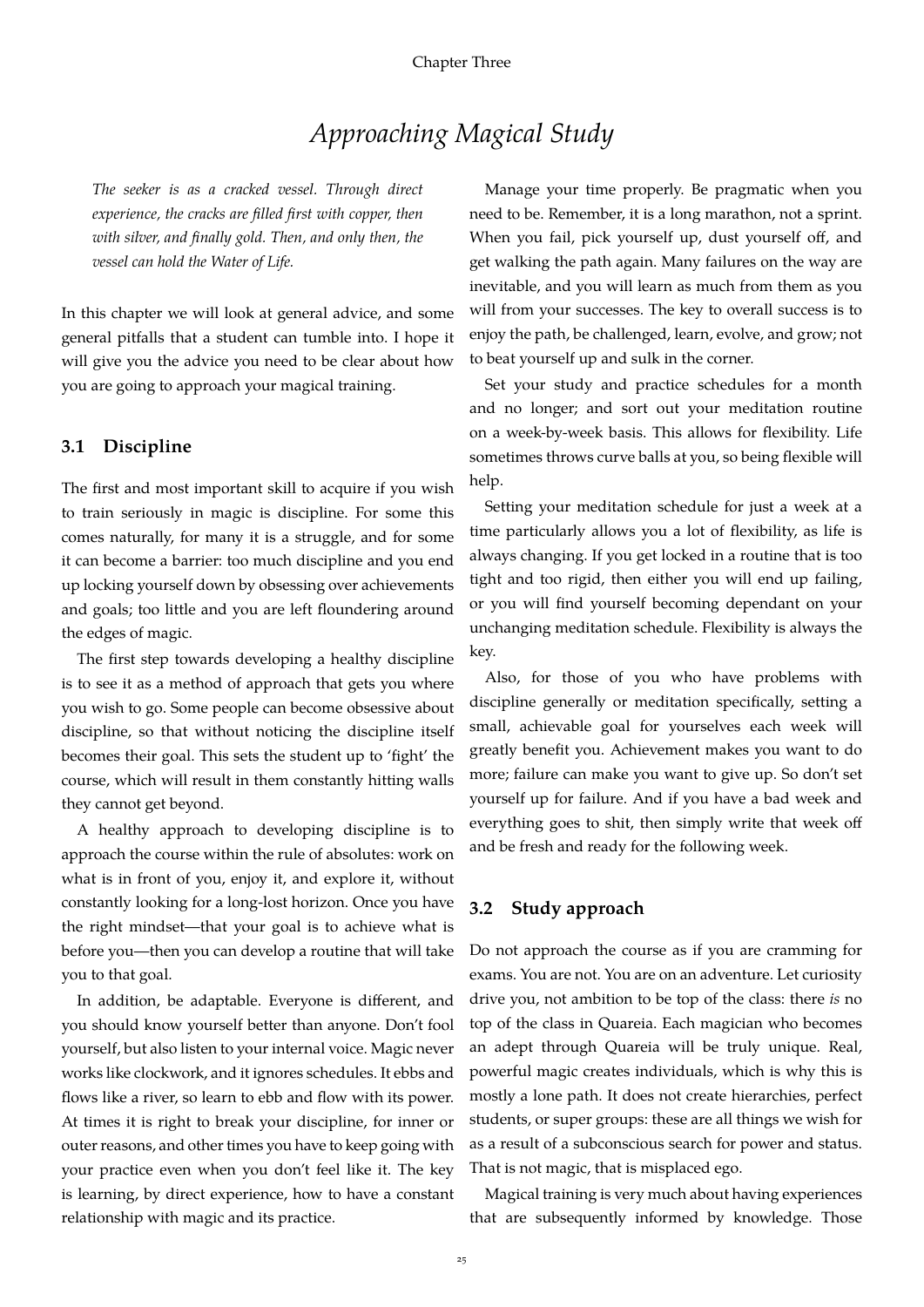experiences are then built on through repeated work, practice, and applying your new skills to the world around you. To flourish on such a path, take your time, enjoy the journey, and let the journey become your life.

One important point: follow the lessons exactly. Do not be tempted to change aspects of the work, as this will lock you out of the system. Everything in the lessons is there for a specific magical reason. I have come across students who want to change the directional pattern to suit their perspective, or to change the use of the tools, use a different tarot deck, or approach ritual or vision in a different way. This will set you up for failure, as you are working inside a coherent pattern. Change the pattern, and the whole structure will disengage.

In practical terms, there are some things that frequently trip up magical students in their study approach. Remember, this is not a degree course where simply doing lots of reading will get you where you want to go; it is a practical, skills-based course that is informed by reading.

Let us have a look at some of the things that can trip you up in your studies or cause you difficulties. Some of these have to do with how you approach your study, and others are dynamics that will trip you up if you are not careful. Because Quareia is not a theoretical course, a lot of the things that can derail you are not directly related to your study, but are practical dynamics to do with how you approach the magic, the material world, and yourself.

#### <span id="page-25-0"></span>**3.3 Confirmation bias**

Confirmation bias can become a net that will easily entangle you due to the nature of magical study and the personal and psychological barriers we erect around us. It is something that in truth, you can never quite get away from. Magic uses our imagination, and our imaginations are informed by many things: our culture, experiences, likes, dislikes, and so forth. Survival mechanisms use patterns of recognition: we gravitate to what we recognize and we build upon that. As we build, we sort through our 'building materials' and take what we know fits, and we discard what doesn't.

This mechanism serves many purposes for us, but it can also hobble our learning and evolution: we can end up in an echo chamber of what we recognize, rejecting what does not fit. It is the same mechanism that discourages a child from trying new foods: they stay with familiarity The same mechanism also drives fundamentalism, and it can seriously warp our mental model of the world.

A lot of magical understanding comes from seeing, recognizing, and working with patterns, whether these are patterns of behaviour, patterns of energy, patterns of mythos, or patterns of words. Normal magical development means seeing a pattern in something, *not noticing* the bits that do not fit, and coming to conclusions that form the magical action. This is a normal developmental process in one's personal magical evolution. The problems occur when the magician sees a pattern, *notices* parts that do not fit, and then *ignores them*. Any subsequent work that relies on that 'ignoring' will set up a path of devolution within the magician. This is the trap of the negative application of confirmation bias. It is also an important deep dynamic of mystical magic: not knowing, and acting from innocence is harmless. Knowing, and acting regardless of the 'knowing', by ignoring what you know, creates a power imbalance that quickly spins out of control.

### <span id="page-25-1"></span>**3.4 Messiah trap**

I speak a lot about this and repeat myself many times. This is not to annoy you, but because it is so important to be aware of it, as it is the biggest trap for all magicians at every level of competence. I spoke earlier in this book about this dynamic as a surface presentation, but the deadlier form is its deeper presentation, which works through the pattern recognition mechanisms of our consciousness.

When you read Classical, ancient, and mythic texts, on one level you are looking at the cultural and mythological aspects of a people. However, many of those texts also have a deeper layer that speaks to initiates of the Mysteries. Embedded within the texts are dynamics that tell of stages of mystical and magical development, and these layers appear in ancient Egyptian, Classical, and ancient Greek texts. They also appear in Jewish, Christian, and Islamic texts, with the dynamic attached to the prophets of these religions.

unless there is peer pressure to try something different. magician alone; when they are experienced, mentors and These dynamics also appear in magical visionary work, though for the most part they are not written about in magical texts. For the volumes of magical inner work in the Quareia course, a large percentage is left unsaid. These are the parts of magical work that must be found by the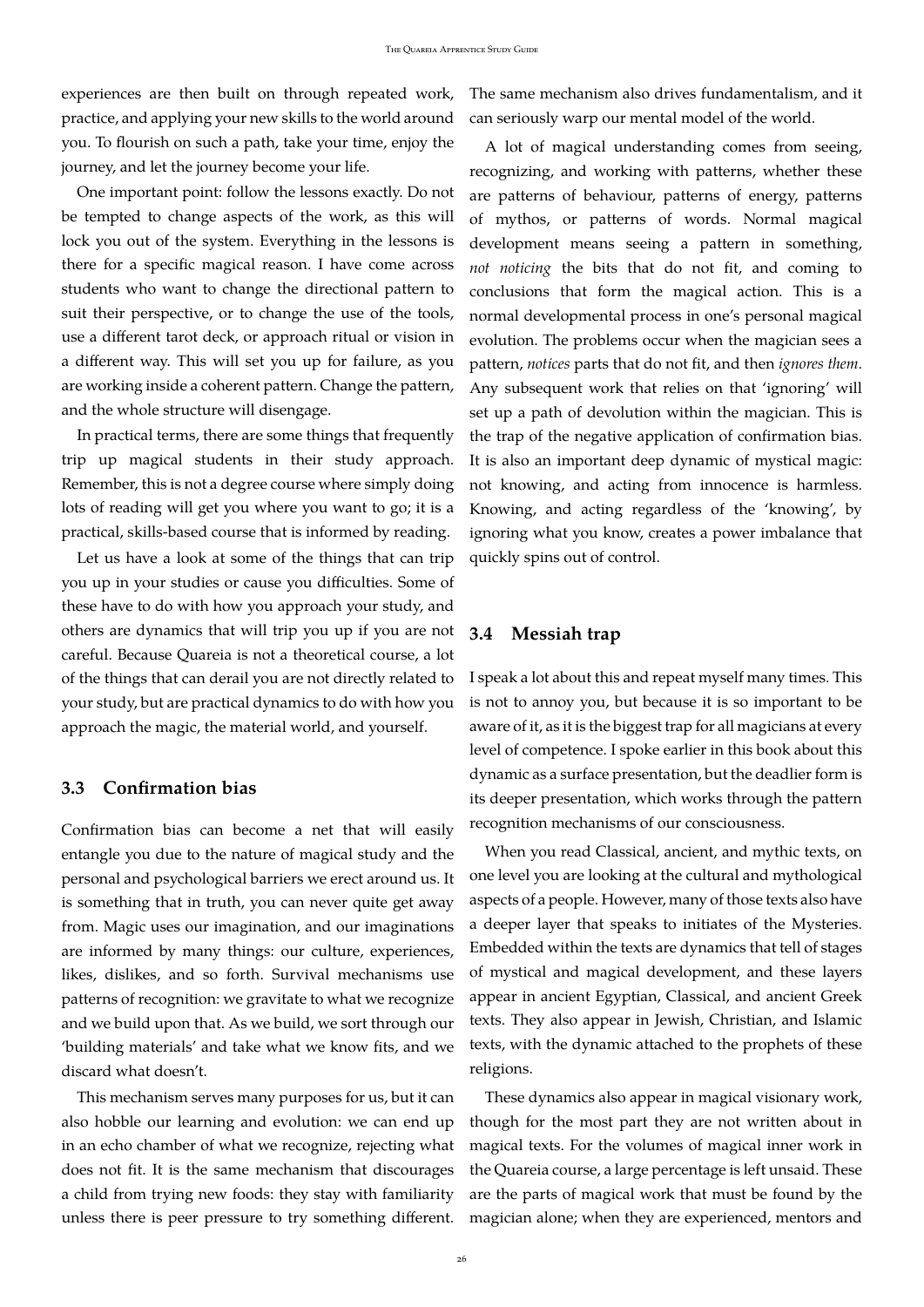teachers know that their student is developing well and the world' or be a 'prophet' will rapidly surface when the connecting with the deeper inner patterns of magic.

These deeper experiences come in dreams and visions, and occasionally in outer encounters in the world. The only way I can describe them is to say that they are inner narratives and experiences that any true magician on the path of development will experience in some form or another. Their presentation can vary from person to person, but their underlying patterns are the same.

When someone is thrust into one of these experiences, it can be intense and profoundly life changing. If the magician is grounded, is rooted in the pattern of their work, and has a good foundation under them, then the experience can show them the reality of the path they are walking, where it is going, or who they are at the deepest level: it is a pure revelation. It is something that has been recorded from ancient times: it is hidden in texts, and once you have experienced it then you will spot it lurking in the corner of an epic tale, or in a religious recitation. It is a shining light that truly awakens your spirit to your eternal self and to your communion with everything around you.

If someone is not properly prepared, through lack of training or through not adhering to it, or if they are not grounded and disciplined, and they still manage to trigger one of these experiences, then it can tip them over the edge into mental illness. Remember the quote at the top of this chapter about the cracked vessel? The messiah trap blows the cracked vessel wide open, spilling its contents, rather than healing the cracks.

In the apprentice section, this can rear its head in the weakest way by tempting the student to become a pedestal stander, as is explained in the previous chapter. If the student spots their ego trip and remedies the problem, then their vessel will be strengthened and prepared for the bigger exposure to that power later. A lot of magical training contains innate 'traps' in which weaknesses in the personality/ego are brought to the surface so that they can be recognized and dissolved. The work itself helps in that process: that is the layer of copper.

This is why it is so important to follow a classical training properly, and not jump about or dabble within it. The Apprentice and Initiate parts of the course are designed to close up your vessel's cracks gradually and strengthen it so that it is ready for such an experience.

So what happens when it all goes badly wrong? If the lessons in the Apprentice section are not learned or are ignored, then any creeping or deeply hidden wish to 'save student has a powerful experience.

The student may have a strong visionary experience which can at times mirror the narrative of a Biblical or religious figure such as a prophet or messiah. This is because those narratives have their roots within the ancient Mysteries: these experiences are hallmarks of deep inner connection and soul evolution. Having one does not mean you are a messiah; it is simply you making a profound connection with Divinity and the Mysteries that transcends religion and culture.

When the student or magician is not fully grounded, having such an experience can trigger the feeling that the magician is a saviour, a Divine being of some sort, or a messiah (in Christian cultures). As soon as the magician takes that unbalanced narrative for the truth, they will begin to spin out of control. Obsession moves in, as does mental imbalance, and their resulting behaviour can mirror forms of fundamentalism.

This tends to happen in magicians with a mental health weakness or an imbalance of some sort—usually something minor or in remission. People with more serious mental health issues tend not to get far enough into magic for such experiences to trigger, though it does occasionally happen. When a person takes on contacted classical magical training and follows it properly, then the powers and contacts within it will slow the student down enough in their studies to make sure that their inner 'muscle' is slowly strengthened. Through this, they learn to work with any inherent issues to stabilize and build foundations. In such cases, any imbalance triggered by these experiences will be minor, and will be recovered from quickly enough.

But when that development process is circumvented, and the filters skipped over, then it can seriously unravel the student out of magic for that lifetime. They become vocal messiahs of a path, declaring or at least hinting at their own godhood, and the final result is a total mental breakdown from which they often never recover.

I have had to witness this many times with potentially brilliant magicians who felt that their natural ability excluded them from the need for long-term serious training. It is sad to see and so unnecessary: so please take heed of this warning.

As an aside, when you do read classical or ancient texts and you recognize some of your experiences within them, remember that the overall message to take from this is that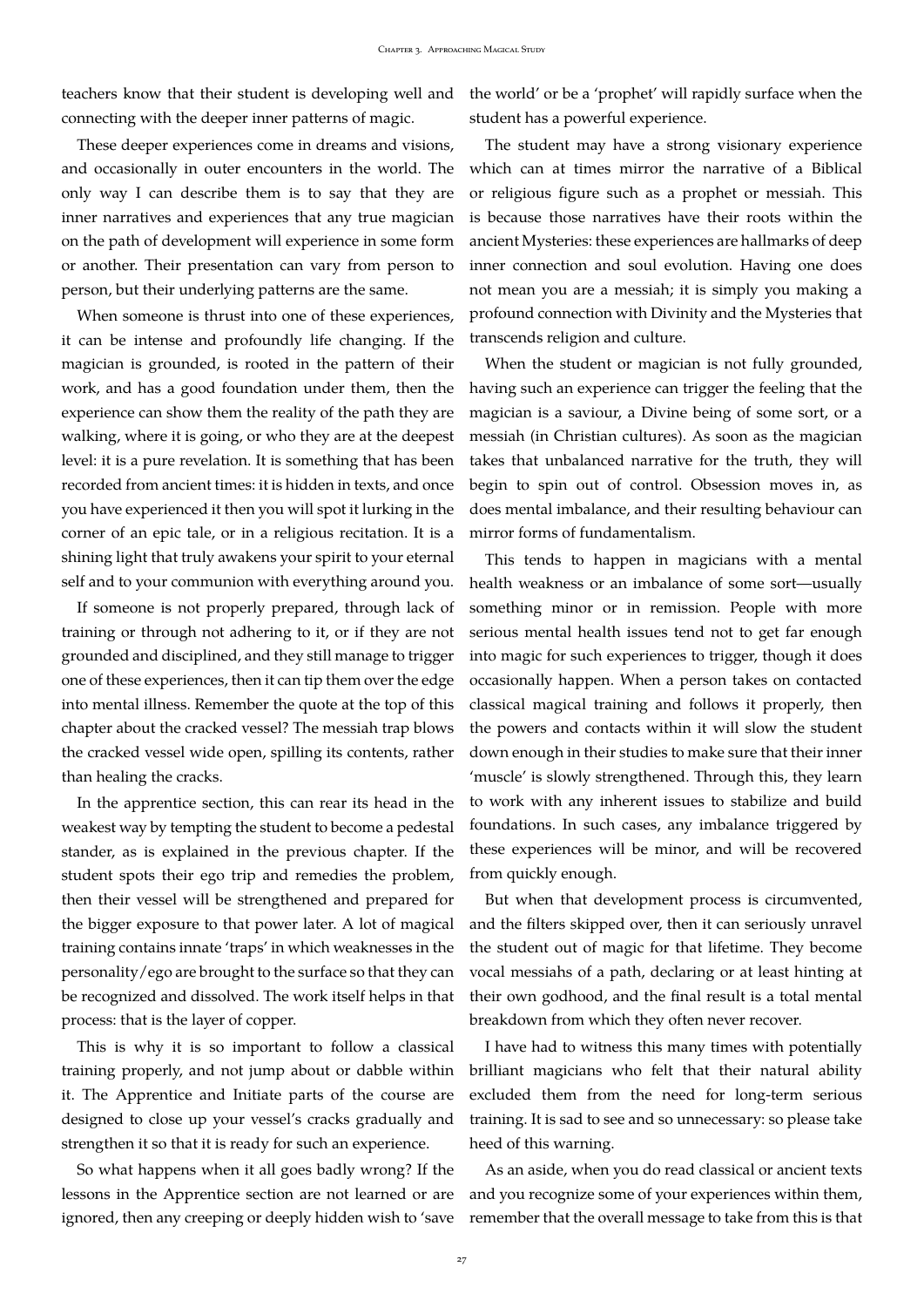you have had a powerful experience that shows you are treading in the footsteps of the many who have walked the path before you. You are not special; you are finally *awake*.

#### <span id="page-27-0"></span>**3.5 Narrowed attention**

One of the common mistakes that people make in long, in-depth training is to let their perceptions and attention get narrow when they are studying. This is a normal mechanism that triggers with any specialized training, and in some subjects it can be useful: the more you focus on one aspect of a subject, the more you can get out of it—but the less you see peripheral details.

This enables, for example, a scientist to look in great detail at an aspect of their specialization and spot things that an untrained person could never see. This is also important in magic, but here it is equally important not to miss the periphery, as often that is where magic leaves a trail of crumbs for you to follow.

It can be difficult to maintain adequate focus while also keeping enough of an eye out for information, contact, discovery, and development on the periphery. Magic flows through everything in life, and can speak to you out of many places. Because of this, the course is designed not only to teach you focus, but also to teach you to look outside of those areas which you perceive as magical. You will study many different things that are not directly related to magic, not only for the richness of experience and knowledge you can gain from them, but also to teach you how to find precious gems of magic in seemingly non-magical subjects.

If you stay aware of these two opposing dynamics of focus and peripheral attention, and keep a wide view of your surroundings while you focus carefully on the topic at hand, then you will do just fine. Magical focus on a specific thing will often trigger a response in a completely different area of your life: so pay attention, and you will harvest everything that you need to evolve and grow.

### <span id="page-27-1"></span>**3.6 Not everything is magical**

Many seemingly mundane things can happen as a result of magic, as it seeps throughout everything it touches and affects everything. However, it is easy to start thinking that everything that happens to you is magical: this is another trap. One of the skills a student magician must learn is how to discern what has been triggered by magic and what has not.

This becomes an issue when a student starts to believe that every time something negative happens it was caused by magic. Sometimes, shit happens. It can be that simple: it just is what it is. The skill of discernment is a mixture of practical experience, common sense, and divination when necessary. It is not easy, but it is an important skill to master. Thinking that everything is caused by magic means the student ends up not taking responsibility for themselves, and becomes a victim of life. But thinking that *nothing* is caused by magic stops the magician from developing, as often the magical kick-backs that affect your life can teach you a great deal.

It is about finding a healthy middle ground. I usually start by assuming that something has a mundane cause, but I will then look deeper just to check. Each experience you have can teach you something, so that you gradually build a vocabulary of 'effects' until eventually you learn to spot the hallmarks of magic. But even now I do not presume that an effect is magical: I always check, particularly when action may be needed.

#### <span id="page-27-2"></span>**3.7 Loss aversion**

This can be a tough one, particularly in a consumer society. Magic triggers necessary change, and this is part of your growth and evolution as a magical student. Often the necessary change is to let go of something that you are clinging to.

In the Apprentice part of the course, there are exercises and actions that help trigger the skill of letting go. It really is a skill, and something that needs to be fostered and strengthened within you if you are to step forwards into adept magic.

People cling to belongings, ideas, people, places, etc. When those things (or some of those things) no longer have a place or purpose in your life, they can act as bindings or traps that hold you back from evolving. One of the first things that can happen, when you first make inner contact, is that the contact may spot something you are clinging to that is detrimental to you, and will ask you to relinquish it. If you resist then the inner contact will withdraw, for if you cannot let go of something that is creating an imbalance within you, then you cannot handle power.

And that is the root of the dynamic: learning how to let go of things teaches you how to handle real power when it is necessary. If you are lent magical power for some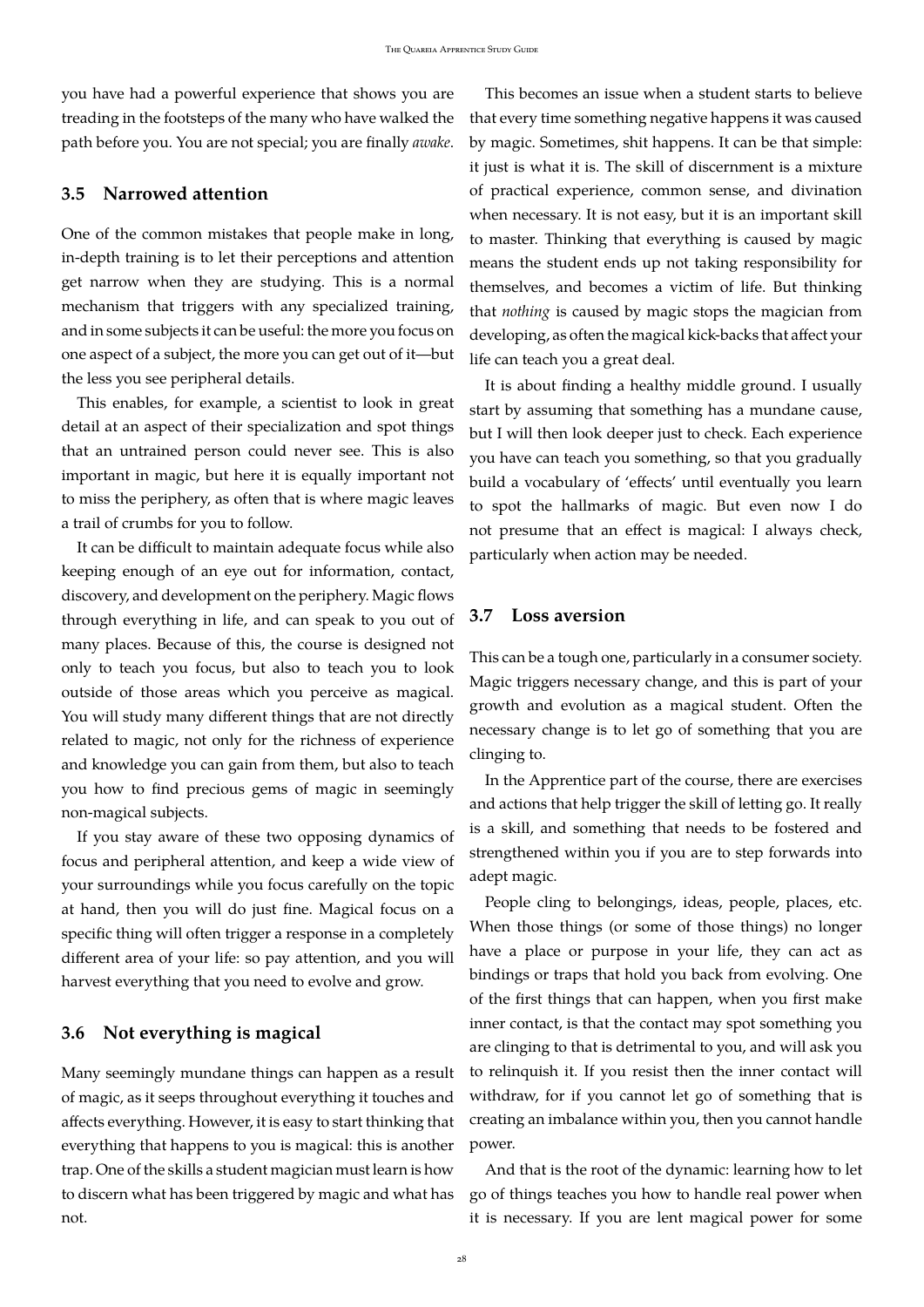necessary purpose and you then cling to that power, it will begin to unravel you—and ultimately it will destroy you.

This can be a difficult dynamic to understand when you are in a culture that judges you by your belongings and by how much you consume. That mentality seeps into relationships, creates obsessions, and locks people down into the trap of accumulation.

Learning to let go when asked, and when you realize that something is not necessary, it allows old, outworn patterns in your life to be shed. This makes room for what is necessary to come into your life. The key point, which many magicians do not understand, is that when you walk through life without clinging to things, people, or places, but instead walk a path of necessity, then when you lack what you need, it is given to you. Making sure that your path is clear of unnecessary clutter—physical clutter, emotional clutter, whatever—allows power triggered by inner contacts to flow through your life pattern so that you get whatever it is that you need.

It will flow through mundane channels: money, shoes, a car, a partner, an area to live in. Of course these things do not fall from the clouds and magically land at your feet; rather you are put in the right place at the right time to make sure that what you need flows to you through mundane channels. The deeper you go in magic and magical service, the stronger this dynamic becomes. But first the cupboards must be emptied and cleaned, and your attachments shed, before this dynamic can begin to trigger. Once you stop clinging and let go, then power can start to flow.

In the early Apprentice modules, this understanding and dynamic is triggered both by simple ritual—in which you learn to give/output before you take/input—and by some practical work in which you sort out your living space and belongings. It starts in the mundane world, and as you step deeper into the training different layers emerge, so that this process becomes ever more powerful and more profound. So if you have an ingrained aversion to loss, then you should start working on it now. Give away things that you like but do not need: pass them down the line to those who need them.

### <span id="page-28-0"></span>**3.8 Mythic reading and psychologizing**

This is a major stumbling block for magicians when they look at ancient, classical, and mythological texts: they read them through a psychological filter. People are taught to think that ancient mythic texts were intended as stories to alter people's behaviour or to get them to search within themselves for answers to life's problems.

Myths can indeed be used that way, and with a few of them that is indeed their main function. However, they are the minority: a large portion of mythic and ancient texts are really about *regional power dynamics*, and when read through a magical lens, their deeper layers of meaning surface.

They served, and still do serve, as guides: they tell you the inner power dynamics behind the presentation of something, and they often explain how to deal with specific regional magical issues and supply the correct keys for doing so. The issues they tackle are often those caused by clashes between humans and land beings or deities: the myths tell you what to do about them, and what *not* to do. If you are magically trained then you can spot the references to tools, methods, and actions. One of the skills of the magician is to read such texts, extract the necessary information, and put it into action.

Myths are a good example of how magic hides in plain sight. To the mundane reader, a myth is an exciting and interesting tale which often contains general advice for living. But beneath that layer hides magic for those with the keys to unlock it; this was a way of passing magical information down through the generations.

The habit of approaching myths through a psychological lens distances the student from real magical learning. It also belittles the knowledge and skill of those who wrote such texts. This is glaringly apparent when we look at ancient Egyptian texts. Such texts appear simplistic, but they are not—not by any stretch of the imagination. They contain layer after layer of magic and magical advice, and for the magician who has been trained to look at them properly, they are endless source of magical knowledge, wisdom, and instruction; and this is true for both the living and the dead.

This way of looking at myth is taught throughout the course. If you start by completely dropping the psychological approach to ancient and Classical mythic texts, then you will slowly begin to see all the other layers of communication hidden in them.

#### <span id="page-28-1"></span>**3.9 Discernment**

The skills of sound judgement and discernment also need plenty of healthy development if you are going to become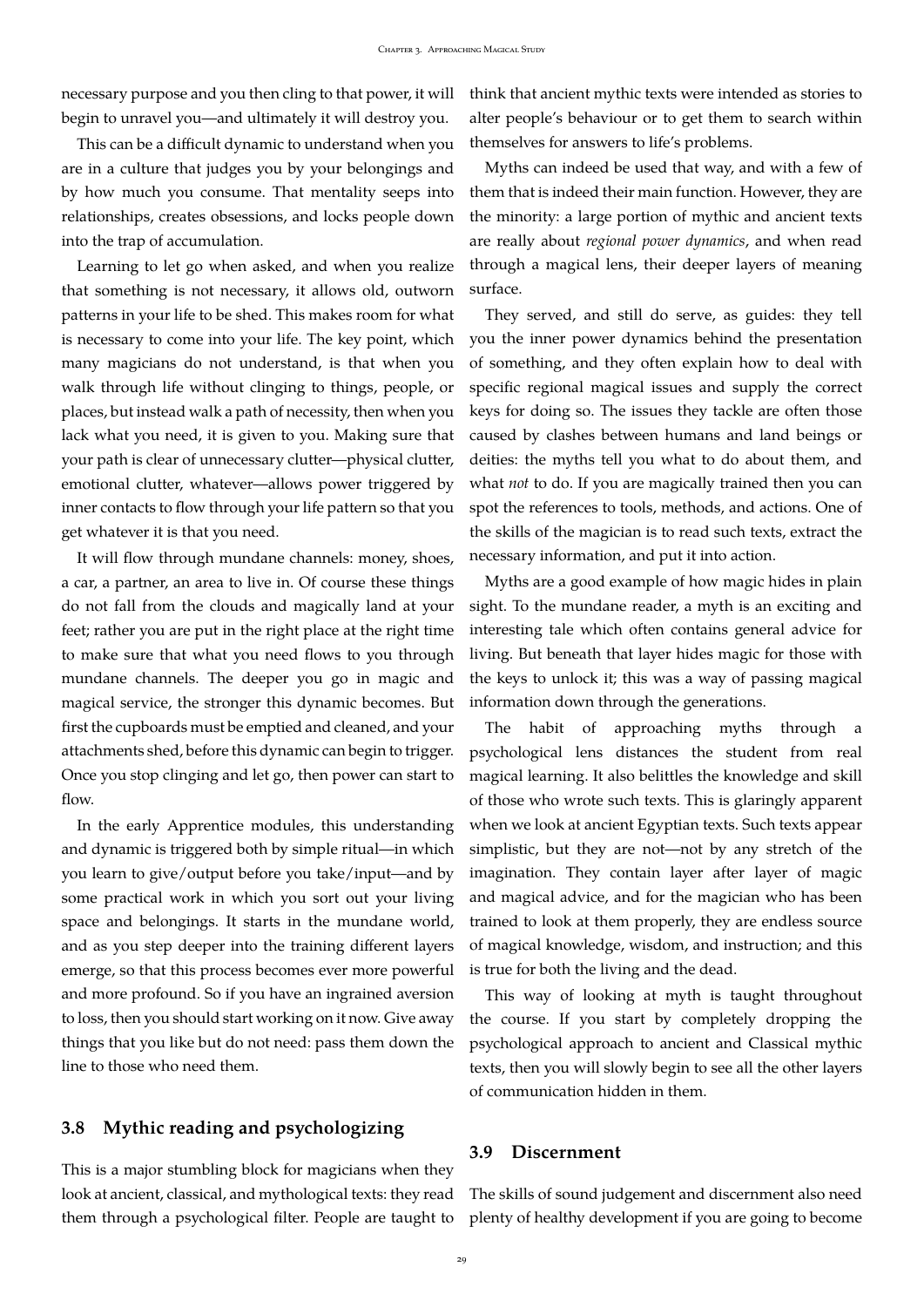a magician. And discernment is one of the hardest skills to learn when you are confronted by a subject matter you know little or nothing about.

In the last few decades, magic has fairly burst into the public consciousness and into popular culture. More and more people have become interested in it, in various ways and for various reasons. Wherever there is an audience, there will be someone looking to sell product to them. Often the person doing selling the product has little real knowledge and is basically full of shit.

The result is students being overwhelmed by lots of different aspects of magic, some that have their roots in truth and some that have their roots in fantasy. The confusion has been compounded by movies and games: they become the narrative in the mind of the student, and this locks them out of real magic. The fake glamour takes precedence. Remember, not everything you see in a 'historical' movie is real, not every monster or demon on TV is real, and not everything you read on the internet is real.

A healthy bullshit detector is a good thing to develop, and that is done slowly and painfully by experience, study, and by staying objective. Sometimes it can be difficult to discern the truth from the make-believe, as real magic is often far weirder than fiction; but it is also rooted in common sense. One good general rule is that if someone is making huge sums of money from something 'magical,' then for the most part they will be selling bullshit with a few grains of truth mixed in.

#### <span id="page-29-0"></span>**3.10 Tides and timings**

These catch out a lot of magicians, even adepts, so being aware of them from the beginning of your training will be helpful. Dealing with tides and timings is not something to obsess over or overthink; just be aware of them and keep them in the back of your mind.

We are surrounded by inner tides of energy and power all the time. They ebb and flow like the seasons, but often without the same predictability. These are inner tides of nature, and are usually creative or destructive: they are something you will learn a lot about in the course.

Magic has its own tides, as does your fate, your body energy, and so forth. We exist within a complex dance of powers and energies. When you engage in magical training, you become more aware of these tides, and that also magic has its own timing. As an apprentice you will likely not spot tides much, but you will slowly develop a feel for them and how they affect you.

As an apprentice, if you are flexible with your approach, you will notice that at times energy comes in and fills you, and at other times the tide goes out and you are left feeling tired and drained. There are lots of other reasons for such feelings, but you will slowly start to distinguish between these and when they come from some magical act or from an 'inner weather' tide. Once you engage with magical training, you develop more of a sensitivity to things, and you also become more visible to such tides: they affect a magician where they would not necessarily affect a mundane person.

This dynamic is too complex to go into here, and it is covered throughout the course in different ways. But some general good advice for you at this stage is *learn to bend with the wind so that you do not break in a storm*. Pace yourself, adapt when necessary, and rest when necessary. And go undercover—be mundane, do no magic, no readings, etc—when you get the feeling that something threatening is looming.

Discernment is key here: are you just tired because you stayed up late or drank too much? Are you bored, grumpy, or coming down with a minor sickness? Or has a strange, unpleasant feeling, or a feeling of being drained, suddenly come upon you for no reason? If so, then it may be a tide affecting you. (There are other magical reasons for feeling like that, but they should not generally affect an apprentice.) This is where being truthful to yourself is important, and how you learn to discern between the different things that could be affecting you.

#### <span id="page-29-1"></span>**3.11 Emotions in magic**

This is a major stumbling block for apprentices, for a variety of reasons. As you progress through the course and have various encounters and experiences, you will learn firsthand why emotions can be such a problem in magic. But as emotions can also affect your early studies, I will briefly address them here.

Quareia stretches in many directions of magic and looks at many different approaches to magic, so it is very likely that some students will trip up with the use of emotion at some point.

A new student with mystical leanings will likely bring into their practice Divine adoration, and/or the search for 'bliss.' This is purely the result of cultural and religious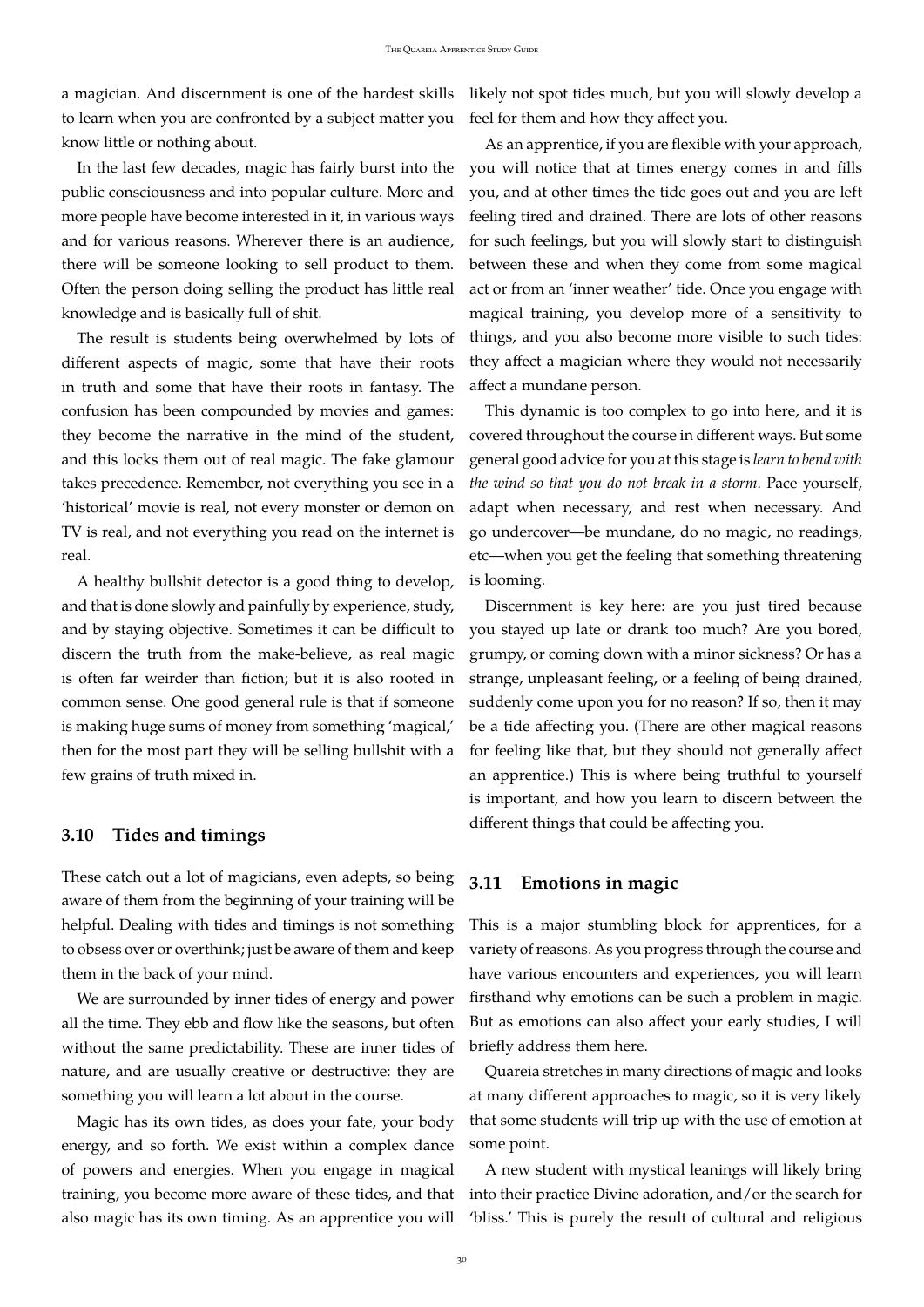programming that has developed over thousands of years. Divine adoration and bliss are in fact deeply misunderstood terms, particularly in the West, and as we live in an emotive society, it is easy to bring a sort of emotive searching into our magical practice.

It is very important that you realize that when you are an apprentice, you have little experience with inner beings, and will be easily fooled. Certain types of beings are profoundly parasitical, and the food they seek is emotion, or the energy given off by emotions. These beings can manipulate your mind and practice to get you to have an emotional experience. You adore the being, the being says, 'thank you very much,' and it sucks up all your energy and leaves.

As a student develops into adepthood, they will begin to realize that there is a path in magic that opens an interface between themselves and the Divine, but no emotions are involved. The depth of the experience goes beyond the chemical emotions of the body, and reaches deep into their soul/spirit. It is a profound experience and changes you forever. But to get there, the magician needs to learn that deep connections that can be made that do not involve surface emotion.

At that point the magician usually realizes that many of the emotions channelled towards the Divine really have to do with people looking for a substitute parent: they want someone to love, protect, and uphold them. An adept steps away from that parental grasping and works instead to connect with the consciousness that we call the Divine, and to connect in a way that is not so geared towards human needs, fears, and wants.

Learning how emotions can trip up the magician, and how unbalanced emotive connections can be abused and parasited, is very important, so there are many parts of the course that work with this dynamic. It is approached in many different ways, and with slow, steady exposure. Overriding a lifetime of emotive programming is not easy, but it is necessary. The adept magician must transcend as much cultural, emotive, religious, and social programming as possible if they are to step into power, and into direct communion with powerful beings.

The second use of emotion in magic that trips up the apprentice is 'results' magic. You have a desire, and you do some magical act to fulfil it. In its basest form, results magic tends to be pretty infantile: forcing someone to love you, smiting your enemies, getting a new car, and so forth.

Results magic uses emotion as fuel for the engine , which is an exhausting and scatter-gun approach, it also quickly becomes a feeding station for hungry parasites . It is also dangerous. A person who uses rage to magically attack an enemy has already lost: the magic is often poorly thought out, and thus bounces around causing all sorts of unforeseen calamities. It also exposes the weakness within the magician: if you are ruled by your emotions, then you can be ruled. Emotions catch us off-guard, and they make us act unwisely in many ways. And a soup made of unwise acts, emotion, parasites, and unthinking spontaneity with no long-term planning is a recipe for disaster. It is all about want, not necessity; and a being, inner contact, or *another magician* can spot this weaknesses in you easily and magically manipulate you to bring you down. This does not mean that magicians should not have emotion: that would be silly, and it would deny our humanity. But the magician must learn early on that emotions often have no place in magic. Internal discipline, focus, and necessity drive powerful magic; not wants, emotions, or outbursts.

#### <span id="page-30-0"></span>**3.12 Reading and learning**

Many people have asked me about whether they have to remember everything they read on the course, and how they will be tested. Many students are fearful at first that they will not retain everything. Not only is there a lot of information in the course itself, but there are also extensive reading tasks, where the student has to delve into classical and ancient writings as well as history, cultural geography, and so forth. So take notes as you go!

When a student reaches the Initiate level of their training and they wish to be mentored then their work will be tested and challenged: their notes will be looked at, and they will have some discussions with an adept. Many new students are fearful that they will not remember everything they have read, and will fail this process.

A lot of this fear comes from people who have been through the university system, or who have taken magical training where they were expected to cram for exams and written tests. Quareia does not work this way at all.

This course exposes you to a lot of different things that you have to take in, and you are introduced to some books that can be pretty dense and hard-going, particularly the Classical ones. These are not for you to revise, remember, and quote back to us; rather the intent is to expose you to something different, something that will change you at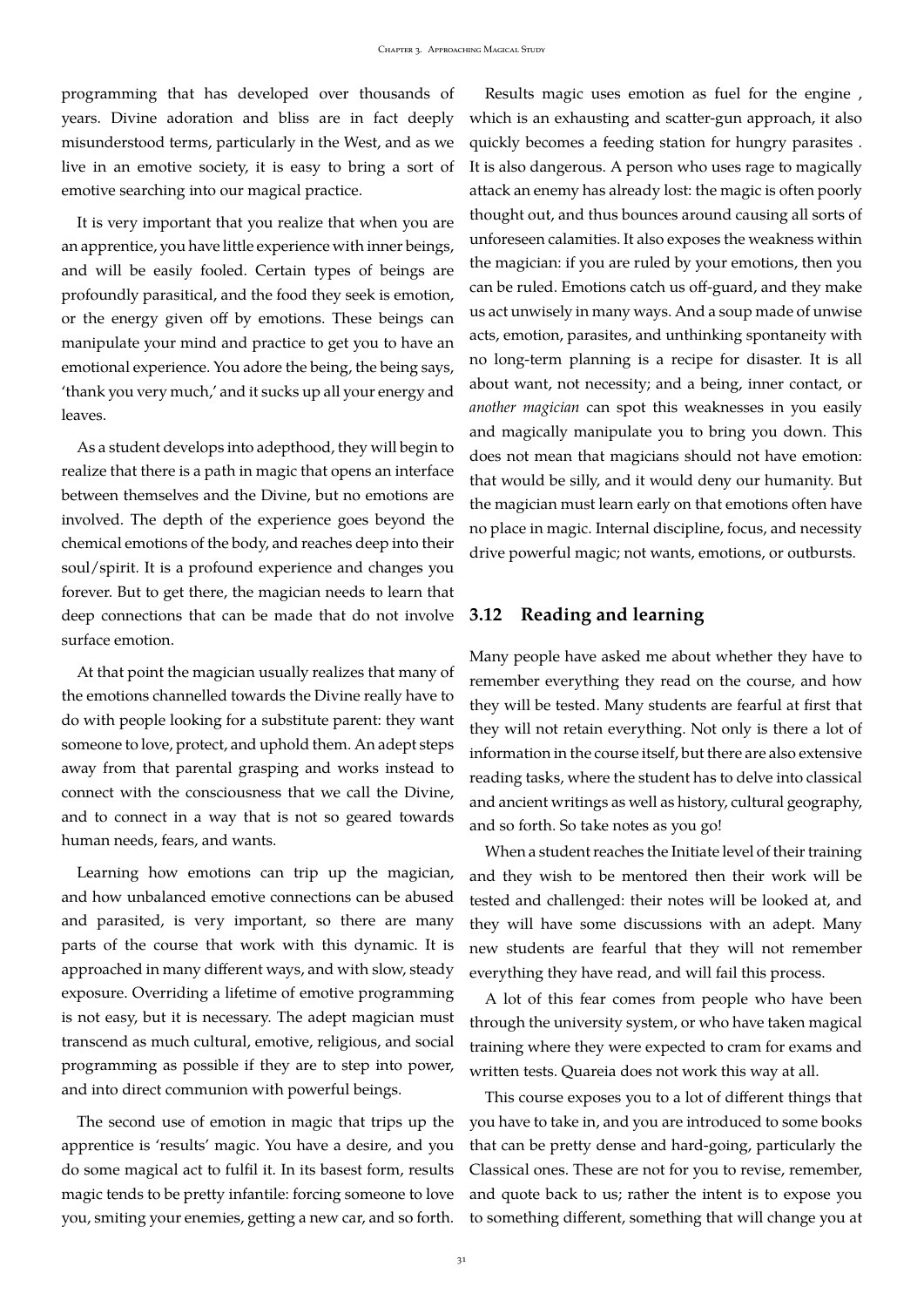a deep level. You are often given only sections of books to read, and usually they are good books to have around for future reading. Read the indicated sections, take notes, and then, most importantly, think about what you have read in the context of magic.

The information will go in and percolate at a deep level, and when it mixes with your direct experiences then it will change you and deepen your understanding. It is your understanding that is challenged: you are not going to be tested on your texts like in college; rather a mentor speaks to you to see whether your understanding is dawning slowly, in layers.

If you are not being mentored, it is still about the change the studies create in you. Your studies are for *you*, for *your* alchemical evolution; you do not need to prove anything to anyone else. It is about the shifts and dawnings within you. Having to go through different texts yourself, rather than simply having bites of information fed to you, will teach you to spot peripheral information and knowledge. Of course you may get distracted down a side alley at times, but that too may lead you to an inspiration, which will further widen your view, internally and intellectually.

And you may get a layer of meaning that someone else will not. The Mysteries are not called Mysteries without good reason: they are woven layers of wisdom, experience, inspiration, and transformation; and they are always individual to each of us, even though together we form a collective. You will get what is necessary for you at each moment. When you return to a text a few years later, you will see other layers that you did not spot before.

#### <span id="page-31-0"></span>**3.13 The horizon**

There is no end to one's magical training. There is never a pinnacle that you can reach and think, you have got there, you can stop learning because you now know everything about magic. You *never* get there. You will always be a student, you will always be learning; and the more you learn, the more you will realize how much we just cannot comprehend. A magician has stood on an important stepping stone when he or she realizes just how little we truly know.

I am constantly being asked, particularly by magicians in their earlier stages of development, how to 'get there,' as though there was some defined endpoint where someone has become an adept and has 'power.' The need for a horizon and a final destination, which is so inherent within us, has been a major influence on how magical lodges and groups have organized themselves and their paths of development.

Training groups, lodges, and organizations generally have clearly defined steps of training. Exams, hierarchies, and grades encourage a budding magician to study, strive, and achieve. The effect of such a path leads to magicians approaching magic like a college or university course. If they do the study, pass the exam, and get their certificate, then they will be a magical adept. It's an easily understood, predictable path to walk, and it gives the magician a sense of control: 'if I pay for a course and study, then I will get there.' Nothing could be further from the truth.

The reality is very different and unpredictable. Of course study is a major part of the magical path. But the study that is required is not just magical theory: you need a much wider net of knowledge that encompasses ancient history, medicine, biology, philosophy, religious texts, geometry, archaeology. . . the list is endless.

When someone starts along the more serious path of magical awakening, the climb up the mountain before them is steep indeed. And the mountain's summit is but a resting place for an adept before they launch into their next layer of learning. In truth, walking the Path of Hercules up the mountain is the achievement of the adept, not reaching its summit. Magic is constant death and renewal, an unpredictable force that flows like water, finding its own route, and it frequently changes its path according to land, weather, and creatures. It is a living force that cannot be contained or controlled.

*Hidden in a dark tree is a golden bough, golden in leaves and pliant stem, sacred to Persephone, the Underworld's Juno. All the groves shroud it, and shadows enclose the secret valleys. But only one who's taken a gold-leaved fruit from the tree is allowed to enter earth's hidden places.*

*— Virgil,* Aeneid*, Book VI.*

If a person truly wants to evolve within Magic and penetrate even a small fragment of Her Mysteries, then they must forge their magical path while they wander through the forest of life. There are no short cuts, no 'destination.' Magic is constantly all around you: the key is to pay attention.

Stillness, observation, and listening are the main skills a magician needs in their early stages. When someone wakes up to the path of magic, that awakening does not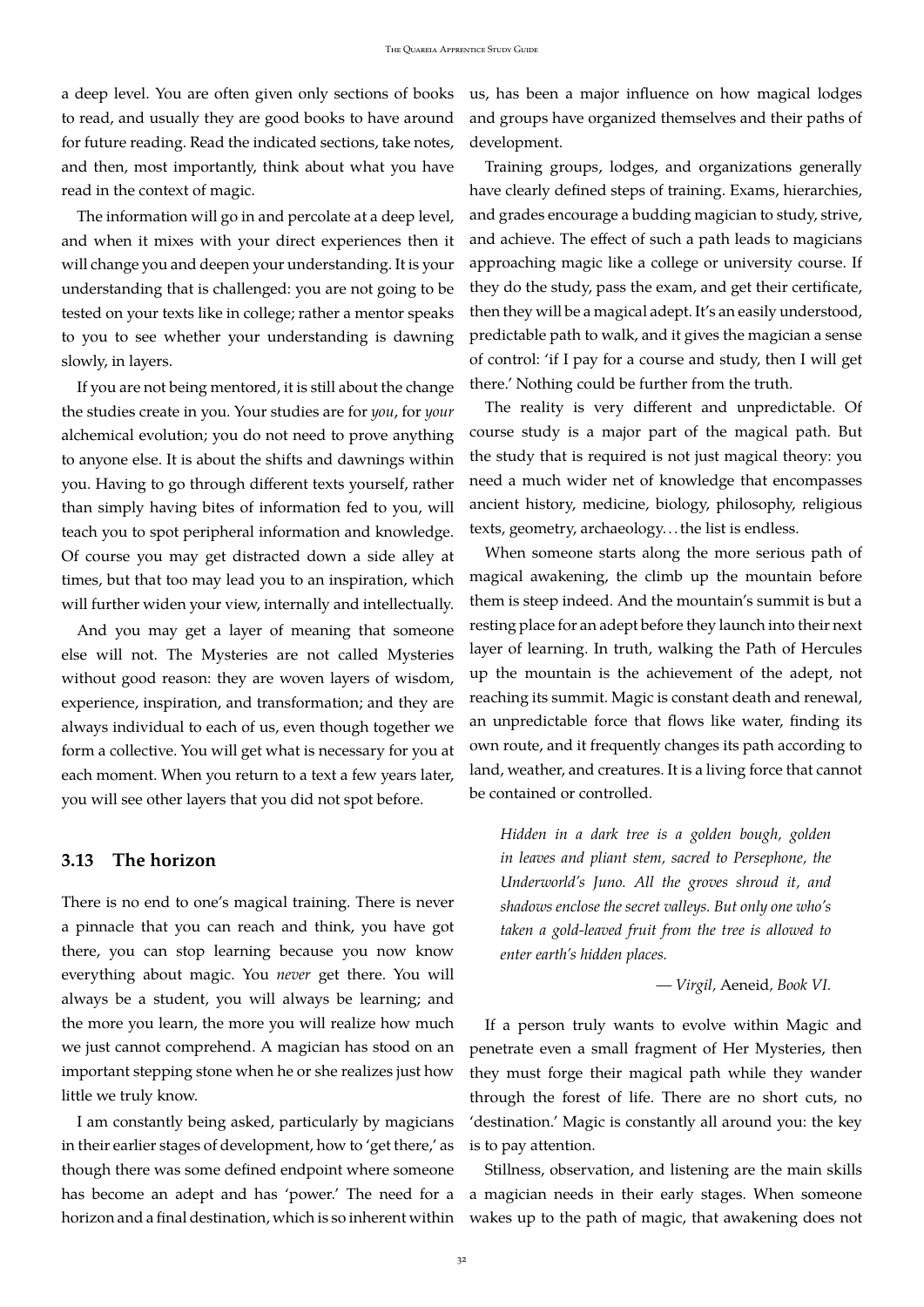go unnoticed. Inner beings begin to draw close, to watch you, and to place things, people, and events in your path to help you take your next step forward. If you are too busy drawing out impressive sigils, scouring grimoires, or ironing your new robe that has magical script all along the hem, then you will miss the quiet voice that says 'hey, look at this: it's important' or 'go and make contact with that person: its important.'

Magical learning is a series of stepping stones that can often appear random and unconnected. And it can take you many years before you can look back on your path and see how your steps were in fact all well defined, necessary, and led you to points of major learning and/or training—and all without your realizing it at the time.

Sometimes you will come across teachers—and not all teachers are obvious—who will come into your life for a while and teach you a great deal. Some of their lessons will be useful, and some will not. There will be teachers who you will not recognize as teachers: you will meet, shake hands, make eye contact, maybe have a single conversation, and then part ways. You will not recognize for a long time that your meeting marked a major turning point and that something, some knowledge, some connection, was transferred to you in that shared moment.

Perhaps you miss a train and end up waiting in a bookshop. A book catches your eye and you buy it. It sits on your shelf, maybe for years, before you pick it up. Then you pick it up at the right time and begin to read. What you learn, or what unfolds from that book, will lay down another stepping stone. Or perhaps you have a deep instinct to read a book, which you do, and it makes no sense to you but something within you tells you that it is important. Many years later the knowledge in that text suddenly unlocks for you, and understanding falls into place.

Occasionally the nudges from the inner beings can be insistent and if you do not get it, they will start shouting. . . Say an object comes your way, something strange or interesting. You have no idea about it other than you like it. It goes in a cupboard and you get on with your life. Then one day you start to see references to that type of object everywhere you turn. So you retrieve it from your cupboard and put it out, where you can see it. A few days or months later, you come across a text or teacher explaining what that object is, and how it works magically. Bingo! It was waiting patiently for you to join up the dots.

Once that door is open, the door of contact, whether you are aware of it or not, magic will begin seeping into your life. Your studies will help you and give you some foundation tools to work with, but beyond that it is about learning to listen, observe, explore, experiment, and practice. And above all, be truthful to yourself.

*A noble inner shrine waits for you too in our kingdom. There, gracious one, I will place your oracles, and mystic utterances spoken to my people, and consecrate picked men. Only do not write your verses on the leaves, lest they fly, disordered playthings of the rushing winds: chant them from your mouth.*

*— Virgil,* The Aeneid*, Book VI.*

33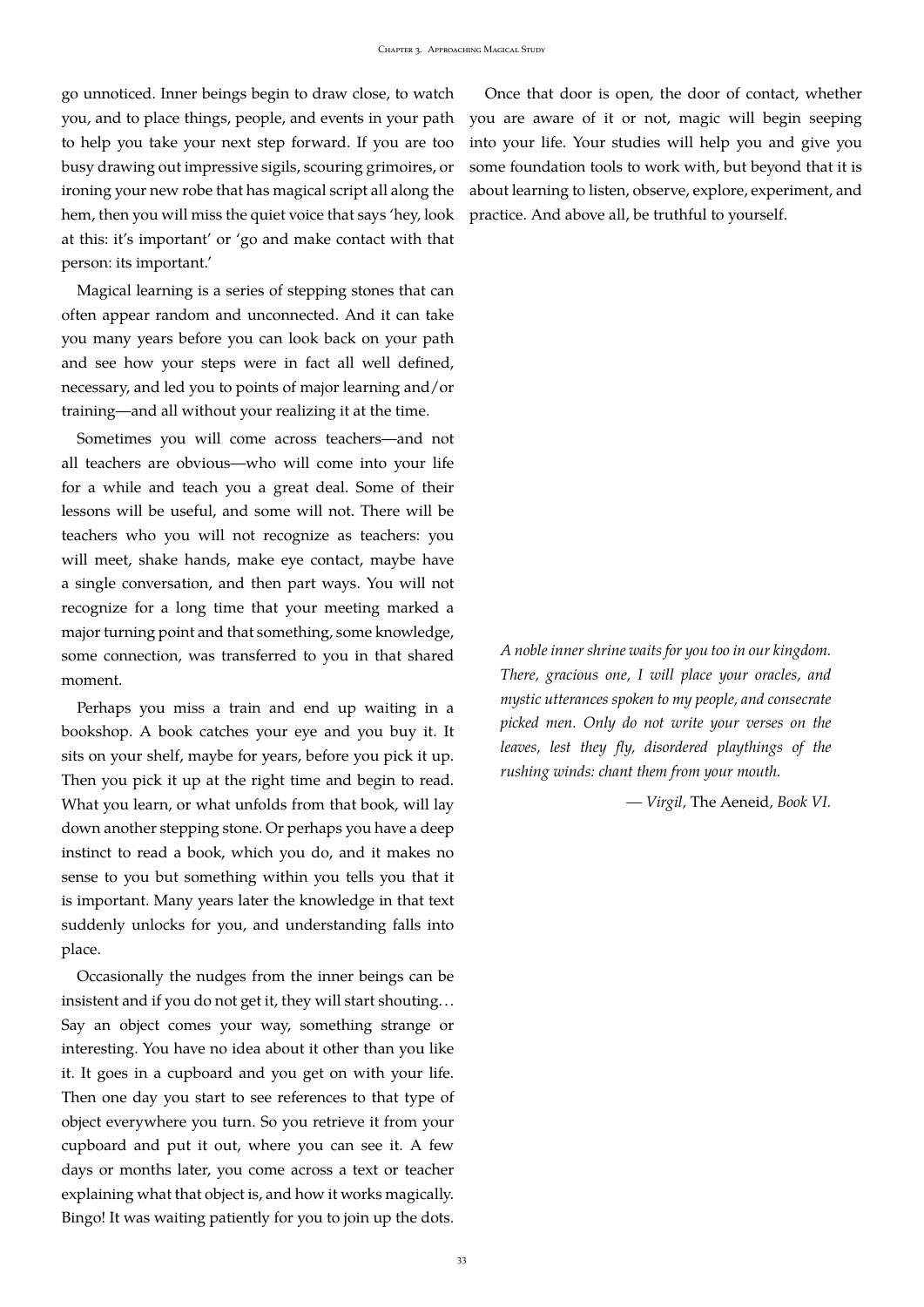# *Meditation Issues*

<span id="page-33-0"></span>*To make no mistakes is not in the power of man; but from their errors and mistakes the wise and good learn wisdom for the future.*

*— Plutarch*

The biggest stumbling block for a lot of people when starting their Quareia training is meditation, which is one of the main cornerstones of magic. Meditation teaches you two essential and necessary magical skills: focus and stillness. Focus is the ability to direct your thoughts and actions with absolute precision; stillness is the ability to stop what you are doing at any time and become silent and still within, quickly and efficiently.

These skills do not come overnight; they come with years of practice. Once you have gained some basic competency in them, the course then steers you towards other simple forms of meditation, such as meditation with your eyes open, meditation while you walk, and short but deeply silent meditation which lasts for a few minutes or less.

Meditation appears in Western culture in all sorts of ways, and is used for all sorts of reasons. The techniques taught in various schools of meditation can be complex or geared towards a specific goal. The approach in Quareia is different: the meditation in the course is one tool out of many, not a destination in itself. It is a tool that enables you to *do* something.

Most events that require an adept to work within a magical pattern come with little warning. Magic does not conveniently confine itself to Tuesday afternoons in your temple; it is part of your life. Sometimes danger approaches quickly and unseen. If you regularly work with stillness then you will feel its approach. If you regularly meditate in some form then you can fall silent within, focus quickly, and respond in an appropriate manner instead of being swept up with the approaching danger.

Being still allows you to bathe in the silence; and being in the silence within allows you to hear and feel subtle changes around you. Once you have touched truly deep silence, you will find that you can withdraw to it quickly while still functioning physically in everyday life. Getting to that point can take a long time for some, and not so long for others, but it is a natural state within you that, once touched and awakened in your conscious mind, will change you forever.

Stillness is doubly important in styles of magic which use visionary work. The mind and the imagination are the most powerful tools in magic, but for them to stay in good health, stillness needs to be part of the picture.

#### <span id="page-33-1"></span>**4.1 The stages of development**

One of the big mistakes people make when they embark on meditation as part of their magical training is that they assume it is easy, as loads of people seem to be able to do it. But it is not easy; it is the hardest skill you will ever try to learn. It can quickly become a battle of wills if you are not careful. So here is a breakdown of the various stages people go through with meditation. Not everyone will go through each stage, and some people will have more difficulty with certain stages than others; but what follows should give you an idea of what can happen during your meditation, and how to develop and move forward.

And the word 'develop' should be imprinted upon your brain: a magician is a *Developing One*, and undertaking serious training means stepping off the treadmill of mundane life and stepping onto a path of constant development that does not end, not even when you die.

#### **The movement and the noise**

For a lot of people, once you sit down to be quiet and meditate, your body and mind seem to wake up. Your body wants to fidget, and your mind starts to chatter. Some people make the mistake of using music or guided meditation recordings to overcome this.

#### **Remedies:**

- 1. Set smaller goals if you are having too much difficulty: start at three or five minutes for each session, and build up from there.
- 2. Make your meditation exercise simply about shutting your eyes and sitting. Various aspect meditations are taught in the beginning of the course, which will give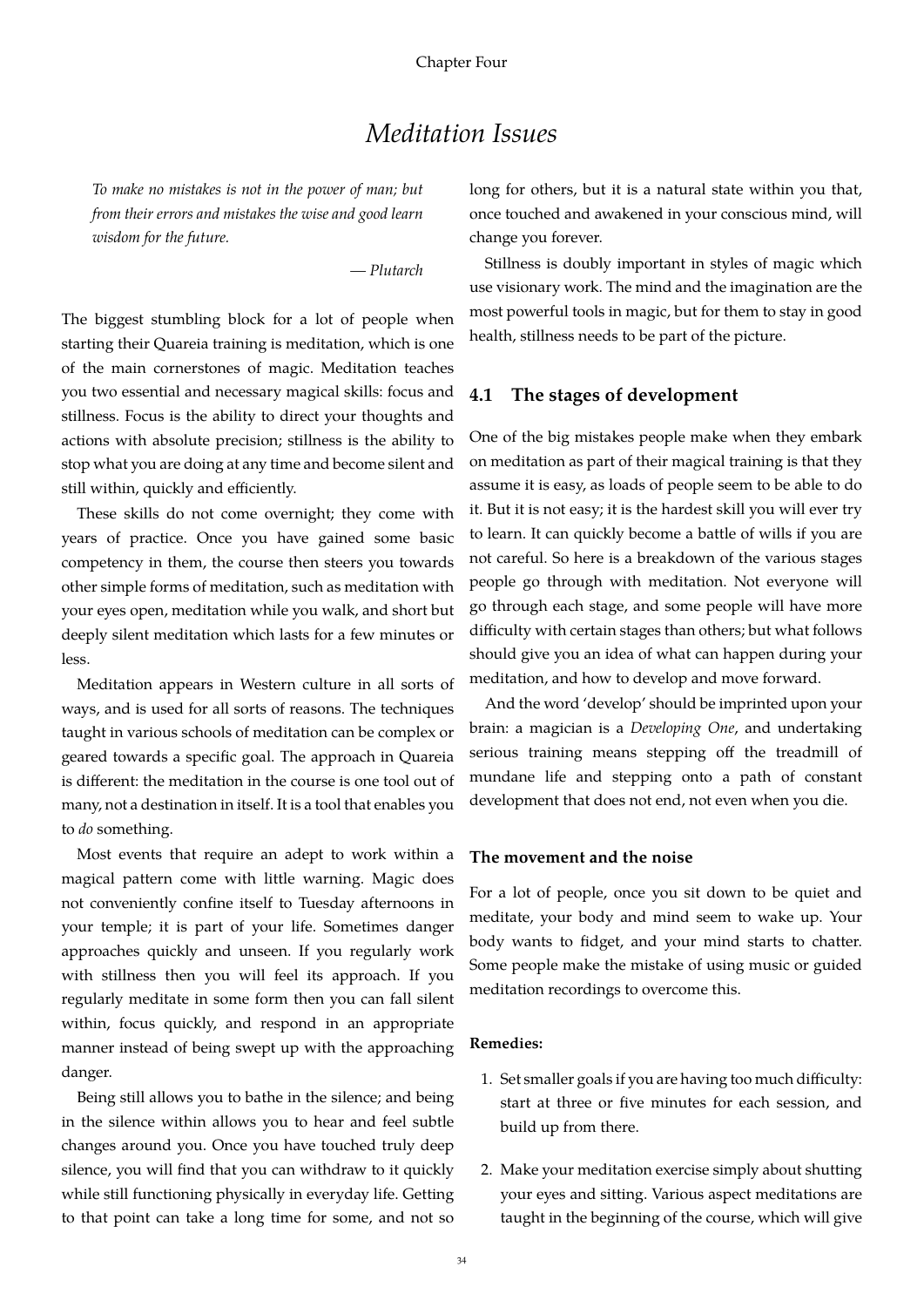mind is like training a feral toddler.

- 3. Try sitting and counting to ten (or whatever number you wish to work with). If your mind wanders by number five, then go back to number one and start again.
- 4. Passive meditation can help your meditation proper.

Passive meditation is where you do not sit down to meditate, but you do something that has only one focus, without any other distraction. It is a step towards meditation, and a good exercise for the mind in its own right. Passive meditation includes things like lying down and listening to a voice only (no music) meditation or self-hypnosis recording, or lying down and listening to calm music (with no voice) with eyes closed so that only your hearing sense is working. It can also be reading a book with no other distractions: no television, music, or other background noise (and your phone switched off). Learning to focus your senses on one specific thing at a time is both helpful for meditation and calming to the mind in a world that is overloaded with sensory input.

#### **The goal**

Having goals is generally good for you, but in meditation it can have the opposite effect. It can set you up for failure, for struggle, and for reaching a 'destination' which runs counter to meditation being a journey, not an arrival. Simply take each day as it comes, and be aware of distractions around you in everyday life that you had become accustomed to. Being aware of the constant noise around you (televisions, phones, stereos, etc.) helps you realize how little peace and quiet your mind and body really get every day. The rest is a new journey each day.

#### **The lapsing and wandering mind**

Once you are able to sit down and meditate a little, your conscious mind often gets bored, and will try to amuse you by digging up memories or thinking about things in general. Focus on the meditation task in hand. It can also be helpful to develop a simple mantra or keyword that you think to yourself every time you find yourself wandering. The word 'silence' is a good one, as it is a reminder and also a command. If you use it every time you wander in your mind then it will become engrammed into your consciousness, so that when you are in a loud

your mind something to think about. Training the and busy place and you need to focus, simply saying the word 'silence' to yourself will start to trigger the process of becoming still even in the midst of chaos.

#### **The illusions**

This is a problem that often comes up for beginners: as you try to be still and silent, you start to imagine 'presences' or powers around you. As a beginner, you are not capable of differentiating between real contact and your mind simply amusing itself. Also, as a beginner, it is easy to follow a distraction and not have boundaries.

When you are meditating, that is all you are doing; nothing more. So anything that presents itself to you as a 'presence' or anything else is simply distracting you. Focus on the task in hand, and do not allow your mind to follow any form of distraction, even if it seems to be deep and meaningful. This is about discipline and focus, not about giving the dramas of your mind a platform to amuse your ego.

#### **The arrogance**

This issue can creep in at the beginning of any sort of training, and can be particularly damaging if it is allowed to emerge in magical training. Arrogance in meditation is where the student finds meditation somewhat easy, tries to go longer and longer with it, and feels superior because they can meditate for hours at a time.

Long meditation sessions are used in certain Eastern sects, but they are not valuable in magic, and can end up being counterproductive. Do not to try meditating in silence for as long as possible; aim for twenty minutes to an hour. This exercise is not about withdrawing into yourself and turning away from the world; it is about being able to be still *within* the world.

High achieving or particularly driven students can be tempted to push an exercise to its, and their own, limits. Then the act of meditation becomes a challenge of endurance. The student takes pride in the fact that they have meditated for hours, and begins to feel special. They forget that the point of the exercise is to learn how to become still and silent in a split second, and how to maintain that stillness and silence in their minds as they walk down a street.

Lengthy meditation sessions have their uses, but not ones that are valuable in magic. Going too deep or for too long on a regular basis will bring about changes that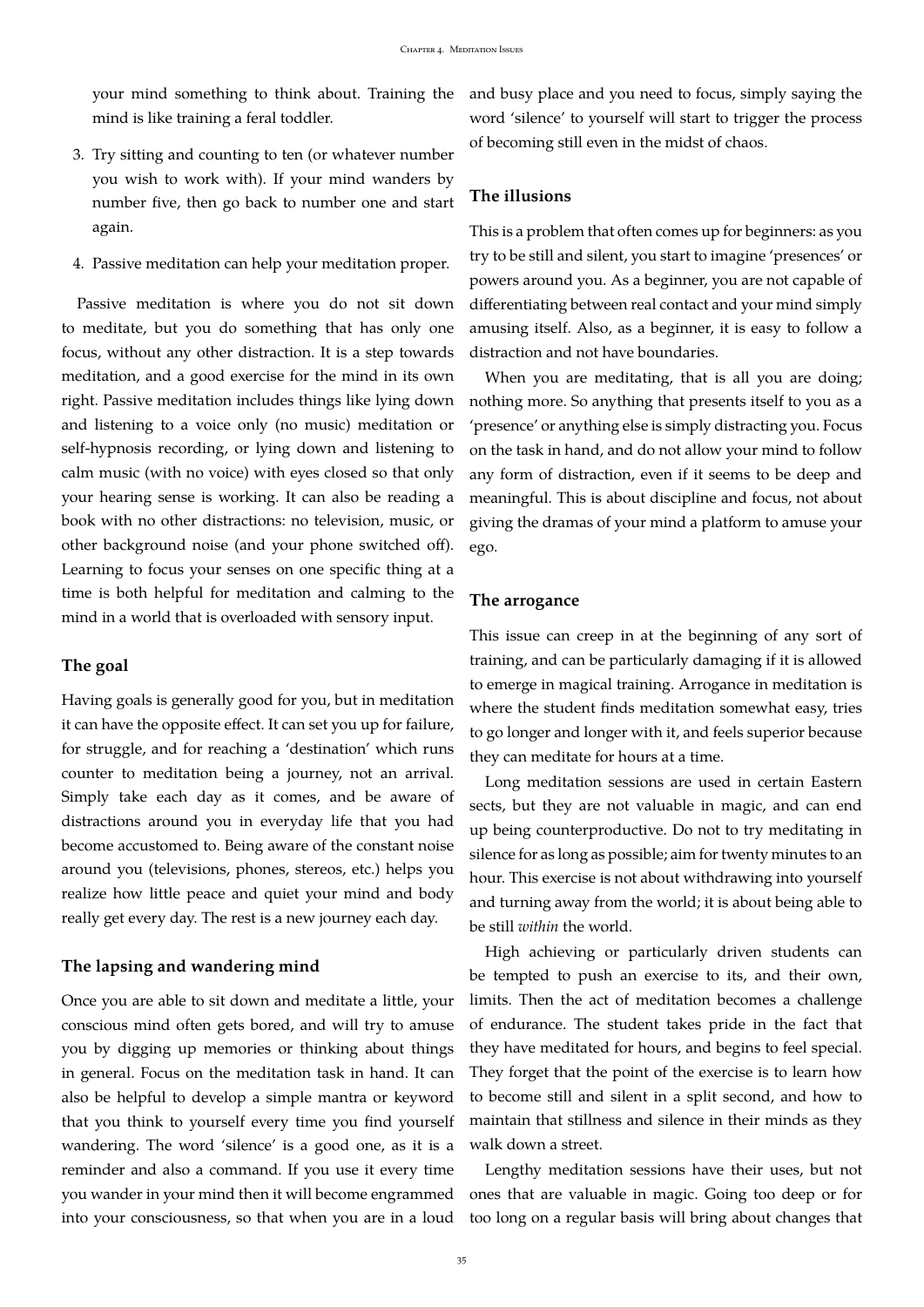are likely to be detrimental to the magician. Sprinters and marathon runners must train differently, each according to their needs. The student magician needs to develop the ability to focus at speed, to touch the stillness quickly, and to maintain that stillness while they act. The 'inner muscle' necessary for doing that is different from the 'inner muscle' developed through lengthy meditation sessions. And the student needs to treat each exercise as a stepping stone, not as an end in itself or a badge of honour to be won.

#### **Touching the stillness**

This stage of development in meditation can come at any time. For some it can come quickly, and for others it can take longer. It is irrelevant how long it takes for this experience to emerge, and you cannot force it: it will open out when the time is right in your life. Meditating simply makes it easier to move closer to that state, and gives you the skill to maintain a presence in the stillness.

The key is that your first experience of it becomes a 'marker point' where you feel total silence, timelessness, and expanse. Once you experience it, you can recover the feeling within you simply by remembering it. And this is a key to achieving silence: you are not learning it, you are remembering it.

It does not always come from meditation, it can happen in other ways too; but once experienced it can become a state of mind that can be recalled. The more it is revisited, the stronger it becomes.

#### **Refuge**

Once a student becomes comfortable with meditation and can sit quietly in stillness, it can become a bit of a refuge from the crazy world outside. While this is not a problem in itself, it is important to remember that a magician, for the most part, works out in the world, not in a withdrawn state. If you can only be still and silent in refuge, then you will have problems with your magical work.

Because of this, the course includes meditation tasks, particularly later on, where you have to meditate around noise, people, and chaos. First you learn to meditate in silence; then you learn to meditate in noise. This teaches you to be still in a crisis, so that you can touch base with the silence and stillness while still functioning in an emergency.

If you find yourself seeking refuge in meditation, don't fight that; simply balance it with meditation in a busy chaotic place, and ensure that refuge is not something that you constantly seek.

#### **Understanding necessity**

One of the later stages of development in meditation is understanding necessity that is individual to you. There are many schools of thought about meditation, and they will all give you different advice about how to meditate, how long for, and so forth. This form of blanket advice may work for people in a religious, mystical, or health setting, but what works for magicians will vary according to the individual.

By the time you reach your adept training, you will have learned through experience, and also through divination, when is best for you to meditate, how long for, and which approach (short, long, silent, noisy, etc.) to use in which circumstances, as it becomes highly variable.

Sometimes it is not a good idea to meditate, for a variety of reasons. There are times, for your safety and invisibility, when you should not be still, but be as mundane as possible. There are times when you should withdraw into meditation. And there are times where you will need to use silence while out in the world to affect everything around you.

The use of meditation as a tool becomes very individual for each magician after certain skills have been achieved: flexibility, individuality, and common sense should then be your main guides.

#### <span id="page-35-0"></span>**4.2 Questions**

#### **What about Kundalini?**

I have received endless questions about whether the Apprentice Module I meditations will 'raise' Kundalini energy. The short answer is no: these meditations are there as specific tools, and anything else is a distraction. In a world saturated with the concepts of 'abundance' and instant gratification, and stuffed full of wildly overstated 'products,' people can find it hard to accept a simple exercise as just that.

The subtlety of simplicity can get lost in people's minds in such a culture, which blocks them from deriving the real benefit and skill that can be drawn from such a simple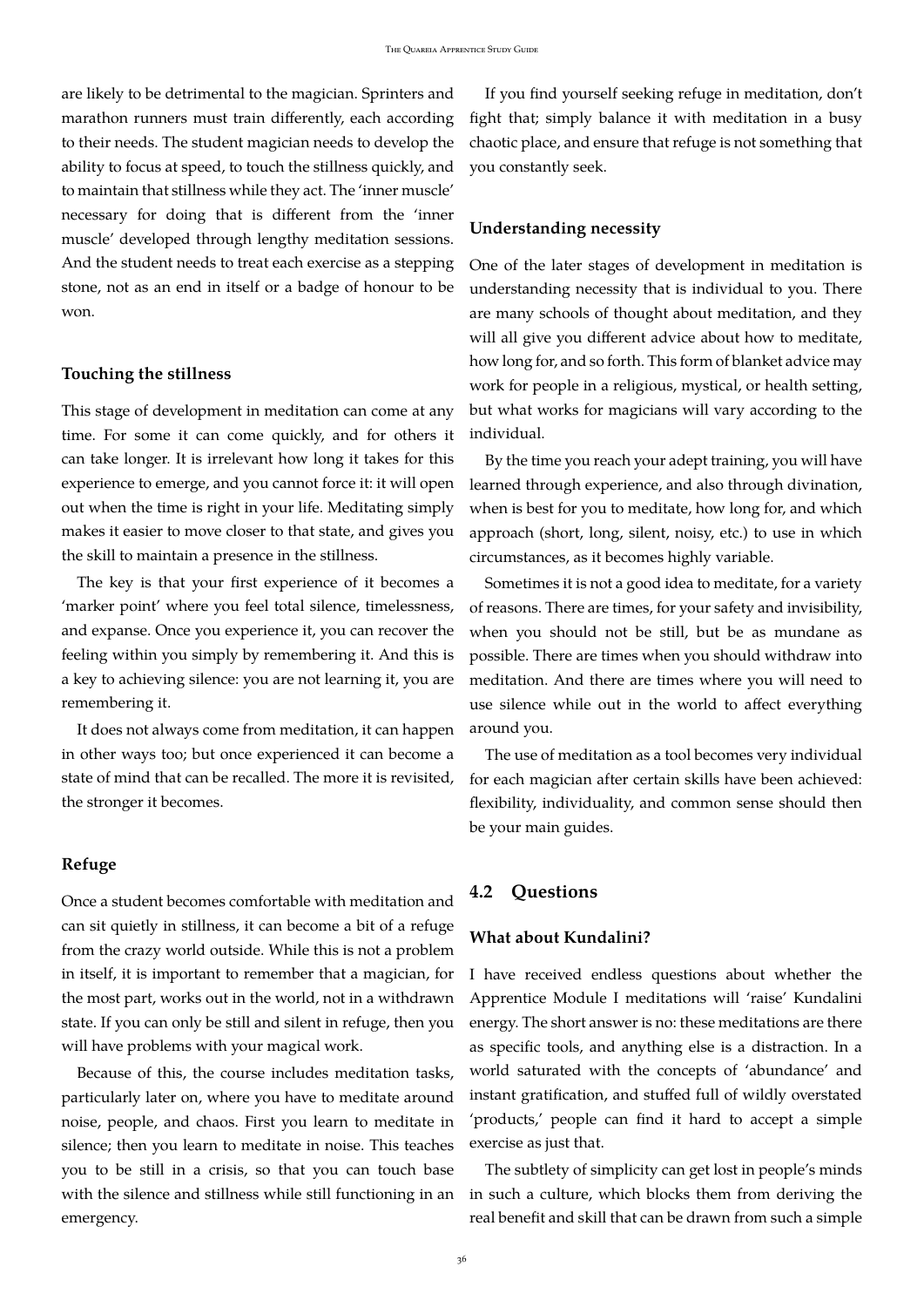exercise. The same applies to similar questions regarding I did this when my children were little: I meditated little the 'third eye.'

People have been programmed to think about the glittery, exciting aspects of meditation, and that its heights can be reached almost instantly. It can be quite a struggle for some magicians to pull away from the dangerous lure that is the glamour of power. The promise of instant enlightenment or 'bliss' is a subtle promise of power, and is the very first stumbling block of the student magician.

# **I already do meditation but I do it differently. Do I still have to do the apprentice meditation exercises?**

The short answer is yes. The meditation exercises in your early Apprentice training are there for two reasons. The first and most obvious one is to get people used to regular meditation, to learn to sit down, shut up, and focus on stillness. The second and more pertinent answer to this question is that these specific meditations pave the way for other things to come. They are kindergarten exercises that prepare for work not directly linked to meditation; forerunner exercises that prepare the mind to work with power.

# **I am having trouble meditating for a long time because of my work and life commitments. And yet I want to progress through the course. What can I do?**

This can be a tough one for many people, as today we often live in a hamster wheel society where we work long hours and then come home to more work with our children and family. In an ideal situation, you would have thirty to forty-five minutes a day to meditate.

We do not always live in that ideal situation, so you have to adjust. There are some key things to think about when you adjust your meditation time to fit with your life. The first key thing is *avoidance*: we often subconsciously rebel against meditation because of the changes it brings. It is a regular discipline, and all discipline is something we fight against in some way or another. If you are actually just trying to fool yourself into thinking that you do not have the time for meditation, then spot that and *make* time, regardless of how much some part of you wants not to do it.

If you really cannot dedicate a good slice of time to meditation each day, then break the task up across the day. don't fool yourself.

and often, ten minutes or more in the morning with the flame before I got the kids up, five minutes as I sat on the bus to work, and five minutes before I went to sleep. You do not always have to sit before a candle in a quiet room, so long as you do at least one session a day before the flame. I took every opportunity I could to meditate, whether it was in a waiting room, at a street corner on a bench, or in a magical space. Use your common sense, and do not fool yourself. Your aim is to be able to sit in stillness and silence for around thirty minutes. Once you can do that, then how you maintain the skill is up to you. This is *your* training: you decide upon your own success or failure.

Do I have to use a candle flame, it is distracting.

Yes, you do. Working with fire and flame is a major part of magic, and being able to be still before a flame is a basic skill that you will need.

If the flame distracts you, then get over it: you are an adult, so act like one. If you are so easily distracted, then how on earth will you cope with holding a focused contact with an inner being? As an adept you will need to be able to go into stillness and then into vision in a busy street, while walking or talking to someone. This basic meditation exercise is the very first practice of focus. Everything is in the course for a reason: you cannot cherry-pick aspects of serious training while thinking that you know better.

#### **Do I have to meditate every day?**

In the beginning, yes. Throughout your Apprentice training, having a regime of meditation that works with your life is very necessary. Things then shift in the Initiate section, and the method of meditation changes to teach you another level of focus. After the Apprentice section, how you manage your meditation routine is up to you, but it is highly recommended that you continue some form of daily meditation to keep your inner and outer balance. When such a discipline is kept up, when you miss a few days you will really feel the difference. But to get to that stage, you have to have laid a strong foundation of meditation that in turn brings about subtle but major shifts in how you handle power. Over the years I have approached it in different ways according to what was happening in my life. Again, use your common sense, and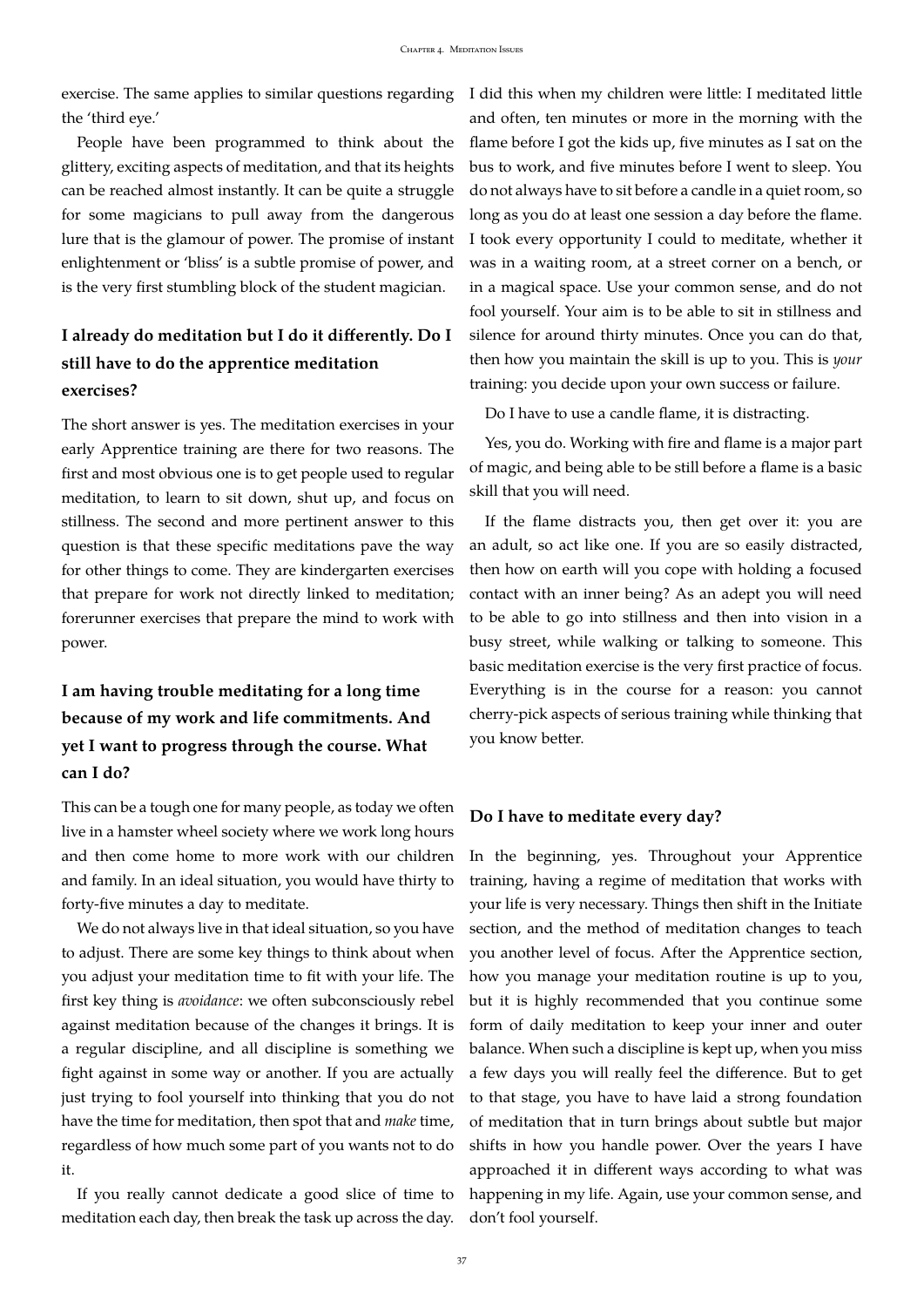# <span id="page-37-0"></span>**4.3 Summary**

Keep it simple. Don't be tempted to use gadgets, herbs (or other substances), sound recordings, bells, singing bowls, or anything else. There are no shortcuts, no distractions, and no product to buy. Just sit down in a quiet space, close your eyes, and gently, slowly, teach your mind that it is okay not to be chattering all the time.

*The end of the Work is unattainable. There is no Worker complete in his Radiance.*

*—* The Instruction of Ptahhotep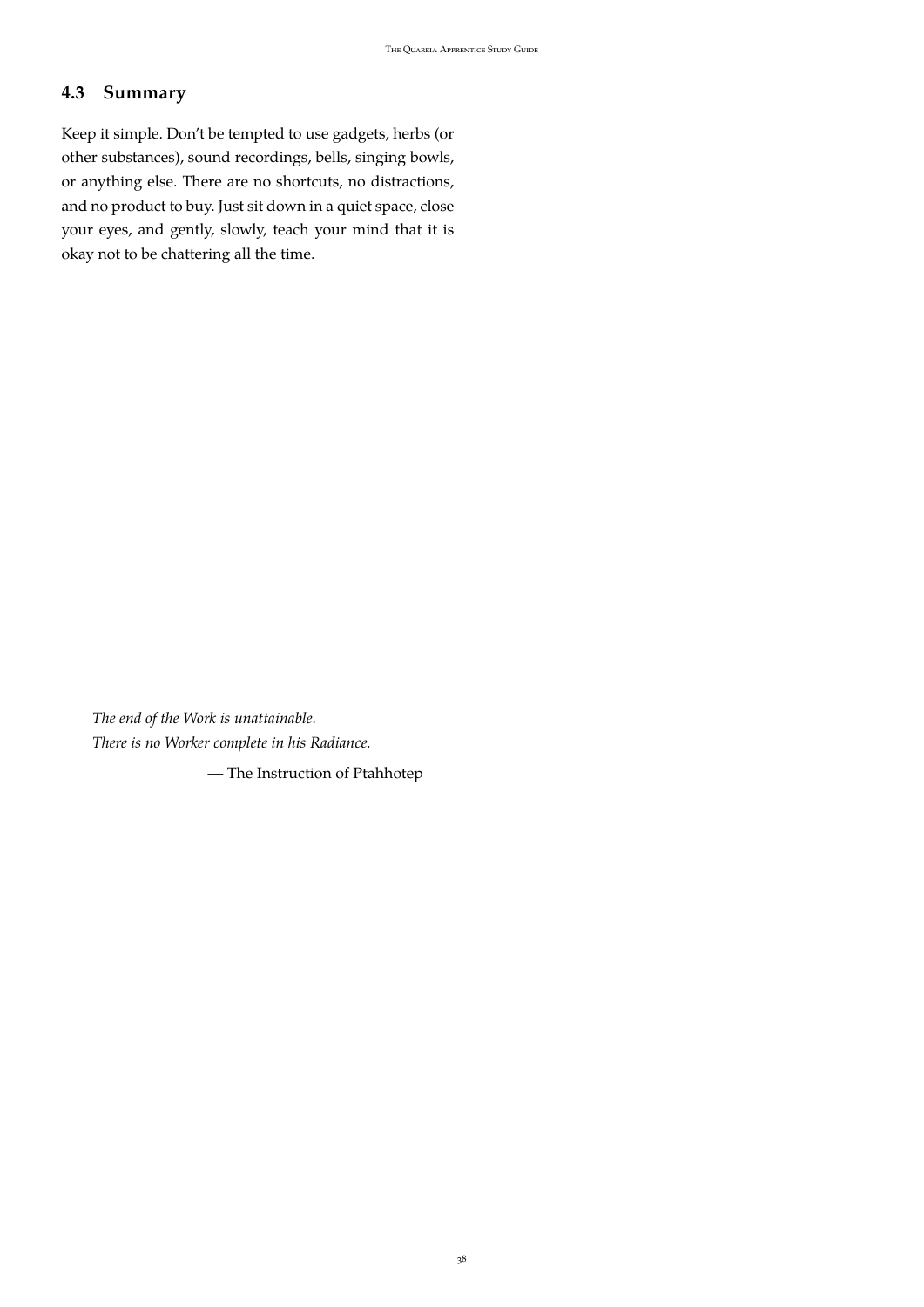# *Tarot*

<span id="page-38-0"></span>*Happy the person who has learned the cause of things and has put under his or her feet all fear, inexorable fate, and the noisy strife of the hell of greed.*

*— Virgil*

#### <span id="page-38-1"></span>**5.1 Issues, problems and approaches**

This chapter looks at issues, problems, and approaches to do with tarot, and some questions that have been posed on the subject by various students. I have also included various extracts from my blog in this chapter for those who have not found it, and also to have all the advice in one place for students.

Of all the core skills learned in Apprentice training, tarot divination is the one that it is advisable to *play* with. The more you do it, the more you will start to understand what you are working with, and how to draw meaning from it.

The one approach to tarot not used in Quareia, and that is currently popular in tarot circles, is the use of tarot for psychological counselling. While tarot readings can touch on or expose current psychological issues, this is a side alley of divination training that it is wise not to get stuck down as a magician. Tarot for a magician is used as a pair of eyes that can see into narrow aspects of the past, present, and future; it can also be used to converse with inner contacts, to check magical patterns for integrity, and to seek out what has been hidden. These skills develop slowly over the course of the training, and cannot truly be developed if tarot is approached as a psychological tool, which is not its true purpose.

The course's tarot training starts by looking at the inner energetic aspects of your surroundings, then slowly works outwards to other subject matter and approaches. Later the magician is trained to work with a specific magician's deck: *LXXXI The Quareia Magician's Deck*. They learn to work with its cards not only for divination, but also as windows for inner contacts and anchors for power points.

### <span id="page-38-2"></span>**5.2 Working with a deck**

At the beginning of the course, in Apprentice Module I: Core skills, the student is directed to get a Rider-Waite deck to work with. This deck is only used specifically in the Apprentice section of the course, but it is an important milestone deck for magical apprentices to work with in their early training. Don't be tempted to use a different deck at this stage, as the Rider-Waite is prescribed for particular reasons.

The Rider-Waite deck, on which many other tarot decks have been based, is not the perfect deck to work with, but it is a good foundation deck, as it draws from images and concepts deeply rooted in Western magic. It also passively teaches the student about the four elemental powers and energies, and how those elemental powers of Air, Fire, Water, and Earth are expressed in magic.

The symbolism in the Rider-Waite deck is also something that needs to be learned passively by using the deck. It is the language of the outer court of the Western Mysteries, and while the understanding of that symbolism has largely fallen by the wayside and been replaced by psychological interpretations, the deck's images still speak for themselves.

The cards themselves are not deep mystical powers; they are simply a vocabulary, an alphabet that the brain can use to decipher what your consciousness is reaching for. When you do a reading to look into the future, you are tapping into a pattern of energy. Without a vocabulary to decipher what you are looking at, the patterns are meaningless.

I can remember, at the tender age of fourteen or fifteen, laying out the major cards of the Rider-Waite in their numerical order. I 'knew' there were deeper meanings behind the images and the order in which they came; I 'knew' that if I could just penetrate that hidden variable then I would become 'wise.' It took me many years before I could lay out the cards in the same way and think, 'yeah, some interesting patterns, but the designers were limited in their thinking as far as magical development goes.' Now my opinion is, 'yeah, a bit useful, but...whatever.' It is an early developmental tool in magic—not the most powerful or profound thing you will ever work with, but a key component of the early stages of your training, nevertheless.

What a Rider-Waite tarot deck does is give shapes to the energies in the orbit of the Western Mysteries, so that you can translate them into meanings that you can grasp. Just as a farmer watches the behaviour of the birds, trees,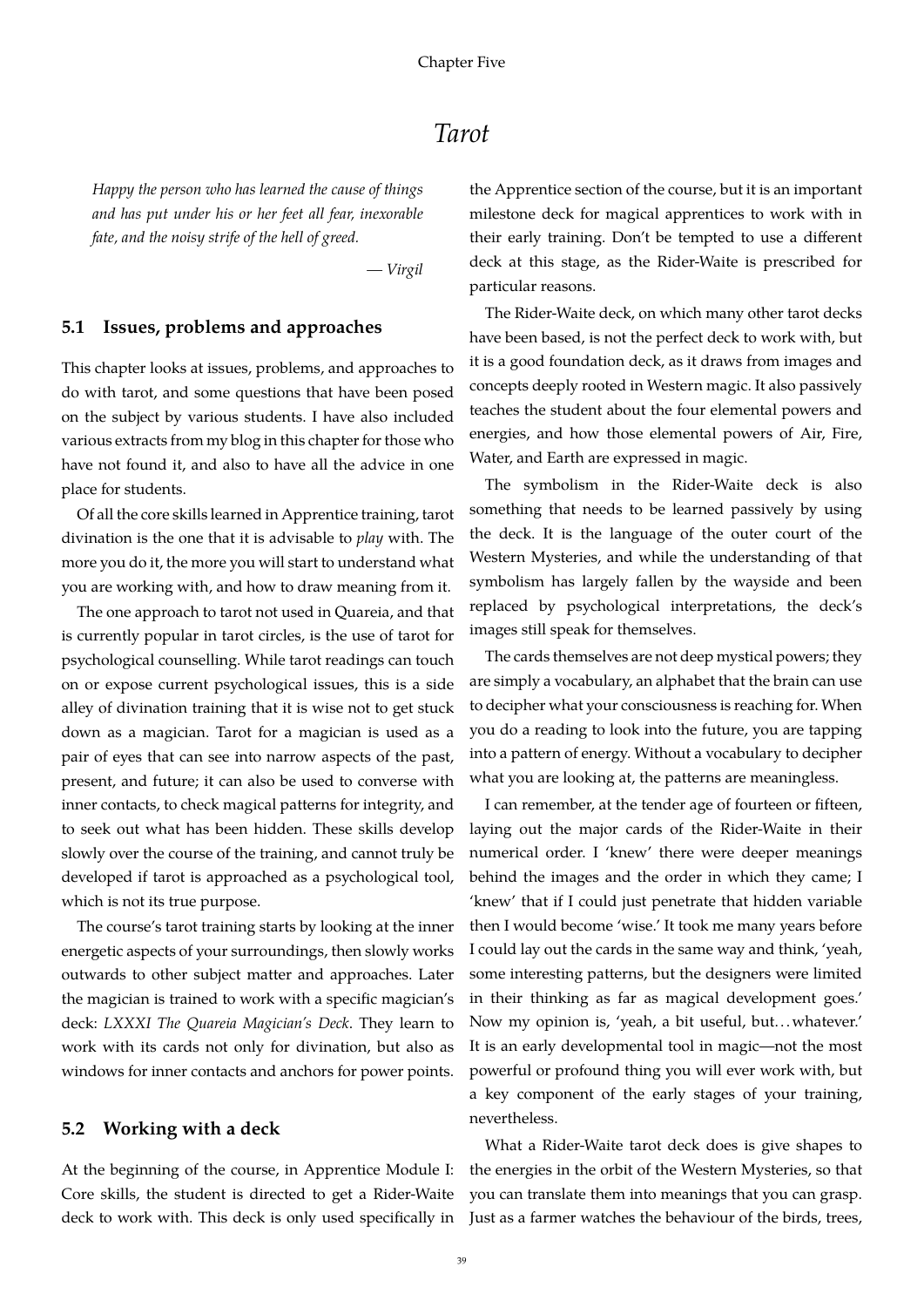and creatures to decide what weather is coming over the next couple of months, so the tarot reader lays out cards in a defined way to discern what patterns are currently in play and what their longer-term effect will be. More importantly, tarot also indicates what deeper powers are at play, using the visual vocabulary of the Western Mysteries. It is not the best magical vocabulary, which is why you only use it as an apprentice, but it is a foundational starting point for understanding.

The best way to learn that vocabulary is to get to know the cards. Lay them out, group the families together, look at their images and numbers, get to know their personalities. Look through whatever book comes with the deck and look at the pictures. Choose a key word or two for each card based on the information you have, and write that keyword on the card (or on a bit of tape stuck to it).

Just as a child learns to read by recognizing single words at a time and may not get the whole sentence in one go, so a new tarot reader needs to learn their key words for each card. Don't dive into the mystical magical aspects of the card; just get to know its surface presentation to start with.

Do simple readings, lots of them, until you are familiar with the deck and with some layouts, and write down your results. Later, go back and reread your notes. Look at the readings you did, then compare them with what actually happened. This is how you truly begin to learn your vocabulary, as well as the deck.

#### <span id="page-39-0"></span>**5.3 Uses of tarot**

Most people think of tarot as useful only for looking into the future and for psychological counselling. These are only two uses of this tool; there are many. Tarot can also be used to look at a present situation or a past situation, and as a shared vocabulary to speak to inner beings, spirits, and deities.

Why would you want to look at the here and now if you are already in it? Oh, many reasons. You could check on a missing child, look at the inner powers and hidden agendas behind a current situation, or investigate the suitability of a candidate. Tarot can used to throw light on a past event or person to help us better understand a past situation that is still unfolding in the present. Really there is no limit to what can be looked at; however, the accuracy and detail you can obtain from a reading depends on your ability to interpret objectively: you have to detach yourself from the situation.

#### <span id="page-39-1"></span>**5.4 The skill of interpretation**

For people trying to learn tarot, the key is not just learning the deck's meanings, but also how to interpret readings. It is a skill that takes time and practice to develop, and for some it is easier than others. If you are used to viewing the world or taking in information in a 'black-or-white' way, then learning tarot will likely be a difficult task.

Interpretation uses the same mental skill as observing patterns. Just as a child learns to read the nuances of a human face and the emotions it expresses, so a reader has to learn the subtleties of each card and the patterns that they work within. It is not a skill that can be book-studied then applied in all its glory: like all aspects of magic, tarot truly is an art form that takes practice to develop properly.

All interpretation needs boundaries if it is not to devolve into flights of fancy. The boundaries that tarot operates within are context, specific questions, and time spans.

Let's have a look at a practical example. A person, let's call him Bill, buys a tarot deck, settles himself down, and decides to have a look at his future. So Bill shuffles like fury and asks the question, 'what does the future hold for me?.' He lays out the cards, and the last card—the answer card—is Death. Immediately panic sets in, and Bill freaks out.

So what went wrong here? Well, nothing, really. Bill asked what the future holds for him, and death is the inevitable outcome for us all. His question was too far-reaching, too vague. Once he has calmed down, Bill decides to try another question. 'What job should I do?' Bill lays out the cards, but he is totally unable to make any sense out of the various cards that present themselves. He is still no wiser as to what the future holds for him or what direction should he go.

The cards do not have a sufficiently specific vocabulary to answer that sort of question: there is no card for 'you should be a welder,' or 'you should be an analyst.' You have to learn to pose questions that the cards can answer.

If Bill had asked something like 'Show me what major events will happen in my life over the next five years,' then he would have been shown the events in that timeframe that would have had the most impact on him. If he had asked the same question with a timeframe of twelve months, then he would have been shown the major and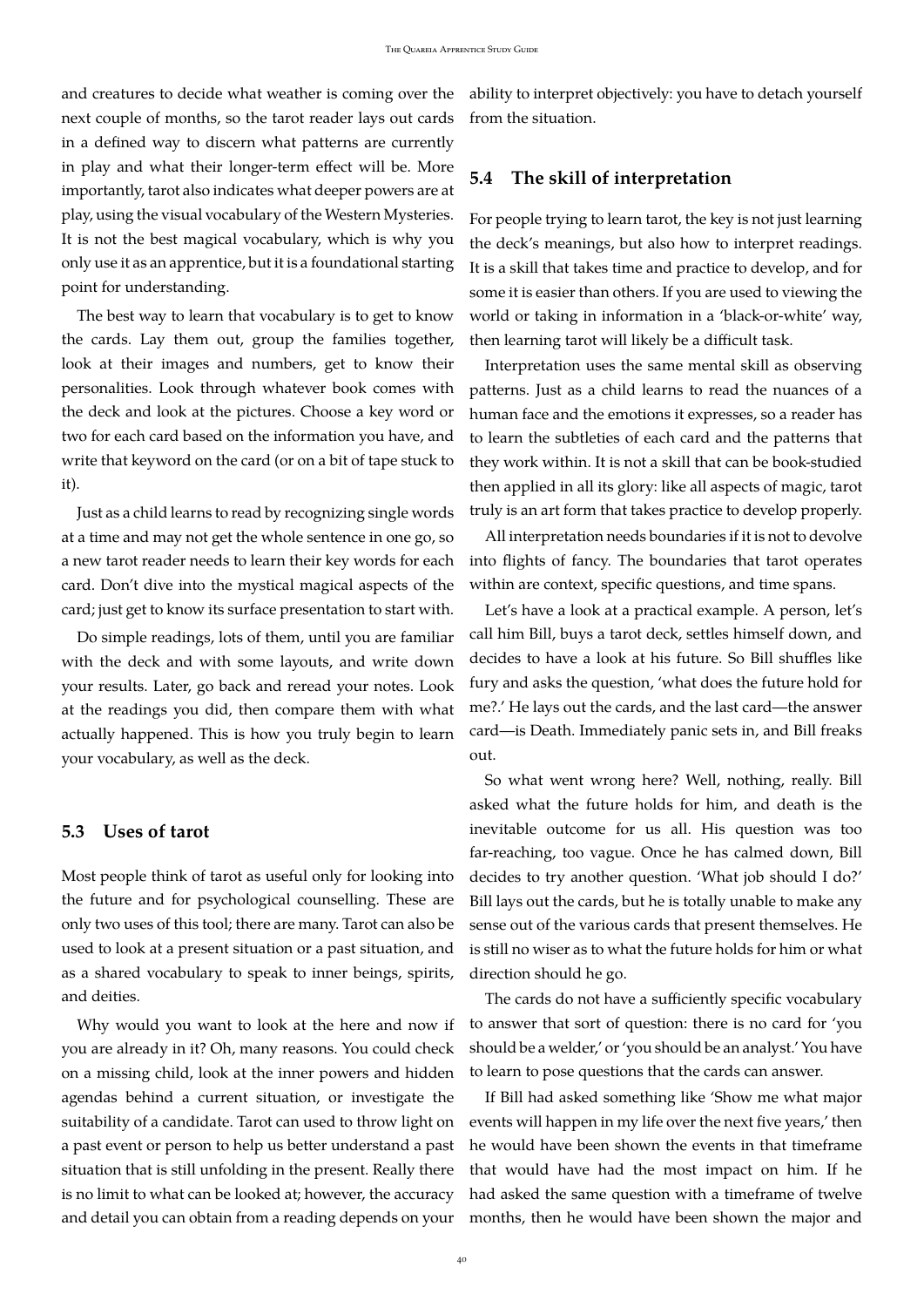not-so-major events of that twelve-month period. The narrower the timeline for a reading, the more everyday, mundane situations will show. In a three-month reading, the Tower card can be anything from a serious catastrophe to merely *feeling* that the world is crashing down on you when it's not. A bad headache, bumping your car, or an upsetting argument—all these can show as the Tower in small time frames. With longer timeframes it is more likely saying, 'the destruction of something is ahead.' This could be the loss of a job, the break up of a relationship, or a storm that takes your roof off.

Having said this, an anomaly that can show in time defined readings is the showing of something big which is beyond the timeframe. When you limit the reading to a particular timeframe and nothing really is happening within it, but something much bigger, perhaps something life-changing, lies ahead beyond the timeframe, then it can sometimes show up.

The keys to narrowing things down and obtaining more specific answers are your choices of question and layout. When you see something major in a long-term reading, you can then use a layout of one card for each time unit—a month, a year—to narrow down when a particular event is likely to hit. So for example if you see something that looks pretty bad, and you need to know when it is likely to hit, then laying out a line of cards—twelve cards for the next twelve months, ten cards for the next ten years—will likely show you when the problem will occur. When you use a timeline of cards, make sure you are specific about when the timeline starts. For example, if you have seen a major incident in a long-term reading and you want to narrow down when it is likely to strike, and you wish to check the next ten years, then shuffle the cards while asking, 'which year will this event likely happen,' and also define in your mind that the first card you lay down is your current year, and each subsequent card is for each year that follows.

The further away in time a situation shows, the more likely it is that you can take evasive action now. Fate is like a series of intersecting roads: the further away something is, the more likely there are to be other paths that you can take. When something shows in a reading in the more distant future, the seeds of that event are already in your sphere—you are walking a path towards it already. By changing something in your present—plans, courses of action, behaviour—you can shift the path of your future.

This is a particularly important skill for magicians, as it also teaches you not to panic when you see bad things on

the horizon. Put it in context. When you go to cross the road and you see a truck coming down the road quickly, you do not panic; you simply change your intention to cross the road at that point and you wait until it has passed. Life is full of good, bad, and mixed events, and they all have purposes to some extent. The difference between a magician and a mundane person is that the magician can see some things coming, and they can wait for them to pass, get out of the way, or change course. Some bad events cannot be avoided: those are often ones that you can draw a lot of learning from. Still, forewarned is forearmed, and you can make sure you are in a good position to weather the storm and draw as much learning as possible from it.

Treat tarot, and divination in general, like everything else in life: it can be terrifying and daunting at first, but once you begin to grasp the skill you start to learn from your experiences, and you learn that not all bad things are really bad. Treat learning divination as being like a child learning to play out on their own for the first time. It can be stressful and everything can be perceived as a threat to start with. But as you learn to interpret, you become more comfortable with the readings, and you can look, decipher, and act as though they were everyday things.

Choosing the right layout and the right question is always the key. A layout that is too detailed is often not helpful unless you need an absolute overview—which for a lot of things, you do not. If your layout is not detailed or specific enough, then you will only get vague information or an overview.

Shuffling is also important. People forget that how you shuffle is a major part of your success at reading cards. Some people will halfheartedly jumble the cards around as they chat or watch television! If you are not focused then your reading will not be properly focused. Close your eyes to shut out the world, think only of the question as you shuffle, and learn to feel the cards 'finding' their own places. When every card is where it needs to be, you will not shuffle any more: you will feel that they are done. They do not need 'cutting': you are not playing poker. Once they are all in place, simply put them down and start laying them out.

But what layout to use? Every layout has its strengths and weaknesses. And the layout needs to be relevant to the question: many experienced readers will have quite a few different layouts that they use to get specific answers. I use health layouts, layouts for magical questions, a specific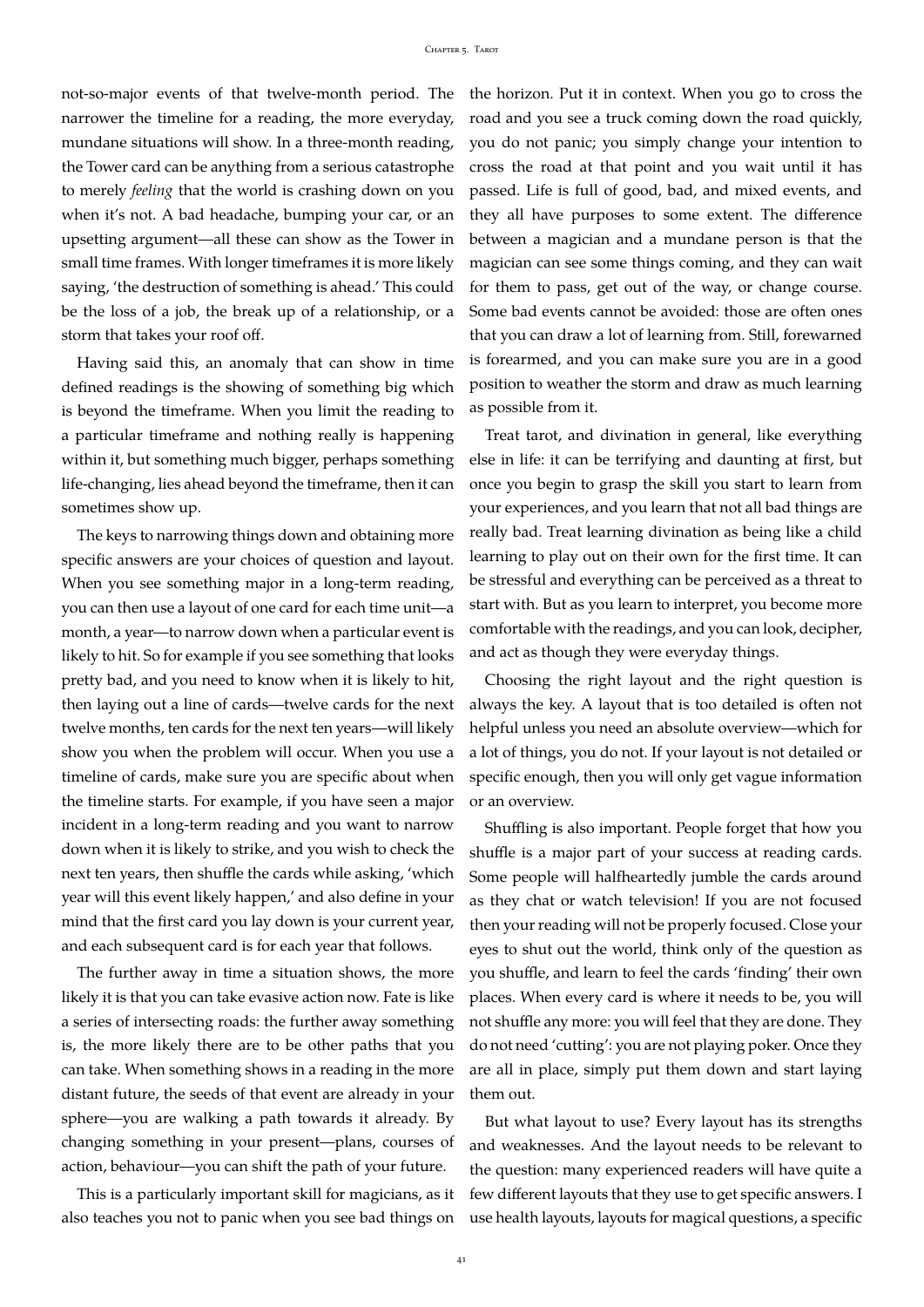layout for yes/no answers, a layout for energetic details, and a specific layout for when I need a lot of information.

Let's go back and revisit Bill, who is still struggling with his readings. He is at a job crossroads and wants to know what he should be doing in the future. Rather than asking the open-ended question that he originally attempted, Bill has now decided to think a bit more carefully. He has several career options open to him, so he writes them down as questions:

- *1. Should I stay with the company I am currently working for?*
- *2. Should I go back to college and study nursing, which I have always wanted to do?*
- *3. Should I take the job offer to work in the local store that I was offered?*
- *4. Should I go self-employed?*

These are four distinct questions, but he still has not really focused them properly. He has asked 'should I?' but what does 'should' really mean here? Is he concerned with his finances? Is he concerned with his satisfaction and happiness? First, Bill needs to think about what he wants from a job, and why is he looking for change. Bill decides that he is looking for satisfaction and happiness: he has a well-paid job at the moment, but he is deeply unhappy. He is willing to take a pay cut to be happy, if that is what it takes.

Bill decides to use the Tree of Life layout. With this layout, the last card is the answer, and the other cards are the details of how that answer happens. So he asks his first question. The last card is the Tower. It is a simple answer: no matter what other cards appear, the outcome is shit, so it is best not even to consider that option.

He asks question two, still using the Tree of Life layout. Here the answer is a bit broader. The cards that fall in their specific positions tell him that he will mentally enjoy the challenge (Three of Pentacles in the eighth position), that he will make friends and enjoy the experience (Four of Wands in the seventh position), and that he will struggle financially (Five of Pentacles in the ninth position); but for the outcome, he would be disappointed and most likely will have a bad time in his eventual job or may not even get one at all (Ten of Swords in the tenth position).

Bill asks about option three, the local store job, and again uses the same layout. In the ninth position is the Magician, and in the tenth position is the Ace of Cups. The fourth position, the new path forging ahead, has Five of Pentacles. The fifth position, 'withheld,' has the Ten of Swords, and the seventh position has the Three of Cups. In his store job, Bill would have a limited income—Five of Pentacles—but he would love the job and the hours—Three of Cups. He would learn a lot he didn't expect to learn—Magician in the ninth position—and he would be nourished by the job—Ace of Cups. The Tree of Life layout, which you learn in the course, gives straightforward answers. When you need more detail and more specifics, the Landscape layout (also in the course) gives you more information about specific aspects of the situation. When the question is mundane, the positions of the layout have simple meanings. When the question is magical, there are layers to each position. The skill of interpreting these layers comes from practice and experience.

#### <span id="page-41-0"></span>**5.5 Interpreting the cards**

At first the vast array of meanings for each card can be confusing and overwhelming. To get basically proficient, it is best to narrow each card down to a key word or phrase, then look at the pictures. Using the Rider-Waite deck is good for this, as the card pictures are simple and straightforward. Someone has a bundle of sticks on their back—Nine of Wands—so they have a burden. What that burden *is* depends on the question and where it lands in a layout. If you are asking about a job and that card turns up in a relationship position, then it could mean that your relationship will have problems if you take that job, or that you will have burdens of difficulty with someone in the job itself. To narrow that down, you would then do a yes/no reading to ask how that job would affect your relationship with your partner. If it shows no particular problem, then you know the issue would be with someone at work. It is all about context, common sense, and simplicity.

For example, in a reading, the King of Pentacles can mean a man of wealth, finances, or property; or it can mean an ancestor or male elder within your family or community. If your question is about work or money, then it probably indicates a boss or financial advisor who is experienced. If you are asking a magical question then it could indicate an ancestor or older man an astrological earth sign. The real key is to make sure that your interpretation is relevant to the question. Don't interpret a card magically when you are asking about something mundane.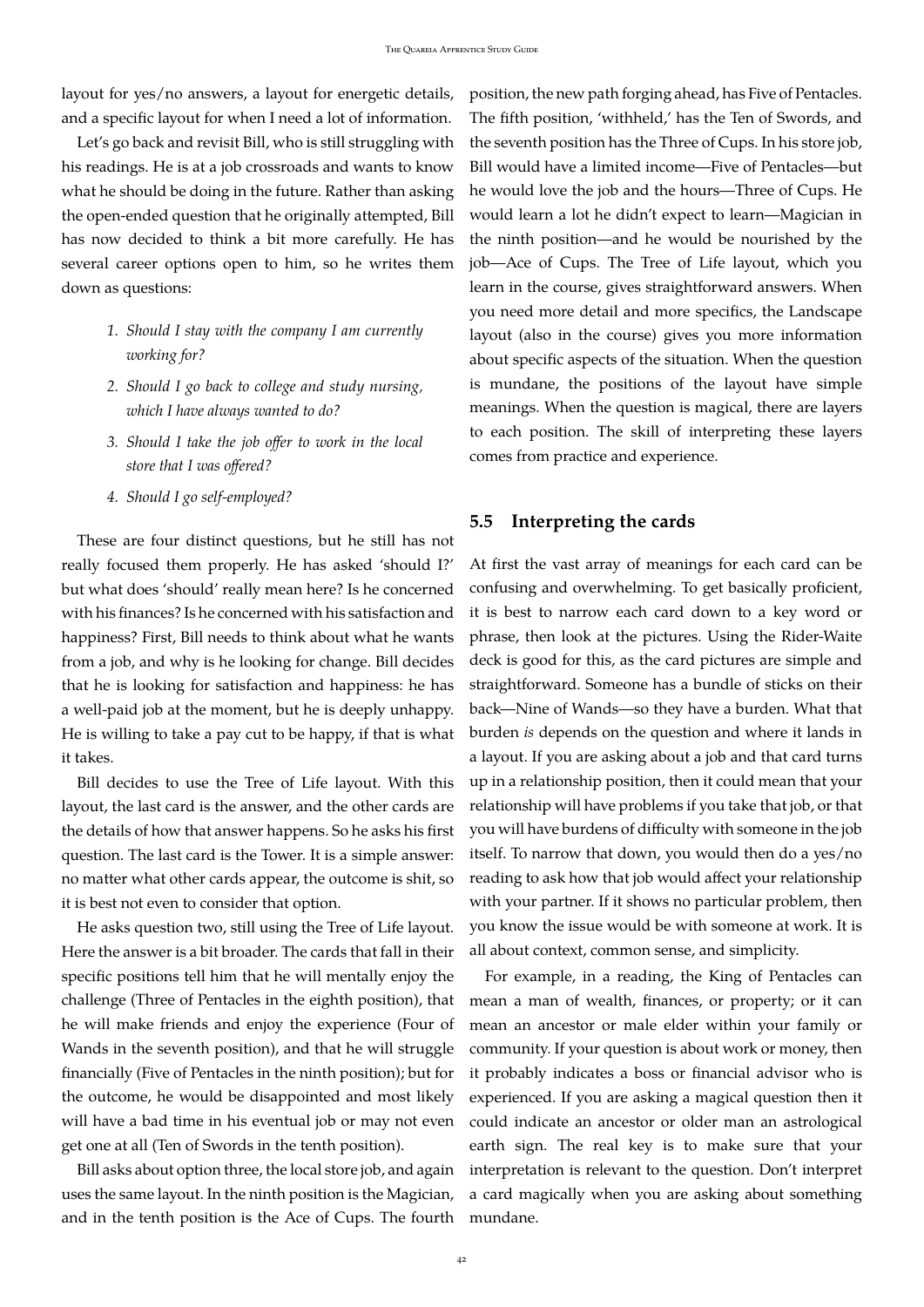The more you work with simple word keys for each card, the more confident you will become. Your natural ability will slowly take over, and over time you will find that your own meanings develop for each card. With practice and time, you will become far more proficient at the subtleties of interpretation. You will also develop natural inner sight, which will further expand your ability to interpret the cards.

Remember when you first learned to drive and you were like an accident waiting to happen? But over time you developed your own driving style, and now you can drive without having to think about every action, every person on the road, every junction, sign, or other car. You work on autopilot and process lots of input at high speed: the same goes with tarot. Do lots of readings, write them down—then return to them after some time has passed. One of the greatest habits for effective learning is to make good use of hindsight. In the case of tarot, revisiting your old readings will often shed new light on what the cards were trying to tell you.

Tarot is a language, a vocabulary, and like all languages it has to be learned properly, then used frequently to build your fluency and sensitivity to its nuances. The attitude of 'oh, I don't need to bother learning it properly because I can just look up the meaning of each card,' makes about as much sense as expecting to be able to have deep and meaningful conversations in a language you do not speak because you have bought yourself a dictionary.

# <span id="page-42-0"></span>**5.6 Looking at the present and the issue of privacy**

When my kids were teens they were pretty good, and they would let me know if they were going to be home late so that I would not worry. One evening my daughter went to the local festival. She had agreed to be in by 10 p.m.. It got to 10:30 p.m. and there was still no sign of her. This was before the days when every living creature had a cellphone. I began to panic. By 11 p.m. I was ready to call the police, as it was so unusual for her to be so late. But before I did that, I did a reading to see if she was okay. I used the Tree of Life and asked 'what is she doing at this moment in time.' Posing the question clearly is of the utmost importance.

The last card was the Chariot: she was in a car travelling somewhere. So I did a second reading and asked if she was in danger. The last card was the World: no, she was not in danger, she was busy enjoying the world. She finally came through the door twenty minutes later and was very apologetic. She had lost track of time as she was enjoying herself so much. I wanted to be angry with her, not because she had committed some terrible crime but because I had been out of my mind with worry. But we had a simple chat, and we worked out a strategy to avoid such a situation happening again. As a teen, she could not understand my panic, but she respected it. As an adult, I had to remember those heady moments of teenage joy when one forgets the mundane. I knew from her reading that she was being honest with me; and I, as a card-reading mother, had to be strict with myself about respecting her privacy.

Respecting people's privacy is important with tarot, especially with readings about the present. Be aware that it could very easily tip into spying or invading privacy and it should not be used to look at an individual without really good cause. When you develop in divination, you slowly start to realize what you can potentially do with it, and ethics of a true magical path must come into play. When it comes to your own family, then use your common sense: if it is a potential emergency, then use it. When it is not, do not spy on your family. And the same goes for readings about other people: divination can have all sorts of consequences both energetically, and in life dynamics, so tread ethically and sensibly.

When you need to practise you can use public figures: they, by nature of their job, have chosen to put their life out in the public eye. You can do readings about them, and in hindsight you will discover whether you were right about what the cards were telling you.

Many years ago I was teaching a tarot workshop in the USA at election time, and we looked at Bill Clinton. It showed him winning the election but not completing his term of office. The reading also seemed to show a hidden daughter coming to light and causing a scandal. Of course, in retrospect it turned out not to be a daughter, but a much younger woman and his hidden affair with her. This taught me that the pattern I had been interpreting as 'daughter' could simply mean a much younger woman where there was an emotional bond.

As you advance through with your training in Quareia, you will learn about weaving, connecting, and conversing with various energies. The deeper into the training you go, the more powerful your connections will become, and this will affect your divination. Your readings will become much more powerful, to the extent that sometimes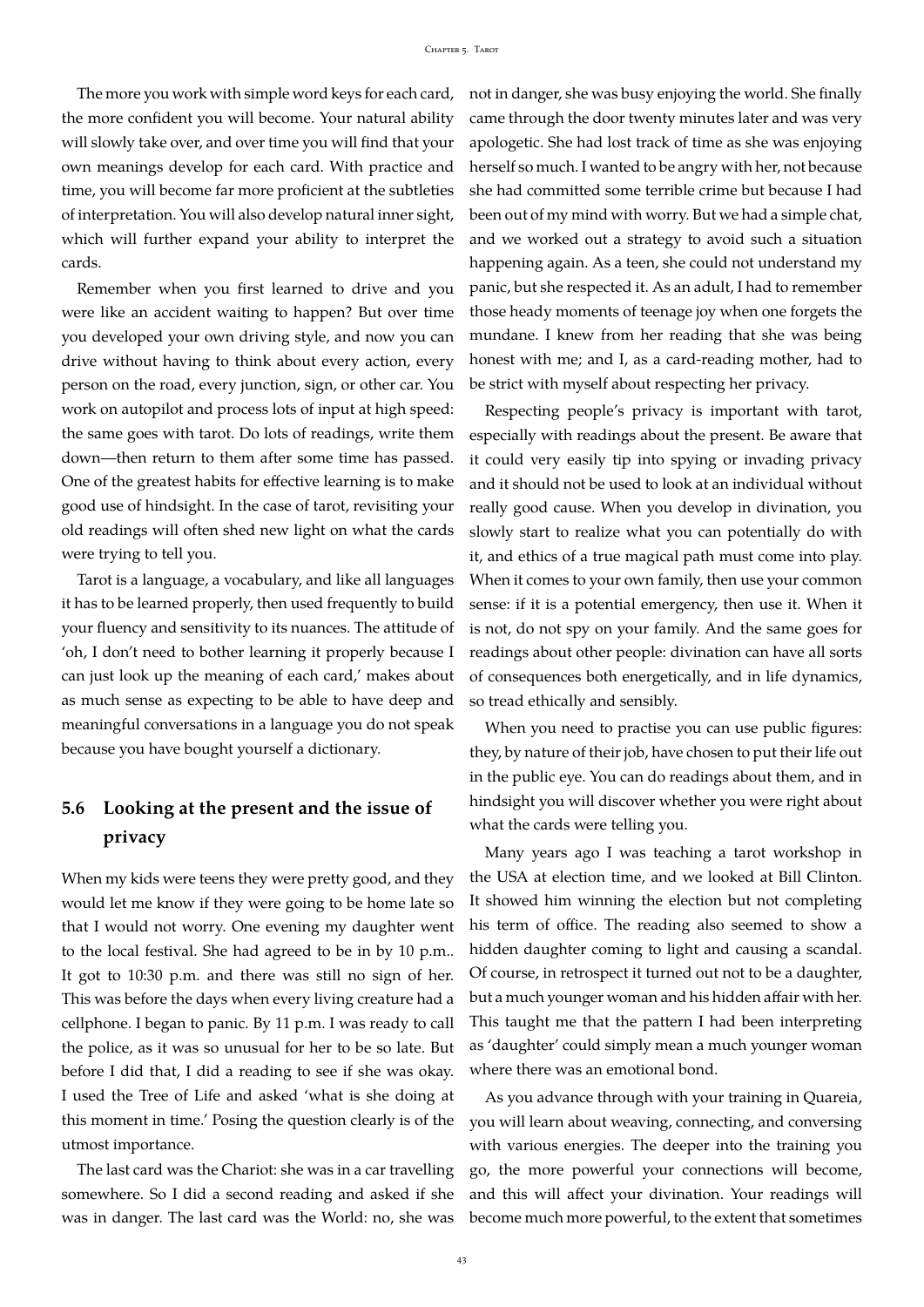you may unintentionally set up an energetic link with the situation or person you are reading about. The more empathic you are, the more easily this can happen without your realizing.

When you read for a situation, a connection can be set up. Then, every time something major happens with that situation or person, it can tug on your energies. For years I would suddenly, and for no apparent reason, lose my vital force and collapse like a house of cards. Eventually I discovered that each of those times something important had happened to someone for whom I had read: my energy had been going into them to support them at a critical time. So choose carefully what you connect with, and how much you are willing to help.

Readings for the present can also be used to look at buildings (is someone in a building that should be empty?) or to locate something. When you need to locate something specific, like a child, pet, or object, then you have to define the cards you wish to work with in your interpretation. Let me give you an example.

You lose a pet and they are in danger: you need to find them quickly. Your first reading would ask, 'what direction should I look in to find X.' You would use a four-directional layout, and the first or last card for the centre (you define which), so five cards in total. You would ask that the card indicating the right direction be a 'success' type of card.

You must set in your mind what type of card you are looking for. If you do not do this, your answer may show a disaster card if the animal is in distress, or a 'doing' card if the animal is doing something. Can you see how much you are leaving to the tarot's interpretation, if you do not define *how* you wish the correct direction to be indicated? I would look for cards that denote success, like the Sun or Six of Wands (victory). The indicated direction then becomes the starting point: the next reading would ask, 'if I go and look in that direction, will I find them?' If the answer is no, then you need to look at whether they are trapped in a building (yes or no), are they injured, etc.

When one of my cats first came to live with me, he was a kitten, was partially blind, and had never been outdoors. Once he was introduced to the outside world through a cat flap, he went exploring. One day he vanished for several hours and I became worried. I did a directional reading which told me to look south of my house on a road with various cottages, fields, and farms. I asked whether if I looked there, I would find him. The answer was yes (Two of Pentacles, balance). I asked if he was injured. The answer was no, but that he was trapped (Eight of Swords, taken literally as a picture). So off I went, calling him loudly, checking and calling outside every garage and shed. After about twenty minutes I was a quarter of a mile south of my house, out by a farm and surrounded by fields. I heard a pitiful cry. As I got closer, I found my cat stuck fast in a hedge. It was literally the Eight of Swords: he was surrounded and trapped by thorns. I hauled him out of the brambles, and he did not wander off again for a long time.

Another time it was a family member's cat that had vanished. A series of yes/no and directional readings showed that the cat was distressed, lost, and trapped somewhere. Having used a map to located the area where I thought the cat was, I asked what sort of building the cat was in. The answer was the Hierophant, which I read to be a church. I asked if the cat would eventually make it home, and the answer came back that it would take quite a while, but he would eventually return. (I used the Landscape layout: the immediate answer was Four of Pentacles, hunkering down and holding on, while the longer-term future card was the Sun: success). So I told the person that all they could do was wait and hope for the best. Nearly three weeks later, a rather thinner, sheepish, but relieved cat wandered home.

If you use these techniques to look for a missing child, then you must detach yourself from the emotions surrounding their disappearance, otherwise you will not get a clear reading. And if you are asked to do a reading for a missing child then you have to be willing and able to share any distressing answers: you must never, ever give false hope or try and make a person feel better. It is not your place to do that. I have worked on a couple of missing children cases in the past, and I found both of them distressing. Both times it was obvious in the readings that the children were already dead, and it was more a matter of recovering remains. Sometimes the truth is not pretty, and if you want to look through the veils, you have to be mature enough to accept what you see.

#### <span id="page-43-0"></span>**5.7 Energetic hygiene**

Working with tarot can sometimes get messy in terms of energetic dirt: you are dipping into reflections of fate patterns, and at times parasited situations. All this collects on your hands and on your deck. If you are not careful, the energetic dirt can build up and start to affect your physical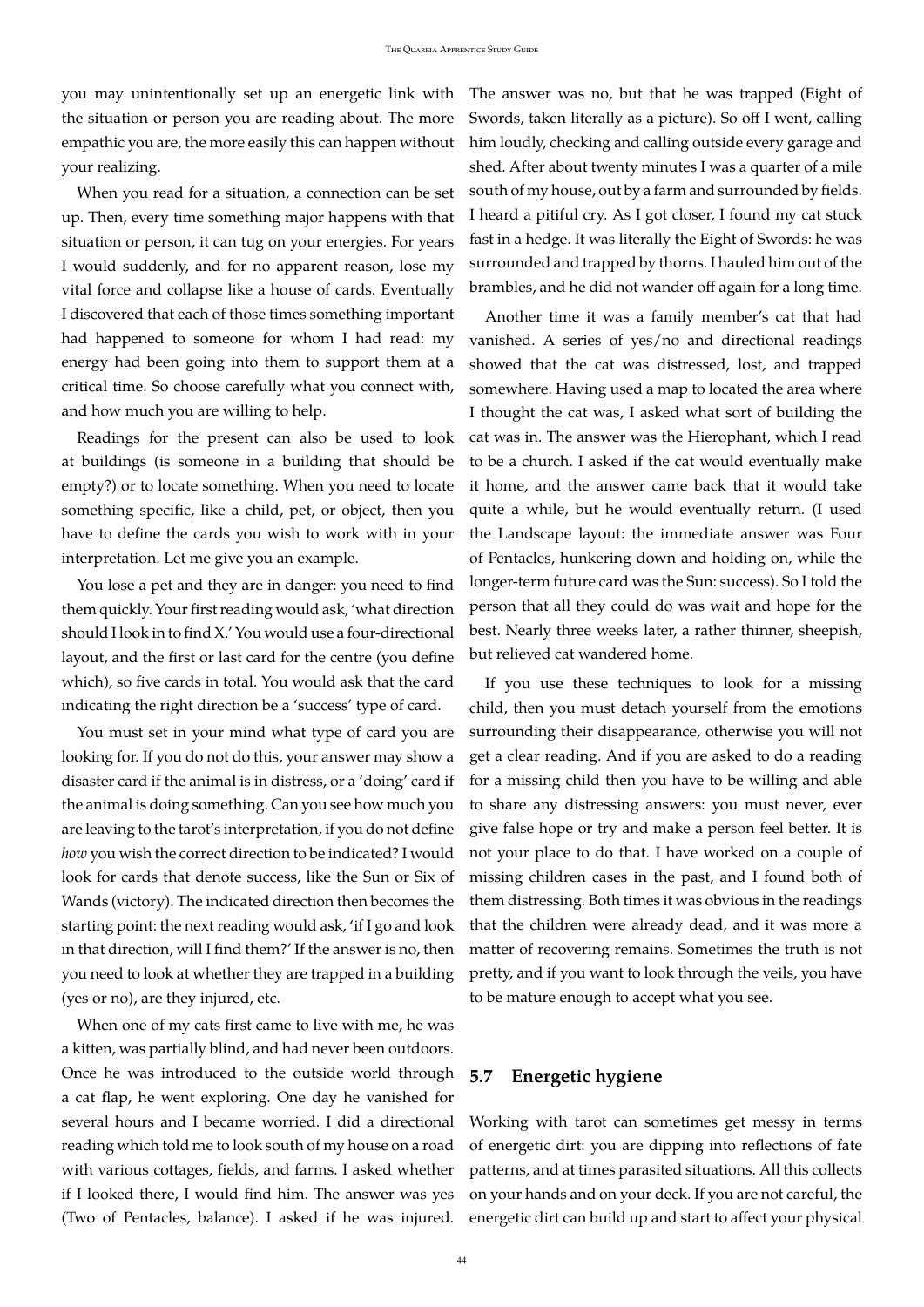energy, leaving you vulnerable to parasites. Simple basic magical hygiene will avoid this.

If you work a lot with one deck, then it will get too grubby to use in the long term *even if* you periodically cleanse it. Decks are tools, and at times they will need replacing, so be aware that you will eventually need to buy a replacement deck. You will feel it when the deck has become too clogged to use: it will feel grubby and your hands will feel grubby after using it.

To avoid a build-up of energetic dirt, periodically place the cards in a large dish and pour a lot of dry, finely ground, ordinary salt over the cards so that they are covered. Leave them in the salt overnight, or for at least a few hours. Then take them out and give them a good shake.

Having a cloth that is only used to keep your cards in, and to read them on, is also a good idea. It does not need to be anything special: I have used a tea towel before. You want a washable cloth to keep the cards wrapped in. When you do readings, spread it out and do the layout on it. Wash it monthly with soap and salt to keep it clean. I pop a few drops of frankincense oil on my cloth every so often, just to stop any build-up in the cloth. Don't let anyone touch or play with your cards: keep them only for your hands.

When you have finished your divination session, wash your hands immediately. Use dry salt and liquid soap to give your hands a good scrub. It is really important to make sure that any energetic residue does not stay in your hands.

In terms of keeping the 'inner air' clear while you are reading, light a candle and burn frankincense resin if you can. If you feel a bit of passive resistance in the space around you then play sacred music while you read. One of the best things I have found to play when I need clear readings is a CD recording of church bells. It has no music or other accompaniment: it's just bells, bells, bells. Sacred music will discourage any low-level parasite or local being from drawing closer and trying to interfere with your reading. This does not tend to happen a lot for apprentice-level magicians, but it can be an issue for more advanced practitioners. Beings can interfere with a reading to give you a false narrative if it is in their interests; or they may just wish to play around with you for their own amusement. Sound, smells, and a flame can discourage them.

In terms of energetic hygiene, I would caution against getting involved with public readings or 'tarot fairs' where a lot of people are doing a lot of readings: such events can quickly turn into parasite heaven. You generally leave them feeling exhausted, battered, and with a bad headache—a reaction to the inner grime that comes from a lot of mundane readings happening in a small space. Such events are not good for your long-term health, and they have no magical value at all.

A lot of tarot issues can be solved through common sense and recognizing your weaknesses. Don't be tempted to continually read for the same thing. And don't use tarot as an income source: it can make you feel grubby, tired, and depressed. This is because such a practice is not only unnecessary, but it also often draws parasites and gets you linked to all sorts of things. Remember, tarot is a magical tool: treat it with respect and use it when it is necessary, or for your learning.

#### <span id="page-44-0"></span>**5.8 Some student questions**

# **Do I have to use the Rider-Waite deck, as I don't like it?**

Yes, you do. If you don't like it, suck it up, it is part of the training. Before you can move on to using other decks (particularly *The Quareia Magician's Deck*) you need to learn the common language of tarot, which is the Rider-Waite.

You do not need to study tarot in depth or dive into the ever-growing mountain of personal psychology tarot books. But you do need to be familiar with its images and their basic meanings, as they crop up in the weirdest places. The Rider-Waite is also not an easy deck to read with, which is *good*: it forces your inner senses to work a bit harder.

Do I still have to do the tarot lessons, as I am already a tarot reader?

Sort of. A tarot reader will have the skill of divination, but they may not be familiar with the layouts and methods that are particular to Quareia and the study of magic. If you are a tarot reader then read through the lessons, do the layout exercises so that you get familiar with them, and do any of the practical work that is unfamiliar or something you do not have a strong grasp of. The patterns that appear in the tarot lessons emerge later in the course as magical power patterns, so you will need to know them and be able to work with them. View this part of the course as adding to your skills as a reader rather than replacing them.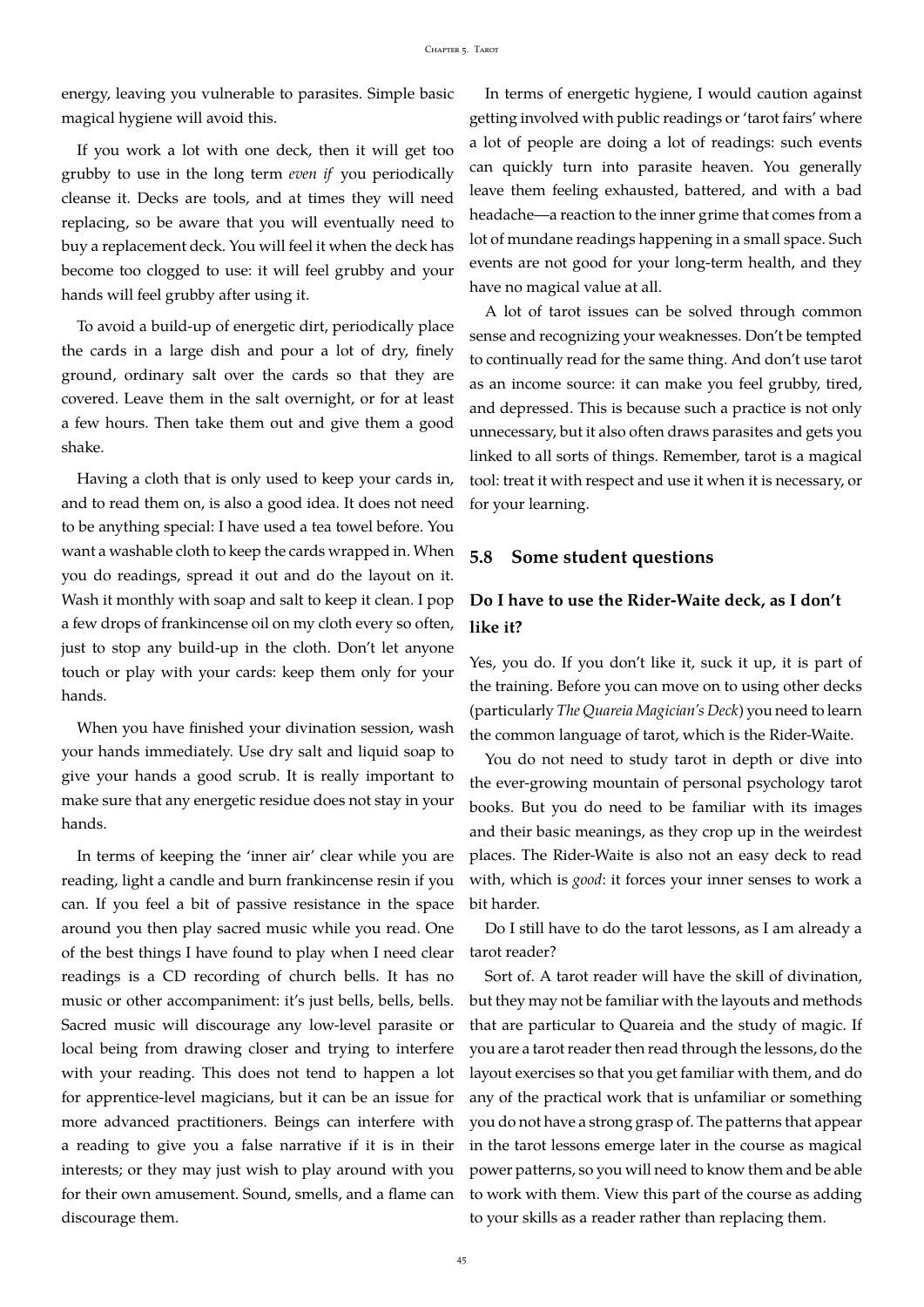# **Can I just use my own layouts/spreads for the exercises?**

No. You must work with the course's spreads, as they form a foundation for later magical work. By learning the layouts, you are also learning magical patterns. Of course you may use other spreads *as well*, but you must learn the pattern language of the specific layouts in the course, as they are far more than just layouts.

#### **Can I make my own tarot deck?**

If you wish. But you must make sure that the imagery on the cards is the same: there are certain keys in the Rider-Waite that will teach you a set magical vocabulary. And to be honest, by the time you have bought the blank card stock, pens, and paints, and have spent a month painting the images, you might as well have just bought a Rider-Waite deck. It is an inexpensive deck, as it is the most common deck still in use today (and really most tarot decks used today are variants of the Rider-Waite deck).

# **Can I skip the tarot sections, as I don't like divination?**

You cannot skip any part of the course if you want to learn magic properly. Divination is a key skill, and its applications will develop and become more complex as you progress. The course itself is ungoverned, so what you do with it is your business; but if you truly want to develop into an adept—and particularly if you want any official recognition of your achievements by Quareia—then you will need to do every part of it. The tarot lessons in the course are not there for to look pretty or to pad the course out; they are a key element of your magical training. It is also character-building to do things that you do not particularly like. When you go to university you cannot opt out of parts of your course: it would leave gaping holes in your education.

#### **Is using a card a day a good idea?**

This has become a fashion in tarot circles over the last few decades: my question is, why would you do that? If you are using tarot to find out what your day will be like, then you will miss a great many major points about learning to walk the path of the magician. It is not harmful, it can be fun and interesting, and some people do use this technique to get a heads-up for their day. But it can also become a crutch and a distraction, and something that really serves no purpose of any depth.

*The lord whose is the oracle at Delphoi neither utters nor hides his meaning, but shows it by a sign. The Sibyl, with raving lips uttering things mirthless, unbedizened, and unperfumed, reaches over a thousand years with her voice, thanks to the god in her.*

*— Heraclitus*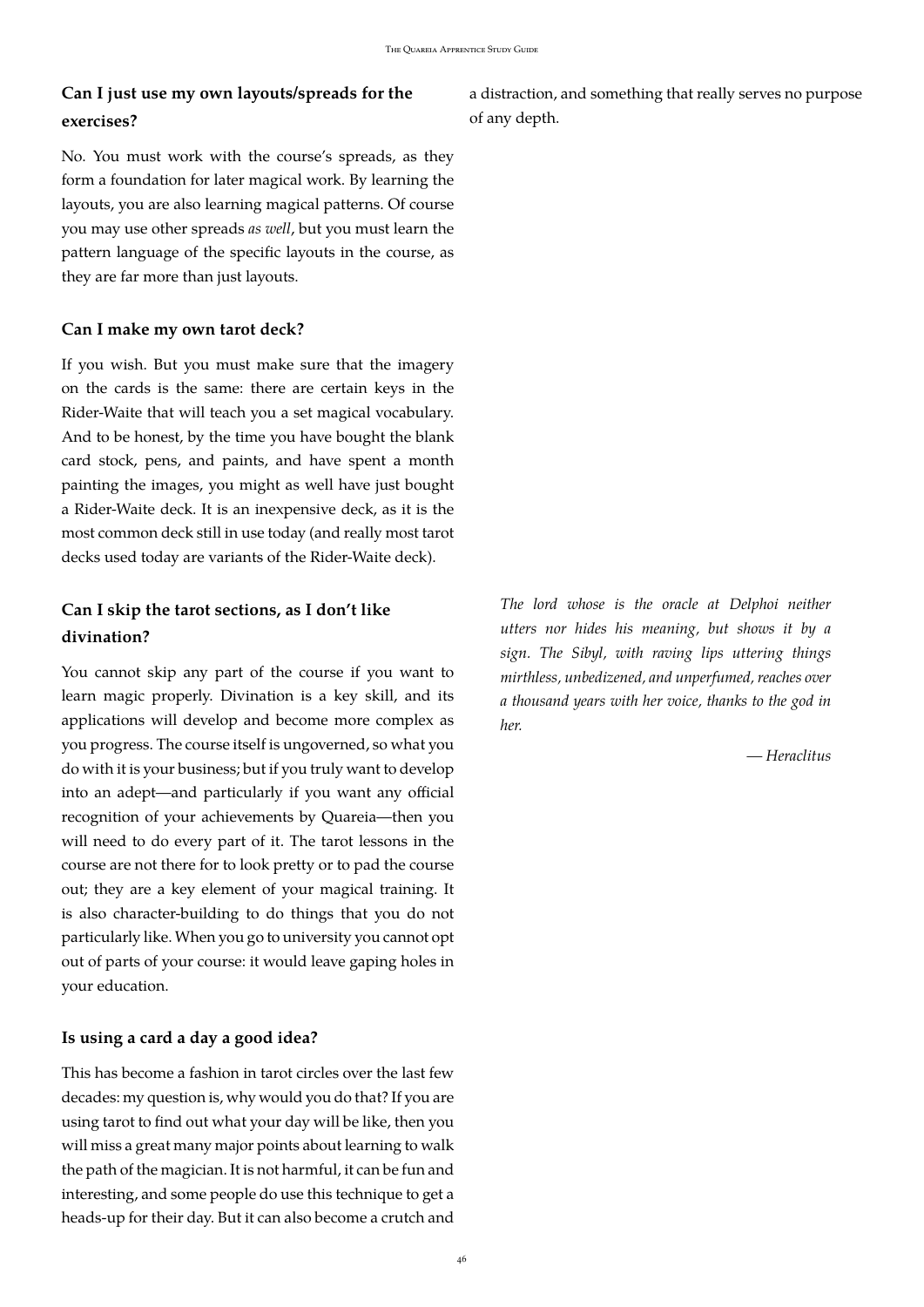# *Visionary Work*

#### <span id="page-46-0"></span>**6.1 Issues, techniques, and questions**

*Glance at the sun. See the moon and stars. Gaze at the beauty of the green earth. Now think.*

*— Hildegard of Bingen*

In the early stages of your training, in Apprentice Module I, you are given techniques that will prepare your mind for visionary work. In your early exercises, you are prompted to 'look in vision' around your home, your street, and so forth. This serves two main purposes: one is to prepare you for magical visionary work, and the other is to make sure that your mind works in the right way for vision work.

When we 'go into our heads,' the first layer of images, ideas, and sensations tend to come from our conscious and then our subconscious minds. A danger in the early stages of visionary training is to allow your subconscious mind to emerge and begin talking to you through imagery. While this may be useful in a psychological sense, to dig out what lurks in the dark corners of your mind, it is counterproductive in magical work.

If your subconscious is allowed or encouraged to 'play out' too much then it can become a loud voice that can be difficult get past. This can prevent the magician from casting their mind outwards into different realms.

To circumvent this problem, apprentice magicians learn the basics of using their mind for vision by casting outwards right from day one. Instead of turning inwards and allowing what wants to come up to the surface, you have to cast outwards and look at your familiar surroundings using your mind rather than your eyes. This can be difficult for some people in the early stages of their training, but it is worth the effort.

The more a student learns to cast their mind outwards, the more their 'inner muscle' grows which lets them operate first in their own familiar realm, and later, in realms beyond the physical world. By focusing their mind on imagery from their surroundings, and learning how to explore the physical world with their mind instead of their eyes, their subconscious slowly learns to stay in its place and do its job.

At first, the student will get a mix of what they have constructed from memory of their surroundings, along with bits from their subconscious, as it tries to assert imagery. But the more the mind casts outwards, the less the subconscious has a hold upon the imagery, which enables the student's deeper senses to pick up on beings, energies and constructs that have no physical form, but have a strong energetic presence.

As you progress, your inner vision will slowly start to develop until you have an experience which is clearly not being generated by your mind. This takes a lot of time, work, and effort, but it is a core skill in magic.

Some people do not see images with vision work, particularly early in their training; instead they get impressions, feelings, hunches, and so on. Some people never see any images at all, yet can function perfectly well as visionary adepts: those who do not have the faculty of seeing images in vision will find that other senses of theirs take over. As you develop in training, you will come to understand how your mind communicates information to you.

When a visionary contact is especially powerful, even the most image-strong visionary magicians may find that all imagery vanishes, to be replaced by a 'knowing.' They 'know' a being is there, what it is about, and what it is doing, but without any visual cues. This happens to me sometimes when imagery would get in the way of the contact: instead of receiving images, some deep and nameless inner sense provides all the information that is necessary for that particular working.

#### <span id="page-46-1"></span>**6.2 What is visionary magic?**

Visionary magic is the use of the imagination as an interface and doorway between the physical world and the inner worlds. Our imagination makes use of 'templates' or constructs through which our consciousness can step: those templates are visions which have been worked with and built up over many generations. This is *not* psychological pathworking, though it uses similar techniques. With the psychological use of the imagination you explore yourself, and your subconscious talks to you. With visionary magic, you are exploring the non-physical worlds of which you are part.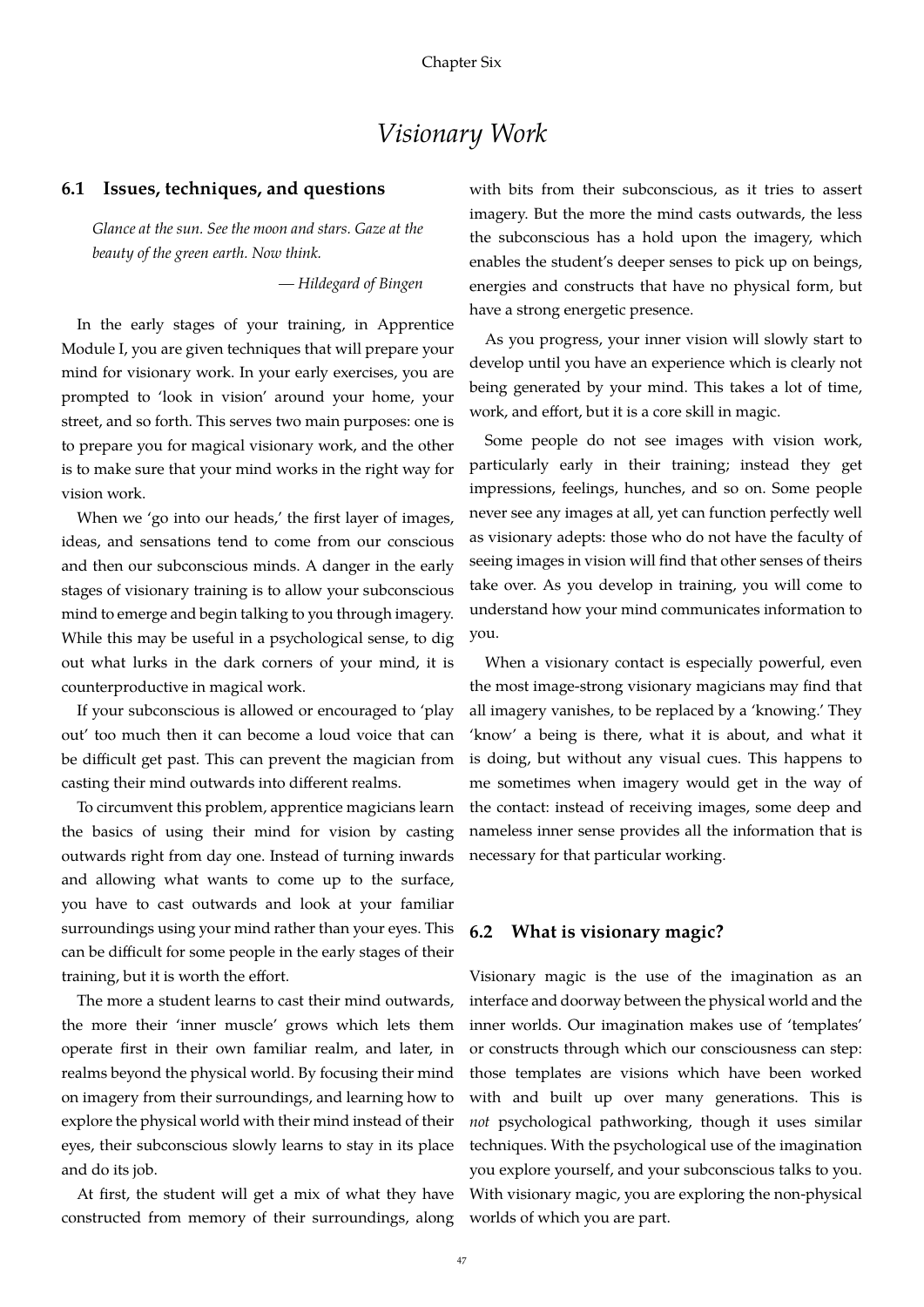So how does visionary magic work? Every outer manifestation of substance and power has an inner version, a version with energy and power but no physical form. Manifestation and inner pattern are always entwined, either by nature or by human design, and one drives the other. A temple, for instance, is built first in the imagination of its priests, who work to a series of magical parameters. Then the outer temple is built. One upholds the other, and allows power to flow from the inner worlds to the outer worlds. When the outer temple finally decays and falls apart, the inner pattern remains for a time before that too, begins to decay.

Working in vision, within prescribed magical patterns (templates) we can access the Inner Temples. These are structures and landscapes created by humans over long periods of time, often over many generations. We can also access the inner patterns of nature, of the land, and of consciousness. Just as the magician creates an 'inner structure' by using their mind, so Divinity creates an inner structure first, before the outer structure/life comes into being. We humans follow the same pathway of action that Divine creation uses.

The key is focus and working within the set boundaries, patterns, and structures that a particular magical or spiritual path lays down. Set keys that have been used for millennia become well-trodden paths that are safe and manageable to work with. If, on the other hand, you just play in your imagination until you manage to project yourself outwards, then you leave yourself exposed to all manner of unpleasant situations.

#### <span id="page-47-0"></span>**6.3 How do you know when it is real?**

This is the age-old question asked of teachers. You will know when you have crossed over from your imagination when things start to happen that you were not expecting, and you are shown things or exposed to situations that you do not understand, or you see unusual things that other magicians are also seeing. You will see something or be told something that does not make sense, or that you do not already know about. Afterwards, sometimes quickly, sometimes months or even years later, you will then come across that 'something' in the manifest world. Perhaps you hear it described in some archaeological or scientific discovery; perhaps you come across some obscure text that describes what you saw. Or your inner contacts may make specific predictions that come true. Conformation of the inner worlds' reality can come in various ways, but however it comes, it comes when the time is right for you.

The key is to treat everything in the early stages of your work as if it were real. If you keep second-guessing and testing then you will fail, as your consciousness will be trying to control the situation. It will be clear when you eventually cross into the inner worlds: there is a massive difference between your imagination and true experience.

Magic is an art form, and like all art forms its treasures unfold slowly with time, work, and experience. You cannot speed up the process or cut corners. It is a craft that takes a long time to master. The Mysteries unfold themselves in their own time; they cannot be bought or dabbled with. That is why they are Mysteries.

#### <span id="page-47-1"></span>**6.4 The first step of visionary work**

Visionary work can quickly be taken up by the mind as a browsing pastime, which must be avoided at all costs. This discipline has become much harder for young people who have been exposed to years of computer games: their minds expect to be playing and constantly changing focus. Meditation will train the mind away from these tendencies, and allow one's natural visionary skills to surface.

Before you begin to delve into magical structures, it is important to be aware of your inner surroundings: the inner manifestations of the land on which you live. The inner landscape of the land and the immediate realms surrounding that landscape are important foundations upon which any magical work must stand. It is pointless to reach for the moon before you know your own backyard. This is reflected in the early stages of training.

You must also be aware of the necessity for inner and outer boundaries. These boundaries do not have to be in place forever: indeed, the need for boundaries changes from generation to generation depending on each individual magician's consciousness and their collective culture. The course's early boundaries are there to safeguard your mind and spirit: natural visionary students can find themselves drawn to practising their visionary skills haphazardly to satisfy their curiosity or to push boundaries early on. This makes them vulnerable to parasites, feral beings, and latent imbalances within their personalities which can trigger mental illness. With visionary work comes great power, and as with wielding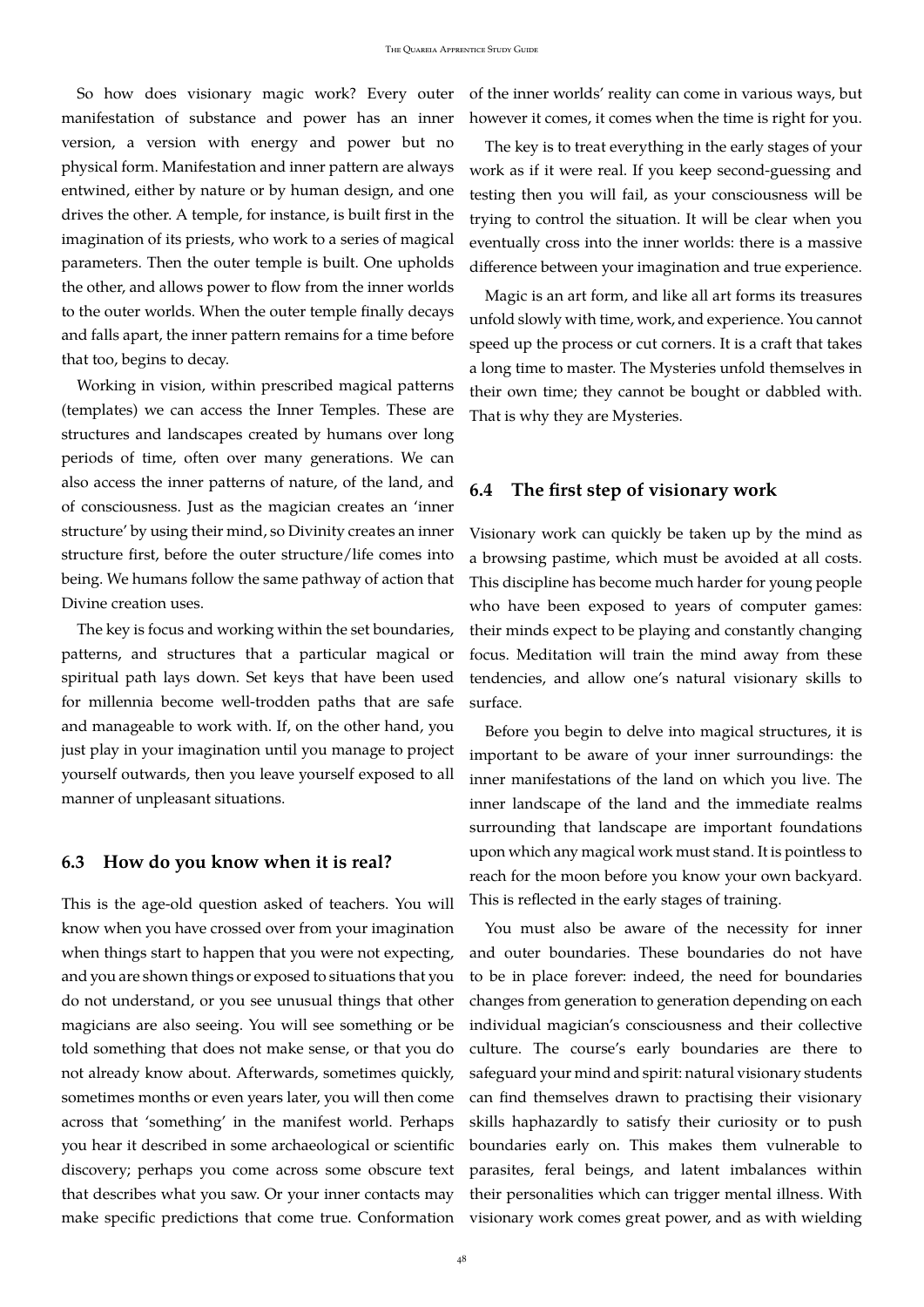any great power one's mantras should be 'caution,' 'common sense,' and 'discipline.'

Once the boundaries are in place then you can begin to learn the inner highway code of conduct, the basics of 'stranger danger,' and how to tread the paths to various realms safely—or at least without too many mishaps. In times past, magical lodges put strict boundaries on where its members were permitted to travel in vision. In many of those lodges those boundaries are still in place today, but their original purpose seems to have been forgotten—as has the understanding of what magical visionary work is, and how it is done effectively.

Some lodges still use a slow and cumbersome ladder of inner contacts, as well as strict grades and top-heavy rituals. They also have an abundance of rules, regulations, and secrecy oaths. New contacts are rarely sought, and the health or balance of the current contacts is rarely challenged.

Instead, only the *information* given by the contacts is challenged— and this is usually conducted through trance mediumship with the occasional foray into vision. This way of working traps the flow of power in a small pot. The rigid reliance on a small group of recent human inner contacts, who can only be communed with inside of a tight hierarchy, eliminates the potential for deeper, older, and more profound contacts.

Some magical groups approach the visionary work as purely psychological constructs used to 'better' the student, and while that can have its uses, it is not magical visionary work, but something very different. This approach became a fashion with the rise in psychology in the early twentieth century, and although the experimentation of imaginary constructs within psychology has many uses, its cross over into magic effectively strangled both the use and understanding of magical vision

Once you have worked for any length of time with magical visionary work, you will spot countless references to it when you read classical Greek philosophers, Ancient Egyptian texts, and early Christian writings, as well as the writings of thirteenth-century Sufi mystics like Ibn Al Arabi and eighteenth-century Jewish mystics like Israel ben Eliezer (Baal Shem Tov). Once you know the work and have practical experience of it, you will start to recognize when it is being spoken about. Magical visionary work is where magic and mysticism intersect; and throughout the course you will be introduced to various Classical, ancient, and medieval writers so that you can explore their work.

With that in mind, it is really important to understand from the start that visionary work is not psychological, and should not be used for psychological purposes. Later, when you have solid visionary skills as an adept, you will be able to use your mind and imagination in all sorts of different ways, including for psychological purposes. But first you must learn the skills properly, in context, and within the boundaries of your training.

#### <span id="page-48-0"></span>**6.5 What are boundaries?**

In visionary magic, the 'boundaries' are the paradigm you work in. The landscape, the images, descriptions of places and how to get to them, the descriptions of the contacts, the method for opening the contact, the method for closing the contact—all these create a working magical format to operate within. This is called 'pattern making.' The boundaries are the maps, and the maps are visionary interfaces that have been passed down by magicians, mystics, and priests for millennia.

In Quareia training, you are eased slowly into vision work, first through exploring your surroundings, then through visions that connect you to inner contacts and structures that have been used for a very long time in magical and mystical history. Safely within these boundaries you can develop your unique visionary skills, strengthen your inner abilities, and learn to interact properly with different types of beings.

When a student has a strong imagination and their conscious and subconscious mind has a vast vocabulary derived from films and games, problems can occur. I have talked about this before in this guide, and I cannot stress how important it is to recognize when this internal vocabulary makes itself known. It is bound to happen to many people, particularly early in their training, and the best way to handle it is to see the influence affecting your imagination, be aware of it, and take note. Don't fight it, but do not feed it: simply recognize what is happening and move it to one side by ignoring it. How and where you put your focus in vision trains your mind what to treat as 'contamination' and to slowly filter it out. Also, do not be distracted by things happening or appearing in the periphery of your vision in the early and middle stages of your training. Don't allow your mind to overdress something, or fill in gaps with unnecessary detail.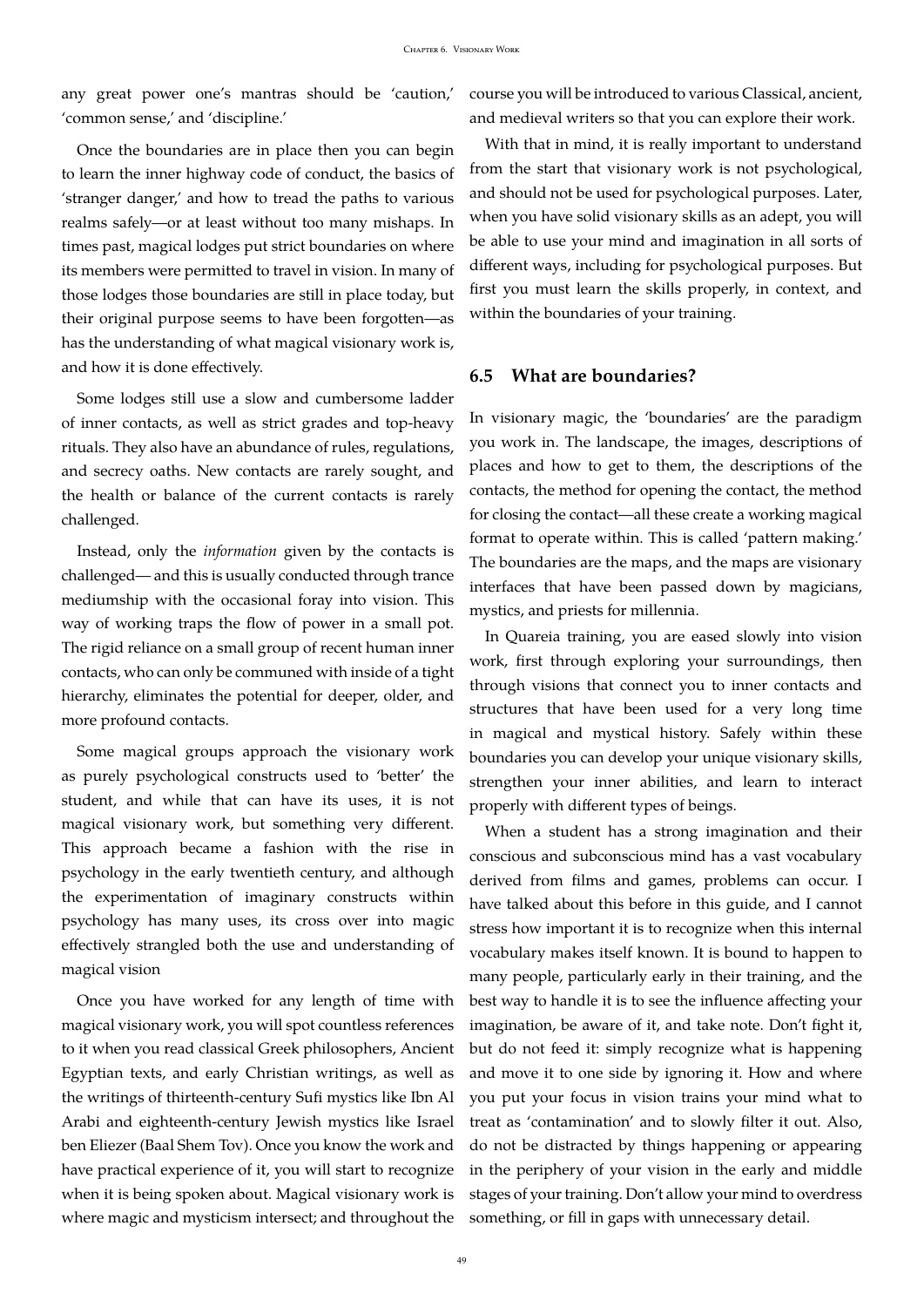#### <span id="page-49-0"></span>**6.6 I cannot see anything**

When an apprentice student sees nothing, they can feel like a failure and be tempted to give up. There are a couple of reasons why this problem can happen. It could be that the person has what is termed 'aphantasia': they do not have a mind's eye, and therefore cannot imagine images. Or it could be that they do have a mind's eye, but it has not been used much.

One way of determining whether your issue is aphantasia is to close your eyes and imagine a tree. Can you construct a tree in your imagination and see some basic features like its trunk and leaves? Or does your mind create a feeling or 'knowing' of a tree? If you cannot create any mental image at all, but your mind is instead providing clues, feelings, or 'knowings' that you are thinking about a tree, then you likely have some sort of aphantasia. Of course, most of us fall somewhere on the spectrum between total aphantasia and a totally photorealistic imagination.

If you find that you may be aphantasic, then you need to learn how your mind works. Close your eyes and think about a person, place, or thing that you really care about, that you know well. What tells your mind that you are thinking about that subject? Are you drawing on what you already know about them? Does it come to you in a form of just 'knowing,' or are you using a list of attributes in your head? Spend time with this, and think about how you are recovering your memories and feelings of that subject.

Then take it a step further. Think about a place you know little about and have never visited. Close your eyes and think about that place. What sort of filters for information does your mind provide? How do you 'imagine' that place? Do you get a feeling or a sense of a place; or do you form an image of a city or place? Whatever way your brain uses to reference what you are trying to imagine is the filter through which your visionary work will flow.

So for example, if you are instructed in a lesson to go in vision to the Inner Library, then some people will see in their mind's eye a building with many books in it. Others will smell the books but not see anything, and though they will be aware that 'people' are in the Library, they could not tell you what they look like. And some people will get a narrative or list in their heads: 'a place of many books, there are people there, one of them wishes to talk to me, but I don't know what they look like.'

Most people have an element of that experience. I do. I see some things very strongly, and other times I get a feeling or knowing or I get a list. But for an aphantasic, there are no visuals at all. Learn to work with what you have: aphantasics can work just as well in vision as people with strong visual skills; they simply operate in a different way.

When it is not an issue of aphantasia, it is usually a matter of an imagination that has not been used much. This is a fairly modern phenomenon, and has emerged as a result of the exteriorization of the imagination onto screens. With the advent of television, film, and computer games, a lot of imagination has become passive: you can see the characters on the screen, so you do not have imagine what they look like. This is quite an important topic for magic, so we will look at this a bit closer, not only for your own good, but also for your own deeper understanding for the future: some of you will become teachers and mentors to the next generations, so it pays to understand the issue. It is not really a problem so much as it is a shift in our human consciousness brought about by external change, and we need to adapt.

Until recently, a child growing up would be exposed to books, to inert toys that didn't speak or have screens, and to long hours of boredom. A child, particularly a lone child, would spend hours in imaginary play with their toys, outside in nature, and reading books while visualizing the characters and the action in their heads. Boredom drives the mind to amuse itself and use its imagination to bring books and toys to life. That is why it is so important for children to experience boredom.

Before there was free education for all, many children were illiterate and could not read; but in their communities storytelling was a major feature of their lives, not only for entertainment but also for the passing on of mythic histories and tribal identity. Children and adults alike would listen to storytellers, and their imaginations would form images of the characters and the action.

It is this same mechanism that comes into play when you read a novel, and then see the film: often the film is disappointing not because of the divergence from the storyline, but because the images on the film are not as good as the ones you formed in your head.

These days children in certain communities develop in a different way. They are placed before a screen/television from being babies, their toys are often computerized in action and voice, and they are constantly looking at screens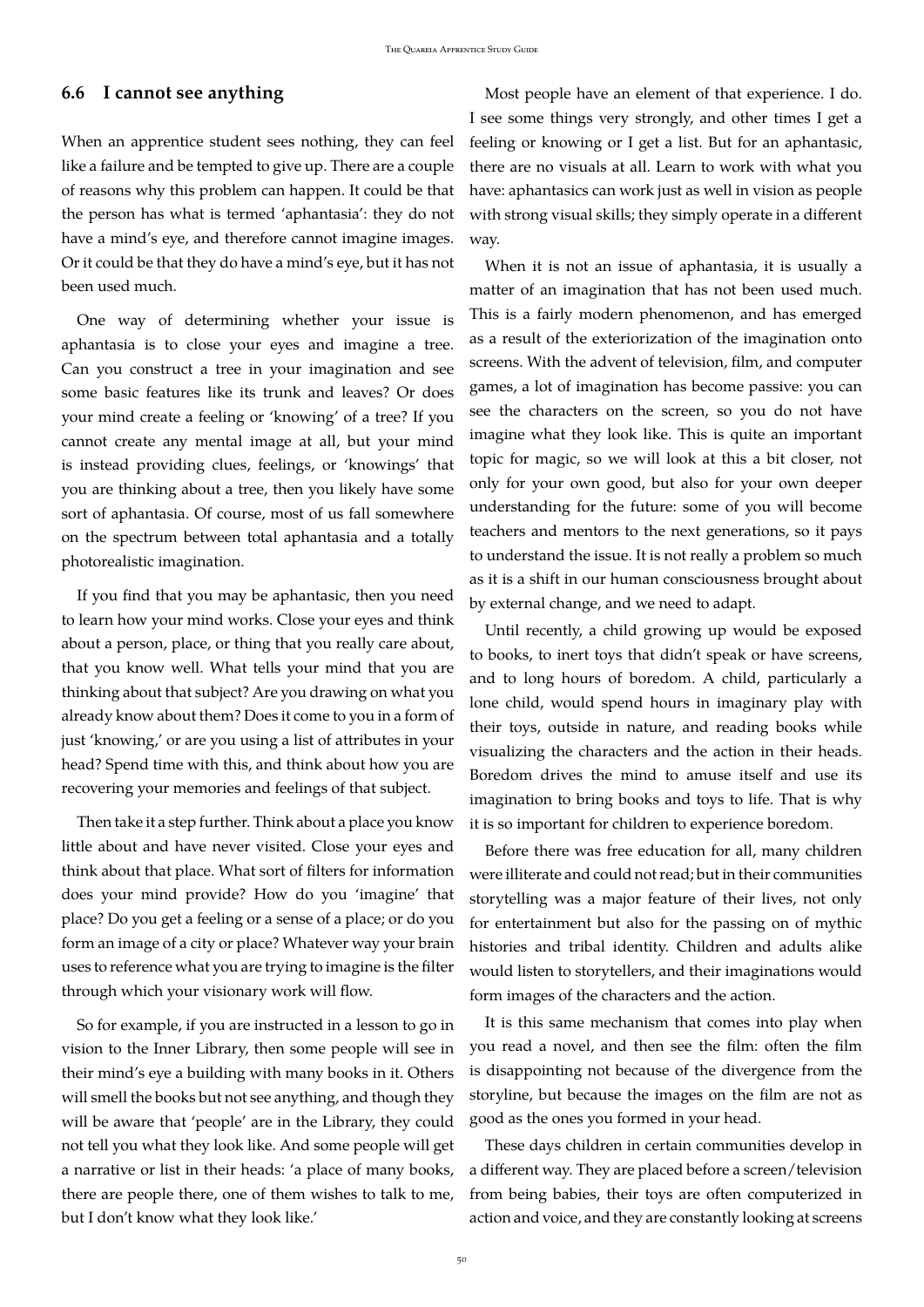all day – so many different aspects of their lives are projected outwards in computer games and movies, that the innate imaginary ability does not get as good a work out as it really needed. These are extremes, of course, but it is becoming more prevalent in developed countries, and that will bring with it a change in how children use their imaginations.

An adult who has grown up in such an environment will find it harder to use their imagination, but the brain is clever and can adapt, develop, and focus in the most amazing ways.

Some people have strong visualization skills no matter what they did in childhood, and they will find visionary magic easy. However, if such a strong natural ability is combined with mental health conditions like schizophrenia, then magical visionary work will be impossible. Someone suffering from schizophrenia will have a strong imagination, but it is unfocused. Worst of all, the sufferer often cannot distinguish clearly between reality and fantasy.

The imagination is a complex mechanism that can do a great many different things, and can be used in many different ways. It is a good mechanism for memory: we remember things much better if we visualize them, and it is this use of the imagination that people used, via storytelling, to pass information on down through generations in communities that were illiterate.

The imagination can also be used to talk to deeper layers of ourselves, hence its use in psychology. And it is a mechanism that can be used to project our consciousness, our mind, beyond our body: we are not trapped in our skin. It can also allow other beings, non-physical (spirits, etc.) and physical (anything that is living), to talk with us.

A magician consciously learns and intentionally develops all these mechanisms as part of their foundational skills, and uses them extensively in magic. Where it can go badly wrong is when someone has an illness, disability, or condition that skews these mechanisms. Conditions like schizophrenia, psychosis, and hormone imbalance can affect these natural mechanisms, often to the point that the sufferer is not aware that there is a problem—though everyone else is.

With conditions like schizophrenia and psychosis, the person is often unable to distinguish what is their own voice, what voices in their heads are the result of their condition (i.e. their scrambled imagination), and what voices are from beings outside of them. Often it is a mixture of all three, and their imagination becomes like a constantly bleeding wound. It needs to 'output' all the time, to exteriorize itself constantly, and there is no focus, control, or discernment. The person cannot distinguish what is what or whom, and they become trapped in a nightmare of constant noise and stimuli.

From my own experience of helping and working with people with these mental health issues, I have found that a lot of the time, the output—voices, images, ideas, paranoias—are products of the imagination spiralling out of control. *But*, I have also come across sufferers where a few of the voices they hear are ones I can also hear, where I can perceive a being involved. I do not think the 'being' is the cause of the condition so much as part of the symptomatic picture: the sufferer has no inner boundaries to shut out such beings.

There is nothing you can do about this practically or magically: it is up to the medical profession to help them. However, I did find that when such people were told either to ignore the voices (or images) or to take control and tell them to shut up or go away, then they were more able to cope. Treating each voice as a 'real' entity enabled the sufferer to take control of the situation and make choices. John Forbes Nash Jr. took this approach successfully with his own mental health issues, and his writings on normality, schizophrenia, and evolutionary psychology are very interesting.

Basically, the brain has this wide-ranging mechanism of imagination that can be put to use for many things, magic included, and the key is understanding the various extremes that can present in people. With that understanding, you begin to see how wide ranging the spectrum can be for people in magic, and that as you move away from the centre point of 'absolute normal' in any direction, it comes with gifts and curses. The far extremes of these mechanisms, from one end of the spectrum of 'can't see, can't hear, can't do anything at all with the imagination, to the other end of the spectrum 'see, hear, and live everything all in a jumble', tend to exclude people from magic: if you cannot control and focus the mind and trigger the imagination, you are missing a major skill necessary in magic. But for the most part, magicians are somewhere on the spectrum away from the midpoint of total 'normality', and training, discipline, common sense, and discernment turn that quirk into a real high functioning skill.

51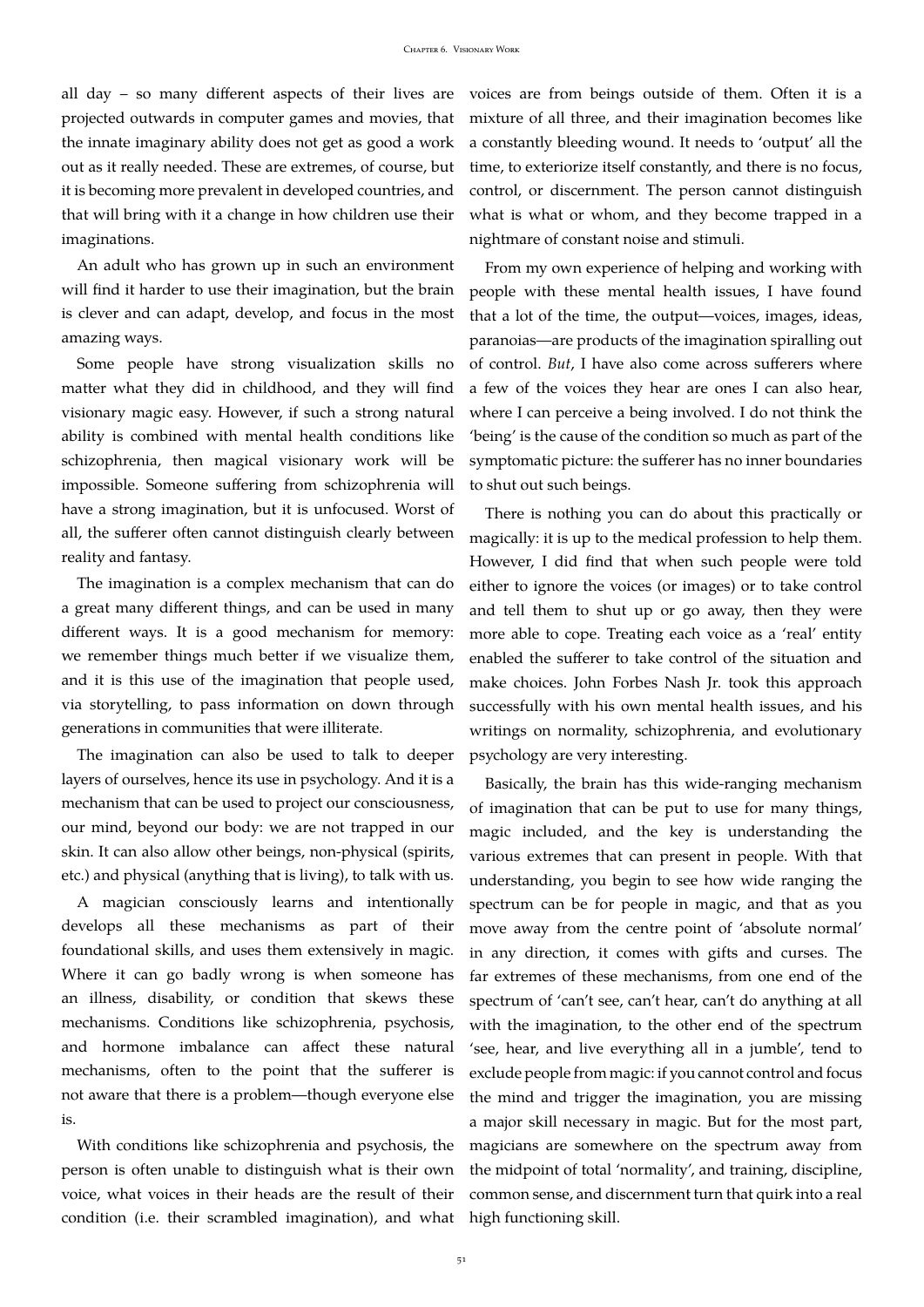The thing to take away from this as a student is that that 'absolute normal' is rarely found in magicians. It is not their quirks that make them magicians: those are more like raw ingredients. Rather it is their focus, training, and operating skills that the quirks can flow through that makes them magicians.

# <span id="page-51-0"></span>**6.7 Advice**

Here is some basic practical advice on how to approach visionary work.

- 1. Don't do visions lying down; it is too easy to drift off to sleep. Deeper into the course there are some visions that are done lying down intentionally, so that you will fall asleep and go into a deeper state of contact. In such cases, the vision becomes a stepping stone for your deeper self. The vision takes you to a place (and triggers the boundary protections), and if/when you need to commune with the contact at a very deep level, you will fall asleep. But this is a rare way of working that is only used in specific ways for very good reason.
- 2. Always follow the advice in the lesson. Never ignore or circumvent a prescribed action, like tuning and opening gates, lighting candles, or sitting in a particular way. Everything is there for a reason.
- 3. Always treat what you see in vision as real, unless you start to get things that you know are straight out of your mind, like cartoon characters, movie personalities, or internet game visuals. Treating all imaginative interactions as real, in the early stages of training, breaks down the barriers that our culture has erected in us. Overanalyzing or questioning everything will quickly shut down the bridge of communion with the inner worlds. Once you have become used to working in vision, certain aspects of the vision will begin to solidify and you will start to recognize and feel what is real and what is just your imagination. Eventually you will learn to filter your imagination out naturally so that your interactions become clear and powerful.
- 4. Do not use the vision as entertainment, and do not veer from the intended visionary path and vanish into flights of fancy. Too many people follow their curiosity or flights of fancy and end up losing their

contact as they play in a pool of their imagination. It takes great discipline and patience to develop the inner 'muscle' for true visionary magic. This is one of the places where the need for self-imposed discipline and boundaries comes in.

- 5. Keeping a diary of your visions and experiences is important so that you can go back and look at it in years to come. It also helps one to remember the vision, what happened, what contacts were made, and what your responses were. Later, when you come across something in your reading that you saw in vision, your notes will both help confirm this, and help you understand better what you are reading.
- 6. Finally, prepare properly for visionary work. When you are about to do work, lock doors, unplug or turn off phones, and if other people are in the house, ask them not to disturb you. Have no music playing, and no televisions on nearby.

*There is nothing constant in the universe. All ebb and flow, and every shape that's born, bears in its womb the seeds of change.*

*— Ovid*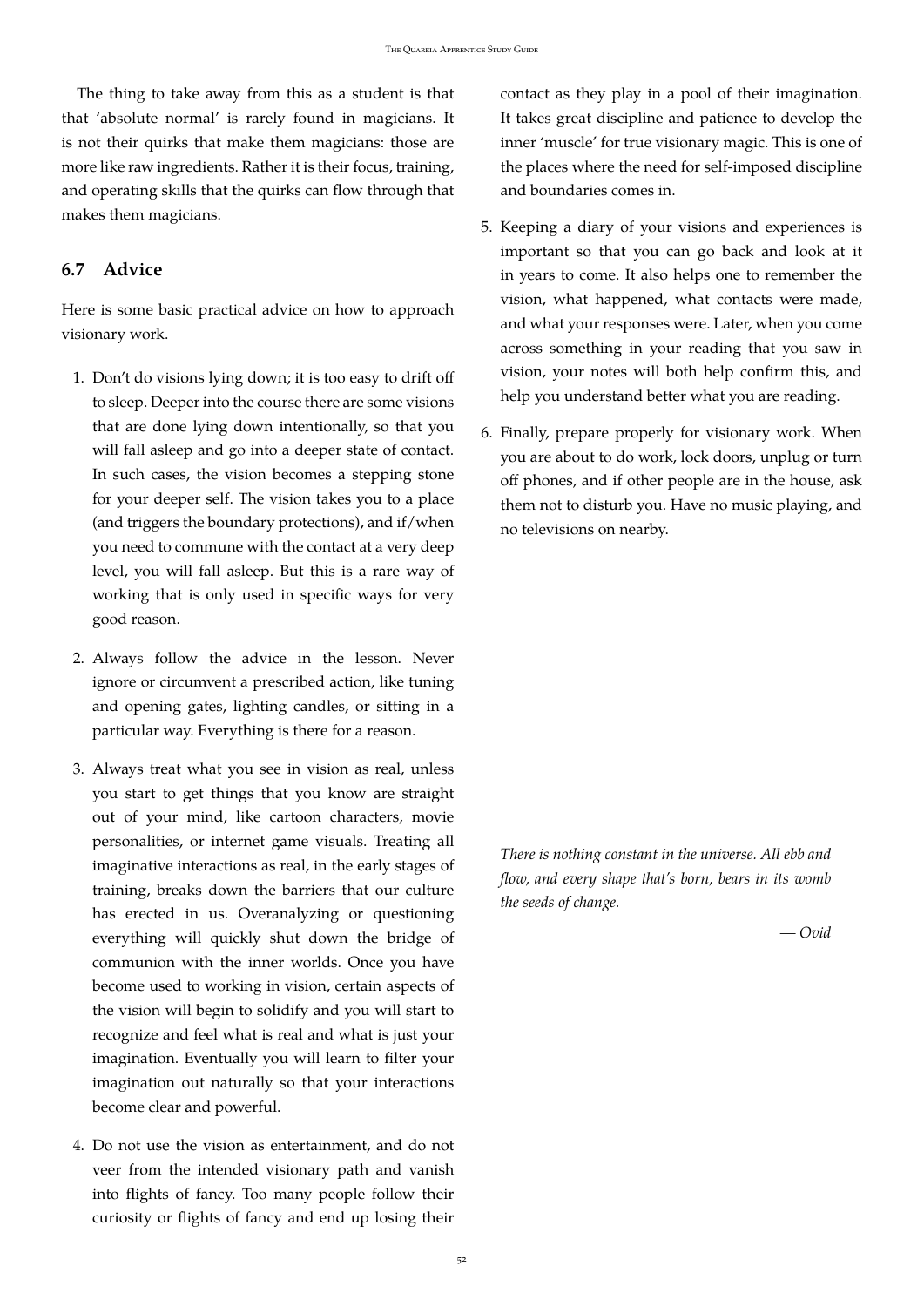# *The Adversity Of Magical Training*

<span id="page-52-0"></span>*For of all things good and fair, the gods give nothing to man without toil and effort.*

*— Prodicus,* The Education of Hercules

Magic, real magic, is tough, hard work and a training that never ends. It is a vast, endless lake of learning, developing, evolving, and strengthening that brings with it the evolution of the personality, the soul, and the world around you. It turns you into an active participant with everything around you, rather than being a passive passenger at the mercy of the Fates. Sure you can buy a few grimoires and utter spells while holding a skull and waving a wand, but that is not the magic we are talking about.

There are many adversities on the path of magical training and magical living. Some are small, some are great; and as you develop you learn more and more coping skills to help you navigate past them. These coping strategies are both inner and outer, and they are also Divine. To balance these struggles, the magical path also gives great and wonderful gifts. It is with the balance of adversity that we can truly appreciate the gifts that come to us, instead of taking them for granted.

Once you are past the Apprentice section you will have a core of basic coping skills for building and strengthening as you progress through the rest of the course, and beyond. The tests never end: they are there to evolve and strengthen you, and to develop your wisdom. Most people who step onto the Apprentice path have little real skill for dealing with adversity, particularly when they come from a culture centred around making life comfortable and easy.

In this chapter we will look only at those adversities and problems that can crop up for an Apprentice, as the methods learned there will be the seeds that will grow into large and long-lived trees of wisdom. We will start with the simplest of adversities, and work our way through to the major hurdles of your training.

Some of what follows has already been covered a little in earlier chapters, but here we will look at things in more depth and breadth. Once you are past the Apprentice training, then what you will have achieved and learned, together with your developing wisdom and your mentor's assistance, will see you through the rest of your training.

First let us look at why certain adversities feature on the magical path, as cultures that have turned them into an enemy have trained people to fear them instead of embracing them as part of the process. We avoid what we fear; and what we avoid, we give up the chance to develop through.

## <span id="page-52-1"></span>**7.1 The function of adversities**

Adversities in magical or mystical training are dynamics that have been deeply understood for a long time, and yet recently the understanding of the necessity of adversity has become lost in a world where comfort and the fulfilling of wants is what drives the people. You cannot become a top-class athlete without pain, endurance, disappointment, challenge, and sacrifice. It is not that these adversities are sought after for themselves, i.e. someone who wants to be a top athlete does not purposely seek disappointment, rather it is simply part of the process that matures and strengthens the person.

And so it is with real magical training: you do not actively invite adversity, nor do you wallow in it or take pride in it, rather it is simply a byproduct of the training, but one that cannot be avoided as it is one of the main ingredients that forces the magician back upon themselves. This in turn makes them independent, strong, and mature. It is also through various adversities great and small that we truly come to learn balance not in theory, but in raw physical truth. Every adversity is specific to you, and what it is doing is showing you where imbalance lies, so that it can be rebalanced. You may fight against it, get angry, and at times feel defeated, but if you endure and develop, looking back you will see how each hurdle you overcame was very necessary, and in turn gave you great gifts.

Each person is different, and the adversities that will present are triggered by each magical step you take: whatever is imbalanced, wherever there is a weakness, wherever there is an immaturity, it will be brought to the surface for you to tackle. It can come in the form of outer mundane/practical issues, or in the form of situations/environment, or as inner personal struggles – usually it is all of these and more.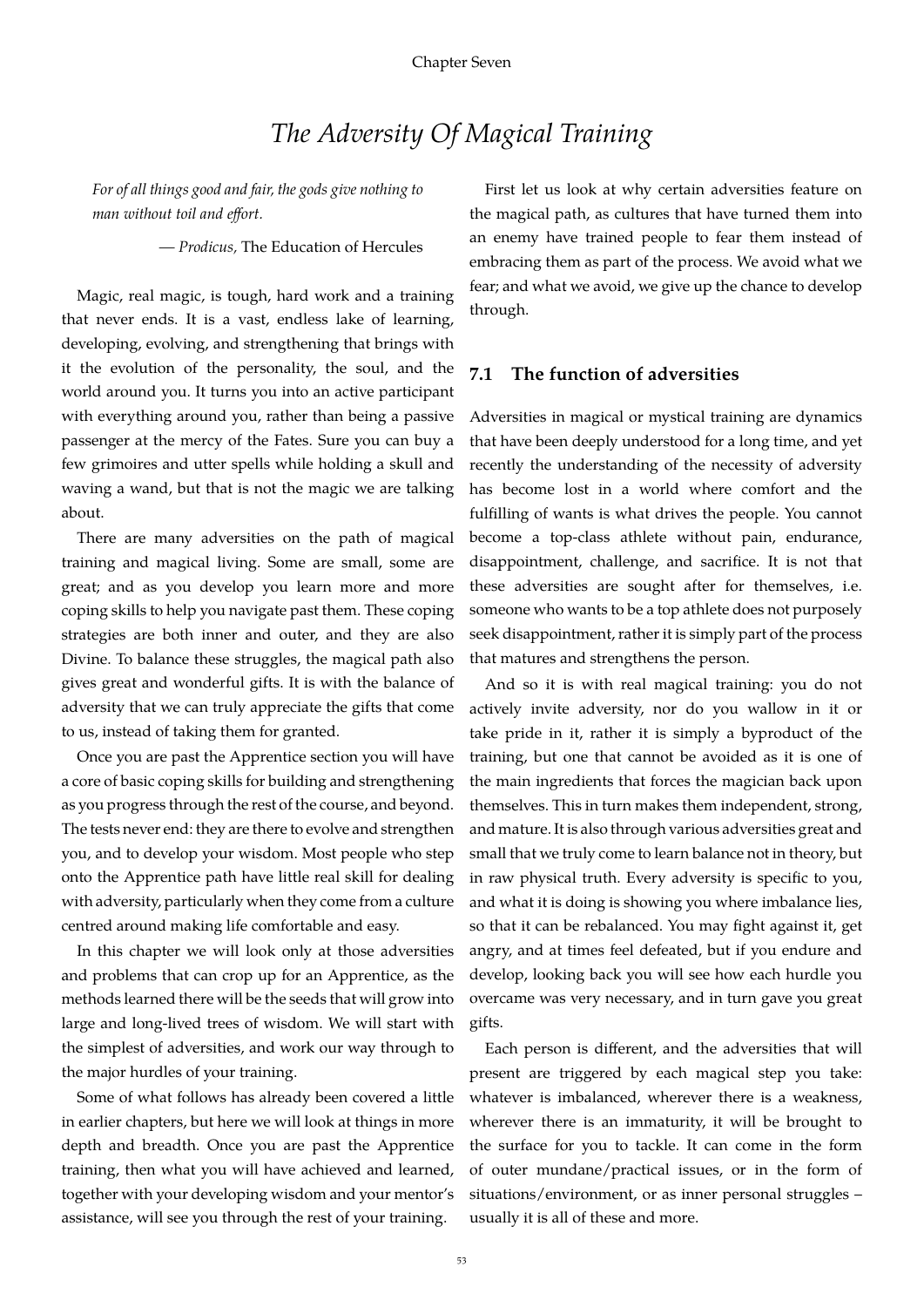For some, their adversities start from their childhood. Some are born to walk a magical and mystical path, and life will pummel them from the earliest possible time to give them the necessary internal skills, strength, and coping mechanisms for attaining their greatest potential. However, if they do not step up to those experiences as adults and tackle them with as much courage as they can, then they will devolve into victimhood, and their potential path closes down. Many are called; many have potential, but only those who do not give up will get there.

And for those who do not give up, whatever you need will be placed in your path. Trust is a major aspect of mystical magic, as is paying attention. An old saying that my mother used to tell me helped me through much of the adversity of my childhood and young adulthood; and when I was walking the difficult years of my magical growth, it always turned out to be true: "When the door slams shut, turn and look for the window that has been opened for you: you will find it if you look."

Anyone who seeks to develop and evolve on a magical or spiritual path, and is trying to walk that path while developing their balance, will never be allowed to fall. You may stumble many times, and you may have to scale high walls, rivers, and rocky roads—the adversities—but you will always be *upheld in necessity*: what you need will find a way to you, be it food, shelter, etc.

#### <span id="page-53-0"></span>**7.2 Simple adversities**

The small adversities can present in a myriad of ways, and they present always for purpose: remember, any adversity or difficulty that you experience can teach you something, and also has a functional purpose: it may slow down your studies, or kick you into action. Most of all they are there to teach you the first skills you need in magic: ingenuity, and patience.

When people progress beyond Module I of their Apprentice training, they are exposed to ritual, ritual space, and ritual tools. The first thing that comes to mind for a lot of people is that they need a dedicated space, special altars, shiny tools, and lots of things to buy . Some people are lucky enough to have access to all of that, in which case one of the lessons they will have to learn is that such luxuries can become a trap that limits further development.

Most of us—me included—have no such dedicated

white cotton napkins for my altars, and wherever I was working I would lay them on furniture, stools, piles of books, even the cooker and the draining board. You work with what you have. I had little privacy, as I had a hostile husband and two small children. I would work either early in the morning before anyone got up, or wait for an hour alone in the house. At one point, I announced that I needed time to myself for half an hour or an hour, and did not want to be disturbed, and I would go into the bedroom and work. Other times I went outside when I lived near nature spots, and sometimes I had to do an outer ritual in my head, and walk around a space, seemingly just walking and pausing.

For tools I looked in thrift stores. I bought a plain bread knife for a sword, a mug for a vessel, and so forth. These days I have things scattered around my house so they look like ornaments: tools hidden in plain sight. To this day, when a visitor comes to my house, they may find it unusual looking, but they would not see any directional altars or tools, they will only see eccentric ornaments. Even when magicians visit, it often takes them an hour or two of being in the house—which is tiny, so nothing is hidden—before they suddenly smile and nod: they have spotted the pattern hidden in plain sight.

This ingenuity not only teaches you to flex and bend with life while staying within your training parameters, but it also teaches you what is important and what is not. A white tea towel on a cabinet or a pile of books is no different to a solid purpose-made altar with lots of fancy mystical carving. It is the focus, intent, and work that makes an object special, not the object itself. Each cloth I used as an altar I would mark with a tiny letter in the corner, to make sure that I always used it in the same direction: they were the true magical directional altars. I never used them for anything else once they had been used as an altar: they became exclusive for the work.

It is a very important lesson in basic magic to understand that the trappings do not make the magic, you do. The trappings can become a trap, glamour that sucks you in, so that your magic becomes all about the look, the flourish, and the status, and not the actual work. That is the first trap of magic, and the biggest one that many never get beyond. Whole magical lodges are dedicated to trappings, and they are constantly stuck in the first stage of magic without even realizing it.

space, or special altars or implements. For years I had five clothes they stand up in, do magic in its deepest and most An adept is one who can, with nothing other than the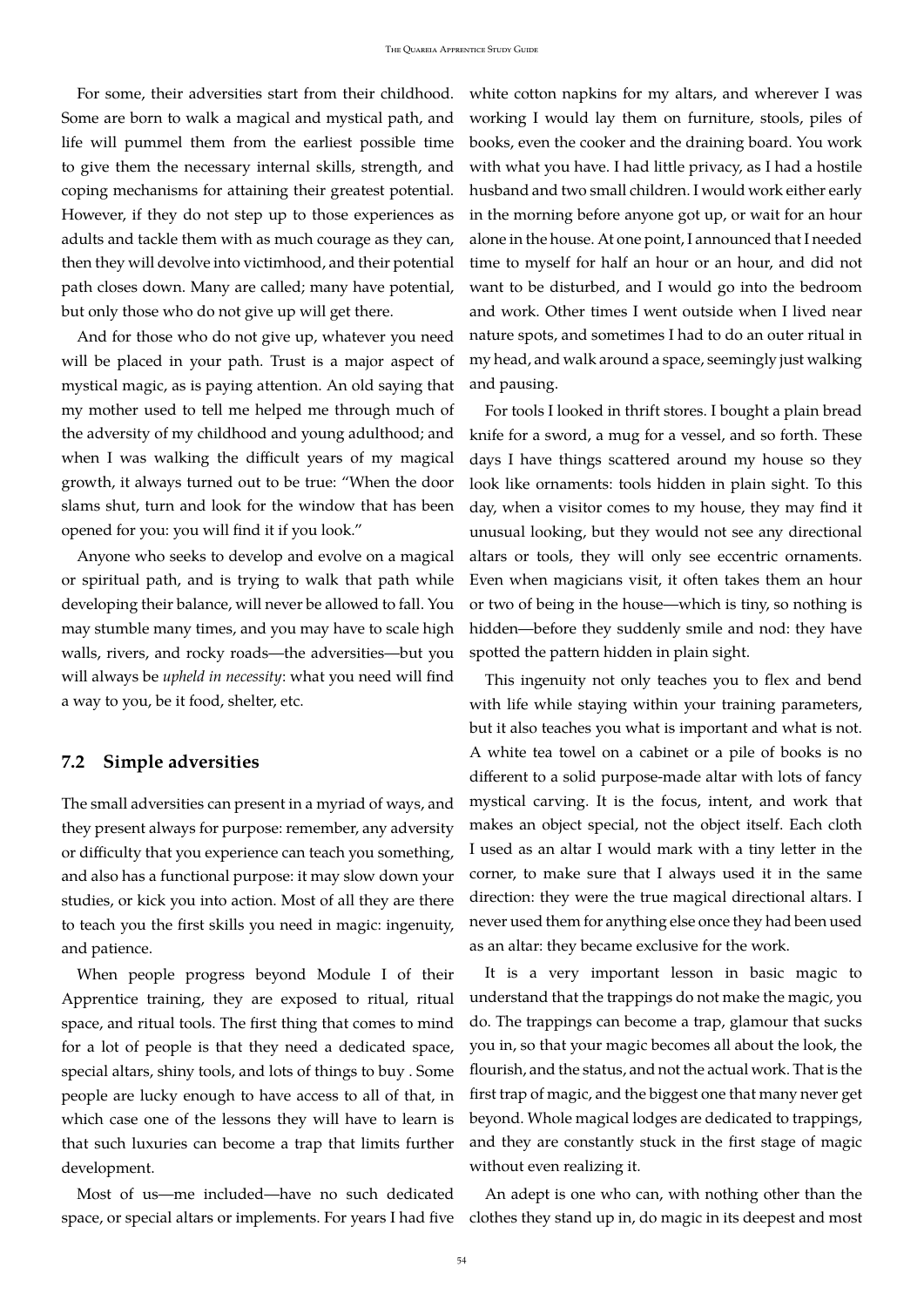powerful forms. An adept is not drawn into traps; he or she sees them and has no desire for them.

### <span id="page-54-0"></span>**7.3 Loneliness**

Loneliness is another little adversity that can present at the beginning of a person's magical path. This can either be because of their physical isolation, or because they are surrounded by people who think differently to them. This is something to be endured and recognized, before you step into connections that lift you up. Loneliness first teaches you how different you are from others. Then it teaches you how you may seek connection from outside of yourself, but first you must learn to be at peace with yourself. Such peace cannot be achieved through logic or psychology; it must be achieved by actually being alone. Through enforced isolation, you turn first to yourself, then to the Divine all around you.

Loneliness can appear at any time on your magical path, and it can return in different forms until you truly 'get it.' Its expression also depends on your fate path. You can be alone while surrounded by people, then alone with no day-to-day contact with others. However and whenever loneliness presents, do not despair and do not fight it. Simply be patient. First learn to endure, and then to settle into it. Later, you will learn to relish it. We do not voluntarily withdraw completely, as often the path of a magician is out in the world; rather we learn to accept isolation as sometimes necessary and functional.

Once we learn to accept and be comfortable with a state like loneliness, we have lost the 'want' and have accepted ourselves and the situation as necessary. Once the 'want' has passed and you understand it, then doors will start to open and connections will be made. The process of acquiring a magical family begins, and continues throughout your life. You will cross paths with magical people in the strangest of places, and directly through your training. At Quareia, we are always working hard to try and connect people through social media and gatherings where folks can meet, socialize, and make friends.

Understand that your need to connect with others is about your need to express yourself, or be taken care of, or to have an audience, or to be comforted. Whatever the basis of your want, once you understand it, see it, and recognize it, then it can no longer rule you, your decisions, or your magic. You have spotted part of yourself that could be a weakness, and that awareness will serve you in

your development. The endurance will give you strength and patience, and you will never again feel threatened by the prospect of being alone. And as many other serious magicians will tell you, once lessons are learned and you are ready to step forward on your path, you will never feel really alone again.

# <span id="page-54-1"></span>**7.4 Cultural persecution**

This can be a serious issue for magicians in some parts of the world, even today. For the most part, your magic is hidden behind closed doors; but sometimes you have to go outside and work in nature or out in the community. This is where a person living in a society hostile to magic has to be careful.

For a student, there are ways around things for most of the tasks in the course. Using a kitchen knife as your sword is not ideal, but it will work. Wandering around looking like a tourist, pretending that you are doing a science experiment, or doing something to help your child with a science experiment, can often be effective disguises.

When even such adaptations will not work, then look carefully at the task you have been set. What is the reason behind it? Is there any way to adapt it to do some of the work physically? If not, then it must be all done in your mind. This is much harder, but it can still trigger what is necessary. Working a ritual completely in vision is not impossible, but it does require mental focus. Sometimes a task may just simply be impossible: in such a case, write down why you cannot do it, and leave the door open for that lesson in case an opportunity arises for you to complete it.

The basic premise is to do whatever you can, no matter how hard it is, and accept the things you cannot do. If you are totally honest with yourself and not just being lazy, then the pattern will work around you. The magical pattern of the course is built around balance and necessity, and what is truly necessary for your training will be made available to you in some way or another. And what is truly not necessary, you will not do. It is individual to the person, and you will find that the powers will work with and around you if you are brutally honest with yourself.

I have worked rituals where the sword needed to be buried briefly, then cast in water. I had to work in a strict Islamic community, and being found doing magic could have meant violence directed at me—or worse. I bought a pendant that was a sword, aligned it with my sword at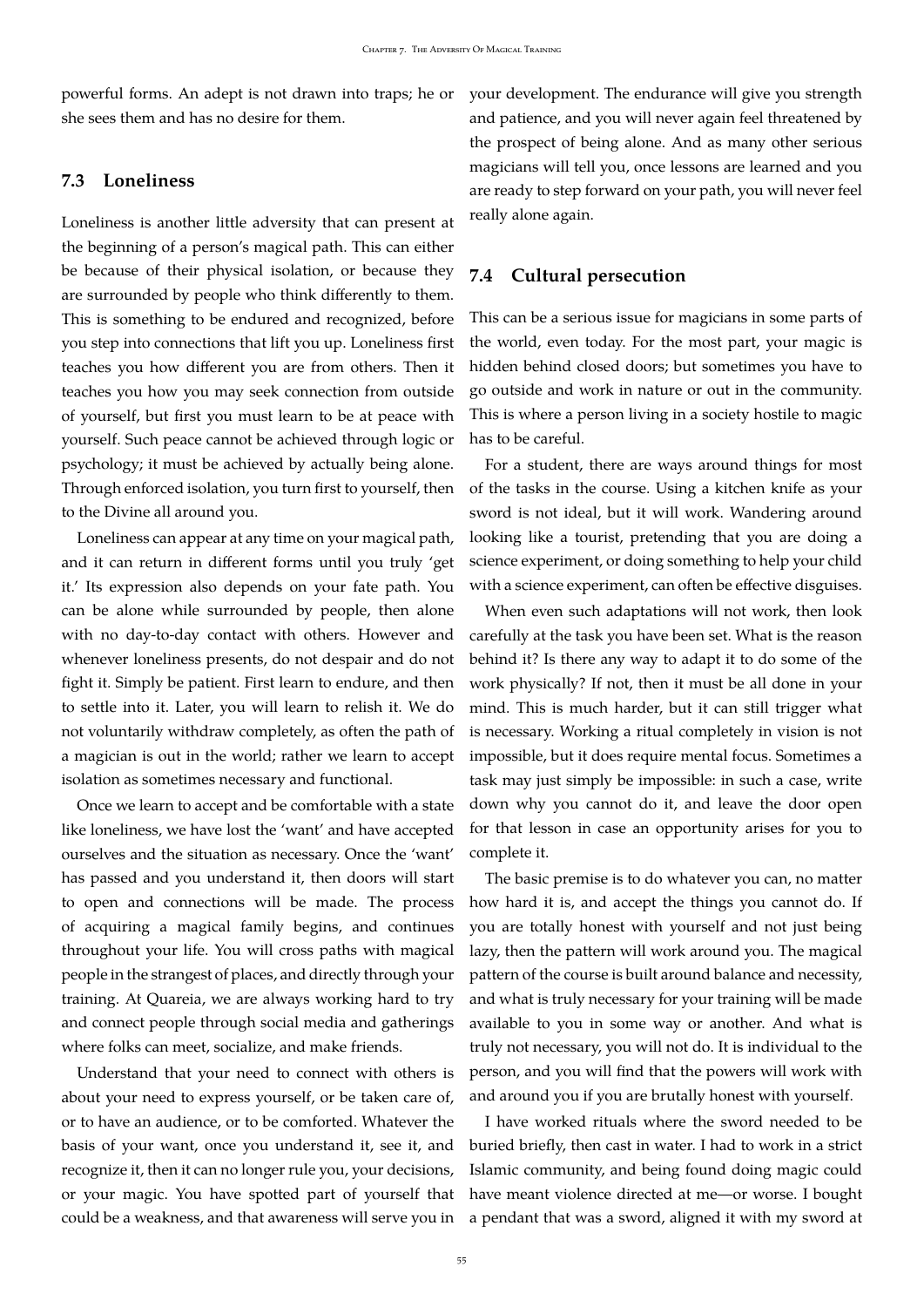home—you learn about this in the course—and when it came time to do the work, I sat beside a river, took off my pendant, and quietly stuck it in the ground by my side. After waiting a while, I took out a handkerchief, pulled out the pendant, and slipped it into the cloth. I then pretended to dampen the cloth in the river to wipe my forehead. All the recitations and actions were done in my head or whispered, and once I had finished, I put the pendant back on my chain and slipped it back under my clothing. I did this in full view of others, and simply appeared to sit but the river looking out over the landscape, and at one point dampened a cloth to cool myself.

The problems for someone in a culturally repressive society are not like those faced by someone who simply lives in a big city, where getting to nature is a bit of a struggle. Struggle is good; oppression is not. Never risk getting yourself arrested, and never avoid doing something simply because it is hard work or inconvenient. And learn to think sideways. Many homes have a decorative, cultural, or antique sword or dagger hanging on a wall: there is your magical blade, hiding in plain sight.

If you have to be out in nature for a task and you truly cannot get there, then work in a garden, a friend's garden, a public park, or anywhere with a bit of grass. Figuring out how to do something is all part of the process. Nothing is ever easy in magic, and the difficulty teaches you skills you didn't know you were capable of mastering.

#### <span id="page-55-0"></span>**7.5 Lack of money**

We covered things like resources in a previous chapter, and how Quareia will help when absolutely necessary; but there is also a dynamic here that can defeat you if you are not aware of it. Most Quareia work can be done without spending much (or any) money, but sometimes you will need to acquire something, and the task cannot be adapted or skipped.

If you truly do not have the resources, and what you need is absolutely necessary, then open the gates and tell the contacts this. By the time you come to need something, you will know how to do this. Also get in contact and ask Quareia.

But in general, people who think they have no resources are in fact pretty well resourced: it is about choice. No inner contact—or Quareia—will help you if you simply choose not to use a resource you have. If you eat out, buy coffees while going to work, can choose not to work, or pay to get your nails done, then you have resources. It is amazing how many people think they are broke who are not, particularly in first world countries. You need to look carefully at yourself, weigh your life against necessity, and decide how important the magical path is to you. When you are truly without, the universe will step up and help you, if you are true to yourself and your path.

*Adversity has the effect of eliciting talents, which in prosperous circumstances would have lain dormant.*

*— Horace (65* b.c.*–8* b.c.*)*

## <span id="page-55-1"></span>**7.6 Complex adversities**

The two most prominent powers that run through the Apprentice section are what I call the Grindstone and the Unraveller. These powers are thoroughly discussed in the course, but let us look here at how they actually manifest in the life of a student. This will give you far more understanding of what is happening to you as you train. The effects of these powers—and they are indeed *conscious* powers—start from the moment you begin training, and they will stay with you for the rest of your life. In the early days of your training, they will be tough taskmasters, but as you evolve and develop they will become your greatest 'wingmen' in magic and in your life. They are life's greatest trainers.

Think about an Olympic athlete or a military Marine. When they first start training, their trainers are tough, uncompromising, and completely focused on pushing the recruit to their limits. Later, these trainers become guides, upholders, and advisors who help the athlete or soldier attain their best, while holding them within the network of support. So it is with magical training.

But why does it have to be so difficult? True magical training will only be as difficult as it needs to be for each individual. The more baggage we carry, the more has to be seen, understood, and shed before we can truly move forward; and the weaker our muscles, the more training is needed to strengthen them. Humans are pretty lazy: if we are not pushed then we will often just float around happily until something upsets our stasis. This is not true only of humans: need drives action in every creature, and in every cell in our bodies.

Stepping onto the path of magical training means undergoing a series of little deaths until everything useless has been taken away and composted. We are left stripped,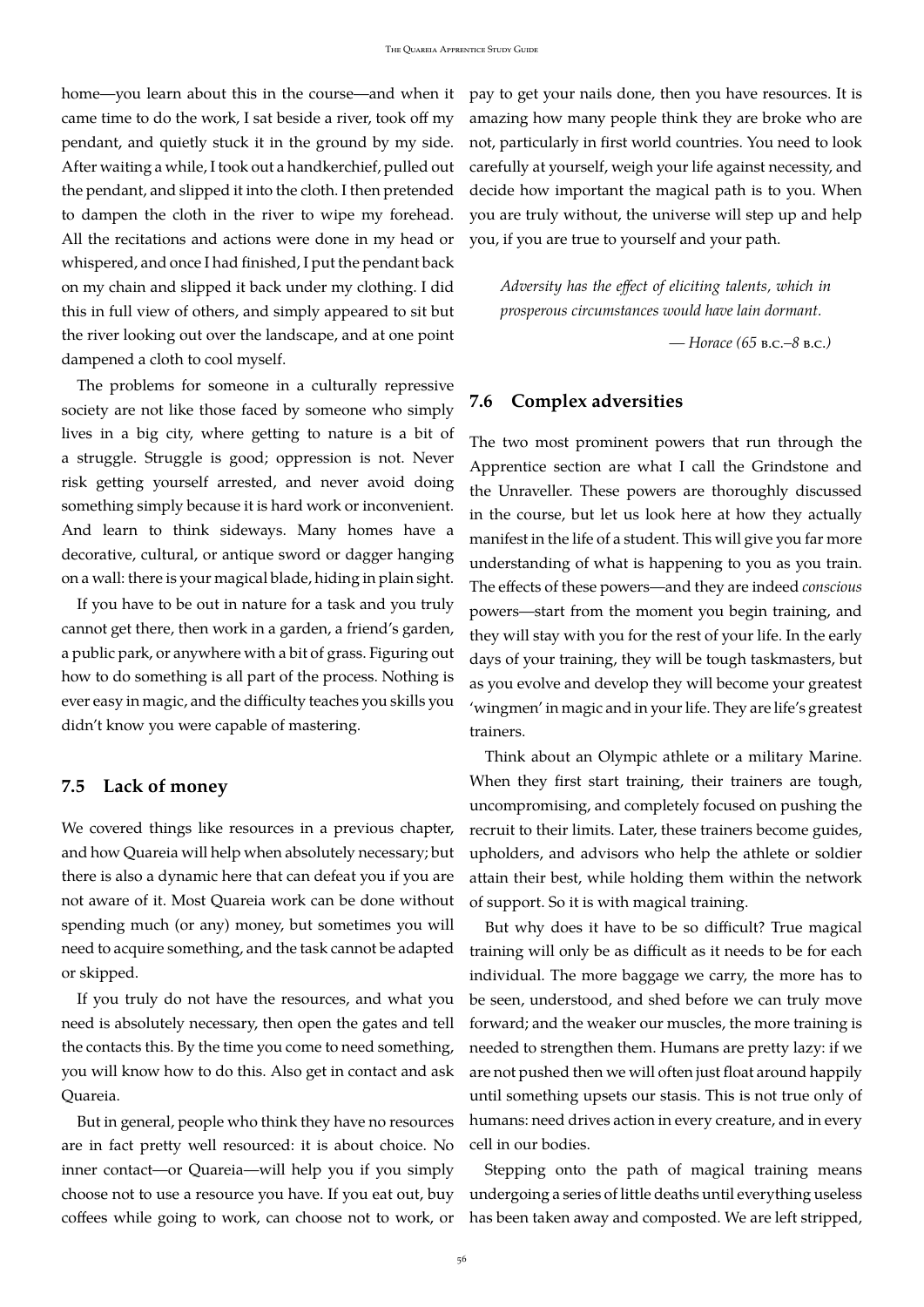exposed, and battered, but lightened of many loads and are in a bad place, location, or situation and are trying to ready to start the process of rebuilding.

So what are these loads that need stripping? It varies from person to person, and they are presented and taken off layer by layer. One of the first major layers presented for removal is abundance. This can be easy for some and difficult for others. In the USA, for example, some religions and spiritual paths seek to convince people that abundance is good, that you deserve it, and that it is a sign that God loves you. This is a marketing ploy which plays to our evolutionary 'squirrel' mechanism discussed earlier. Behind such marketing ploys are products, mega-churches, and con men.

But in the west, and particularly the USA, the population has been trained to think that more is better. On a magical path, such thinking becomes a problem, as magic must be driven by necessity if it is to be balanced and successful. So one the first steps in magical training is to learn to look around you and what you have. You are encouraged to clear out your cupboards and wardrobes, take out whatever you do not use, and give them away. Suddenly that coat that has hung there for three years without use is taken out of stasis and put where it is necessary: you give it to a shelter, charity, a homeless person on the street, or someone you know who needs a coat. This changes the energy dynamics around you: you become part of the pattern of *necessity*. How you can you possibly expect a being or spirit to help you when you sit on unused resources while others go without?

This action triggers the Unraveller power: the hoarding mechanism is slowly unravelled from you until you start to realize that everything you do (and *are*) in life is affected by magic, and that life *is* magical. You let go of what you do not need so that it can go to those who do need it. What you need will then start to make its way to you. If you are doing what you should be doing, then what you need will find its way to you. This simple dynamic becomes powerful indeed on the magical path, and the first step is to let go of excess. Do you really need your watch to be a Rolex whose price could feed a family for a year? Or do you just need to watch to keep time?

For some, the changes brought by the training will be massive; for others they will be small and simple. It all depends on what state your life is in.

As the power flow is Ma'at, the other side of the coin can also happen: if you are without and struggling, then what you need in true necessity will be put in your path. If you

get free, and it is necessary for your fate to be free of it, then the power will open doors for you to move forward. All this depends on your willingness to walk the path in truth and integrity. And it is a long process: it doesn't happen all at once, but unfolds as and when it is necessary, at a pace you can truly cope with—though this is often not a pace you would prefer!

There is a saying in the Qur'an, 'God does not burden any human being with more than he is well able to bear. Allah, the Most High, Speaks the truth.' (Surah 2:285-6.) This saying has a lot of magical knowledge within it. When you walk on the mystical and magical path, you are never given a burden you cannot truly cope with. And when you truly reach your limit and utter it, then you have then found your limitation. Knowing the limits of what you can cope with is important, and once you reach your limit in some situation and understand it, then the pressure backs off and necessity flows to you.

That does not mean you are never given burdens; in fact the reverse is true. The deeper in a mystical magical path you go, the harder your work and life gets; yet greater also are the necessary gifts placed in your path. The problem, most of the time, is that we do not realize how strong we really can be, how much grit we actually have, and how our perseverance can make us strong, stable, and balanced people. This strengthening process, as I have said before in this guide, is the 'gym for the soul.' To work with real power in magic, you have to be as strong and as balanced as possible.

It is also wise to understand that a great deal of our adversities—not all of them—come from our own actions and choices. This is why in the Apprentice section you learn a lot about cause and effect in magic and in life, a subject that has truly fallen by the wayside in modern magical training.

*To accuse others for one's own misfortunes is a sign of want of education. To accuse oneself shows that one's education has begun. To accuse neither oneself nor others shows that one's education is complete.*

*— Epictetus (*a.d. *55–135)*

Once you have examined the surface layers of 'abundance' in your life, then your training starts to dig deeper. What is out of balance in your body? If how you tend to your body is out of balance, or your body itself has become toxic, weak, or imbalanced, then your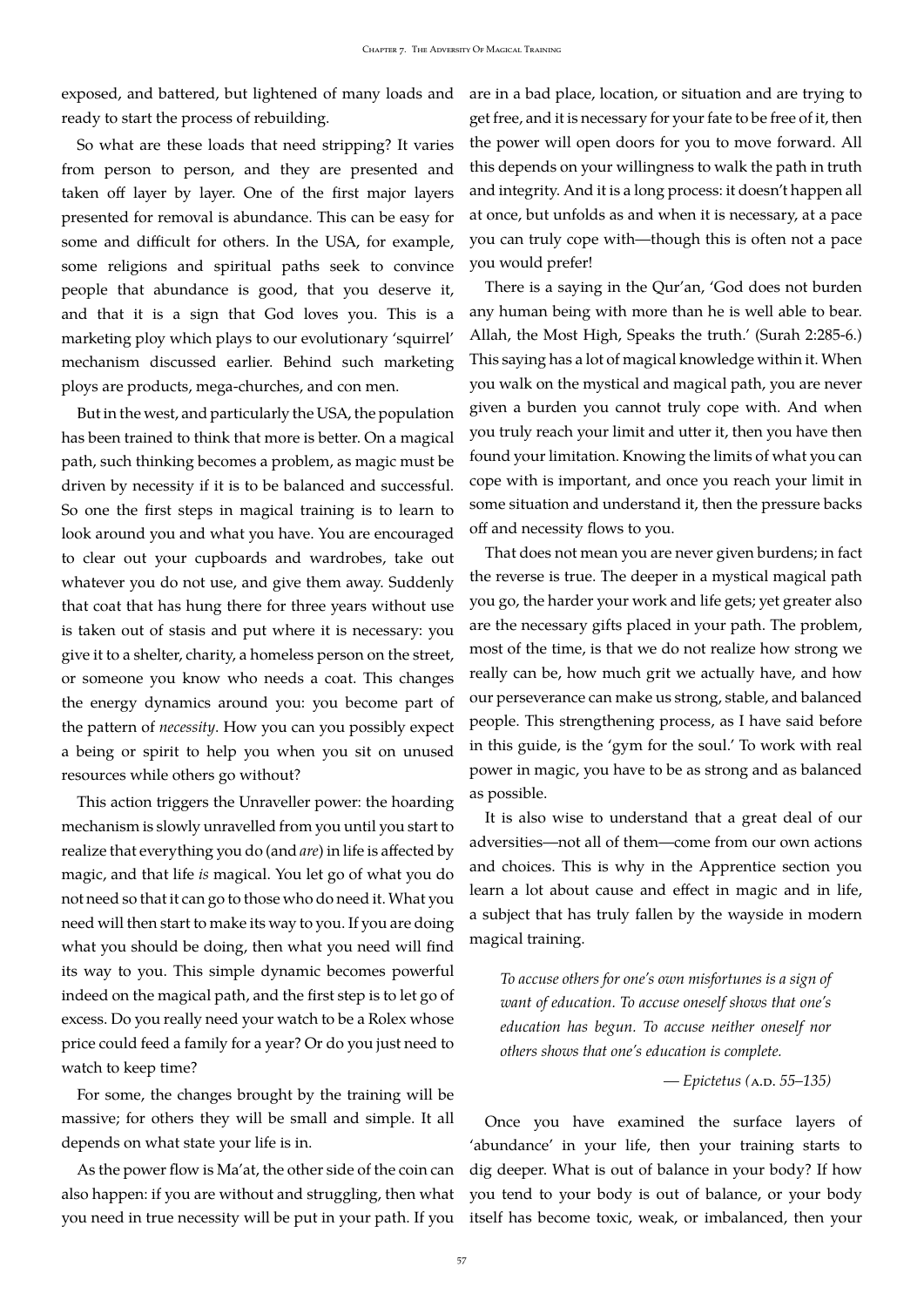health will be next on the agenda. It is pretty common in one's early classical magical training to have illnesses crop up or come to light, and they can be harsh ones that bash you. This is not a punishment or a test of endurance; rather it is to force you to look at how you care for your body, to be aware of your toxic eating habits, or of toxic behaviour that will ultimately poison you if it continues. Once magic is triggered in your body, then your body will start to respond by showing you where it is struggling.

This also changes your relationship with your body, and also changes your understanding of your own body. You will begin to learn its unique strengths and weaknesses, and what you can really cope with, and what you cannot. Some people have a tough time with this; for others it is not such a big deal. It all depends on what state your body is in, what your attitude is towards it, and whether that attitude is right or not. Some people merely have to change their diet: through magic, they start to react to certain foods which start to make them feel ill or toxic. But for me it was a tough road.

When I wrote the Apprentice section, I was also doing the work, not only to revisit it, but also to observe it from a different angle to evolve and 'better' that work. So I went through every single process in the course, in the short time of three years. That was truly the toughest thing I have ever done in my life—and I have done some pretty tough things. I was also going through an accelerated menopause as I wrote the course, and the way I had learned to look after my body was now no longer applicable. I had to find another way, and I was bashed until I learned.

Lastly, some of the adversities which will undoubtedly trigger are mythic ones. This is why you were encouraged to read mythic tales and mystical legends. They are key adversities that will mark your progress on the path, and will bring about magical change within you. The mythic patterns that trigger will vary from person to person: it will depend, among other things, on your history, ancestral bloodlines, and culture.

For example, there is a lot of Egyptian mythology and mystical magic in this course, and one myth in particular triggered for me intensely when I came to writing that part of the course. There were two physical manifestations in rapid succession. The first was an attack of shingles in my left eye, which caused great pain, a fixed pupil, and loss of sight. I kept writing regardless. All it did was slow me down a little, and at first I did not get the magical message. Then, shortly after, I was working in the garden cutting things back, and a thorn flew into my left eye and embedded itself in my eyeball.

I visited the hospital again to get my eye checked, and once again, I experienced a loss of sight, pain, and a slow recovery. Only in that second recovery did I realize that I was manifesting the injured Eye of Horus—the left eye—which is explored briefly in the course and which I was working on at the time.

So I went back and explored the myth and the magical dynamics of the Eye of Horus, and realized that I was manifesting the magical dynamic. My sight and the 'casting of my glance' with the left eye was being changed. And change it did. My physical sight in my left eye is now changed permanently, but the inner magical aspect of the left eye dynamic was also changed, for the good. Through knowing the mythic pattern of the Eye of Horus, I came to understand why those incidents happened, and I learned how to work with the magical gift I had been given. That is how magical adversity works.

#### <span id="page-57-0"></span>**7.7 A challenge to preconceptions**

Another dynamic that kicks in is having your preconceptions and prejudices challenged. One thing to remember in all this is that magic transforms you to help you *evolve*. If your magical training is focused on yourself, on improving yourself, then it will not happen, and in fact the reverse is likely to happen. (Some magical training systems really do not understand this dynamic.) The change *within* comes from your work casting *outwards*, in service. I have talked about this a lot before, as it is so important.

As you work outwards, first in connection, then in service, you start to change within. As each layer surfaces, it challenges you with exterior and interior events. The layer of us that houses our prejudices, preconceptions, and thoughtlessness starts to make itself known once the more superficial challenges have been met.

We all have preconceived ideas about things. Usually they are incorrect and fed by our prejudice. Prejudice is a defence and survival mechanism deeply embedded in our psyche. Its aim is to bond a small community together so that it stays safe. But in the world we now live in, this mechanism serves only to devolve us and cut us off from each other.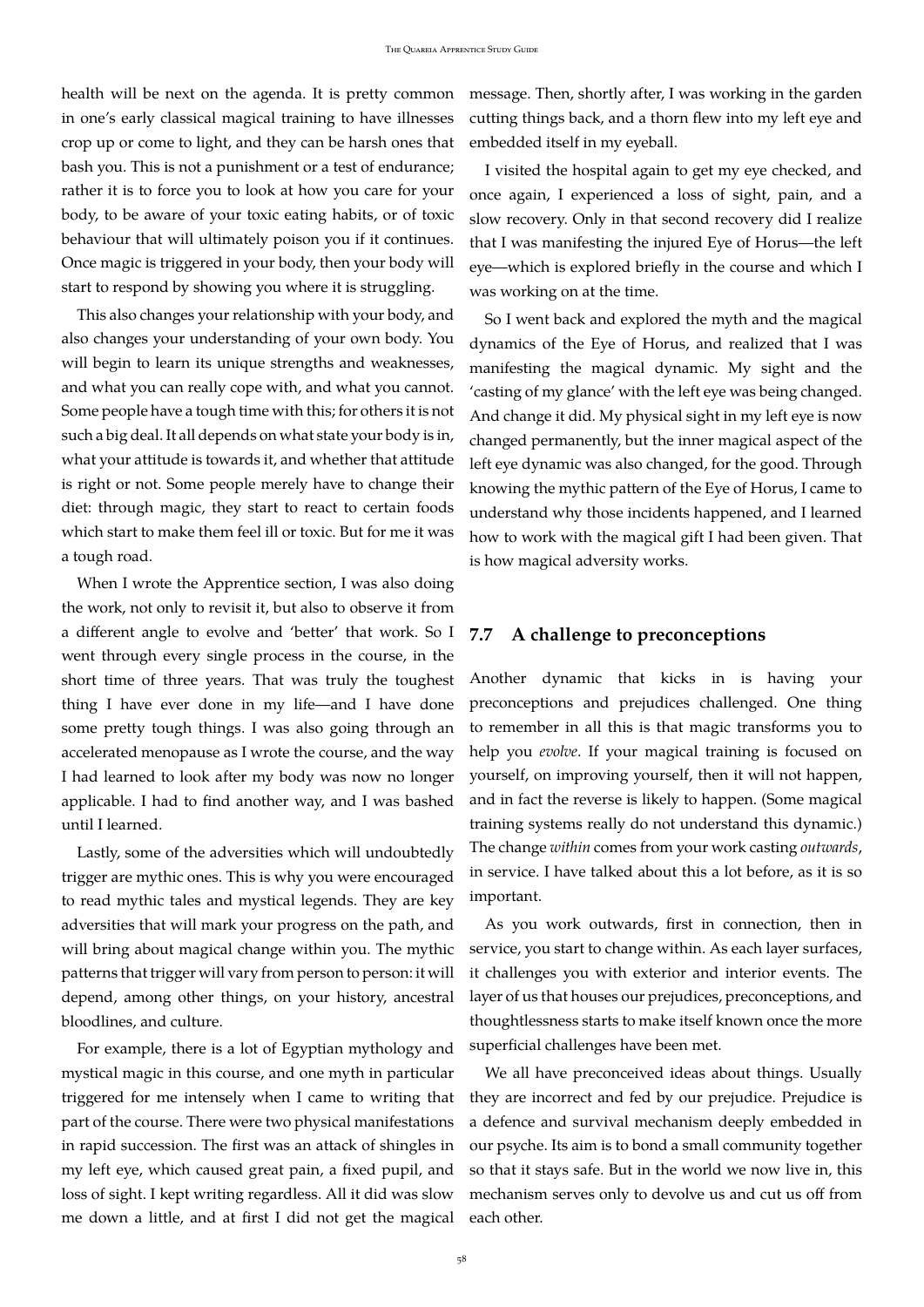Prejudice comes from not knowing, not understanding, and from deeply fearing *the other*. It is fed by a lack of wider education, by a lack of opportunity to mix, and by a lack of ability to step into the shoes of others. Base human dynamics like this have no place in magic, and particularly not in Quareia magic. To step into the deeper magical Mysteries, we have to leave such base instincts behind, and step into a way of thinking rooted in Ma'at and necessity.

It is vitally important in magic to know why things happen; why beings, people, and creatures behave a certain way; and to distinguish between rejecting a person or community because of their colour, culture, religion, appearance, or sexuality, and rejecting them because they are unbalanced, violent, or inherently degenerate. Every community in the world has a group it defines as *the other*, some minority within it that it believes must be 'kept down.' Often the *other* group is poorly educated and/or poorly resourced, and various differences will keep it apart from the surrounding community. And yet within that group there will be good and bad, bright and stupid, healthy and diseased, nasty and nice. We are all human, and every group, *without exception*, has its good and bad members.

If you turn your back on a whole group of people, then that is an imbalanced and unjust action, as you are also turning your back on the good people, the honest people, the bright people: this breaks the laws of Ma'at. It is up to the magician, as they develop, to look beyond their base instincts and to judge each individual on their own merits. There are killers, extremists, and rapists in 'rich' and 'good' communities just as there are in 'bad' communities.

Excluding people who are unjust, violent, or very racist can be a balanced exclusion, but it depends on what your role is in life. If you are a doctor, a lawyer, a mediator—someone duty-bound to help others regardless of their beliefs and behaviours—then such an exclusion is unbalanced and unjust. If, however, you are trying to build, evolve, and create in your work, then whom you exclude should be decided individual by individual, based on the person's long-term inherent behaviour towards others. You should not be excluding people simply because they are members of some group such as a race, religion, or sexuality. Exposure to different people with different ideas brings growth. Even if you do not agree with them, they will expose you to different viewpoints, which will expand your awareness and knowledge.

It is vitally important in magical development not to beat yourself up if you find, on self-examination, that you do harbour some prejudice. Rather it is a matter of learning to step back from your old beliefs and examine them in the cold light of day. What is their root? Where did those ideas come from? Do they have real merit? How do they affect your development? What behaviour in others triggers your prejudice? Where do those behaviours come from—what causes them? This will start you on a journey not only of self-discovery, but also of learning about other people, what makes them tick, and why they are as they are.

This in turn teaches you how to analyse, which is a major skill in magic: through visionary and contacted work, you will come across many different types of inner beings, and through being able to analyse their behaviour/presentation, you will learn how to communicate properly, how to assess the value of your work, and most importantly, how to not let preconceived ideas steer your work. Magic is true exploration, and learning how to step forward with common sense and logic as opposed to emotive reactions will put you in a strong position upon your magical path.

Let's just spend some time looking at the root causes of 'difference' and those behaviours that can trigger prejudice. For some, particularly those students who have travelled a lot or have been exposed to many different cultures from childhood, the following comments will be obvious. But for others, particularly those who have not travelled much outside their own country other than for holidays, the following comments may trigger deeper thought, analysis, and understanding.

### <span id="page-58-0"></span>**7.8 Crime and disease**

Many minority groups in different countries have fled war, poverty, disease, and oppression. Some have ended up in a foreign country through slavery, and the deep history of their oppression continues to define their present day community. Such minority communities are often plagued by high crime, poverty, and disease. Poverty and oppression are fuel to the fire of crime, and where there is a lot of poverty, there will also be crime.

It is easy to say, "oh, this minority community are a bunch of thieves and thugs," but when you are in long-term poverty and cannot feed or clothe your children properly, theft can be part of your existence. I have lived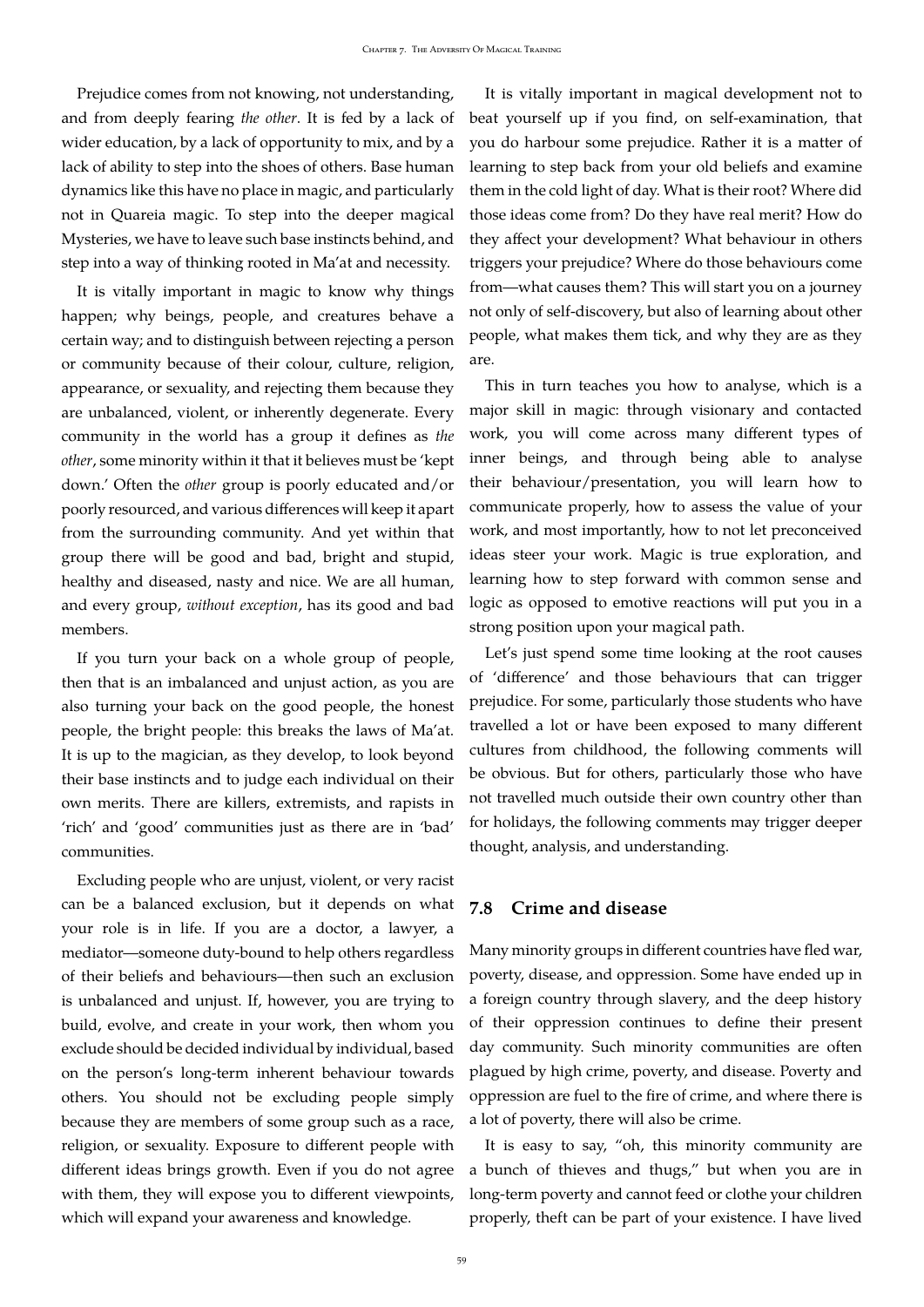in minority communities that had serious poverty, and I in the fields as a peasant, you cannot be wearing layers realized that while high ideals are great when you have a full stomach, when you have nothing, you fight to survive.

It is also easy, as a well-fed and housed person, to cast judgement and talk about choices, and to imagine what in such a situation you would do to make it better. *Never judge until you, too, have lived for a good length of time in such conditions.* Poverty, disempowerment, and oppression destroy the depths of a person, and you cannot stand in judgement until you have walked in their shoes.

### **Lack of education**

In minority and poor communities, the chance of getting a decent education is often nonexistent. Without a good solid education, rising out of poverty can be difficult, if not impossible. Not everyone is bright and able to pull themselves out of a poverty cycle without help. And a lack of education in a poor and/or minority community can be a breeding ground for extremism, whatever their religion or culture. It is the root of poverty, oppression, and violence. When you are oppressed and have no education, then you have no way to express or understand why that oppression is happening: your only way to fight back is through violence and aggression. When you have an education, you have a voice and you know how to use it. This is one of the reasons that governments with authoritarian leanings tend to advocate policies that strip schools and universities of funding: it takes them out of the reach of the poor. If the bottom layer of society cannot voice its discontent, then it cannot overthrow the regime. It will simply become a violent layer of society, which can then be used as an excuse for more oppressive policies.

#### **Appearing different**

Minority cultures that appear different because of their clothing are often attacked, maligned, and feared. Usually this is due to a lack of understanding, and the inherent human drive to favour conformity. Currently in the west, Muslim women wearing the hijab is a major driver of racist and violent attacks on the streets. So let us use the hijab as an example.

Different cultures develop different ways of dressing, at first due to climate, health, and environmental necessity. Ever tried wandering around in the desert in full sun, or avoiding head lice without a head covering? These dress codes of necessity become status symbols: if you work of fabric that are going to get in your way. So a woman wearing layers of silk is stating that she does not have to work in the fields, therefore she is from a wealthy family. Her skin will be fairer as it will be exposed less to the sun. Thus her light skin and her veil are status symbols of wealth and privilege. The veil as a female status symbol is first mentioned in history in the Assyrian sumptuary laws (Middle Assyrian 1114–1076 b.c.) though there are carvings of veiled women dating from around 2500 b.c.. So the veil has deep and ancient roots in the cultures of the Near and Middle East.

Later, the pecking order of society asserts itself further through religion. If the woman is covered, then not only is she from a wealthy family, but she is also from a 'good and modest' family. The veils start to become not only symbols of wealth and status, but also of religious and moral standing. The politics of Islam and the West have further intensified in the last twenty years, and in many countries the hijab has become a political football as a result.

But a woman who walks down the street in the West wearing the hijab is dressing in a way that has been normal in her culture for thousands of years. Who has the right to tell her to stop? Why should a person be feared or reviled simply because they are dressing normally for their own family, culture, and religion? People in the West may say, "when in the West, do as we do." This is the age-old instinct that associates conformity with security: recognize it for what it is. Understand where the hijab comes from and what it means to the wearer, then examine the negative reactions to it without emotion.

So how does prejudice become a magical adversity in training? Magic is about connections, conversations, bridging, mediating, opening, and closing. To operate in any real depth a true adept, you need to work these dynamics on a deep level, and any imbalance or baggage of yours will affect that work. You cannot in truth get rid of all your baggage and imbalances, but you can get them right down to the minimum, and govern them with logic and necessity. That way, your emotional and instinctive patterns of behaviour—your prejudices—-can be transformed into an early warning system as opposed to a blockage.

By examining and challenging your preconceived ideas, and exploring the background, root, and reasoning behind different behaviours, you learn to apply logic and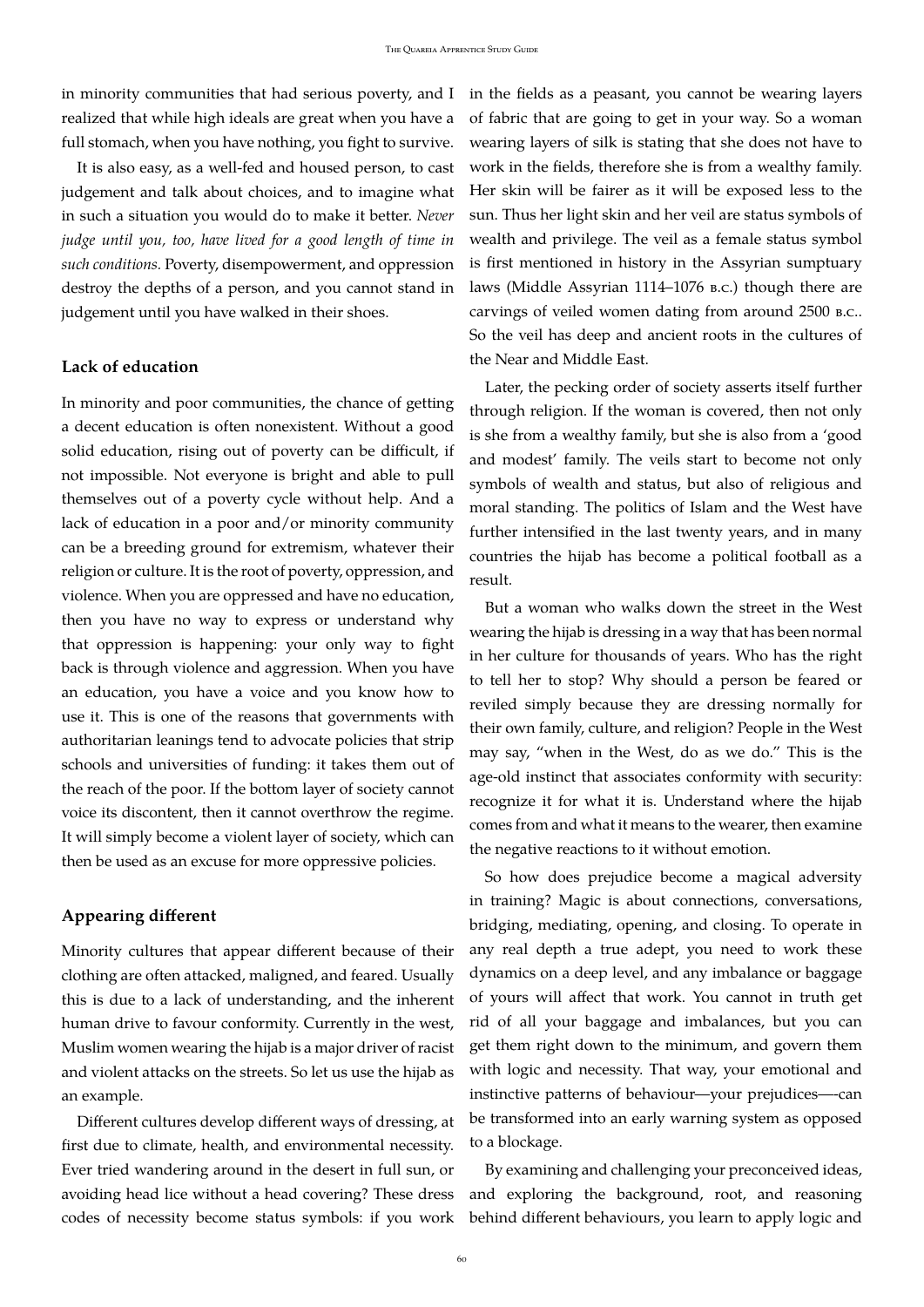understanding. This starts to change you, first on the surface, then deeper at an inner level. It prepares you for all the different sorts of inner contact that you will have, and to respond to those contacts on their own merits rather than by your preconceived notions or prejudices. This is particularly important for magicians who have grown up as Jews, Christians, or Muslims, as the polarized view of good and evil in the three Abrahamic religions will be a filter through which you view inner contacts. Inner contact and inner beings are not grouped into nice identifiable bundles of 'angels' and 'demons,' so it is important, and especially so when you become Adept, to be prepared to see into the depths of a situation or contact, and use logic to assess its merits. Your subconscious, then your inner self, will start to shift from its tribal affiliation with what is familiar to what is necessary for balance.

Being prejudiced is as unbalanced and unhealthy as being 'all accepting,' which is the other end of the scale. The more you work on your preconceived ideas and dig for their reasoning and logic, the more you will develop as a bridge that allows communication with any 'being' that is necessary, and that blocks whatever is unbalanced and unnecessary. So you begin to see how important it is to move away from your cultural programming and towards logical thought, so that you mind can start to learn flexibility. (As an aside, it also teaches you to look beyond the surface appearance of a thing, which is extremely important in magic.)

*Adversity is the first path to truth. — Lord Byron (*a.d. *1788–1824)*

### <span id="page-60-0"></span>**7.9 Gender and identity**

Gender and sexuality can be a major issue for people going into magic, as a lot of magic, particularly western magic, is seemingly geared towards the white straight male. The overall structure of many western magical schools is one that was put in place during the late 19th century where the world and people were viewed through a very polarized lens: white and not white, male and female, good and bad. A gay man was considered an abomination, and a woman doing anything other than producing babies and running households was scandalous. If you were not white Anglo Saxon then you were considered inferior.

To give the magical schools at the time some credit, they tried hard to step away from such closed mentalities, but the aroma of discrimination still lingered. A lot of that fixed mentality still exists in the world of magical training, and it is important for students to be aware of it so they can look out for each other. They must know that such attitudes are not okay, and are not a part of magic.

In terms of gender identity, if a student is fluid with their gender identity, then they should approach their magical work with the same fluidity. However, in general you should not be approaching your magic in terms of your sexual identity, but in terms of what each of your individual magical workings *needs*. Magic is always rooted in necessity, and each magical act should be approached as an individual unit of action. What does *this* pattern need to function? How do I fit within it?

A lot of magic works from you as an individual, so it really does not matter what gender you are or how you identify. You just plug in and get to work. Issues can arise, however, when a magical pattern, usually in ritual, involves polarity power dynamics. It is important for all magicians to learn how to work with polarized power, even if you as an individual are anything but polarized.

The key is to approach each such working individually and decide for yourself where you fit in the pattern and polarity of that particular working. If you are gender fluid, or have a complex gender identity, then you are far luckier than most: you will be flexible enough to fit anywhere on the pattern according to its needs and the intention of the magic. Just remember that each magical working is different, even if it appears superficially the same as a previous one. Don't take anything for granted, and be flexible with how you approach the work.

Gender fluidity has not been much explored in Western magic, so if you are a Quareia student and your gender or sexual identity is complex or not polarized, then take notes. Keep records of your workings, their effects, and so forth. Your experiences and development will help the next generation, and if you make it through the Adept training and become a mentor then you will be invaluable to the next generation not only as a mentor those going through the same identity development, but also in educating those who have no knowledge, understanding, or experience of such issues.

Women and gender is still, sadly a major issue in magic. We women in magic still have to work twice as hard to get any sort of respect, and in some areas of magic we are still relegated to a pseudo-sexual role, for instance as a 'Scarlet Woman,' which is nothing more than a male sexual fantasy.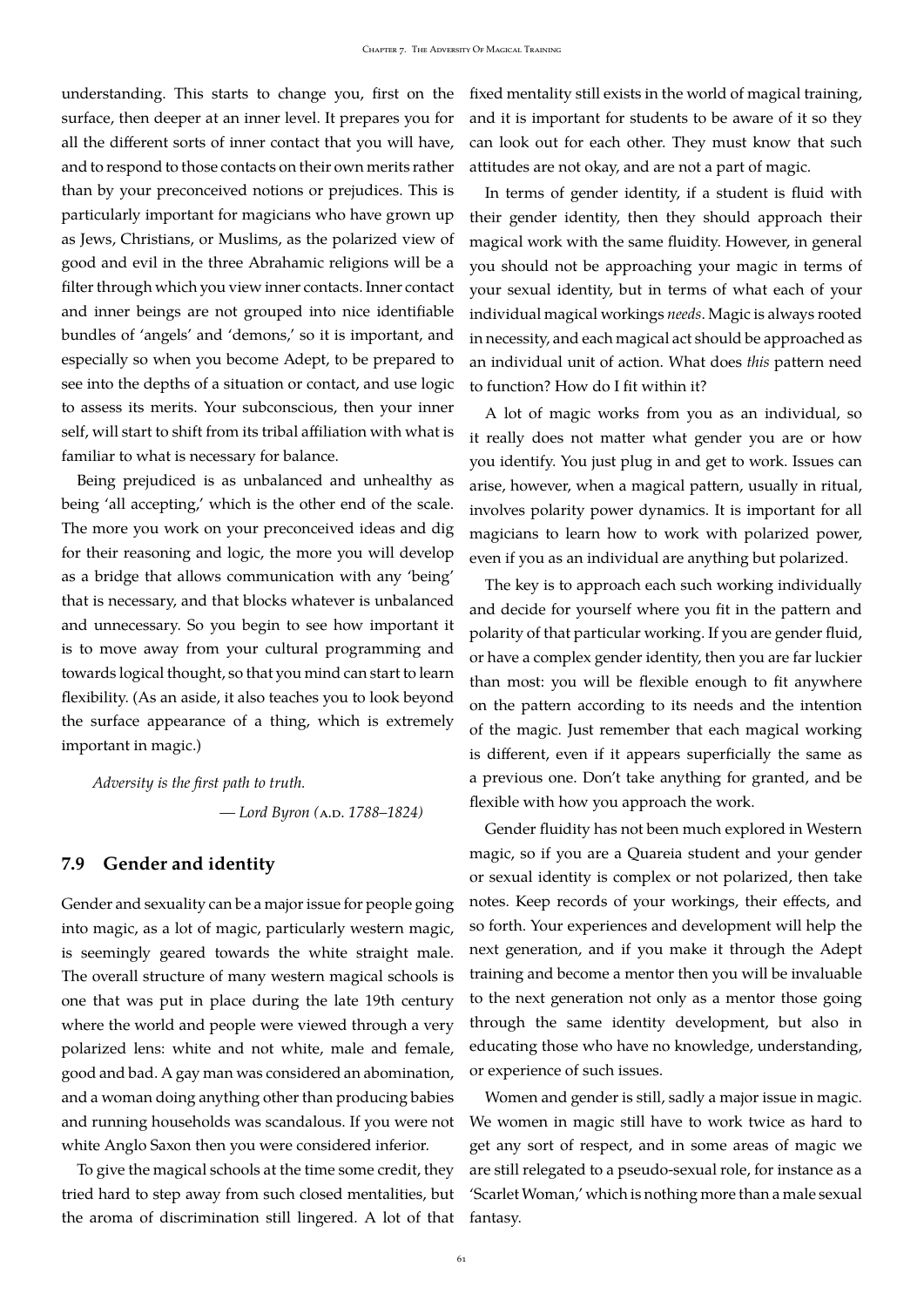In Quareia there are no gender defined roles, as in classical magic there are no such things. Polarity workings form a small part of the more advanced work, but they are not as gender defined as they appear, and their purpose is to force the magician to think beyond the stereotypes and to work out, in each particular working, whether they are outputting or receiving energy. This can change from working to working depending on how the person and their body are functioning at the time, and what the flow of energy is: what it is doing and where it is going.

The advice I would give to women is this: do not allow anyone to sideline your work simply because you are a woman, and do not allow any magical group, lodge, or school to keep you down or relegate you to a role simply because of your gender. Ability and hard work is everything in magic, not gender; and I can say that as a postmenopausal woman who has excelled in her field of magic.

When a woman hits menopause (as I did, at high speed) her power does change. It goes through a flux for a few short years, but if you understand not to try and hold on to what you were before menopause, but step forward into a new and often quite different pattern of working, then you will do just fine. Your power and skill set shifts, and it is important not to fight to stay as you were, but to step forward with the understanding that you are morphing into something far more profound. The changes menopause brings to your magic are wonderful: your magic becomes deeper and far more mystical, and once you are over the two or three years of feeling like a madwoman—swinging hormones can do that to you—then you will find a level of stillness that you did not have before. As a female magician I can say that now, on the other side of menopause, is the best time of my magical life.

#### <span id="page-61-0"></span>**7.10 The Challenge of the Gods**

Once you have divested yourself of things holding you back, the way adversity comes at you changes. It can often present when something is wrong: you may have taken a wrong turn in your life or magical work, or you may need to change but are clinging to a mentality of 'keep on the same path of action, don't keep changing.' Such a mentality comes from the need for security, which is often drilled into people from a young age. But magic is all about change, constant change, and development.

When my energy levels suddenly dip right down, or everything I try to do is blocked or unworkable, I step back and look at what I am doing in every aspect of my life, why I am doing it, and where it could potentially lead. Once I have done as much thinking as I can muster, I will then use divination to see if the blockage, loss of energy, or adversity is there to hold me back for my own good, or whether something I am doing is blocking off my future path.

Often our present actions—or lack of action—can close down future fate patterns. That closing down will drag on your energy or cause everything around you to become unworkable. Often the culprit of the energy drain is a simple little thing, akin to a grain of sand grinding away in your shoe, eventually giving you blisters. Use divination to see what you are doing, or not doing, that is affecting your future fate pattern. When you go off course in a way that affects your future, your energy will really start to drag on you, to force you to step back into the stream of fate and time that will lead you to your greatest potential.

Now you will begin to see why divination is such an important tool in magic, as it helps you navigate these challenges and bring in necessary change. These adversities are there as warnings, so once you are past the first half of your Apprentice training and you suspect that one of these warning adversities has activated, use divination to figure out what is happening. First get an overview of where your path is taking you with the Landscape layout; then use a simple Tree of Life layout to ask if you are indeed on the right path in everything that you do. If you are not, then it will show in the last card.

You then have to look at where the adversity is striking. Is it your health or energy? Or is it your work? Your family? Something else? Finding the root cause of the adversity is not easy and can take some time, but often inspiration will come from the readings, or dreams will highlight the problem for you if it is getting important enough. Pay attention, dodge the bullets, and make the necessary changes. Never get to thinking that you must not make changes: magic itself triggers change. Make changes when they are necessary, and hold your course steady in a storm when that is necessary.

To summarize, we all approach adversity in different ways, and it is important for you to find your own coping mechanisms, and to meet each challenge with a brave heart and a clear mind. My method is to expect and plan for plague, then celebrate when it is simply a cold.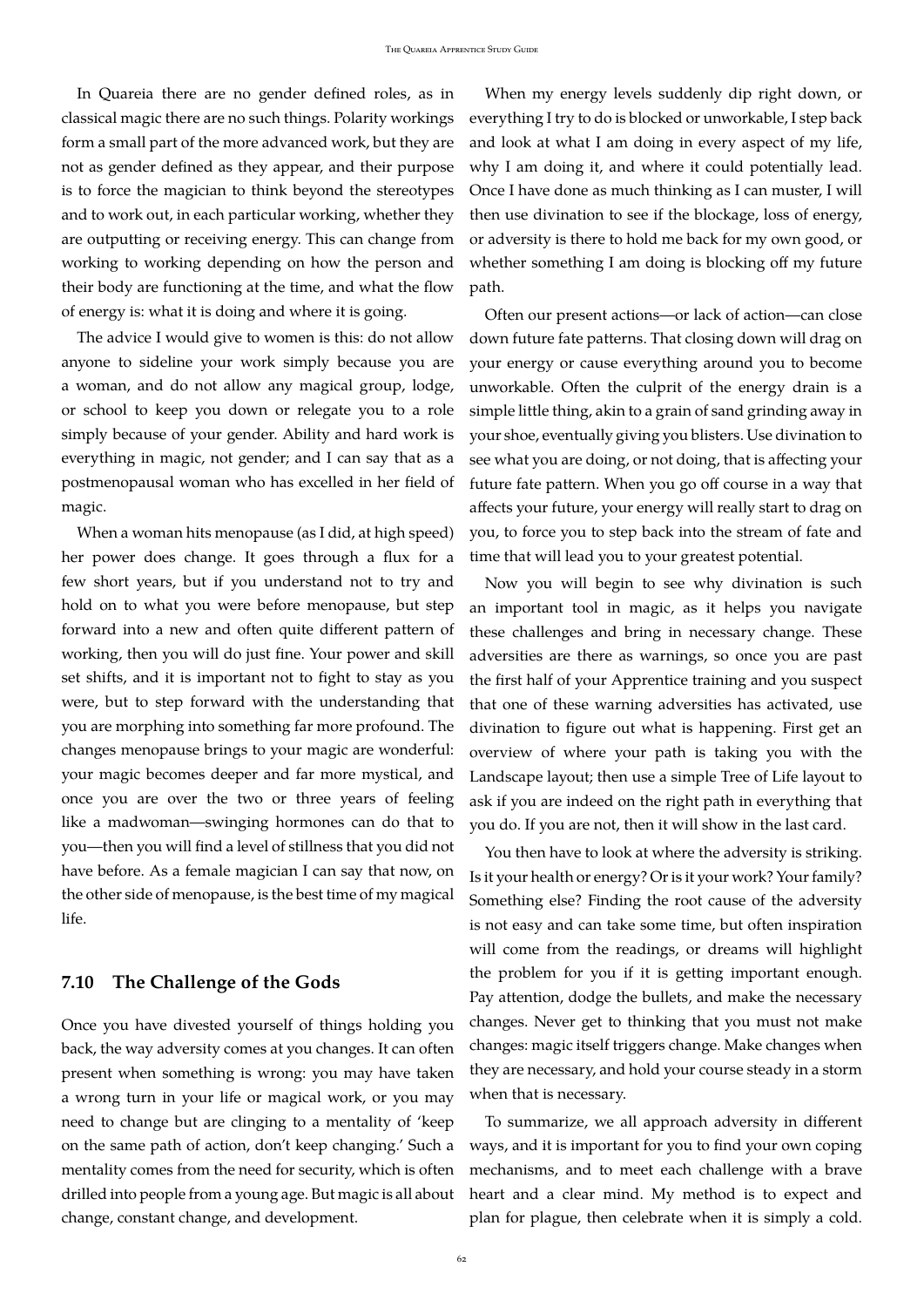Your approach may be different. Find out what works for you. As you are challenged more and more, your coping mechanisms will develop and mature if you do not run away from difficulties, but step up to them and treat each one as a chance for development and learning.

When you fail to overcome an obstacle in your path, pick yourself up, dust yourself off, learn whatever you need to from the experience, and be truthful with yourself. Then step out again with more determination. The more you engage with obstacles that block your path and solve the problems or dodge around them, the stronger and wiser you will get. If you run away or give in, the same obstacle will keep coming back in different guises until you get the message.

The more you learn from adversities, the less harsh and more subtle the adversities will eventually become. You will increasingly pay attention to what may lie ahead (divination is a good tool) and find the path at each crossroads which bears the best fruit for you. The magical pattern will increasingly fit itself more perfectly to you, ensuring that you have exactly what you need, and removing what you do not.

A real adept has generally been through many adversities and learned many lessons, and has extracted knowledge and wisdom from each one. When they stand before you their adepthood is revealed in their eyes and their actions, not by a certificate on their wall or a fancy badge on their lapel. Life is one of the major trainers in magic, so engage with it in all its dysfunctional glory!

*March on. Do not tarry. To go forward is to move toward perfection. March on, and fear not the thorns, or the sharp stones on life's path.*

*— Kahlil Gibran (*a.d. *1883–1931)*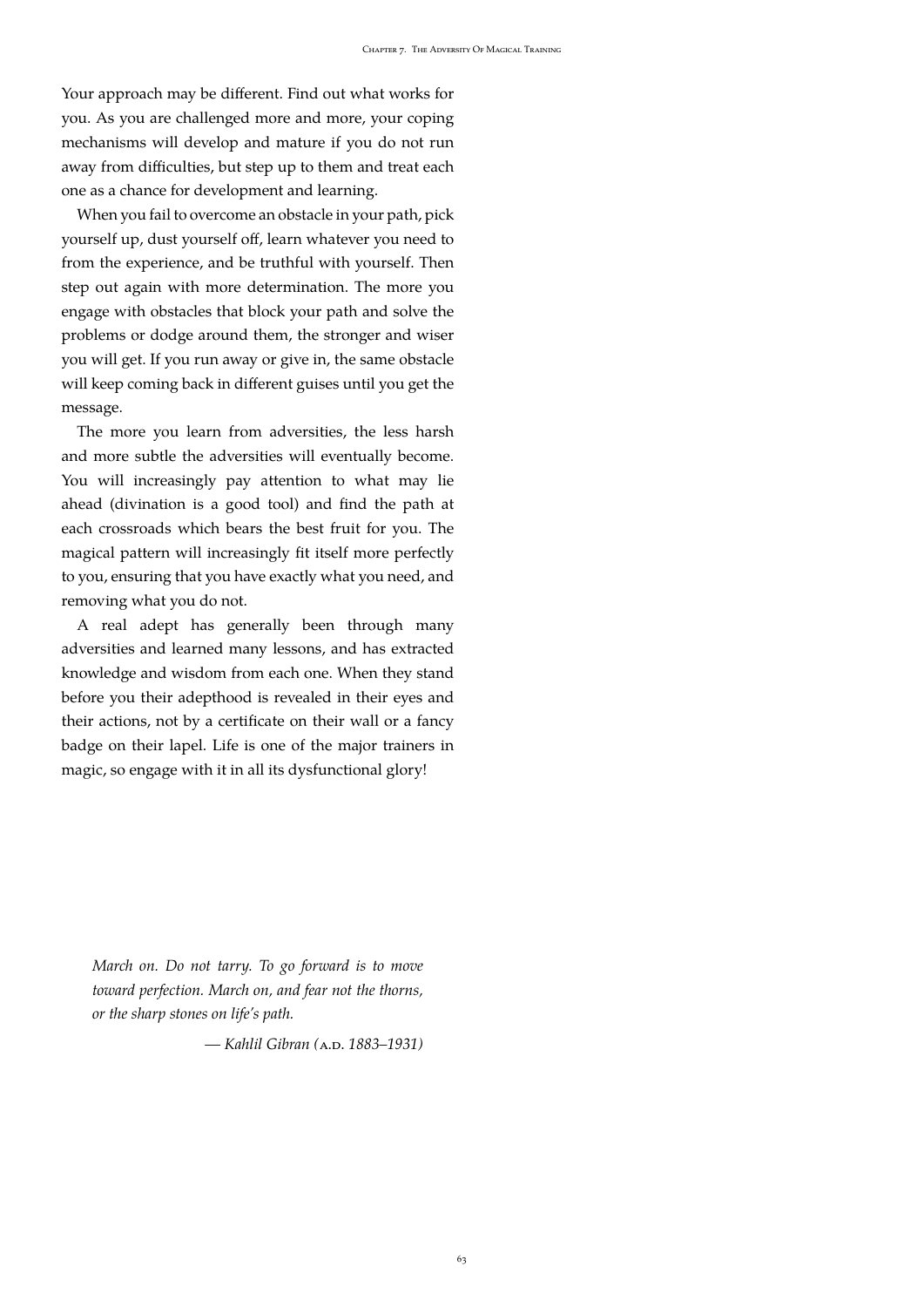# *Religions*

<span id="page-63-0"></span>*Beware of confining yourself to a particular belief and denying all else, for much good would elude you—indeed, the knowledge of reality would elude you. Be in yourself a matter for all forms of belief, for God is too vast and tremendous to be restricted to one belief rather than another.*

*— Shayhk Myhyi al-Din Ibn al-Arabi*

Since writing the course I have been getting a lot of questions about religion, and especially about what religion a magician should be, and whether you can still do the course while practising certain ones. Because religion can so strongly influence both individuals and cultures, I think it would be useful for people to have a better overview of how religions can intersect with magic, and in particular with Quareia's magic. If you have no religion, or have left behind a religious family, then then this chapter will give you insight into various workings within the course, why they are there, and how to approach them.

The foundation and basis of Quareia training is that it covers knowledge, skills and techniques that are not specific to any particular system, but are often found in many different magical systems: it gets to the core of magic without being hobbled by one specific religious pattern. Most magical systems today have one religion at its core – it is usually because that system grew out of a group of people who were all from one religion, which in turn was the overarching religion of that country/culture. But why does religion appear in magic at all?

To answer that question, you have to step back from the religious mindset—which is harder than it sounds—and look from the outside in. What actually *is* a religion? A religion is a cultural framework that provides a method for communicating and connecting with the Divine. Its dogmas and rules are often rooted in the culture it grew from, and they generally include whatever civil traditions are necessary for a harmonious community.

Before the twentieth century, most countries generally had one overarching religion dominating their culture, though they may also have had some minority religions brought in by immigration. Even in secular countries today there is generally one especially prominent religion that has a defined influence on how the culture works, what laws are enacted, and what the social norms are.

In magic the same happens, even today. There is often an overarching religious pattern at the bedrock of a magical system (though parts of other religions may also be included to add spice). This limits the scope of the system's magic and its inner contact, and it can entrench in the system any latent suppressions or imbalances that run through the religion or the system's magicians.

However, in any magic that reaches beyond petty spells and role playing, there is a strong presence of the Divine. In magic you are working with the powers of the universe, the consciousness of creation. As such, you bump up against the Divine pretty early on. The key is to understand that the Divine—God, Allah, the Unknowable One—is not religious: the Divine and religion are two different things. Religion is man-made, and as such has all the flaws and weaknesses of humans. Divine consciousness, on the other hand, is all around us and within us, regardless of our religion and regardless of humanity. When we eventually become extinct as a species, the Divine will continue, but our religions will not.

# <span id="page-63-1"></span>**8.1 Why does a magician need to learn about religions?**

This is the most common question I get from Quareia students, and though this is discussed briefly in the course, people tend to glaze over it or miss it. So an in-depth answer here would probably be useful.

As a magician, you do not work in isolation. You are surrounded by people and communities, and a lot of your magic, both as a student and as an adept, will be about service and helping. You cannot help someone or something (a landmass, for example), if you do not understand the deeper workings behind a religion that is prominent in a culture, or understand where and why things go wrong within a religion, and how that affects everything around them. When a person goes to see a doctor, the doctor will ask about their symptoms, but he will also ask (depending on the issue) about their diet, their job, and so forth. Getting a wider perspective gives the doctor clues about what could be causing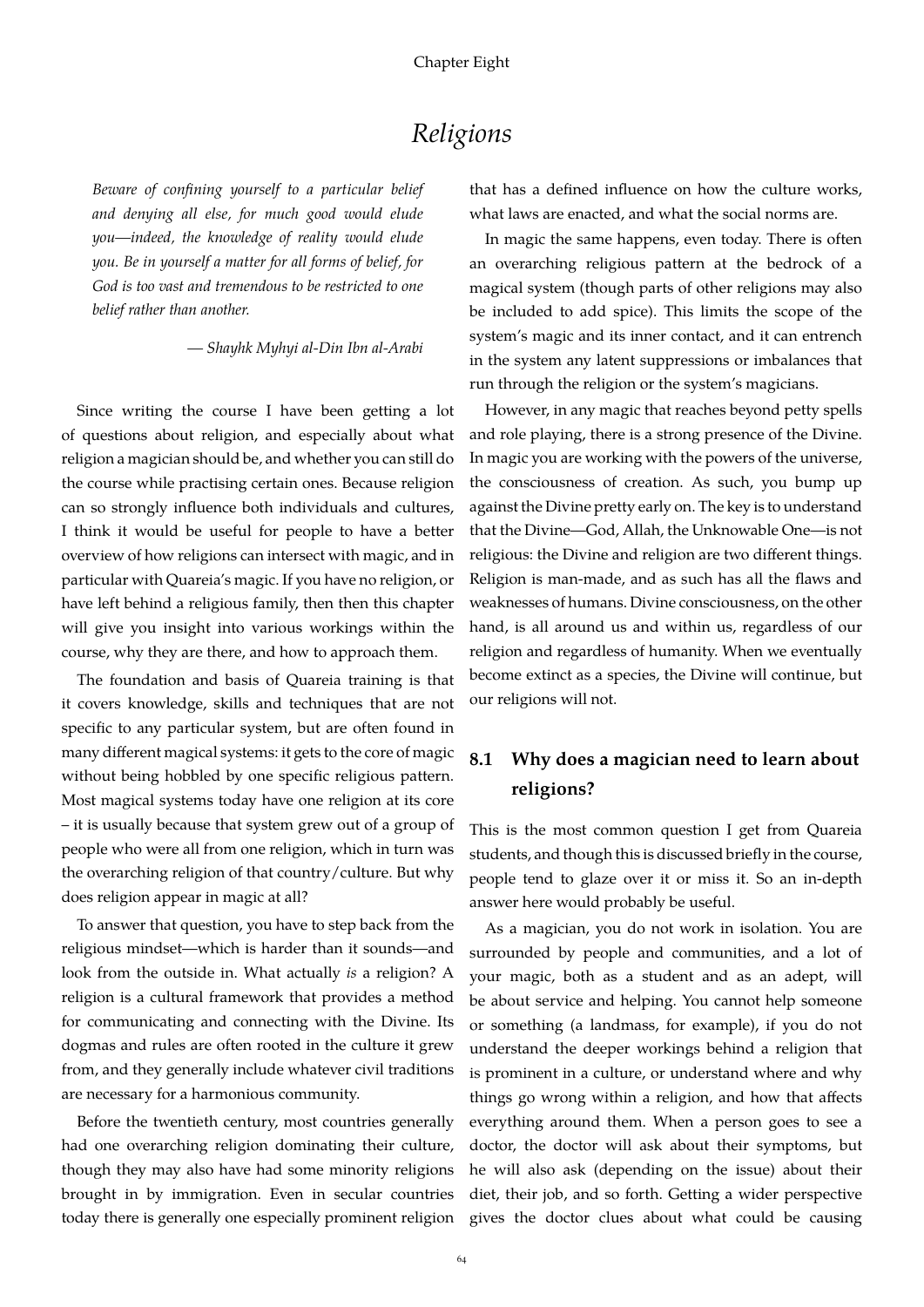their patient's problem, and also what could limit their ) the culture. Everything was enmeshed, and when it all recovery.

As a magician, you will cross paths with people from all different sorts of religions and cultures who will ask for your help. If you understand their deeper religious mindsets or childhood religious influences, then you will get a wider picture of their story, and also of the method to resolve their problem.

The other, and I feel more important, reason for a serious magician to learn about different religions, is that it shows them the magical commonalities and mystical similarities between various religions, and how those mystical and magical concepts eventually became religious dogmas. The course looks at this in many different ways, sometimes directly, and sometimes with a focus that crosses paths with religious thought.

Once you are able to step back and look at different religions and how they developed—and if you can look without prejudice—then you notice how many times an ancient religious or magical practice is co-opted by a newer religion. Magic was an integral part of ancient religions: the separation between religion and magic only really began with the rise of monotheism.

# <span id="page-64-0"></span>**8.2 Understanding the evolution of religion**

To understand magic as it exists in religions, you have to understand how the function of religion has changed over the millennia. In ancient cultures, magical practices were part of the religious duties of the priesthoods (male and female). Ancient religions were greatly concerned with subduing certain powers, keeping other powers happy, and talking to the Divine on behalf of the people. The unwashed masses were not allowed anywhere near the inner parts of the temples, and religious rituals were generally conducted for the deities, and done behind closed doors.

The deities were considered the children of the creator: different expressions of the Divine. They were looked after day and night. A lot of ancient ritual had to do with keeping all the plates spinning to achieve balance and subdue chaos. In the Ancient Egyptian religion, the monarch and elite priesthood were expected to adhere to a code of balance and justice themselves, so that they would be part of the balance and not a cause of chaos.

This created a social order that flowed from the religious structure, which in turn, became a defining feature of went wrong, the finger of blame would be pointed at the Monarch, then the priesthood, and finally the people.

As with all human organizations, in every religion that develops, a power grab eventually happens. Temples would fight each other for supremacy over wealth and resources, and the whole thing would begin to rot and fall apart. Power grabs happen in different ways in different religions, but it happens in all of them, without fail. Power grabs often appear as factionalism at first, with one group accusing another of heresy. But lurking behind this is simply the wish to be on top.

In the Christian church, the Mass, or Eucharist, was originally a ritual performed for God and humanity as a whole, not for the local people. The priest would face the altar with his back to the people, and often there was even a rood screen to block their view, so they could only hear what was happening. Later, some Christian factions did away with most of their rituals and turned churchgoing into a weekly social lecture and prayer session. Finally, in the twentieth century, even the Catholic church turned their priests around, got rid of the altar rails and rood screens, and made Mass much more of an interactive social event.

Of course I am generalizing here, and skipping across the surface of a complex story about how human interaction with the Divine has evolved, but an in-depth lecture is not necessary here. The point is that all religions have a lot in common when it comes to how they were structured, how they evolved, and what their purpose was. Knowing that, and stepping away from any degenerate, ingrained belief in 'one true way' can help a magician enormously, as it allows them to see through a religion's dogma to the inherent patterns that underpin it. This allows the magician to spot the religion's magical aspects (they all have them) and especially any magical patterns taken from earlier systems that have been inserted into the newer religion with a few changes to make them fit.

It is those magical patterns that you learn in Quareia, through study and comparison, and through practice. You cannot fully understand any magical or mystical pattern before you have actually worked within an aspect of it. Studying alone will not allow the Deeper Mysteries of a pattern to surface in your mind. So let us look at how that is approached.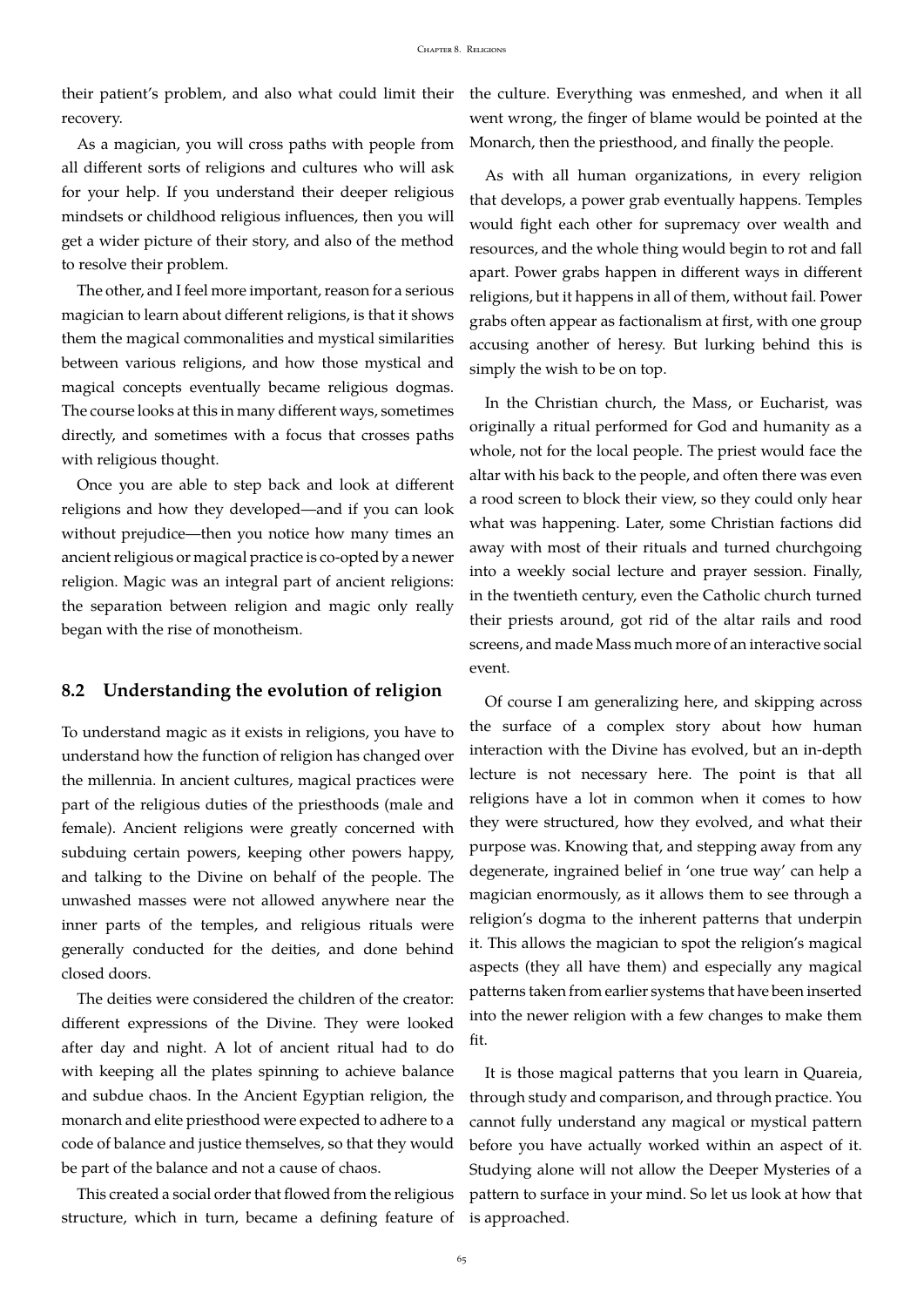# <span id="page-65-0"></span>**8.3 Working with different religious patterns in Quareia**

In your Quareia training you will come across workings that connect you to the Divine without a religion dressing, where there is a simple communion between yourself and the Universal Divine. Later you will work with exercises anchored in a specific religion, so that you get the 'inner' aspect learning of what can flow through that religion, for good and bad. Often these are exercises that you have to repeat, so that you can learn how connections develop over time, what they bring to you for good and bad, and where their magical roots lie.

You are also given exercises that can trigger some of the issues that can flow through a religious pattern, so that you can experience them firsthand. You are not warned about what could happen: personal experience is always the best teacher. And of course everyone is different, and will have different experiences.

In the Adept section, you work with an ancient state religion's pattern that has magic closely enmeshed within it, so that you can have certain extremely direct evolutionary experiences. Here the pattern is used as a vehicle for the adept transformational Justification process.

You will also study a lot of different religious texts, exploring their magical and mystical aspects while looking at where their ideas came from, and how they have evolved over time.

Though only a few religious patterns are worked with directly, the workings themselves will teach you how to approach any religious pattern to learn from it, so that you can, if you wish to, explore other religions using the same methods.

I use the rule of absolutes to get you used to the 'operate from within' method: you are placed within a mystical, magical, or spiritual mindset and structure, and trained to operate an aspect of magic from within that mindset. Sometimes you are not told why, or how long you will be in that structure, or indeed if you will ever be pulled back from it. This enables you to focus your consciousness fully in the pattern.

When you are finally pulled out of a religious or magical pattern and introduced to the next one, you will have gained a much deeper experience of it by working within it, and you will understand better its pitfalls, benefits, beings, issues, and patterns.

When we study magic, we tend to think of that magic within our own cultural and social mindset. That affects how we project that magic outward in our work, service, and action. However, we live in an ever-shrinking world, and we are constantly bumping up against different cultures, religions, and systems. We therefore must be able to confront our biases towards or against many different religions. A true adept not only understands all these different systems, but they can also operate briefly and respectfully from within them as and when necessary in order to achieve something. Healing, exorcism, construction. . . all these tasks, and many others, require you to understand fully any religious, magical, or cultural systems that may be in play.

To this end, the Quareia student has to be immersed in different religions and magical systems, not to become part of them, but to be informed and to understand them. The working knowledge you gain as a result makes you useful, and it also, as a byproduct, helps you gain a deeper understanding of the sort of issues that can arise within a system or religion. It also helps you spot the many areas of degeneration, imbalance, and sometimes just sheer madness that often develop within such systems during certain periods of history.

So while the actual mechanics of magic that you learn in Quareia are free of any religious or magical systems, you still have to dip into them as a focus or subject matter, and sometimes briefly immerse yourself in them, while also maintaining detached observation, in order to become a knowledgeable, well-rounded adept. This in turn will also, by the time you get to adept level study, lead you to question what is divinity, what is religion, what is magic, what does it mean to you, and how do you either develop your own unique interface with these various energetic structures, or how do you tear such concepts apart and find new evolved expressions.

I also put initiates and adepts in situations where they step over the line from magical work with deities into a more religious, priestly role of tending to a deity. Approaching a deity as a magician is very different from approaching a deity as a devotee; yet often people do not realize there is a difference, or why there is a difference. Rather than just explain it, which is how the apprentices are exposed to this difference, an initiate and adept crosses that line for a while, then steps back. Over the course of a few months, they learn their lessons by direct, practical experience. After that, they can choose from a place of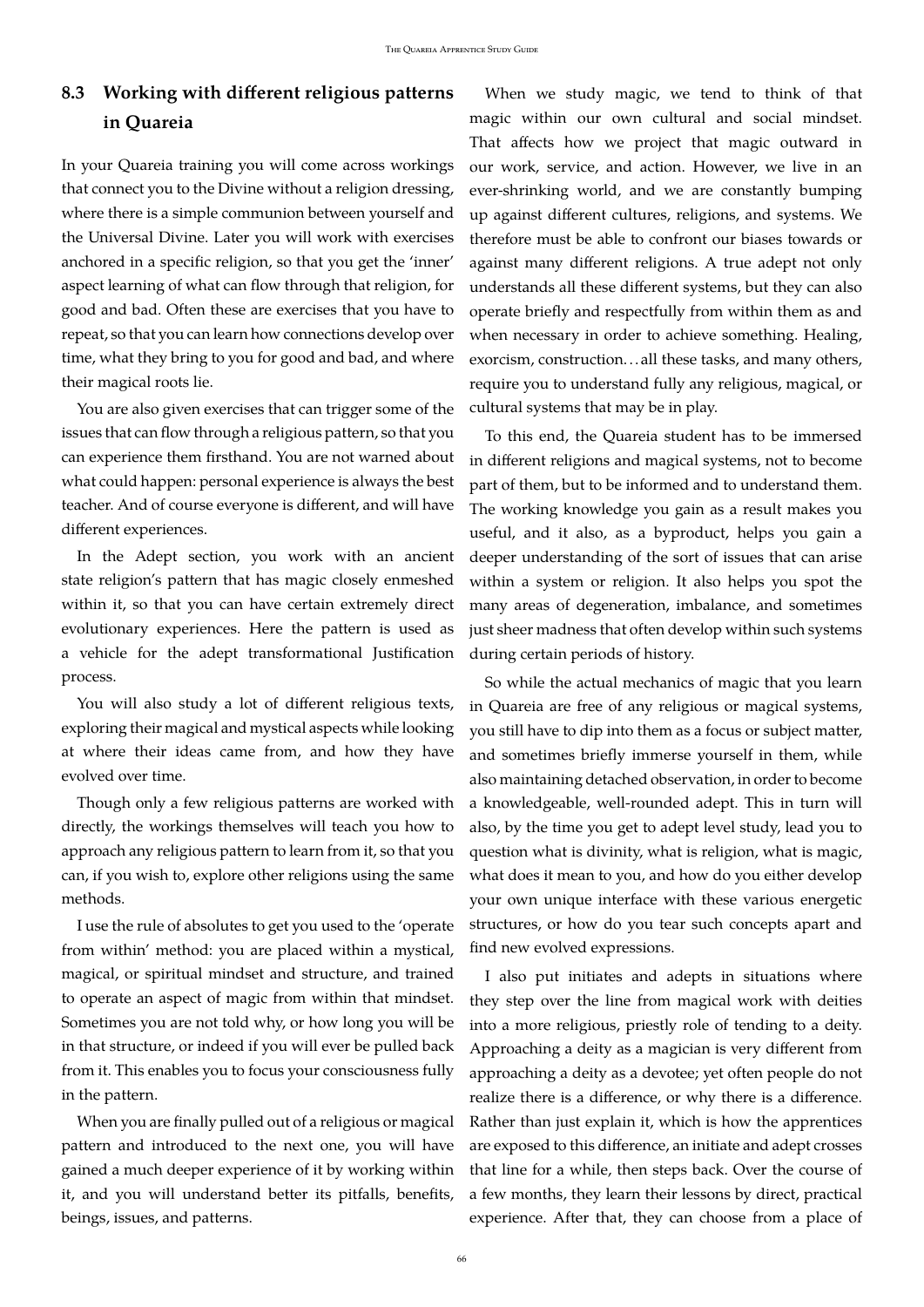gnosis whether they wish to be a priest or devotee of some aspect of Divinity as well as a magician, and they will *know* the difference between the two roles.

#### <span id="page-66-0"></span>**8.4 Dogmas and dangers**

Although we tend to associate dogmas with religion, they also crop up in magic, and you will find as you get deeper into the course, that there are many parallels between religion and magic (as they grew up together), and understanding one helps you understand the other.

The dictionary definition of dogma is 'a principle or set of principles laid down by an authority as incontrovertibly true.' Dogmas are created and used to lay down norms of behaviour and to pin down modes of belief that cannot be questioned (unless you are a heretic). Dogmas can be insidious, and can shift the mindset of a large number of people in a particular direction that is accepted as 'the way things are.'

Dogmas are rarely constructed in completion; usually dogmas build slowly, with each layer being added by different 'voices of authority' to tighten the belief structure. We see this in the beginnings of Christianity, from the development of Jesus from 'Christ the Messiah' or prophet, to 'Christ the God'. When we study the gospels, you can see the development between the first gospel (Mark, approx.  $A.D. 70$ ), and the final gospel of John (approx. A.D. 100) which was not part of the synoptic tradition, where there is the first mention of the divinity of Jesus. It is also worth mentioning here that at that time, it was not unknown for a very special leader to also be called a god—the Roman Emperor being a good example.

Fast forward two hundred years, and Christianity is no longer a Jewish sect closed to Gentiles, but a whole new religion complete with a hierarchy of priesthoods. At the First Council of Nicaea (A.D. 325), the Church's religious leaders met to debate and draw up the specifics of their dogma. Later councils added to this 'creed' of belief, until there was a fully-functioning dogmatic structure that could not be questioned.

If you are interested in teaching or forming a new magical school or pattern in the future, then it is important to understand, while you are a student, how these dogmatic constructs are formed, as they can also occur in magical structures, and to a lesser extent in cultural ones.

Dogmas in magical lines tend to appear when the initial power of formation of the magical line is fading, and that fading tends to happen when people start to bring their agendas to the line. A dogma is about control of thought, the suppressing of questions, and the blocking of individual paths. When a student is in the 'learning phase', often absolutes are used as boundaries so that learning can happen and evolve within a set of parameters. But beyond that learning phase once the absolutes have been dispensed with, the individual's relationship with the Divine and with magic, is unique to that person based upon their experiences. So it is important to fully understand the differences between training absolutes which flex, change and then vanish as the student develops, and magical dogma which is unchanging and cannot be challenged.

But when a trained magician develops their own personal understanding through direct experience, two things can sometimes go wrong: their lodge seeks to reassert its control to contain and 'own' them, or the magician decides that their personal experience is 'the way' for all others. They then seek to enforce their dogma on the rest of the line to ensure uniformity of thought, which is an act of power and control. This is why so much time is spent in the course looking at the complexities of power and control.

For this reason, when a mentored Quareia student completes their Adept training and is accepted as a Fellow of Quareia, they are not expected to conform to any set of rules, modes of behaviour, or trains of thought. They are accepted as they are; and they are also expected to accept every other Quareia adept, regardless of any differences of opinion. This sidesteps the issue of dogma creeping into a magical line, and allows plenty of room for evolution. Quareia adepts in Far Eastern countries, for example, will be different from Quareia adepts in the USA or Europe, as the cultural and social modes of thinking are so different, at least on the surface.

Religions, and particularly the Abrahamic religions, all have factions and splinter groups that each adhere to a different set of dogmas. Because a dogma is like an unbreachable brick wall, each faction believes that they are the 'true way,' and all the others are heretics and failures. Again, this is all about power and control. This pattern of behaviour can also be observed in some magical lines, particularly the Golden Dawn line of magic. Many factions in that line battle over who is the 'one true line,' and whose myths and dogmas are correct.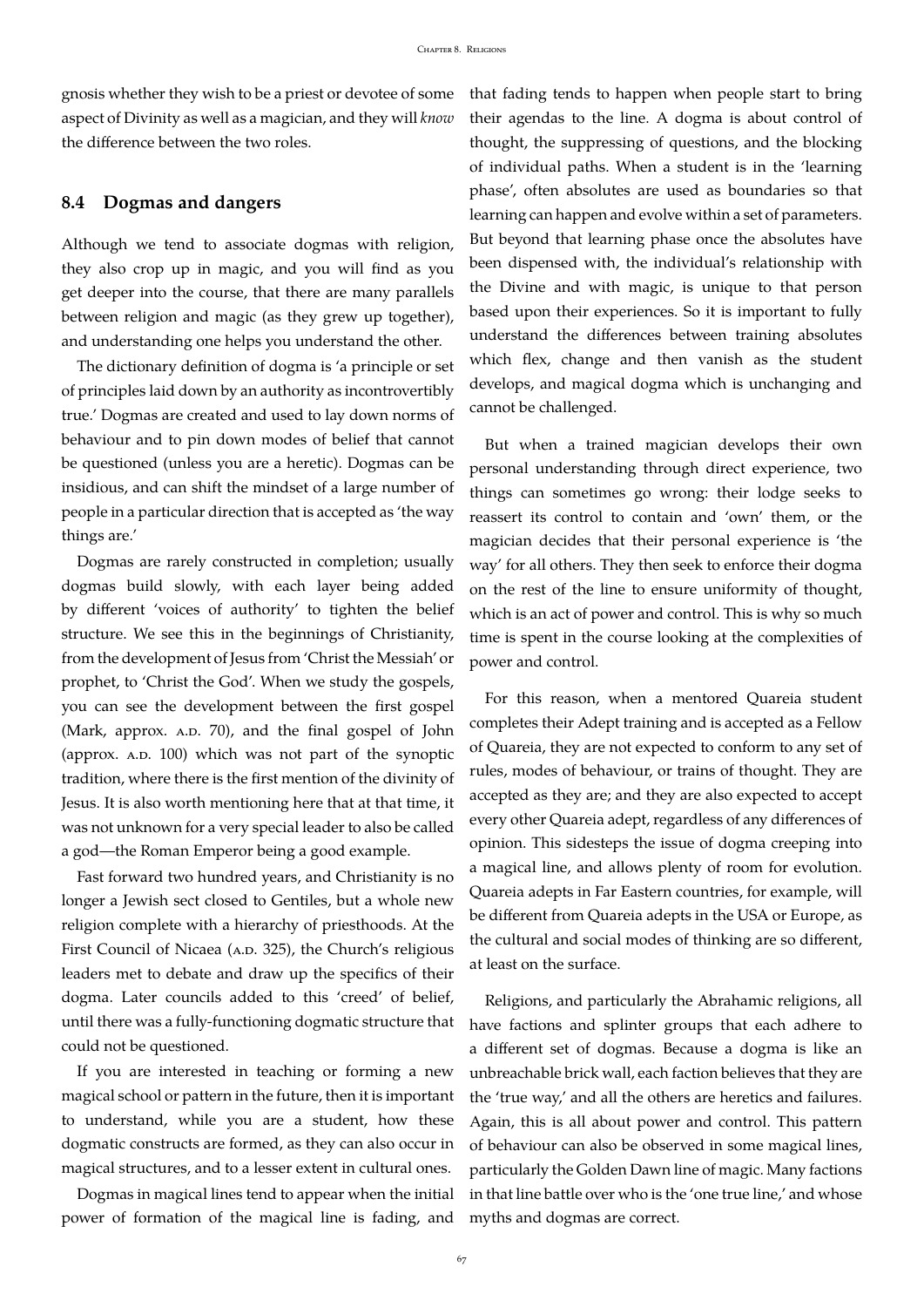This happens when students and adepts (or followers, in a religion) are not fully immersed in the direct experience of contact, and access to any such contact is restricted to a select few. This sets up a hierarchy of control and power, which ultimately locks people out and away from the direct experience of deep magic.

As you go through your training, you will learn the dynamics of cause and effect in magic, as well as certain rules and set behaviours that are rooted in cause and effect. These are not the same as dogmas: they are mutable, and as each magical generation develops and matures, the cause and effect dynamic of magic shifts. It constantly evolves, just as the people who come into a magical line also constantly evolve and change as generations develop and change. The way you learn Quareia magic, and the way someone in a hundred years will learn Quareia magic, will be different. Dogma would stop this development and change, which is why it is really important to understand the dynamics of dogma, and the allure of a set of immovable absolutes which give a sense of continuation and predictability. Don't fall into the dogma trap as an adept, and understand fully the uniqueness of your own development and understanding.

# <span id="page-67-0"></span>**8.5 What if you are an adherent of a specific religion?**

Magic is about two things: learning about yourself in great depth, and learning about how the universe around you works, from an inner magical perspective. Through learning about those two things, you learn how to become a player in the production instead of a passive recipient. Really this is the difference between a magician and a non-magician: a magician is about action and intent.

When a magician is young or immature, they stride out to use action and intent to change their world for themselves. If they are successful, they may become curious about how and why their success happened. That brings them face to face with consciousness and beings that are not human like themselves. The experience is a bit like coming face to face with your first elephant as it crashes out of the jungle. The elephant and you look at each other, the elephant thinks, "oh shit, not again," and you think, "woah, that is one big dude...what the hell is that?"

Having made that connection, a slow series of steps takes the magician in ever-widening circles, like ripples

on a pond, until they start to bump up against the power of Divinity—the power and presence of God within everything. At first the magician does not know how to connect with that power, or even what it is. But in time their encounters become more and more powerful and meaningful until, one day, the magician realizes they are connecting with Divinity in their own unique way, not through any religious pattern. That is when the magician flowers as a mystic, and the mystic flowers as a magician. Neither religion nor belief comes into it at all: it is simply a real, powerful, practical experience that they will never, ever forget.

Once the magician has experienced Divinity in their unique one-to-one way, they begin to see fragments of what they experienced in the religious and mystical writings of others: mystics, priests, priestesses, poets, artists, hermits. . . It is irrelevant what religion they are, as the baseline of the experience is the same. But in order to recognize it, to truly recognize it in the writings of others, you have to experience it for yourself. You cannot theorize or read about it and think you 'know.' You don't.

The experience comes from the slow unpeeling of the magician that results from their gradual steps through the cold waters of magic. Any type of magic, just like any religion, can bring a person to this point, if the potential is within them. But if the potential is not there, then no amount of studying magical systems or immersion in religion will trigger it. It is a latent 'something' that is either already there, or not. It is in most people drawn to magic by some strange compulsion, a memory, some voice, or through dreams. Usually magic calls such people in their childhood, then waits for them to catch up.

Some magical leaders have claimed that a magician must have a religion, because the most important magical path is to develop a relationship with Divinity and work with it. This is the other stumbling block that magicians may be tripping over when they feel that religion is a must for magic. A *deity* is a *god*, like Amun, Durga, Isis, Christ, or Thor. A *deity* is not *Divinity*; Divinity flows through deities. Deities are aspects and substations of creation, all of which are expressions of Divinity. Understanding the difference between having a relationship with the Divine, and being part of a religion, is paramount in magic: one does not necessarily include the other.

For a magician, a religion is viewed specifically as an operating system that functions between the magician and Divinity, an operating system that can be worked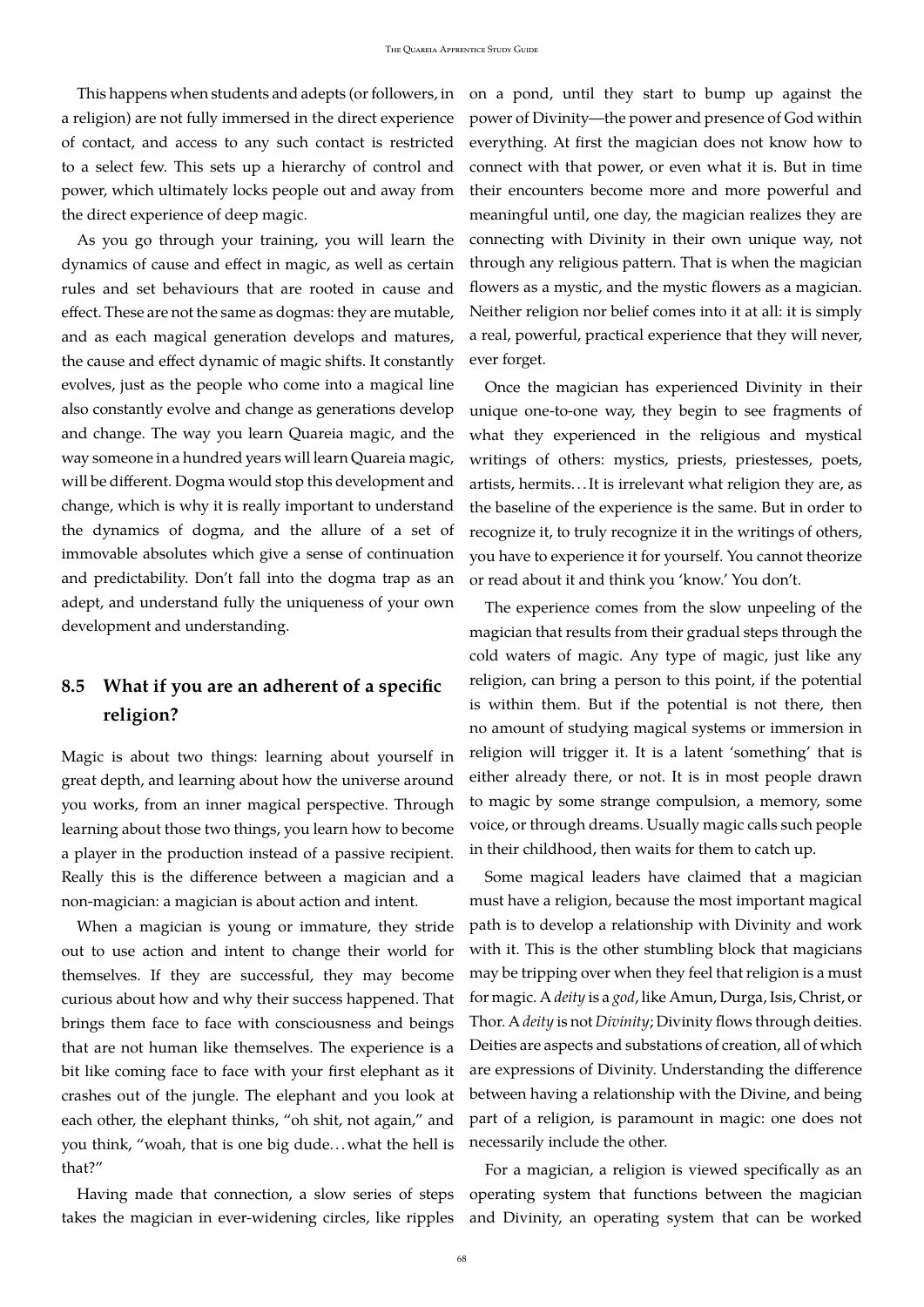with when necessary. It is important that magicians know how a religion works from an inner as well as outer perspective, and understands the construction, energetic expression and collective consciousness of that religion. Through that knowledge, the magician can operate from within that religion if it is necessary, and can then back out afterwards – and remember, they are backing away from the structure, the man-made religion, not from Divinity itself. That is only possible if the magician fully understands that religions are simply constructs, and to gain that understanding, they need to be exposed to more than one religion, more than one operating system in their training. Through such exposure, and working from the inside of that system and then backing out, the magician can begin to understand the layers of complexity within construction, and apply that knowledge in their own work.

Divinity existed before religion and will exist after humanity has ceased to be. Divinity can flow into religions, and can reach out through deities and humans alike. Divinity is the consciousness behind creation, and the consciousness that flows through all creation. Most religions have a special designation for Divinity, above and beyond their deities. Often Divinity is expressed as the 'unseen,' or 'unknowable' one. In magic, Divine power is present in everything we do, and in everything around us, waiting until we stumble blindly into its presence, which opens our awareness. As a power it is neither good nor bad: it is simply *necessary*.

If you are an adherent to a specific religion, and wish to develop in depth in magic, then you will have to divorce yourself from the belief that your way is right and all other ways and religions are wrong. You will also have to put your religious identity to one side on occasions and immerse yourself in, and learn from, other religions without thinking that you are betraying yours. Nor must you succumb to the dogmatic idea that doing this would be acting contrary to the 'laws of God.'

God, Divinity, is everywhere and in everything. Religion is simply a man-made mechanism for communion between us and God. Once you move that mechanism of communion aside, then you will see how all the dogma is simply control, social structure, and boundaries to provide a group identity. Learn to wear your religion lightly, while deepening your relationship with the Divine through both your religion and your magical work. If everything about your religion—identity, outfits, bells, rituals, dogmas—is important to you, then it is not God you are looking for,

but a *home* that you can identify with. Understand that for yourself by learning to *know yourself*, because without knowing yourself, you cannot know the Divine.

*The swimmer in the Nu is one with the darkness and silence. The swimmer does not know he is a swimmer: he is and is within the Nu. The golden rays of Re fall upon the swimmer, lighting up that which was in darkness. The swimmer reflects the light of Re, and is thus no longer one with the Nu.*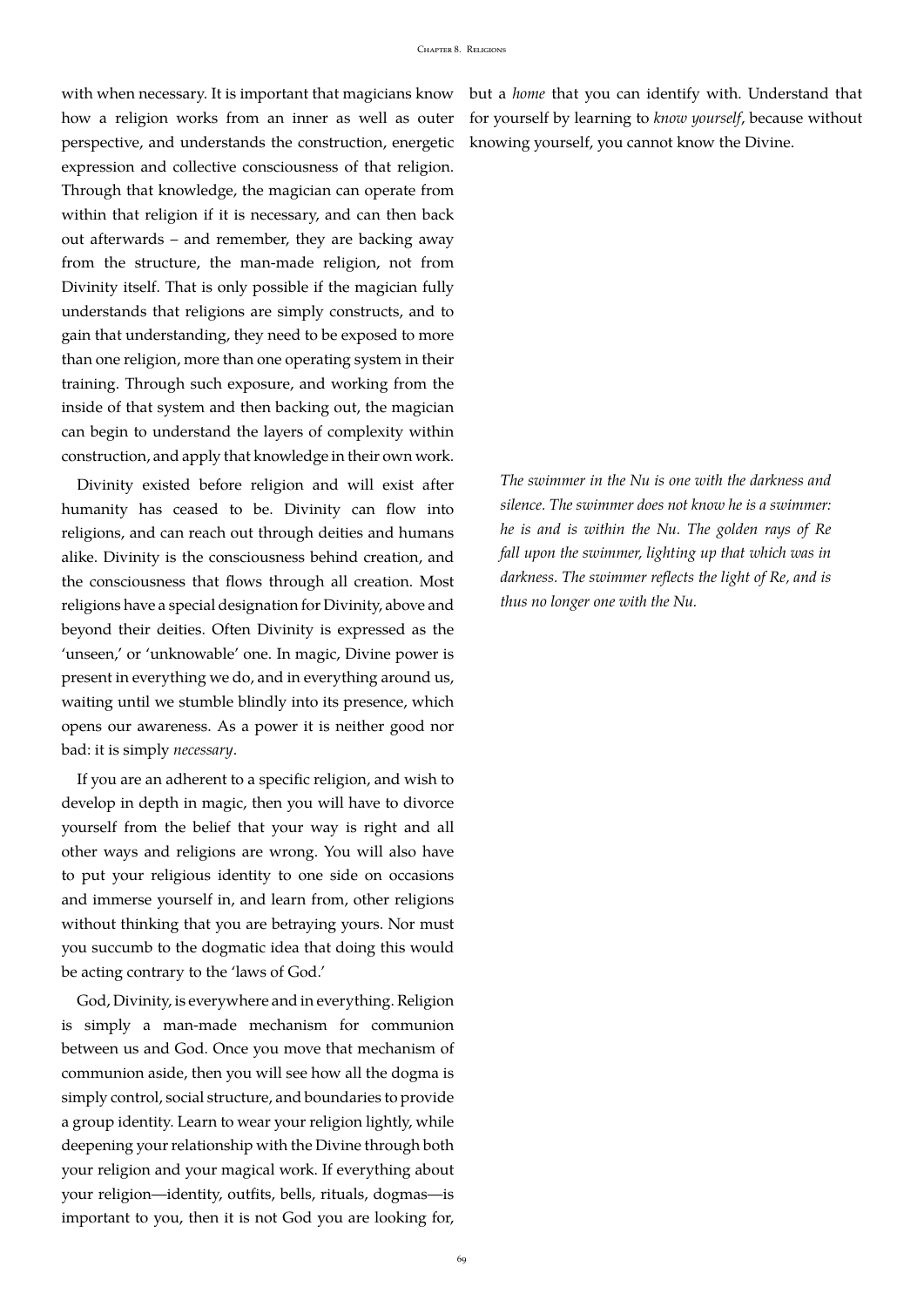# *Summary*

<span id="page-69-0"></span>Here is a list of basic things to remember and answers to simple, technical questions.

- Remember to always take notes.
- Save all your essays and research as Word documents, so that it can all be submitted to Quareia should you wish to be mentored or included in Quareia community groups. And make sure you regularly back up your files. (If you cannot afford to buy Word then you can use a free, open source alternative like Libreoffice that can produce Word files.)
- Be adaptable, and use your common sense. If you cannot stand in ritual then sit in a chair. Whenever you need to adapt something out of real necessity, look carefully at the action that needs adapting and make sure that your modification will still be functional for its magical purpose. If elements are being used—fire, water, earth—then make sure you still use those elements. And electricity is neither fire nor flame!
- When you get stuck, self-question and search for an answer yourself. Make your own decisions: do not expect others to decide things for you. You are bound to make some mistakes—that is normal. Just learn from them.
- There is no race, but there is rhythm. Work at a pace that works around your life, but do keep working. Slow and steady is better than cramming, then doing nothing for months.
- Don't expect to understand everything fully, particularly in the Apprentice section. It is okay not to understand things: understanding dawns in its own time. The Mysteries can be complicated, and they unfold according to their own schedule. Realize that a lot of the territory you will cover will be entirely new for you, and just keep moving forward.
- Don't be tempted to change the ritual patterns or visions to suit yourself. Everything is as it is for a good reason. If you change the structure—for example, changing the directions or tools used, or bits of the visions—then it will lock you out of the system.
- In light of the two above comments, keep an open mind.
- Remember, simply reading a lesson is not doing it! If you skip any practical work, then you will not have gained the experience, understanding, and inner transformation that you need to develop and progress. The Mysteries are learned by doing, not by studying. Studying is for filling the gaps in your surface knowledge; the Magical Mysteries are triggered by actual work.
- Enjoy it. Don't treat the course as some terrible thing that must be overcome as quickly as possible. It is a long and winding path, so enjoy the views and the companions that you will discover on the way.
- *The Quareia Magician's Deck* is not used formally until the Initiate section, but if you wish to explore it while you are still an apprentice, then it will not harm your training. Just try not to terrify yourself with it!
- *The Book of Gates* is not required reading, but it is suggested. It would be most helpful for people at the Adept level of training. But if it interests you before you get there, then nothing is stopping you from studying it.
- With ritual baths, if you do not have access to a bath then use a bucket of water. Wash your face, each foot, and all of your body that you can reach. Pay attention to the back of your neck, then pour water over your head and back. Be careful to make sure every part of you has been cleansed.
- If you are not a native English speaker and have problems understanding some of the course's terminology, then check out the Facebook Quareia Magical Discussion group, which is open to anyone doing or interested in Quareia. It has people from all over the world, and someone there may be able to help. Otherwise, take note of what you do not understand, research the word or phrase if you can, or come back to it later. You may find as you progress that your understanding of the term begins to develop. If you are reading a translation of Quareia